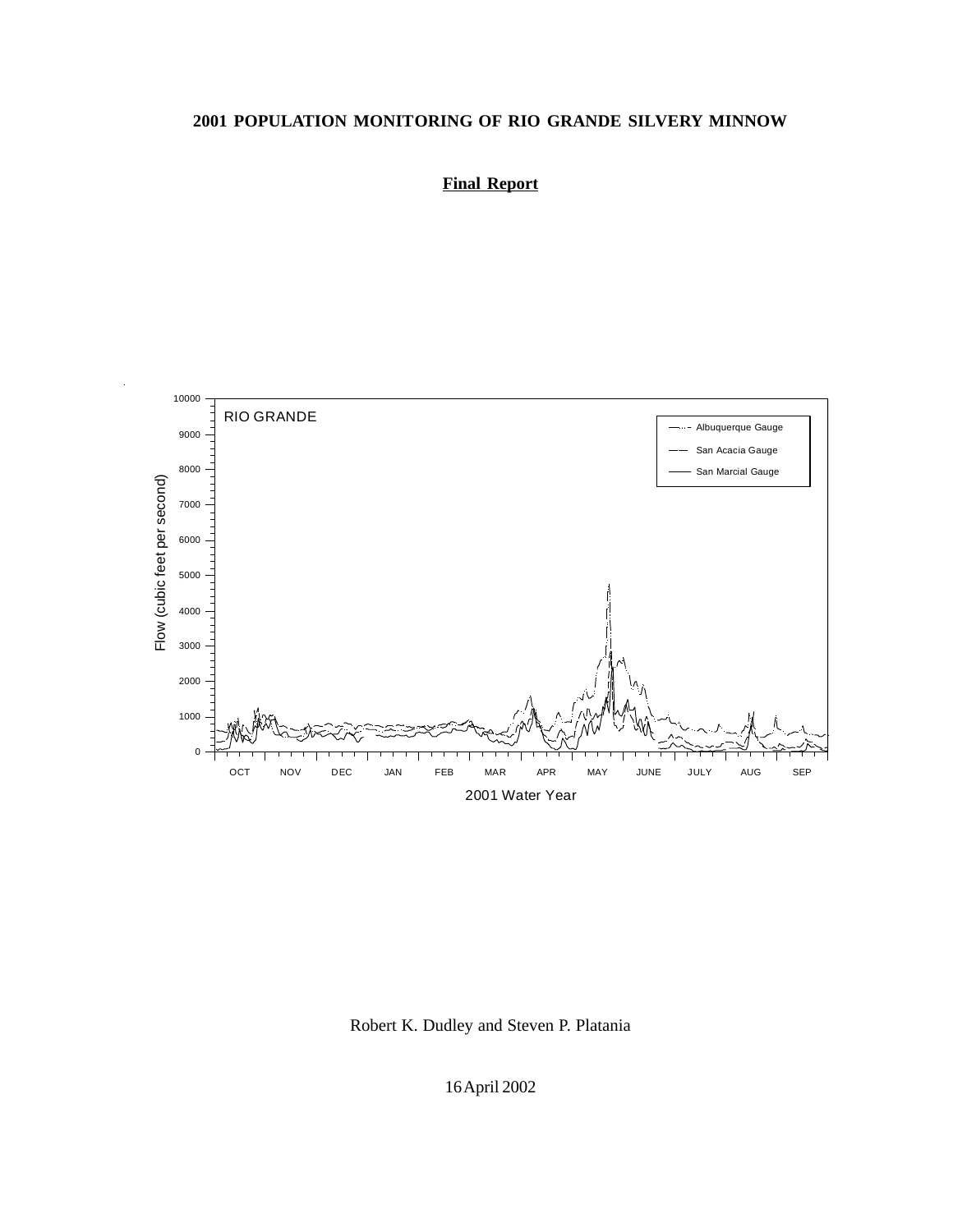# **TABLE OF CONTENTS**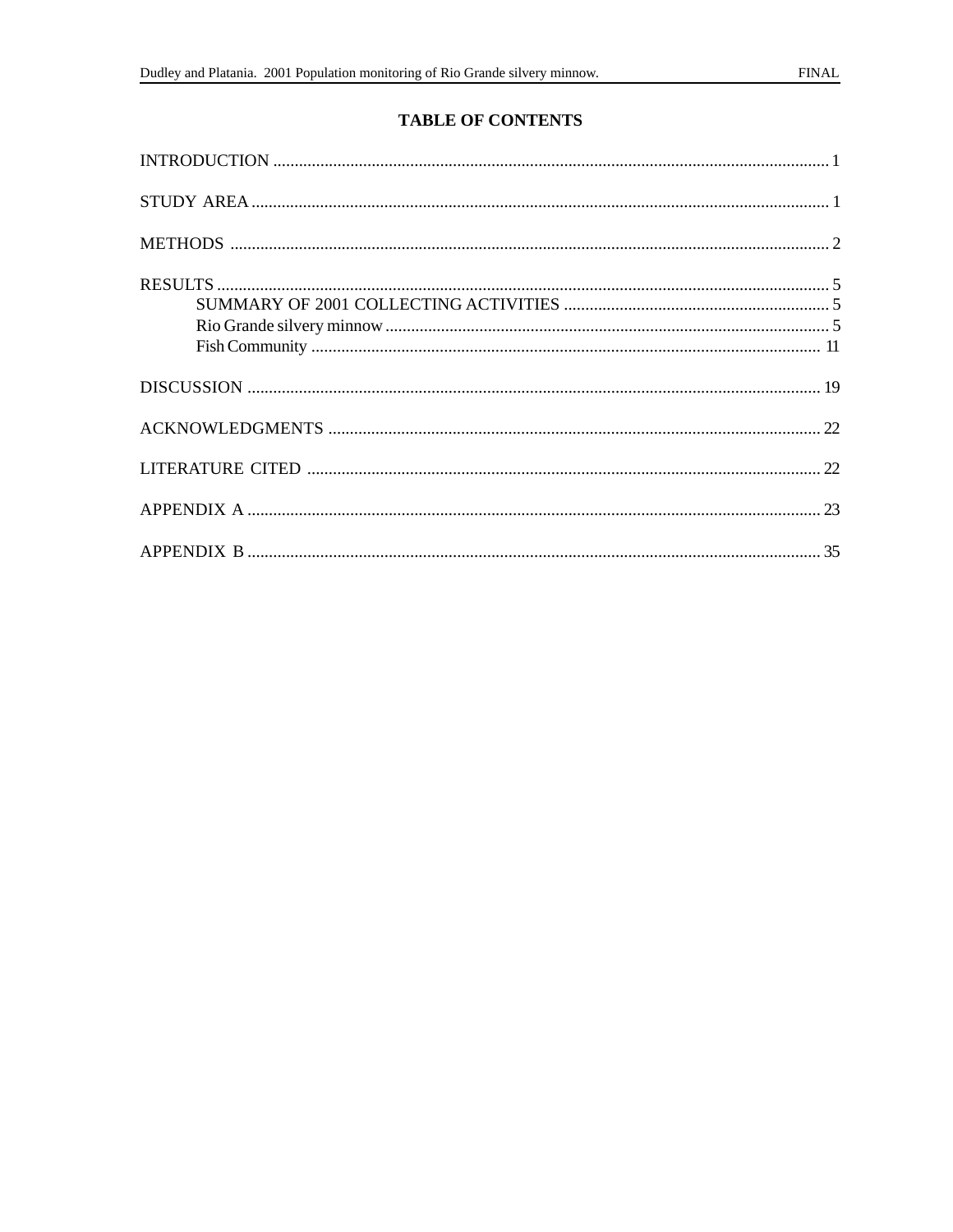## **LIST OF TABLES**

| Table 1. | Scientific and common names and species codes of fish collected from the |  |
|----------|--------------------------------------------------------------------------|--|
|          |                                                                          |  |
| Table 2. | Summary of ichthyofaunal composition and collection data from the Middle |  |
|          |                                                                          |  |

### **LIST OF FIGURES**

| Figure 1.  |                                                                                                                                                    |  |
|------------|----------------------------------------------------------------------------------------------------------------------------------------------------|--|
| Figure 2.  | Hydrograph of the Rio Grande, NM at Albuquerque, San Acacia, and San                                                                               |  |
| Figure 3.  | Rio Grande silvery minnow catch rates (CPUE) for February, April, and June of                                                                      |  |
| Figure 4.  | Rio Grande silvery minnow catch rates (CPUE) for August, October, and<br>December of 2001 for each collection locality in the Middle Rio Grande  9 |  |
| Figure 5.  | Rio Grande silvery minnow catch rates (CPUE) by river reach for each                                                                               |  |
| Figure 6.  | Fish catch rates (CPUE) for February, April, and June of 2001 for each                                                                             |  |
| Figure 7.  | Fish catch rates (CPUE) for August, October, and December of 2001 for                                                                              |  |
| Figure 8.  | Fish catch rates (CPUE) by river reach for each focal species in the Middle                                                                        |  |
| Figure 9.  | Fish catch rates (CPUE) by river reach for each sampling period in the                                                                             |  |
| Figure 10. | Fish catch rates (CPUE) by river reach for February, April, June, and<br>August of 2001 for each focal species in the Middle Rio Grande  17        |  |
| Figure 11. | Fish catch rates (CPUE) by river reach for October, December, and annual<br>total for 2001 for each focal species in the Middle Rio Grande  18     |  |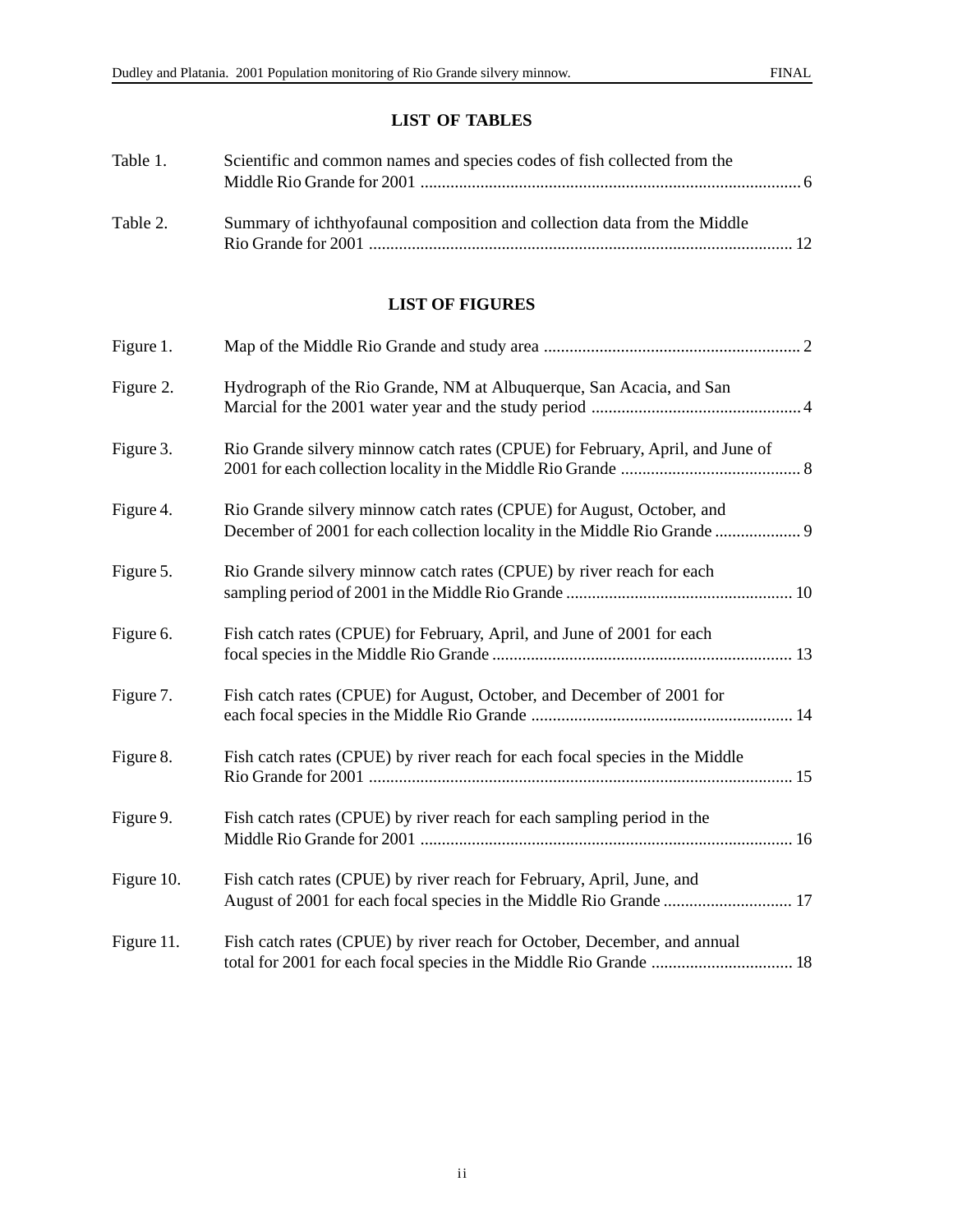# **LIST OF TABLES (APPENDIX A)**

| Table A-1. | Collection localities for 2001 population monitoring of Rio Grande silvery |
|------------|----------------------------------------------------------------------------|
|            | minnow                                                                     |

# **LIST OF FIGURES (APPENDIX A)**

| Figure A-1. | Fish catch rates (CPUE) by collection locality for each focal species in the |  |
|-------------|------------------------------------------------------------------------------|--|
| Figure A-2. | Fish catch rates (CPUE) by collection locality for each focal species in the |  |
| Figure A-3. | Fish catch rates (CPUE) by collection locality for each focal species in the |  |
| Figure A-4. | Fish catch rates (CPUE) by collection locality for each focal species in the |  |
| Figure A-5. | Fish catch rates (CPUE) by collection locality for each focal species in the |  |
| Figure A-6. | Fish catch rates (CPUE) by collection locality for each focal species in the |  |
| Figure A-7. | Fish catch rates (CPUE) by collection locality for each focal species in the |  |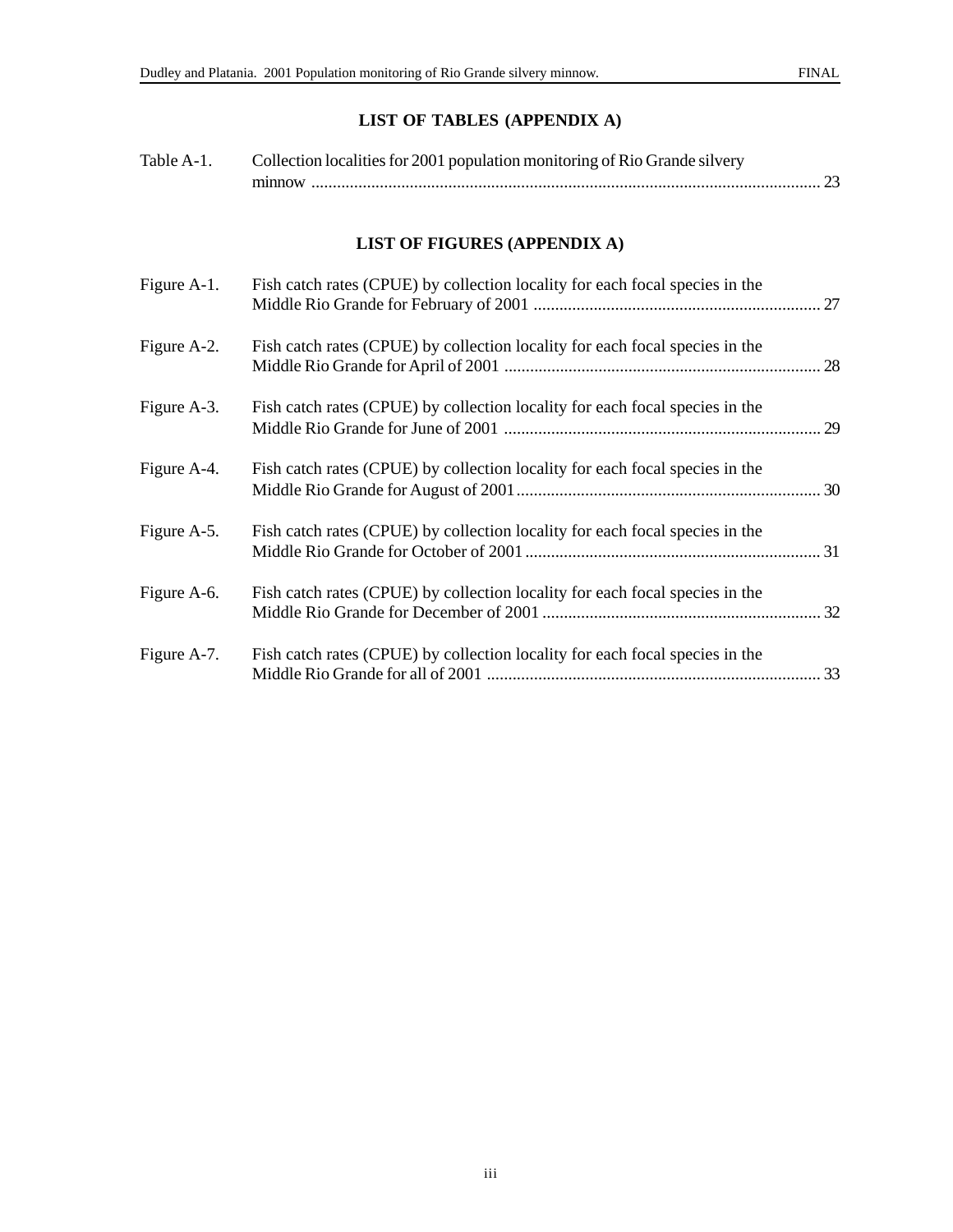# **THIS PAGE INTENTIONALLY LEFT BLANK**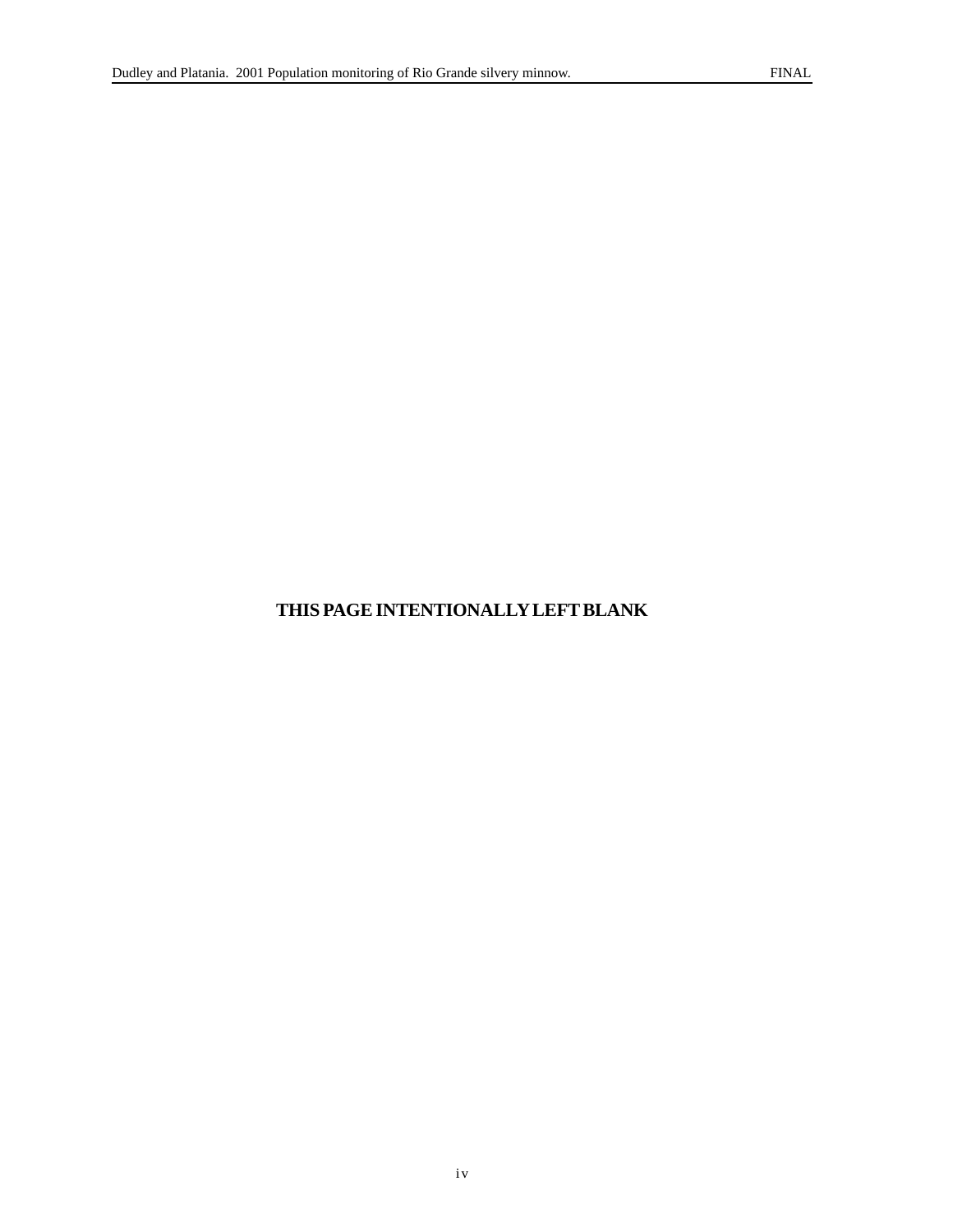#### **INTRODUCTION**

Population information on Rio Grande silvery minnow and the associated Middle Rio Grande (Rio Grande between Velarde, New Mexico and Elephant Butte Reservoir) fish community has been gathered regularly since 1987. The first studies were conducted by Platania (1993a) from 1987-1992 to determine spatial and temporal changes in the ichthyofaunal community and to provide resolution of species-specific habitat use patterns. A key purpose of those preliminary studies was to supply additional information on the conservation status of Rio Grande silvery minnow. Quarterly sampling efforts during the summer and autumn of 1989 and 1990 revealed that densities of Rio Grande silvery minnow were extremely low. Based on previous samples, these low densities indicated a rapid decline of this species in its already greatly reduced range. The 90-95% reduction in the range of Rio Grande silvery minnow and threats to its continued persistence in the Middle Rio Grande were central to this species being listed as endangered by the U.S. Fish and Wildlife Service (U.S. Department of Interior, 1994).

From 1992 until present, the U.S. Bureau of Reclamation, U.S. Fish and Wildlife Service, New Mexico Department of Game and Fish, and U.S. Corps of Engineers have cooperated to fund numerous ichthyofaunal studies in the Middle Rio Grande. Among these studies was the long-term monitoring of the distribution and relative abundance of the Middle Rio Grande fish community at numerous sites between Angostura Diversion Dam and Elephant Butte Reservoir that was initiated in 1993. While Rio Grande silvery minnow was the primary focus of these efforts, these research activities were designed to provide information about the entire fish community.

The objective of the 2001 collecting activities was to monitor populations of Rio Grande silvery minnow and the associated fish community. Seasonal and spatial differences in population structure and species densities were examined to determine the ecological dynamics within this system. Annual changes in the distribution, abundance, and composition of all fish species were also assessed. Information obtained from this study will allow a more thorough understanding of the current conservation status and population dynamics of Rio Grande silvery minnow both of which are important components for the recovery of this species.

#### **STUDY AREA**

The headwaters of the Rio Grande are located in the San Juan Mountains of southern Colorado. The Rio Grande flows about 750 km through New Mexico. The Rio Chama is the only major perennial tributary of the Rio Grande in New Mexico and confluences with it near the town of Española. Snowmelt from southern Colorado and northern New Mexico provides the majority of water for the Rio Grande, but transmontane diversions from the San Juan River drainage (Colorado River basin) supplement flow. The highest flow in the Rio Grande generally occurs during spring snowmelt, while the lowest flow usually occurs in late summer and autumn. Low flow later in the year is due, in part, to the large diversions of water out of the river and into irrigation canals. Summer thunderstorms periodically augment low flow in discrete reaches, but do not ensure that the river channel will remain wetted. Precipitation in the region is low and averages <25 cm/year (Gold and Denis, 1985).

The Middle Rio Grande is defined as the reach between Velarde, New Mexico and Elephant Butte Reservoir (Figure 1). This reach changes considerably through its 364 km length. At high elevations, the Middle Rio Grande was a narrow, canyon-bound cold river with large substrata and a salmonid-dominated fish community. In contrast, downstream areas were 50-250 m wide, sandbottomed, and supported a warmwater fish community. Our area of interest within the Middle Rio Grande was the current range of Rio Grande silvery minnow (i.e., below Cochiti Dam to the inflow of Elephant Butte Reservoir). The Cochiti Reach portion of the Rio Grande (between Cochiti Dam and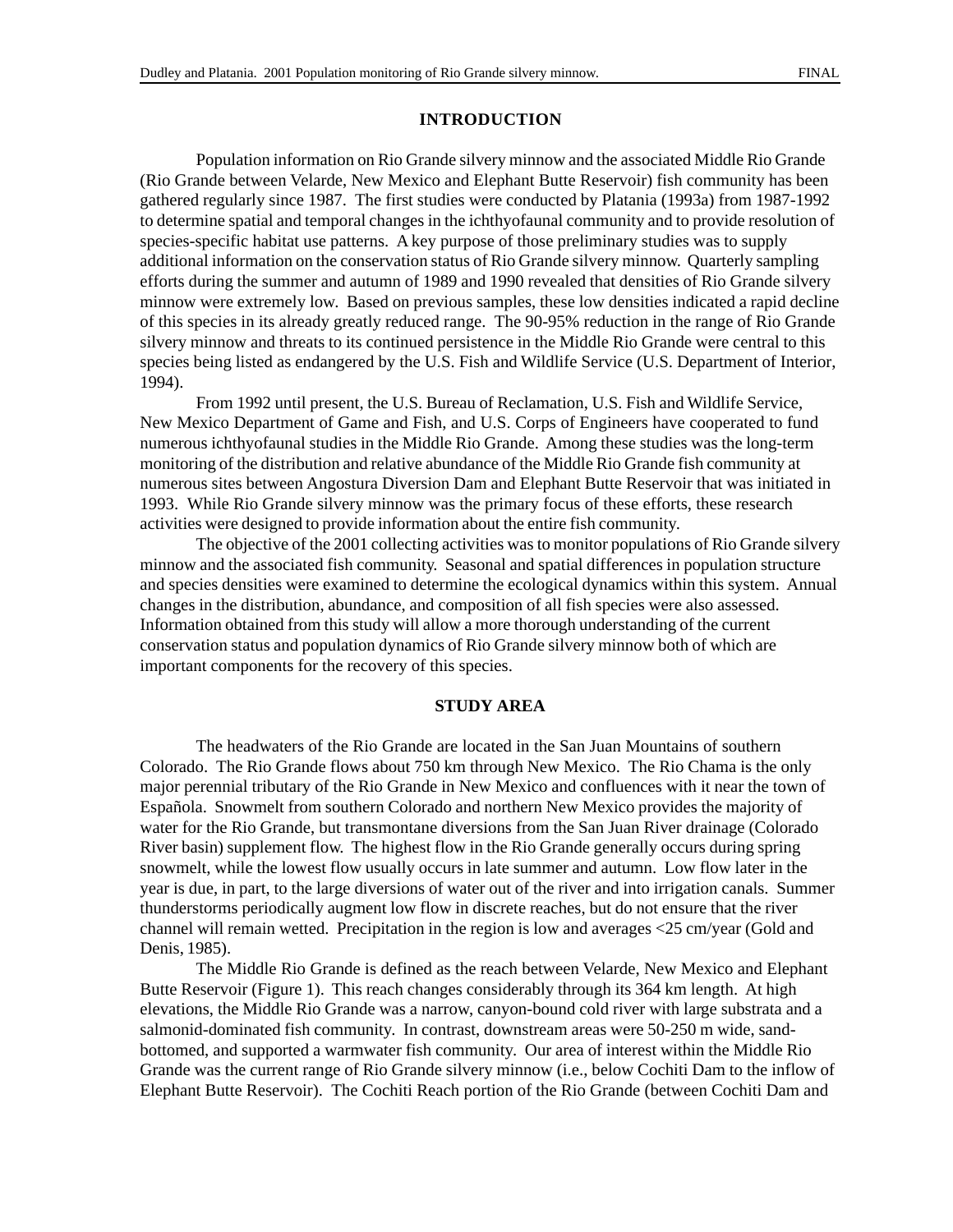

**Elephant Butte Reservoir** 

Figure 1. Map of the Middle Rio Grande and study area.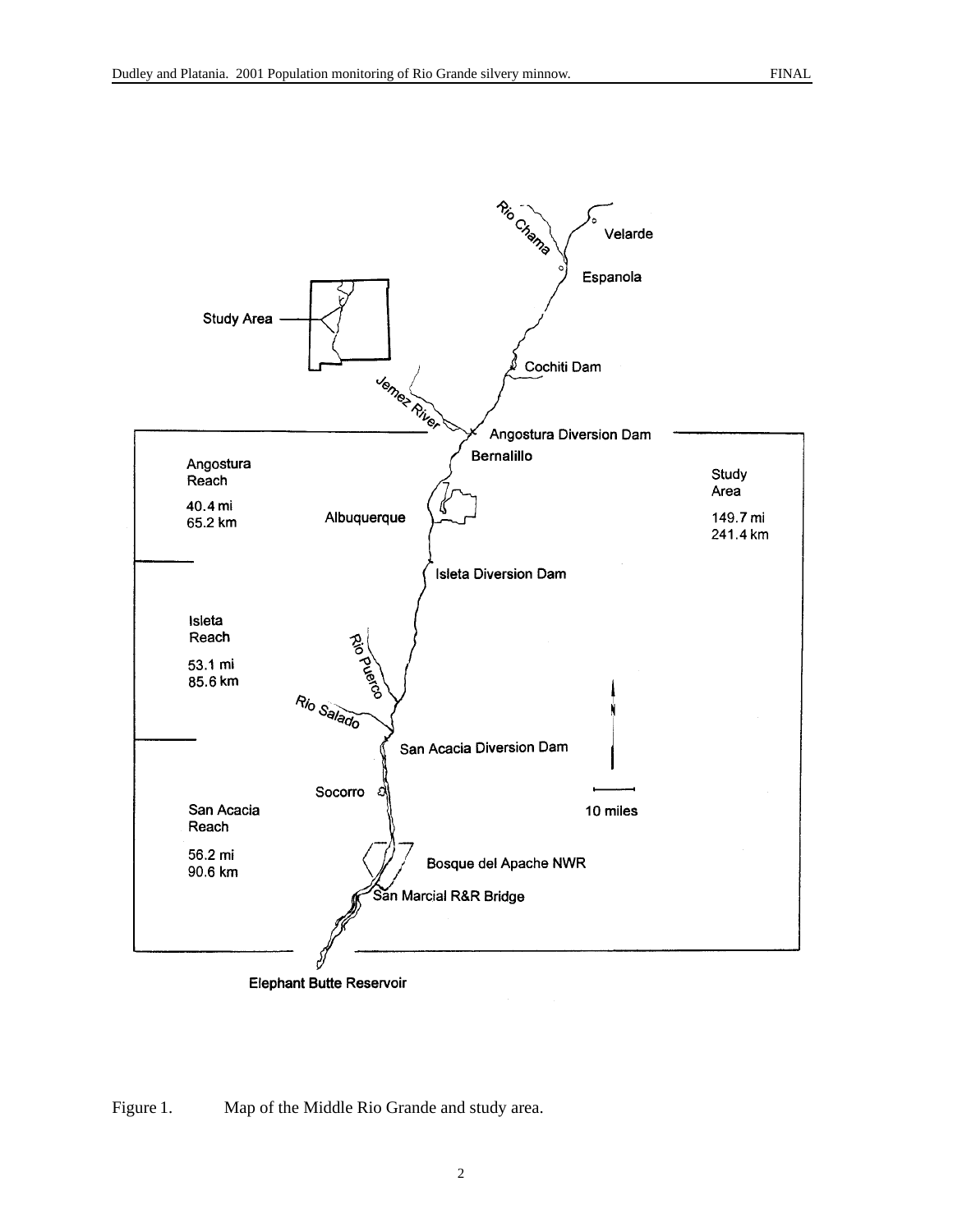Angostura Diversion Dam) passes first through Cochiti Pueblo, then Santo Domingo Pueblo, and finally San Felipe Pueblo; access is currently limited within this entire reach. The last comprehensive ichthyofaunal surveys of the Rio Grande in the Cochiti Reach documented the presence and low abundance of Rio Grande silvery minnow on Santo Domingo and San Felipe pueblos (Platania, 1995) but no Rio Grande silvery minnow were present on Cochiti Pueblo (Platania, 1993b).

Flow in the Rio Grande is regulated by five mainstem reservoirs on the rios Chama and Grande and numerous smaller irrigation diversion dams throughout the drainage. The complex system of ditches, drains, and conveyance channels provide water for extensive irrigated agriculture in the Rio Grande Valley. Cochiti Reservoir, located 76 km above Albuquerque and operational in 1973, is the primary flood control reservoir and largely dictates flows in the mainstem of the Middle Rio Grande.

The section of river from Angostura Diversion Dam to Bernalillo was a transition zone where the river channel became more braided, the floodplain widened, and substrata was primarily sand and silt. From Bernalillo downstream to Albuquerque, the river channel often exceeded 100 m in width and lower velocity habitats were more common. Backwaters were more abundant in this reach than between Cochiti and Angostura diversion dams and substrata larger than sand was rare.

Downstream of Albuquerque, the Rio Grande was a wide and meandering river with a predominantly sand substrata, high suspended silt load, and a broad variety of mesohabitats. The mainstem channel was generally wide (100-200 m),  $\lt 1$  m deep, and had a current velocity of  $\lt 1$  m/s. From approximately the middle of Bosque del Apache National Wildlife Refuge to Elephant Butte Reservoir, the river channel was generally less than 50 m wide.

Diel and seasonal discharge varied greatly during this study (Figure 2). There was a general trend of lower flow at downstream locations (i.e., U.S. Geological Survey (USGS) San Acacia Gauge [#08354900] and USGS San Marcial Gauge [#08358400]) compared to upstream ones (i.e., USGS Albuquerque Gauge [#08330000]). In 2001, flow was continuous in the Angostura and Isleta reaches, but there was a period of low flow in the lower section of the San Acacia reach during late April. There was also a period typified by episodes of extremely low flow that persisted in the lower section of the San Acacia reach from late June until late October. Flows during the 2001 monitoring activities were generally moderate to low throughout the year with the notable exception of increased flow during May and June as a result of snowmelt.

#### **METHODS**

This study was structured to monitor populations of Rio Grande silvery minnow and the associated fish community at selected sites (see Table A-1, Appendix A) throughout the study area. The bimonthly sampling efforts during the study allowed for determination of general spatial and temporal changes in population structure and species densities. Sampling was conducted in February, April, June, August, October, and December of 2001 (Appendix B).

Reach names are taken from the diversion structure at the upstream boundary of that reach of river. The Angostura Reach (Angostura Diversion Dam to Isleta Diversion Dam) had five sampling localities and the Isleta Reach (Isleta Diversion Dam to San Acacia Diversion Dam) had six collecting sites. One site that was about 0.6 miles (1 km) upstream of San Acacia Diversion Dam was added as a sampling site in October 2001. There were nine sampling localities in the San Acacia Reach (San Acacia Diversion Dam to Elephant Butte Reservoir). No sampling was conducted in the Cochiti Reach as much of this area is under tribal control and access is not always available.

Fish were collected by rapidly drawing a two-person 3.1 m x 1.8 m small mesh (0.5 cm) seine through discrete mesohabitats (usually  $\langle 15 \text{ m} \rangle$ . Large fish (e.g.,  $> 300 \text{ mm}$  standard length, SL) were released at the site of capture. Retained fish were fixed in the field in 10% formalin and returned to the laboratory where they were sorted, identified to species, counted, measured (minimum and maximum size; mm SL), transferred to 70% ethyl alcohol, and catalogued into the Fish Division of the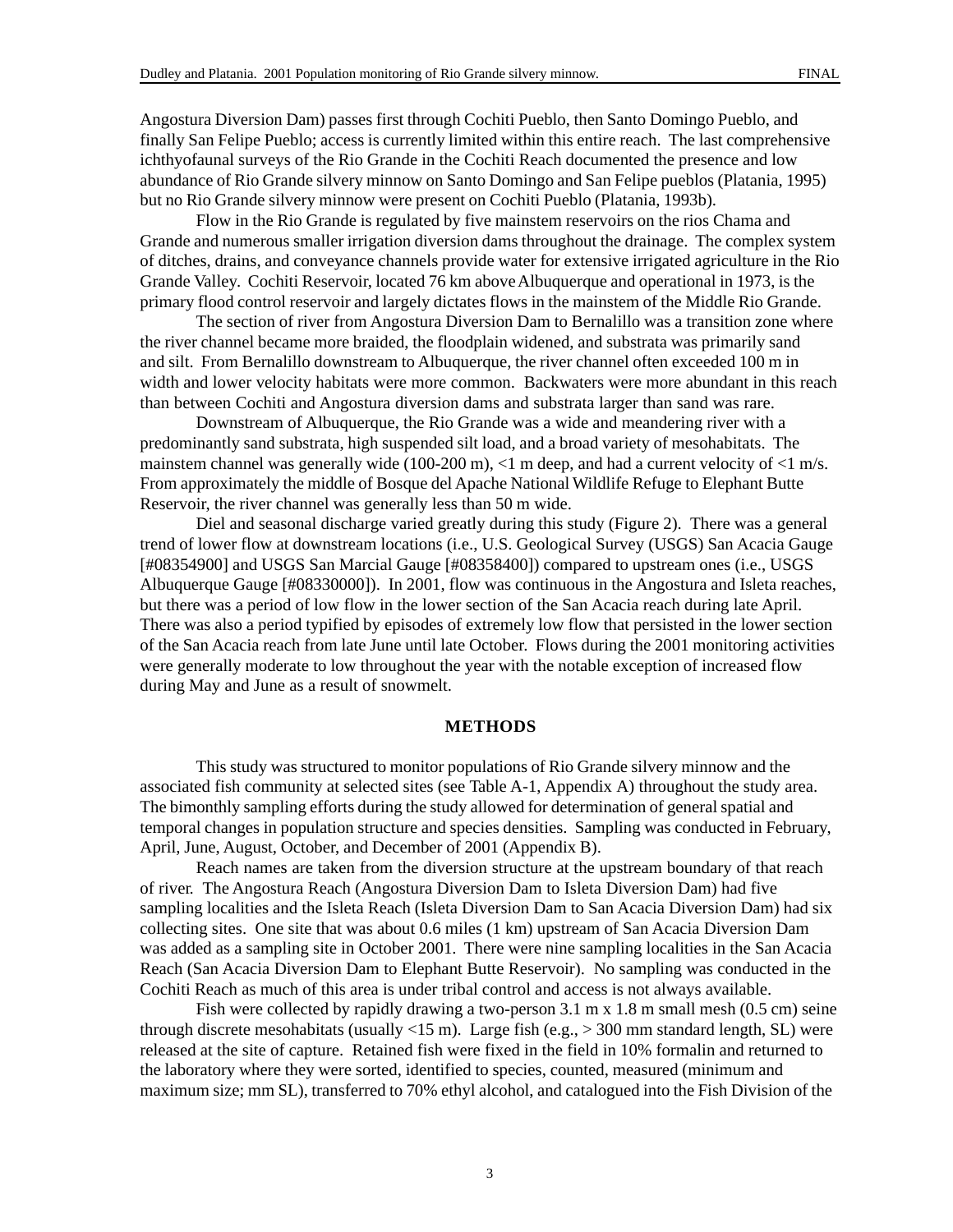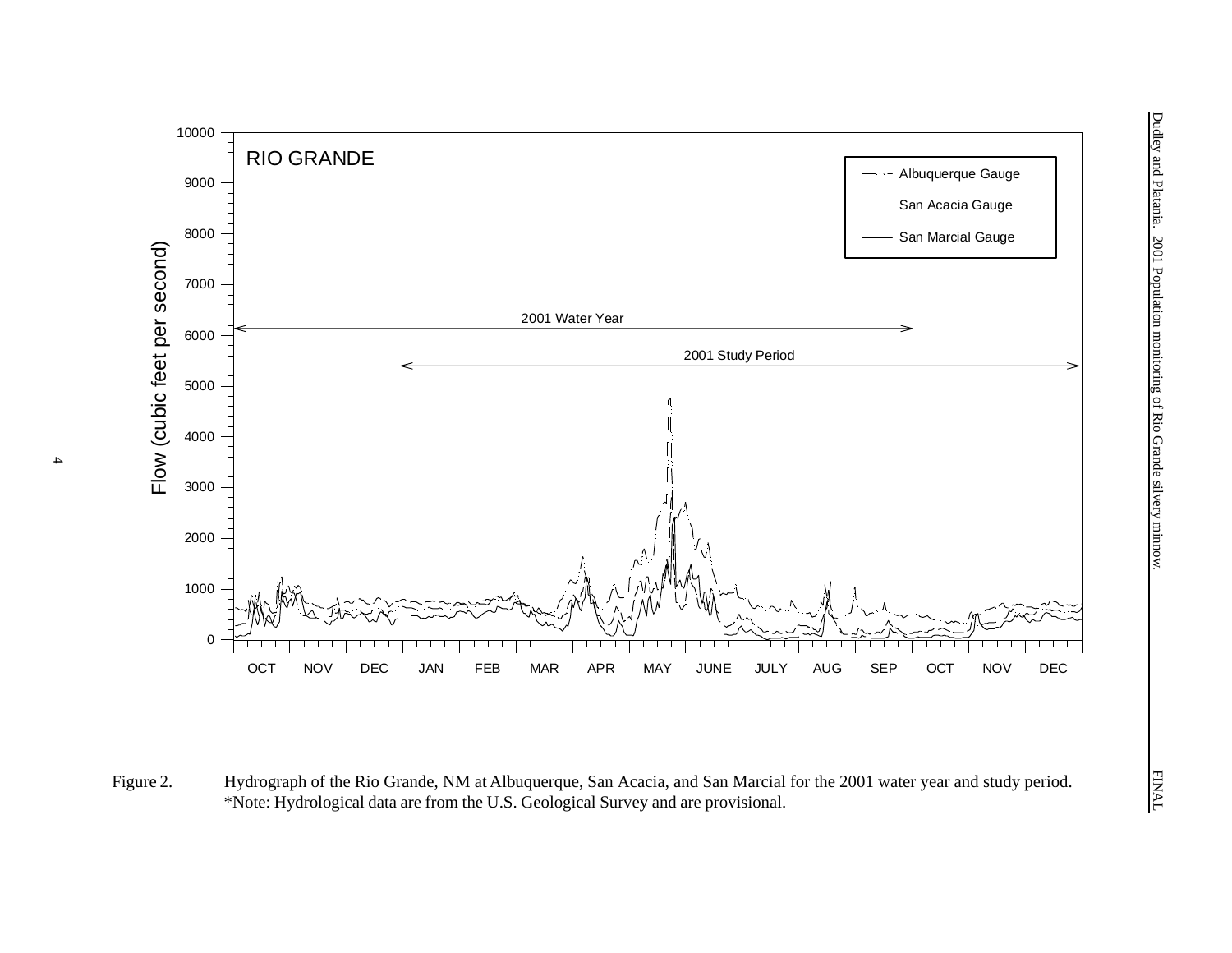Museum of Southwestern Biology (MSB) at the University of New Mexico. All Rio Grande silvery minnow were counted, identified to age-class, and released at the site of capture. Graphs of fish catch per unit effort are provided for the 10 focal species (the 10 most common taxa that occur throughout the study area) for each collection locality by sampling period (see Figures A-1 to A-7, Appendix A). Scientific and common names of fishes in this report generally follow Robins et al. (1991; Table 1). Common names, arranged in phylogenetic order, are used in tables and the report.

### **RESULTS**

### SUMMARY OF 2001 COLLECTING ACTIVITIES

#### *Rio Grande silvery minnow*

The number of Rio Grande silvery minnow collected within a particular study reach in 2001 varied both within and between seasons. Catch rate of Rio Grande silvery minnow also varied noticeably in and between sampling reaches (Figures 3 and 4). The lowest number of Rio Grande silvery minnow (n=27) were taken during April.

A total of 324 seine hauls were taken during the February 2001 sampling foray of which 20 (hauls) contained Rio Grande silvery minnow. That sampling effort yielded no Rio Grande silvery minnow from the Angostura Reach and none from any sites in the Isleta Reach downstream of Los Lunas. However, there were many Rio Grande silvery minnow (n=246) taken from a few backwater habitats at the Los Lunas site. There were low densities of Rio Grande silvery minnow taken in February from localities downstream of San Acacia Diversion Dam.

There were notably fewer Rio Grande silvery minnow collected in April (n=27) than in February (n=277). In April 2001, no Rio Grande silvery minnow were collected in the Angostura Reach and only two were captured in the Isleta Reach. The remainder of the Rio Grande silvery minnow were collected from sites within the San Acacia Reach.

The June monitoring trip yielded notably more Rio Grande silvery minnow  $(n=1,385)$  than the February or April sampling trips. Young-of-year Rio Grande silvery minnow were collected in all three reaches but were most abundant in the San Acacia Reach. Catch rates were highest at the site directly downstream of San Acacia Diversion Dam.

The largest collections of Rio Grande silvery minnow in the August sampling trip were made from sites in the upper-middle portion of the San Acacia Reach. The remainder of the sites in the San Acacia Reach produced a few individuals but there were no clear trends between catch rates at different sites. Low densities of Rio Grande silvery minnow were also recorded for both the Angostura and Isleta reaches.

The October sampling trip produced few Rio Grande silvery minnow (n=112). The upper sampling sites (i.e., Angostura and Isleta reaches) produced only a few individuals at selected sites. The catch rates of Rio Grande silvery minnow were low and no real differences could be discerned between sites within the San Acacia Reach.

Increased densities of Rio Grande silvery minnow were noted in the December 2001 sampling trip. The highest densities were found at the upper end of the Isleta Reach and the middle of the San Acacia Reach. Rio Grande silvery minnow were collected from every site sampled with the exception of the uppermost site in the Angostura Reach.

The Angostura Reach yielded the fewest silvery minnow (n=278) in 2001 (Figure 5), followed by the Isleta Reach (n=616), and San Acacia Reach (n=2,181). The catch rate and total number of Rio Grande silvery minnow collected in 2001 within the Angostura and Isleta reaches were higher than has been recorded over the past several years. Rio Grande silvery minnow were not collected in the Angostura Reach until June when young-of-year appeared in low-moderate densities following spring spawning. Patterns of catch rates in the Angostura and Isleta reaches were nearly identical except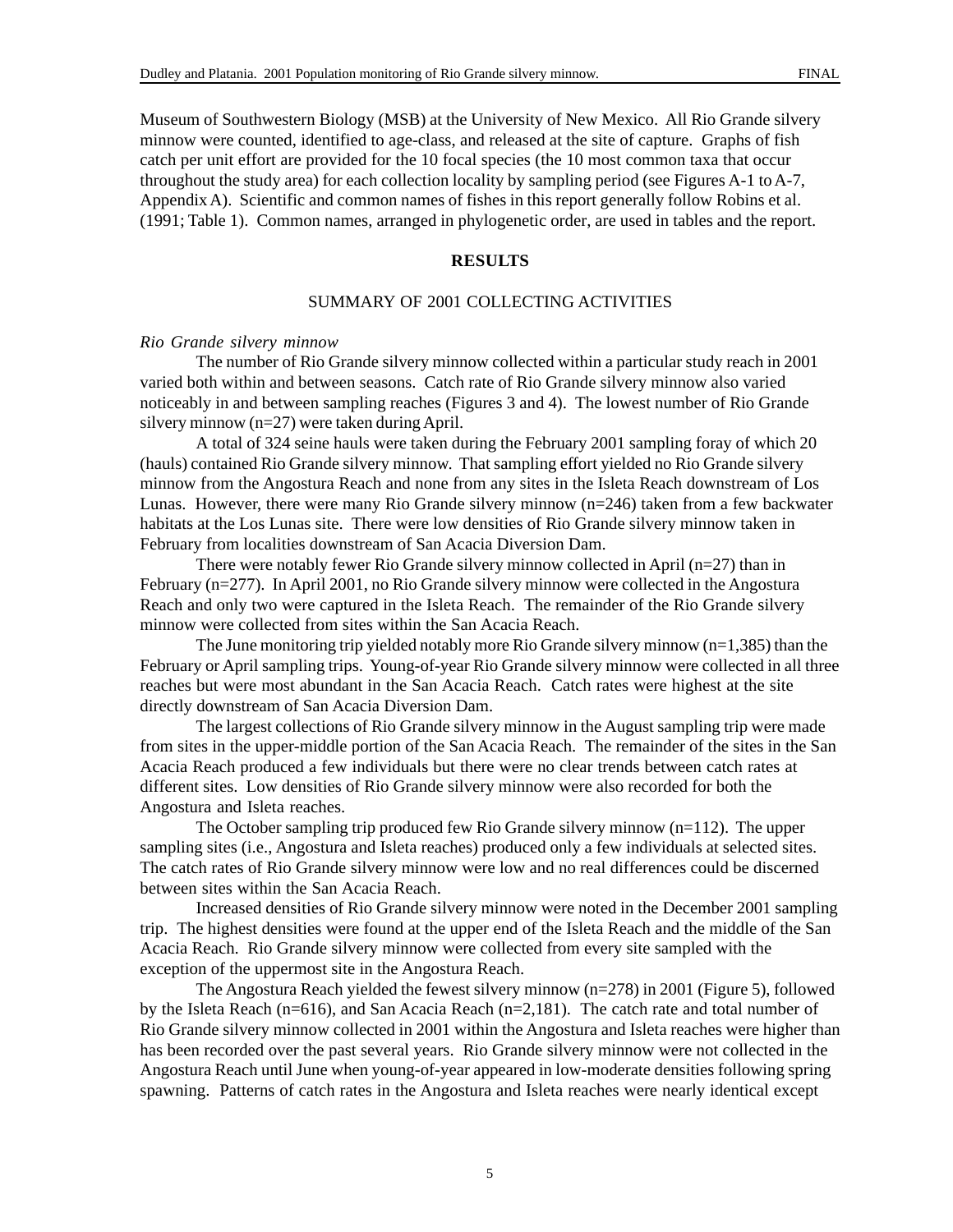| Table 1. | Scientific and common names and species codes of fish collected from the Middle |
|----------|---------------------------------------------------------------------------------|
|          | Rio Grande for 2001.                                                            |

| <b>Scientific Name</b>     | <b>Common Name</b> | Code  |
|----------------------------|--------------------|-------|
| Order Clupeiformes         |                    |       |
| Family Clupeidae           | herrings           |       |
|                            |                    | (GZS) |
| Order Cypriniformes        |                    |       |
| Family Cyprinidae          | carps and minnows  |       |
|                            |                    | (RDS) |
|                            |                    | (CCA) |
|                            |                    |       |
|                            | silvery minnow     | (RGM) |
|                            |                    | (FHM) |
|                            |                    | (FHC) |
|                            |                    | (LND) |
|                            |                    |       |
| Family Catostomidae        | suckers            |       |
|                            |                    | (RCS) |
|                            |                    | (WHS) |
| Order Siluriformes         |                    |       |
| Family Ictaluridae         | bullhead catfishes |       |
|                            |                    |       |
|                            |                    | (BBH) |
|                            |                    | (YBH) |
|                            |                    | (CCT) |
|                            |                    | (FCT) |
| <b>Order Salmoniformes</b> |                    |       |
|                            |                    |       |
| <b>Family Salmonidae</b>   | trouts             |       |
|                            |                    | (BNT) |
|                            |                    |       |
| Order Cyprinodontiformes   |                    |       |
| <b>Family Poeciliidae</b>  | livebearers        |       |
|                            |                    | (MOS) |
|                            |                    |       |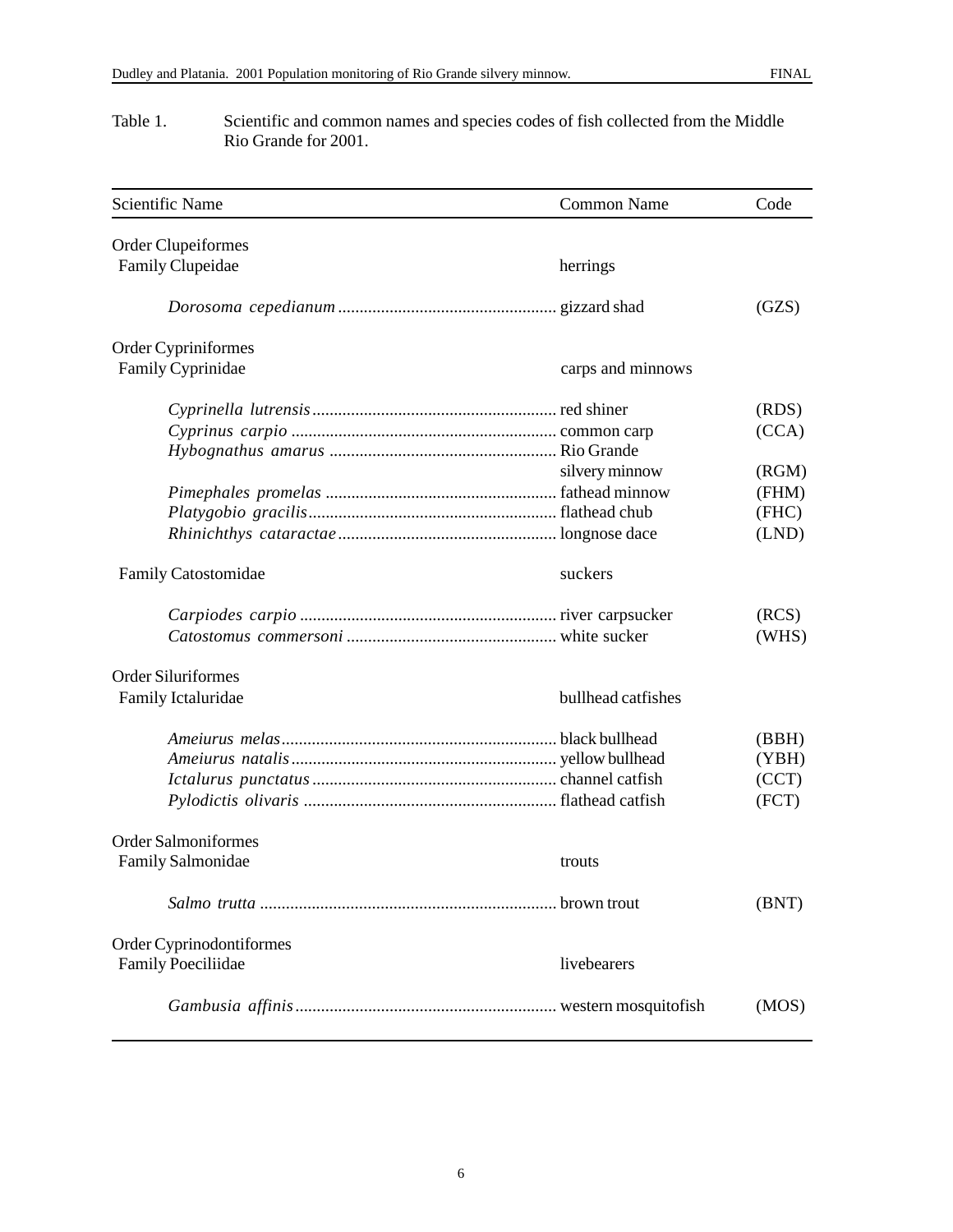# Table 1 (continued). Scientific and common names and species codes of fish collected from the Middle Rio Grande for 2001.

| Scientific Name          | Common Name      | Code  |
|--------------------------|------------------|-------|
| <b>Order Perciformes</b> |                  |       |
| Family Percichthyidae    | temperate basses |       |
|                          |                  | (WHB) |
| <b>Order Perciformes</b> |                  |       |
| Family Centrarchidae     | sunfishes        |       |
|                          |                  | (BGL) |
|                          |                  | (LMB) |
|                          |                  | (WCR) |
| Family Percidae          | perches          |       |
|                          |                  | (YWP) |
|                          |                  |       |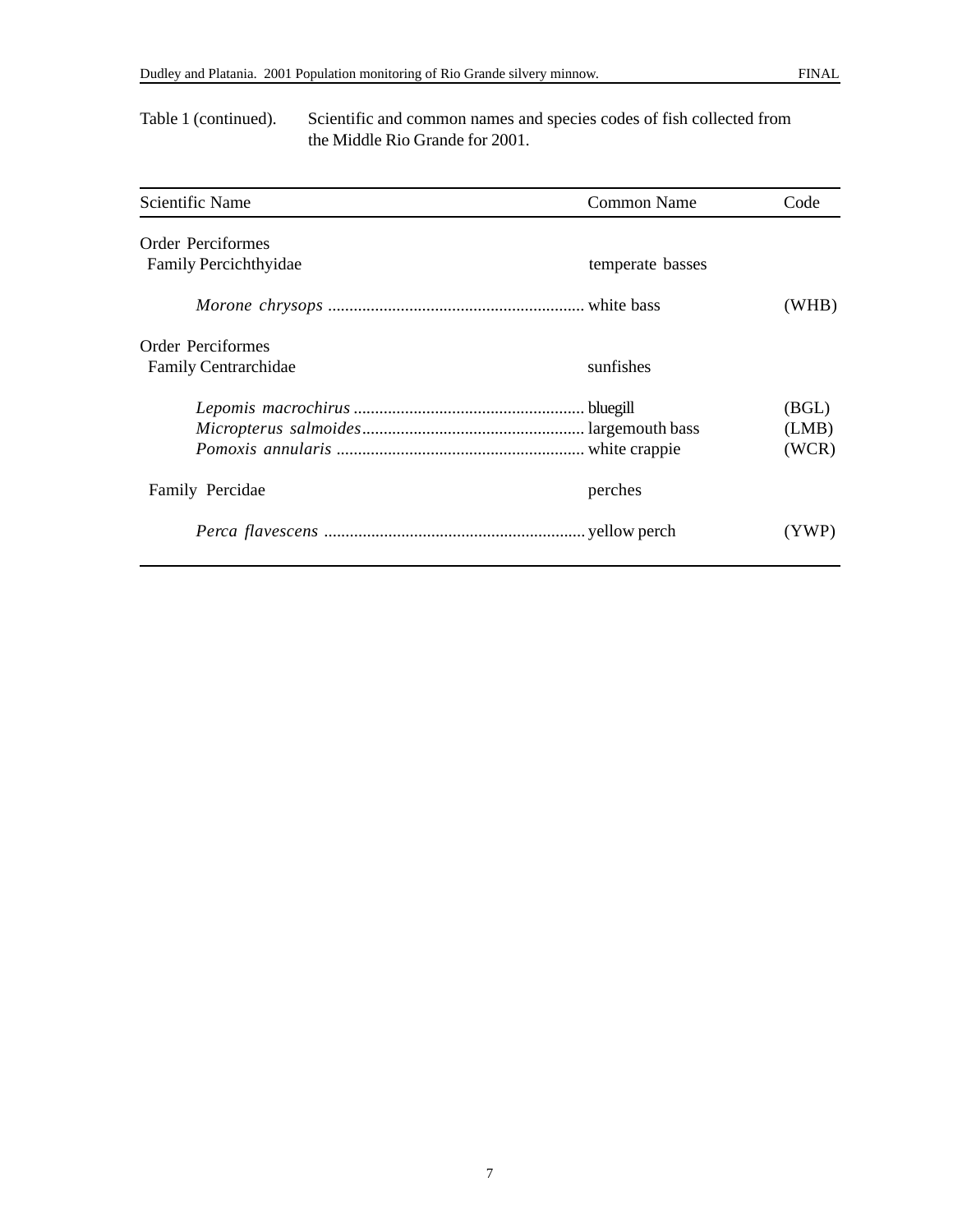$\bar{z}$ 







Figure 3. Rio Grande silvery minnow (RGM) catch rates (CPUE) for February, April, and June of 2001 for each collection locality in the Middle Rio Grande.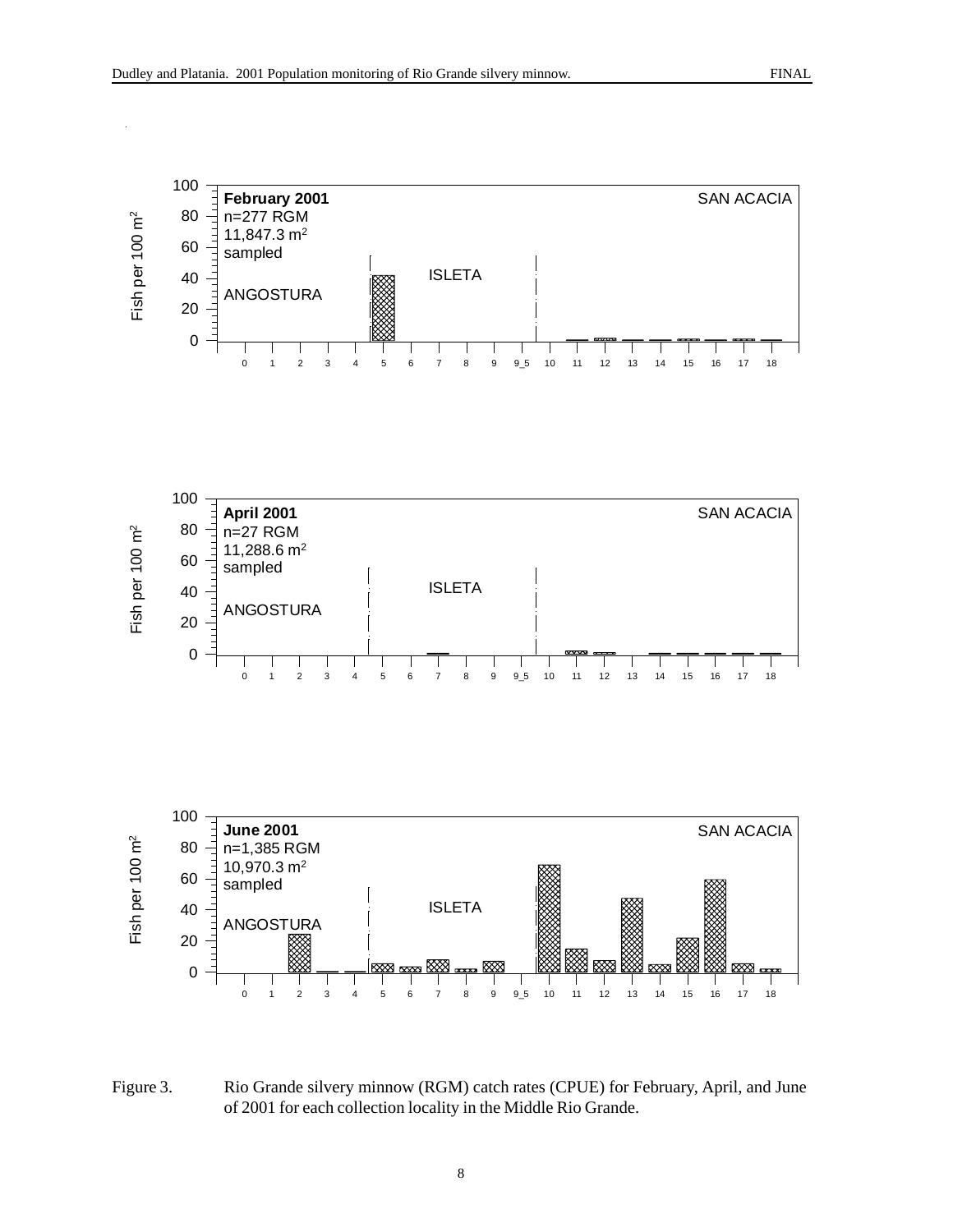





Figure 4. Rio Grande silvery minnow (RGM) catch rates (CPUE) for August, October, and December of 2001 for each collection locality in the Middle Rio Grande.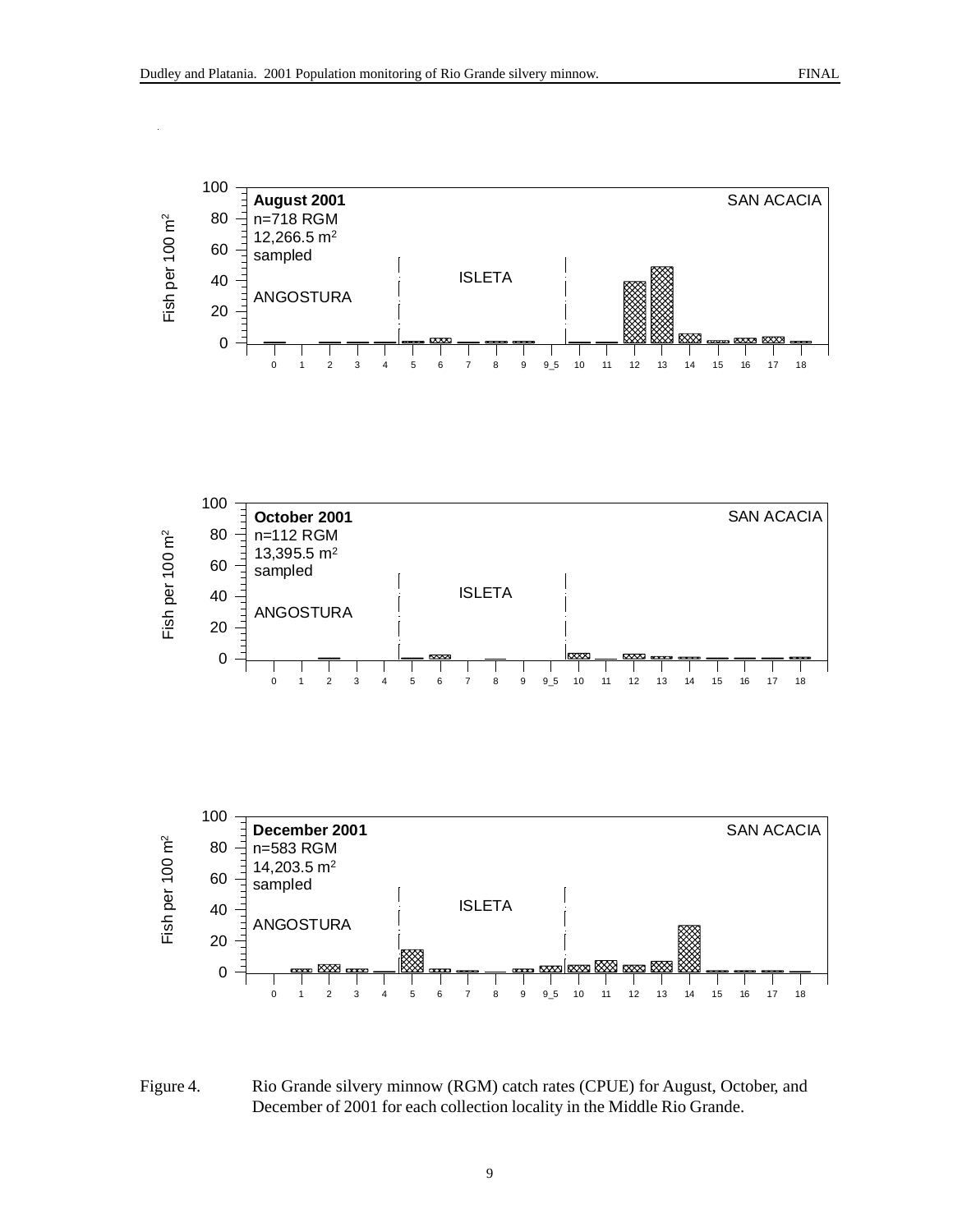

Figure 5. Rio Grande silvery minnow (RGM) catch rates (CPUE) by river reach for each sampling period of 2001 in the Middle Rio Grande.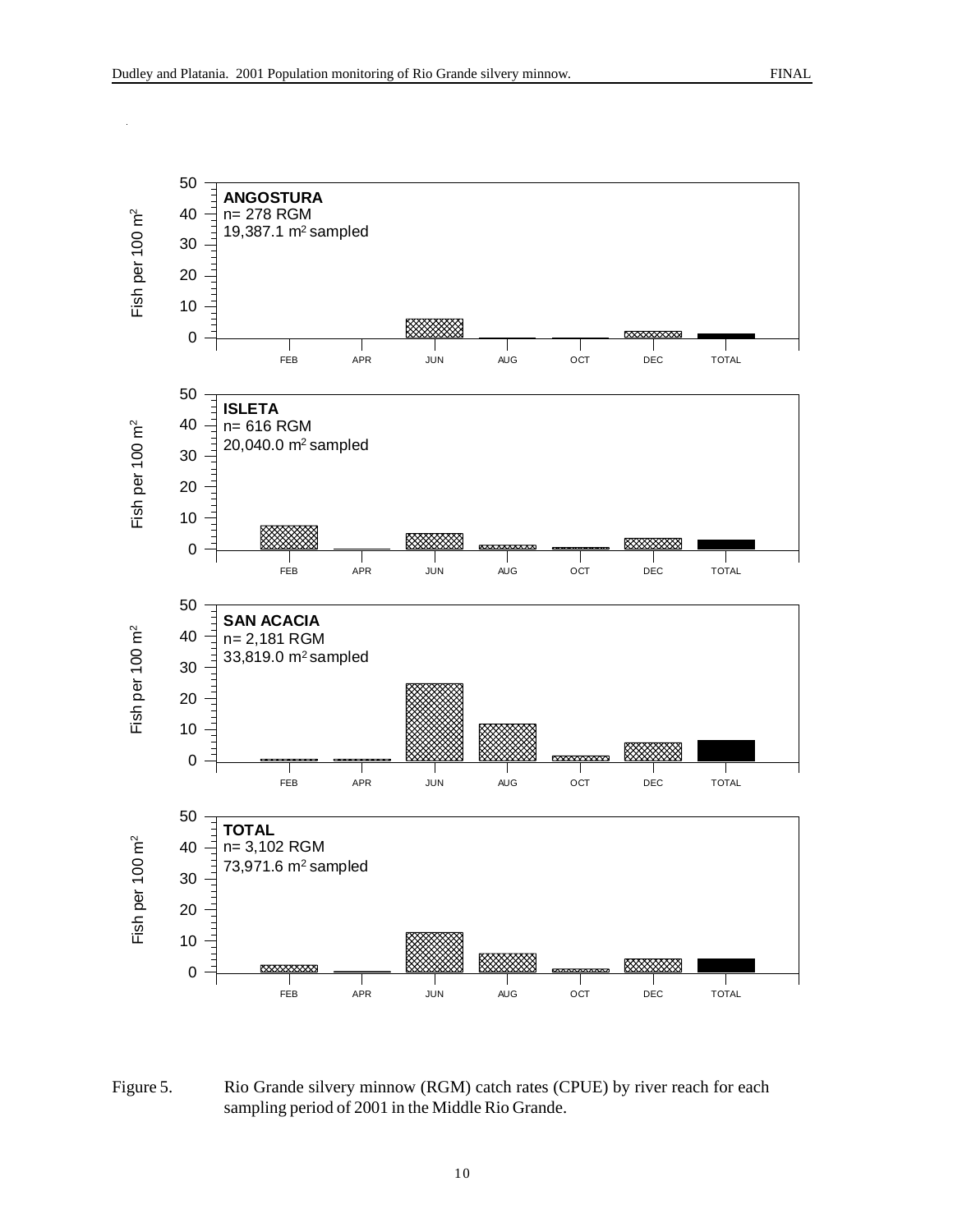that moderate numbers of Rio Grande silvery minnow were collected in February in the uppermost portion of the Isleta Reach.

The San Acacia Reach yielded moderate numbers of Rio Grande silvery minnow throughout the year with the highest catch rates occurring in June and August. The slight increase in catch rates during these periods was caused primarily by the appearance of moderate numbers of young-of-year Rio Grande silvery minnow. Catch rates were lower during April and October than during other times of the year.

#### *Fish Community*

The ichthyofaunal community in the Middle Rio Grande between Angostura Diversion Dam and Elephant Butte reservoir was numerically dominated by cyprinids (Table 2). The native ichthyofauna consisted of six species (red shiner, Rio Grande silvery minnow, fathead minnow, flathead chub, longnose dace, and river carpsucker) that were represented by sample numbers between 253 and 35,860. Longnose dace  $(n=253)$  was the least abundant native fish with flathead chub (n=699) being the second least collected native taxon. Red shiner was the most abundant native species ( $n=35,860$ ) followed by fathead minnow ( $n=5,221$ ), river carpsucker ( $n=3,852$ ), and Rio Grande silvery minnow  $(n=3,102)$ . Some of the more abundant introduced species were western mosquitofish (n=12,857), common carp (n=2,037), channel catfish (n=1,314), and white sucker  $(n=1,082)$ . The remaining ten nonnative fish species were at notably lower abundances than the other nonnatives.

There were notable seasonal changes in the relative abundance of the ten focal species for 2001 (Figures 6 and 7). Densities of most species, with the exception of red shiner and channel catfish, increased in abundance from the April to the June sampling trips. Red shiner and western mosquitofish were the most abundant species encountered during the June collecting trip. Rio Grande silvery minnow densities increased dramatically from April to June but returned to pre-spawning levels by October. Densities of fathead minnow and common carp increased rapidly by June to become the third and forth most abundant taxa respectively. Densities for most species began to drop by October with the exception of red shiner and western mosquitofish whose relative abundance essentially remained unchanged. Catch rates in December dropped for nearly all taxa.

Besides temporal variation in the relative abundances in the fish community, there were also longitudinal differences in fish densities (Figure 8). Red shiner catch rates were highest in the Isleta Reach and lowest in the Angostura Reach. Longnose dace and white sucker exhibited a shared pattern of higher catch rates in the Angostura Reach compared to the Isleta or San Acacia reaches. Common carp, fathead minnow, river carpsucker, channel catfish, and western mosquitofish were most abundant in the Isleta Reach. Rio Grande silvery minnow was present in the San Acacia Reach at low-moderate densities, but less abundant in the Angostura and Isleta reaches. Densities of flathead chub did not differ noticeably between any of the river reaches.

Relative abundance of fish in 2001 fluctuated between sampling periods for each of the river reaches (Figure 9). An increase, of varying magnitudes, in the relative abundances of fish was discerned in June samples but declines were apparent by December. Notable increases in fish catch rate in the Angostura and San Acacia reaches occurred in June although the relative density of fish was higher in the San Acacia Reach. Isleta Reach fish catch rates were moderately high from February through October primarily because of the large numbers of red shiner and western mosquitofish that were collected throughout most of the year.

Catch rates of individual taxa in the study reaches varied extensively by sampling period (Figures 10 and 11). Fish catch rates in the Angostura Reach were moderate for most of the focal species except red shiner, white sucker, and western mosquitofish which were consistently higher. Rio Grande silvery minnow catch rates were low throughout 2001 but were notably higher than in 2000 when only a few individuals were captured. Relative abundances of common carp, fathead minnow,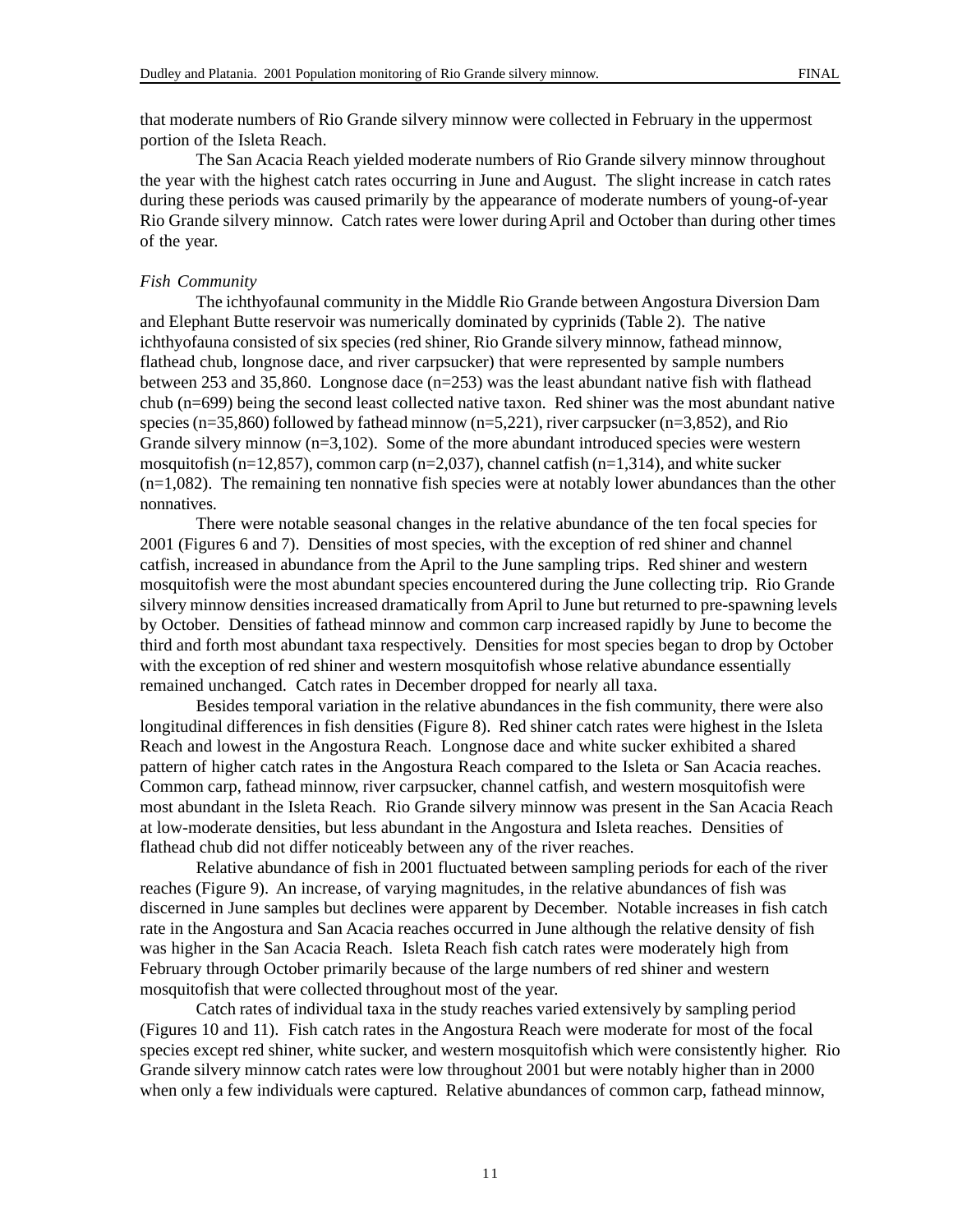|                           | <b>RESIDENCE</b>    | TOTAL NUMBER |            |
|---------------------------|---------------------|--------------|------------|
| <b>SPECIES</b>            | STATUS <sup>1</sup> | OF SPECIMENS | % OF TOTAL |
|                           |                     |              |            |
| <b>HERRINGS</b>           |                     |              |            |
| gizzard shad              | $\bf{I}$            | 151          | 0.23       |
| <b>CARPS AND MINNOWS</b>  |                     |              |            |
| red shiner *              | ${\bf N}$           | 35,860       | 53.74      |
| common carp<br>$\ast$     | $\bf{I}$            | 2,037        | 3.05       |
| Rio Grande                |                     |              |            |
| silvery minnow *          | ${\bf N}$           | 3,102        | 4.65       |
| fathead minnow *          | N                   | 5,221        | 7.82       |
| flathead chub *           | ${\bf N}$           | 699          | 1.05       |
| longnose dace *           | ${\bf N}$           | 253          | 0.38       |
| <b>SUCKERS</b>            |                     |              |            |
| river carpsucker *        | ${\bf N}$           | 3,852        | 5.77       |
| white sucker *            | $\mathbf I$         | 1,082        | 1.62       |
| <b>BULLHEAD CATFISHES</b> |                     |              |            |
| black bullhead            | I                   | -1           | < 0.01     |
| yellow bullhead           | $\bf I$             | 42           | 0.06       |
| channel catfish *         | $\bf{I}$            | 1,314        | 1.97       |
| flathead catfish          | $\bf I$             | $\mathbf{1}$ | < 0.01     |
| <b>TROUTS</b>             |                     |              |            |
| brown trout               | $\bf{I}$            | $\mathbf{1}$ | < 0.01     |
| <b>LIVEBEARERS</b>        |                     |              |            |
| western mosquitofish *    | $\bf I$             | 12,857       | 19.27      |
| <b>TEMPERATE BASSES</b>   |                     |              |            |
| white bass                | $\bf{I}$            | 136          | 0.20       |
| <b>SUNFISHES</b>          |                     |              |            |
| bluegill                  | 1                   | 10           | 0.01       |
| largemouth bass           | $\bf I$             | 25           | 0.04       |
| white crappie             | $\bf I$             | 63           | 0.09       |
| <b>PERCHES</b>            |                     |              |            |
| yellow perch              | $\bf I$             | $2\sqrt{2}$  | 0.03       |
|                           |                     |              |            |
| <b>TOTAL</b>              |                     | 66,729       | $100\,$    |

## Table 2. Summary of ichthyofaunal composition and collection data from the Middle Rio Grande for 2001.

 $N =$  native;  $I =$  nonnative

\* indicates one of the 10 focal taxa used in all community composition figures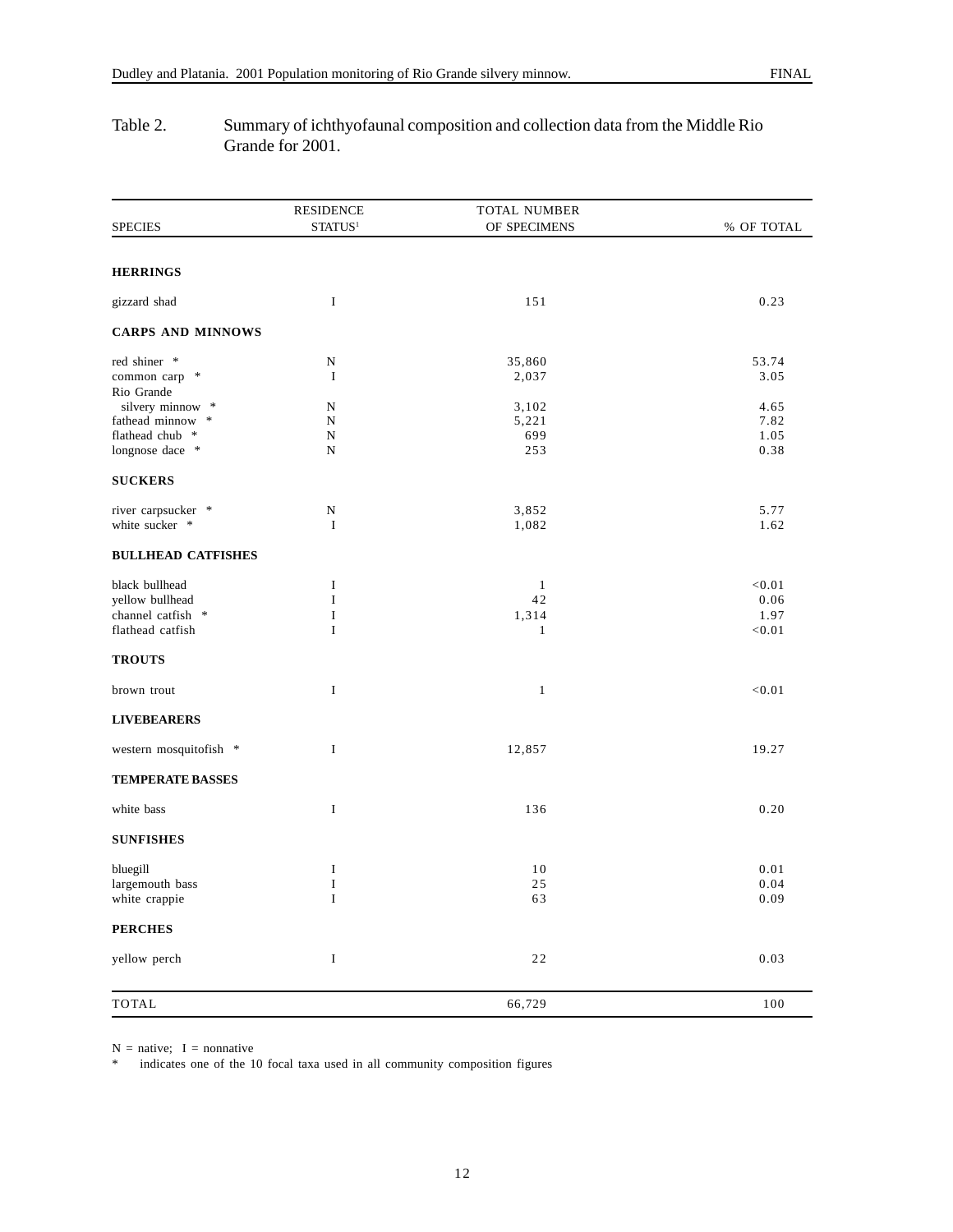l,



Figure 6. Fish catch rates (CPUE) in February, April, and June of 2001 for each focal species (see Table 1 for species abbreviations) in the Middle Rio Grande. Histogram bar for Rio Grande silvery (RGM) is black to highlight this species.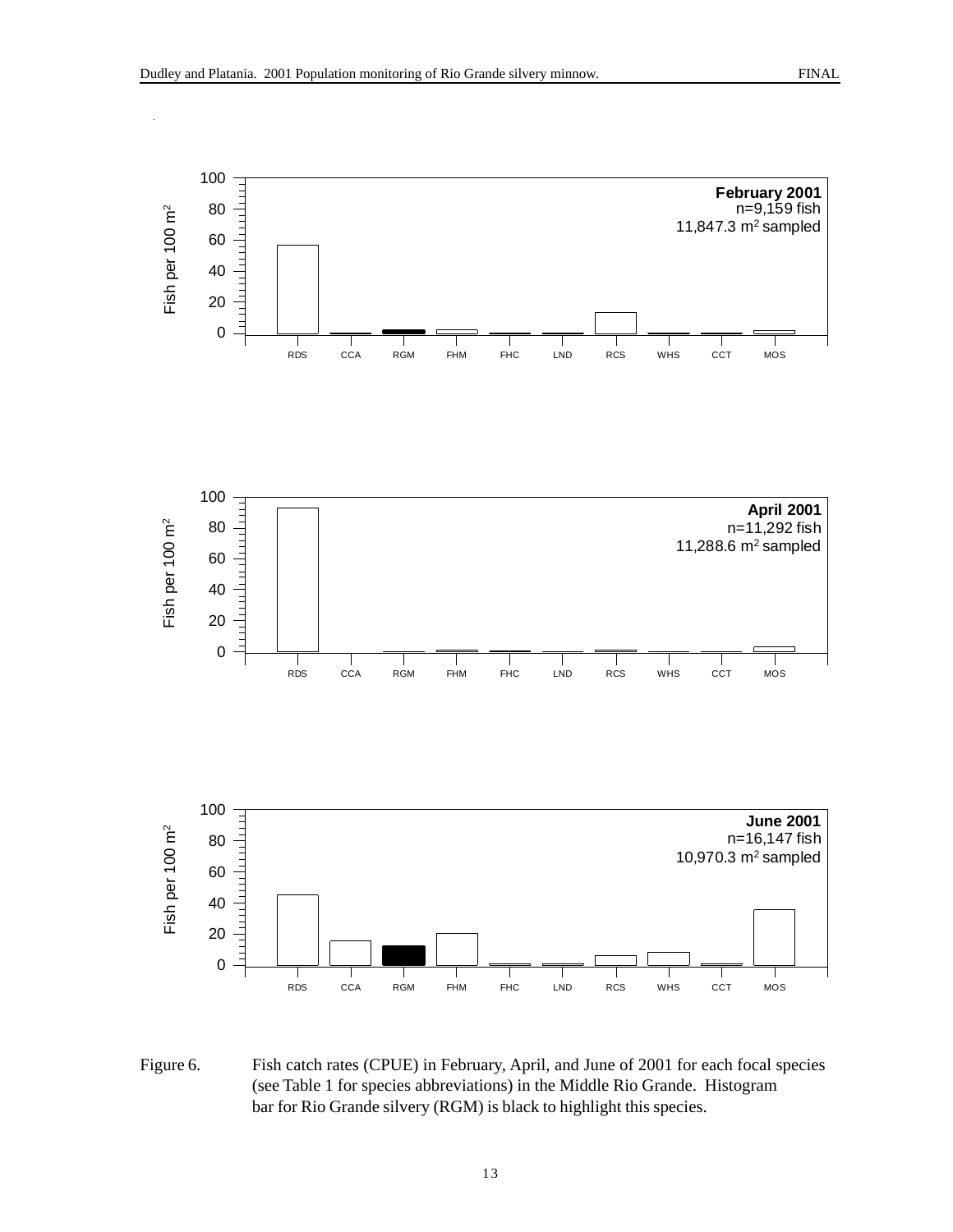

Figure 7. Fish catch rates (CPUE) in August, October, and December of 2001 for each focal species (see Table 1 for species abbreviations) in the Middle Rio Grande. Histogram bar for Rio Grande silvery (RGM) is black to highlight this species.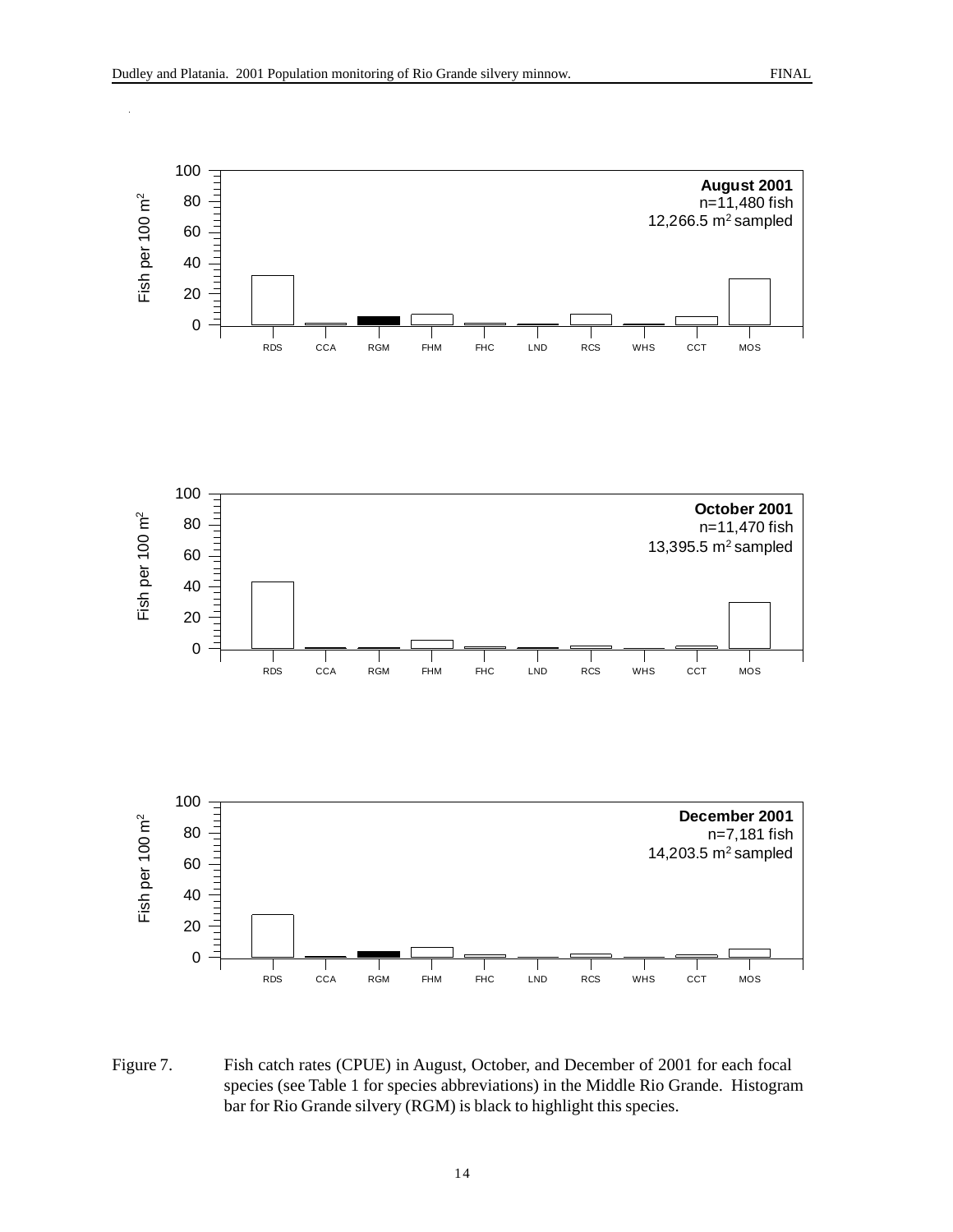

Figure 8. Fish catch rates (CPUE) by river reach for each focal species (see Table 1 for species abbreviations) in the Middle Rio Grande for 2001. Histogram bar for Rio Grande silvery minnow (RGM) is black to highlight this species.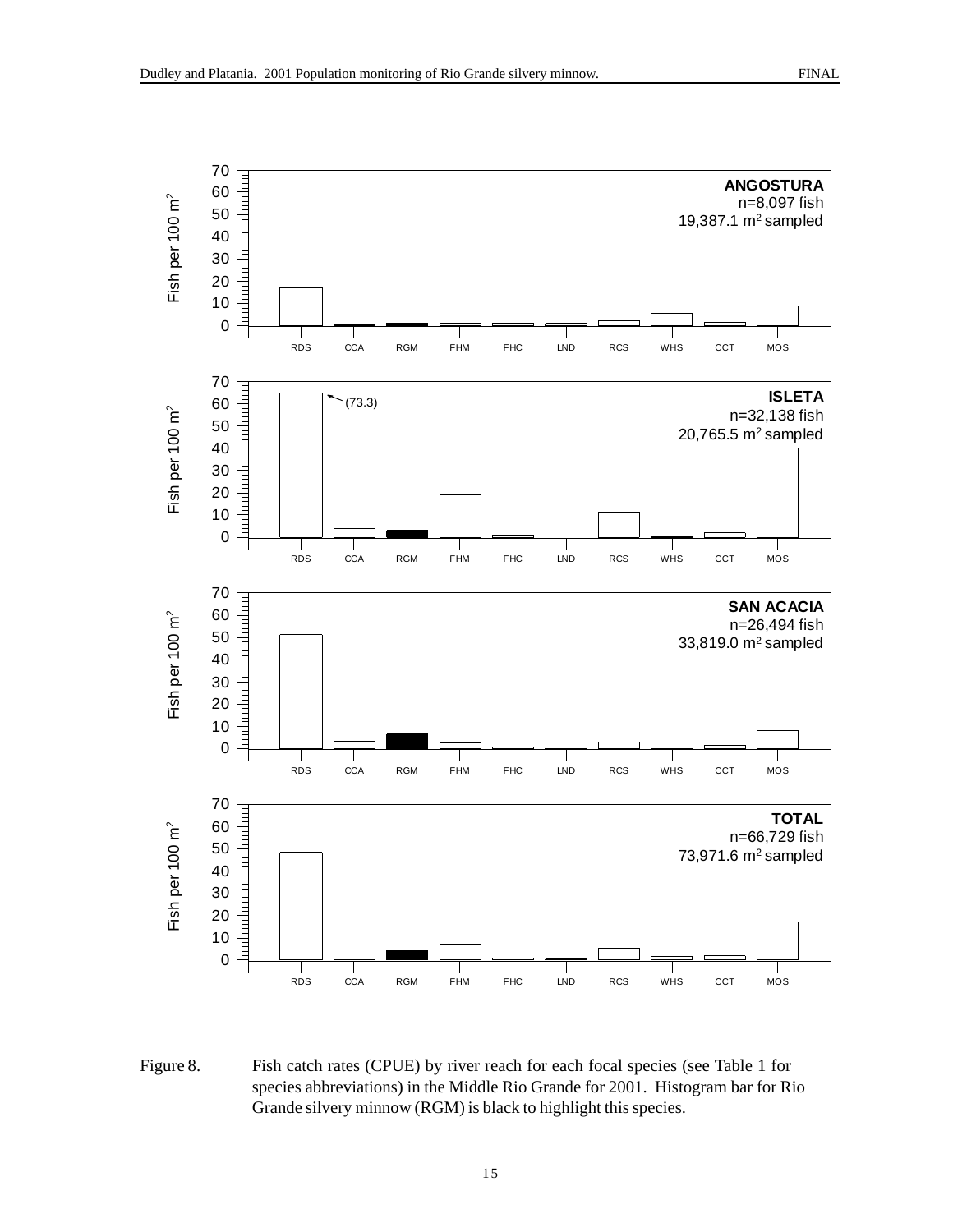

Figure 9. Fish catch rates (CPUE) by river reach for each sampling period in the Middle Rio Grande for 2001.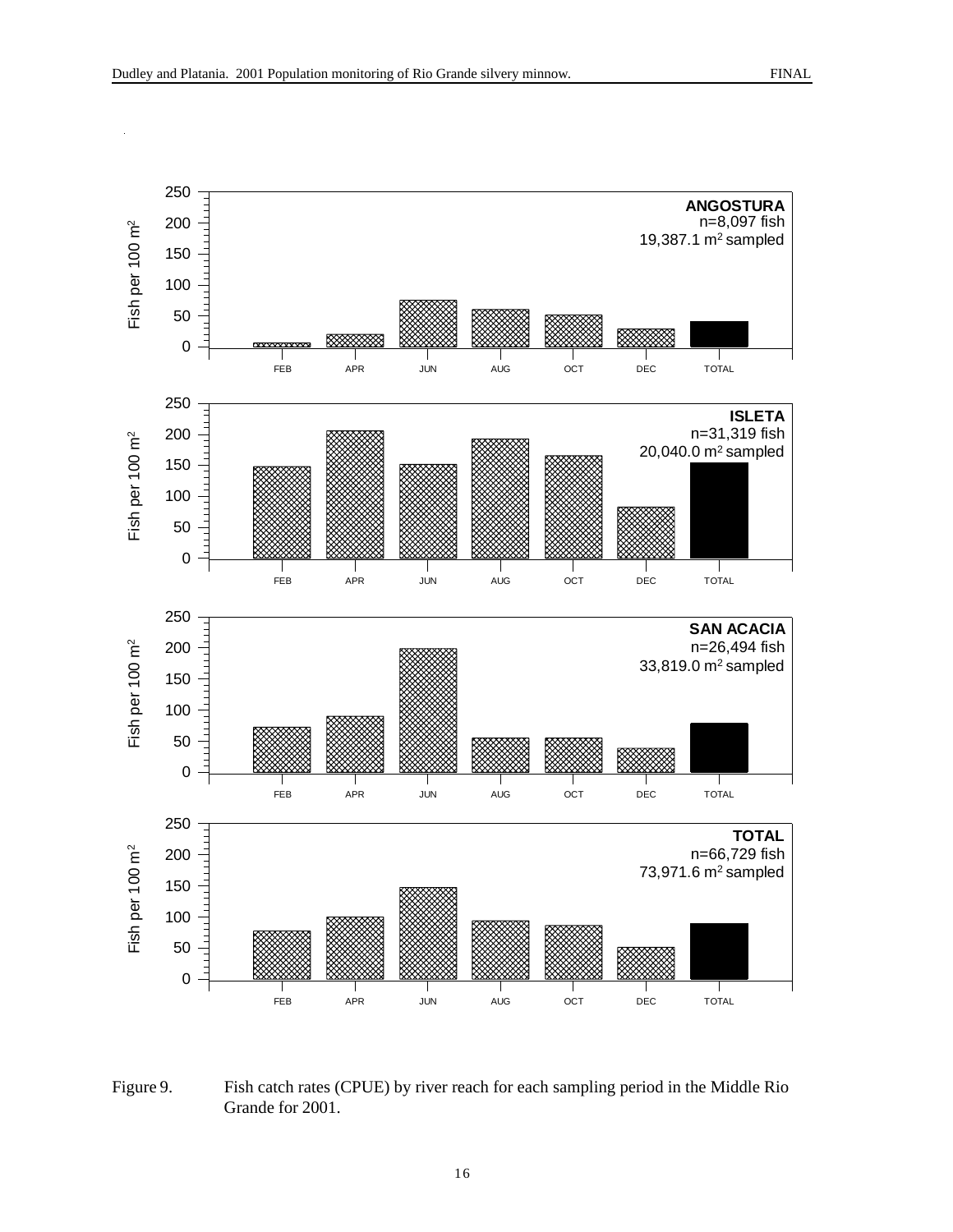

17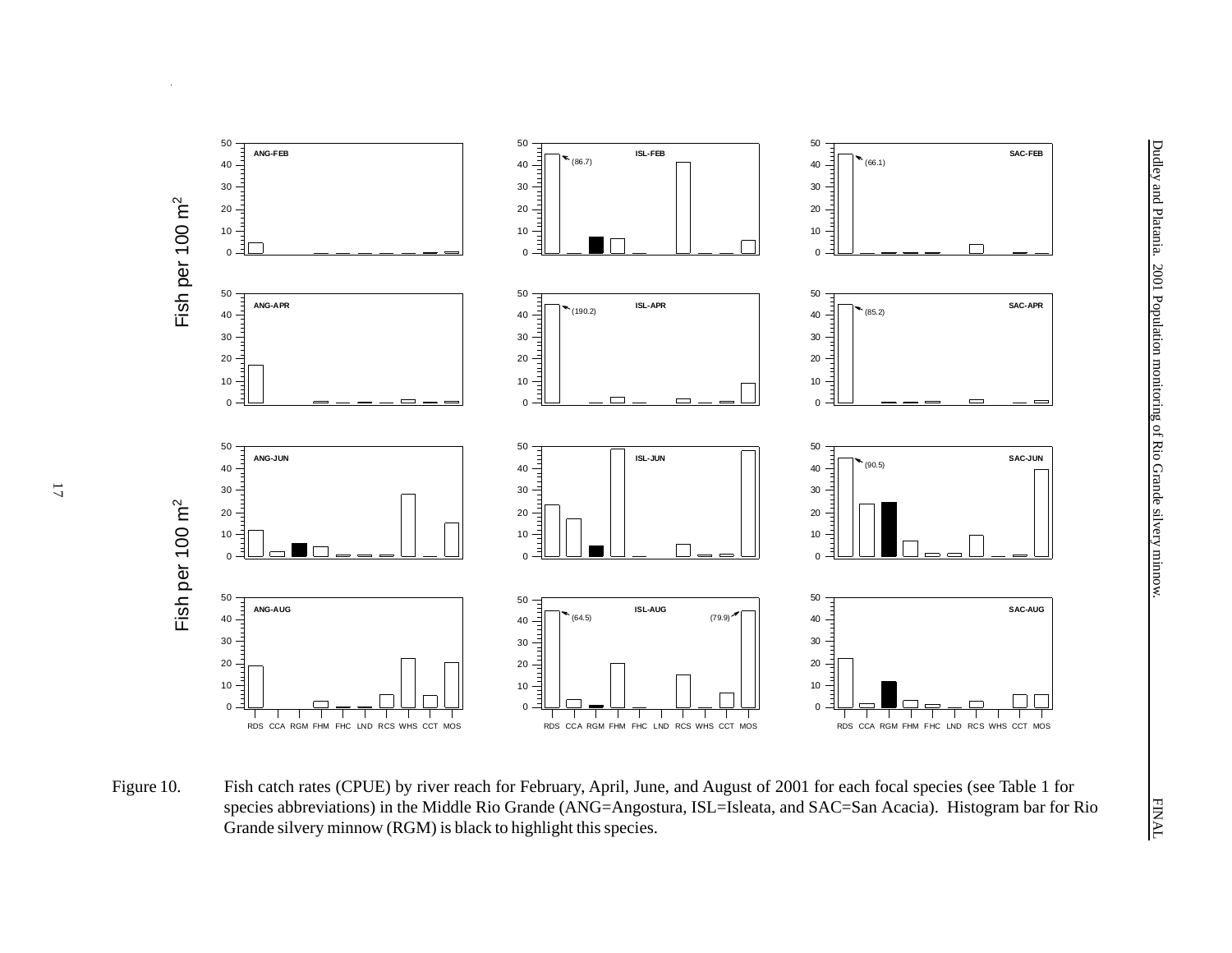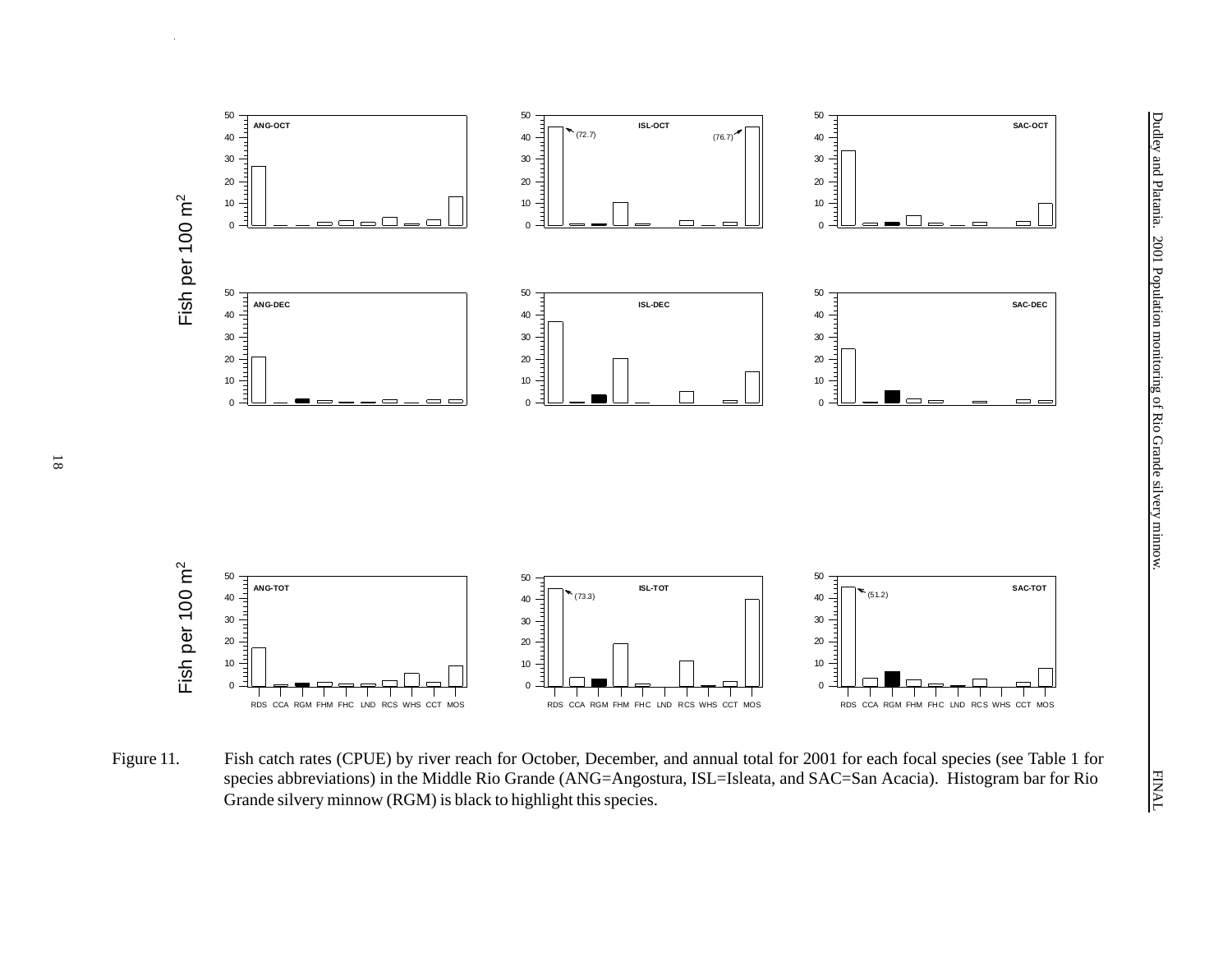white sucker, and western mosquitofish in the Angostura Reach increased during June but declined by October. River carpsucker, channel catfish, and western mosquitofish were most abundant during August and October but declined by December.

Fish catch rates in the Isleta Reach, like those in the Angostura Reach, also peaked from June through October. Fathead minnow and common carp were quite abundant by the June sampling foray. Rio Grande silvery minnow abundance in the Isleta Reach was low throughout the year but individuals were regularly collected. Peak densities for western mosquitofish occurred in August and October. Red shiner was collected at relatively high densities throughout the year. Channel catfish were most abundant in the August sampling foray.

The relative abundance of red shiner in the San Acacia Reach remained high from February through June but declined by August and remained lower in October and December. Rio Grande silvery minnow catch rates in the San Acacia Reach were notably higher than in the Angostura or Isleta reaches throughout the year. There was a peak in density in June following higher spring flows that triggered spawning in May. Numbers of Rio Grande silvery minnow were lower by October and December of 2001. Densities of other species (common carp, fathead minnow, river carpsucker, and western mosquitofish) also peaked in June 2001. The only species to increase its densities in August was channel catfish.

#### **DISCUSSION**

The annual reproductive effort of Rio Grande silvery minnow occurs during spring and is initiated, in part, by increases in stream discharge. The reproductive strategy of this species results in the production of large quantities of eggs that are released into the water column and dispersed downstream. Spring runoff (from high mountain snowmelt) combined with increasing water temperatures was likely the historical source of this reproductive stimulus. During years of sufficient snowpack, flow through the Middle Rio Grande peaked in the spring and often remained continuous throughout the remainder of the year.

However, dams and reservoirs now moderate the magnitude, amplitude, and duration of spring discharge. Water is also drawn from the river for agricultural purposes which can substantially reduce the total volume of water that would have normally flowed through the Rio Grande. This problem is further compounded in drought years when large quantities of water are removed from the Rio Grande for irrigation in the early spring often drying the river in certain areas or absorbing the peak flows that result in spawning.

Low precipitation in combination with river diversions resulted in a steady and extended period of low flow throughout 2000. Reduced spring flows in 2000 appeared to result in decreases in the spawning effort and success of Rio Grande silvery minnow. Spring flows during 2000 were greatly reduced in magnitude and duration because of the lack of snowpack. The lack of base flows during this period of the year when Rio Grande silvery minnow are physiologically ready to spawn appears to have greatly reduced their likelihood of reproductive success. It is possible that Rio Grande silvery minnow did not spawn because of the lack of a strong environmental cue, resorbed their eggs, or spawned eggs that were subjected to biotic or physical conditions that precluded their successful growth and survivorship. The lack of studies monitoring the reproductive effort of Rio Grande silvery minnow in 2000 prevents addressing the validity of any of these alternative hypotheses.

Additionally, there was a period of discontinuous flow during late July in the San Acacia Reach near San Marcial, NM that likely resulted in the loss of age-0 Rio Grande silvery minnow from those areas. The greatest densities of age-0 Rio Grande silvery minnow during 2000 were found in the lower portion of the San Acacia Reach (near San Marcial, NM) where discontinuous flow and lateral drying of the river channel were most pronounced. Although these river drying events were not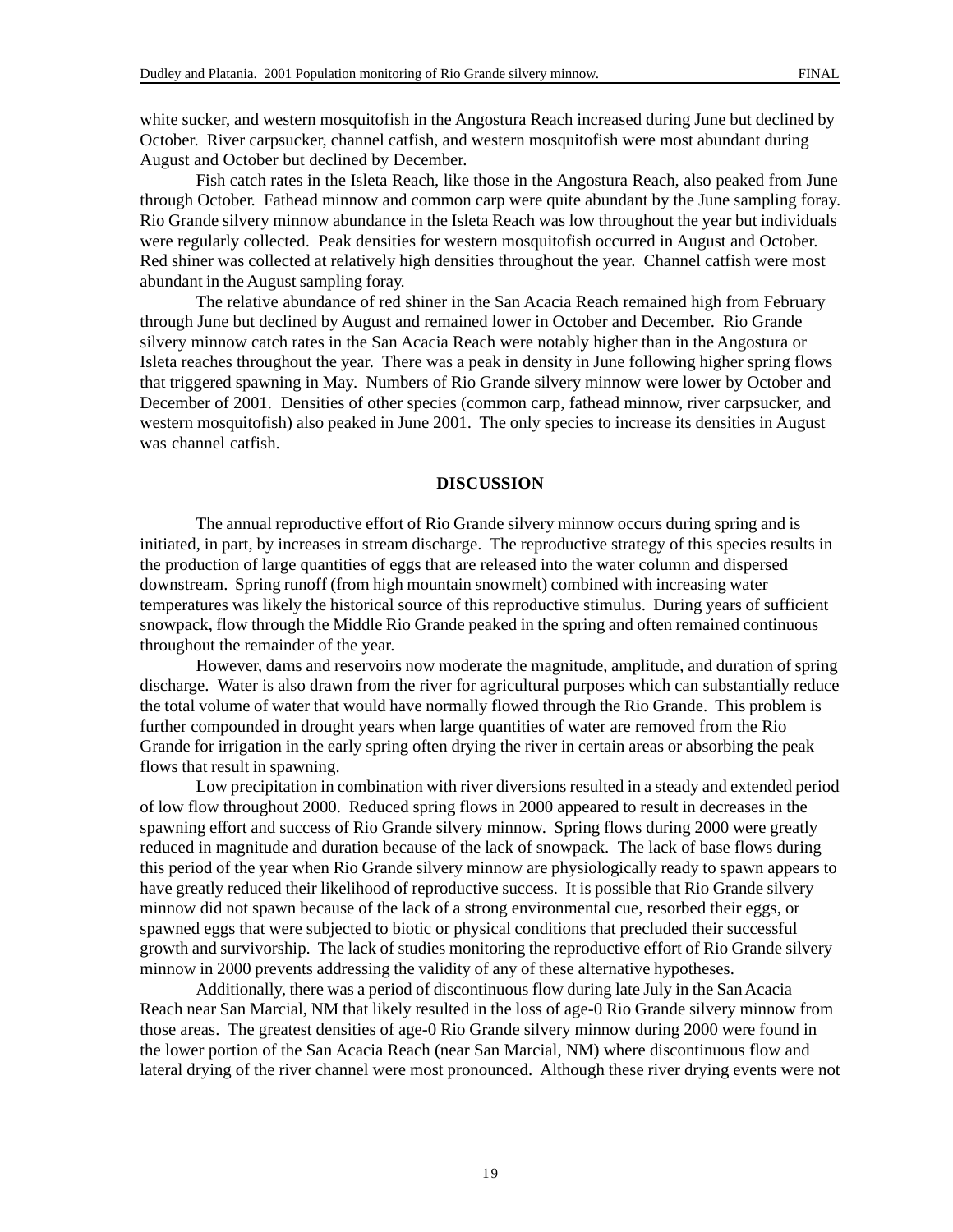nearly of the magnitude of those seen in 1996 and 1999, their relative impact was magnified because of the extreme rarity of Rio Grande silvery minnow in 2000.

The 2001 population levels of Rio Grande silvery minnow, as determined from this monitoring effort, were higher than those recorded in 2000 throughout the Middle Rio Grande. While densities of Rio Grande silvery minnow were similar in February and April of 2000 and 2001, June catch rates of age-0 individuals were notably higher in 2001 than in 2000. This increase in abundance suggests that conditions were more suitable for spawning and successful recruitment in 2001 compared with 2000.

The primary difference in river conditions between these two years was the dramatic difference in the timing, magnitude, and duration of spring flows. In late March and early April of 2000 and 2001, flows increased to over 1,000 cfs briefly perhaps as a result of early season warming and snowmelt. However, water temperatures during these flow increases were low and it is likely that Rio Grande silvery minnow were not physiologically prepared to spawn at that time. Previous studies of the reproductive timing of Rio Grande silvery minnow suggest that early season spawning (i.e., late March-early April) results in a very small fraction of the total spawning effort. It appears that this species generally becomes more likely to spawn by May or early June when the rise in ambient temperatures results in increased snowmelt and higher river flows. Spring flows in 2000 never peaked during May or June because of the low amount of snowpack and the diversion of much of the water that was available in the river for agriculture. In contrast, spring flows during 2001 peaked to over 2,000 cfs during May and apparently provided a strong spawning stimulus for Rio Grande silvery minnow. Efforts to document the spawning periodicity and salvage the eggs of Rio Grande silvery minnow in 2001 demonstrated that over 98% of the reproductive effort arrived over a three day period in early May following a rise in river flows and water temperatures (Platania and Dudley, 2002).

Despite an apparently stronger spawning response by Rio Grande silvery minnow in 2001 than in recent years, the overall densities of this species in October and December were at levels that were only slightly higher than those recorded in 2000 and lower than those recorded in 1999. The primary difference between these years was that Rio Grande silvery minnow were more regularly collected at established sites in the Angostura and Isleta reaches in 2001 than in either 1999 or 2000. The strength of the these patterns will become more apparent by 2002.

The increased abundance of Rio Grande silvery minnow in upstream reaches of the Middle Rio Grande in 2001 either suggests that there was a stronger spawning response or that those eggs that were spawned hatched successfully and survived in their natal reach. A stronger spawning response in 2001 than in 2000 might have been triggered by increased flows during May-June and warm water temperatures. However, previous years (i.e., 1997, 1998, and 1999) with high sustained spring flows that often exceeded 3,500 cfs did not result in increased abundance of Rio Grande silvery minnow in upstream reaches. A strong spawning response would have been expected during these years but it is unclear if that's what actually occurred.

It is possible that recent higher spring flow years (1997, 1998, and 1999) triggered spawning but resulted in greater downstream displacement of the Rio Grande silvery minnow eggs and larvae than in the lower spring flows of 2001. Higher flows in the degraded channel of the Rio Grande likely result in a general decrease in habitat heterogeneity, an increase in mean water velocity, and a reduction in low velocity habitats. Empirical data from the Pecos River, NM have demonstrated that sustained high flow through a moderately narrow river channel will result in a relatively rapid and effective downstream displacement of drifting eggs and larvae (Dudley and Platania, 2000). The duration of spring high flows was also much longer in 1997, 1998, and 1999 than in 2001 which may have further contributed to increased displacement of developing Rio Grande silvery minnow. Although increased numbers of Rio Grande silvery minnow in the Angostura Reach in 2001 is encouraging, the continued presence of diversion dams, ditches, and levees which hinder natural river processes will likely continue to limit upstream populations.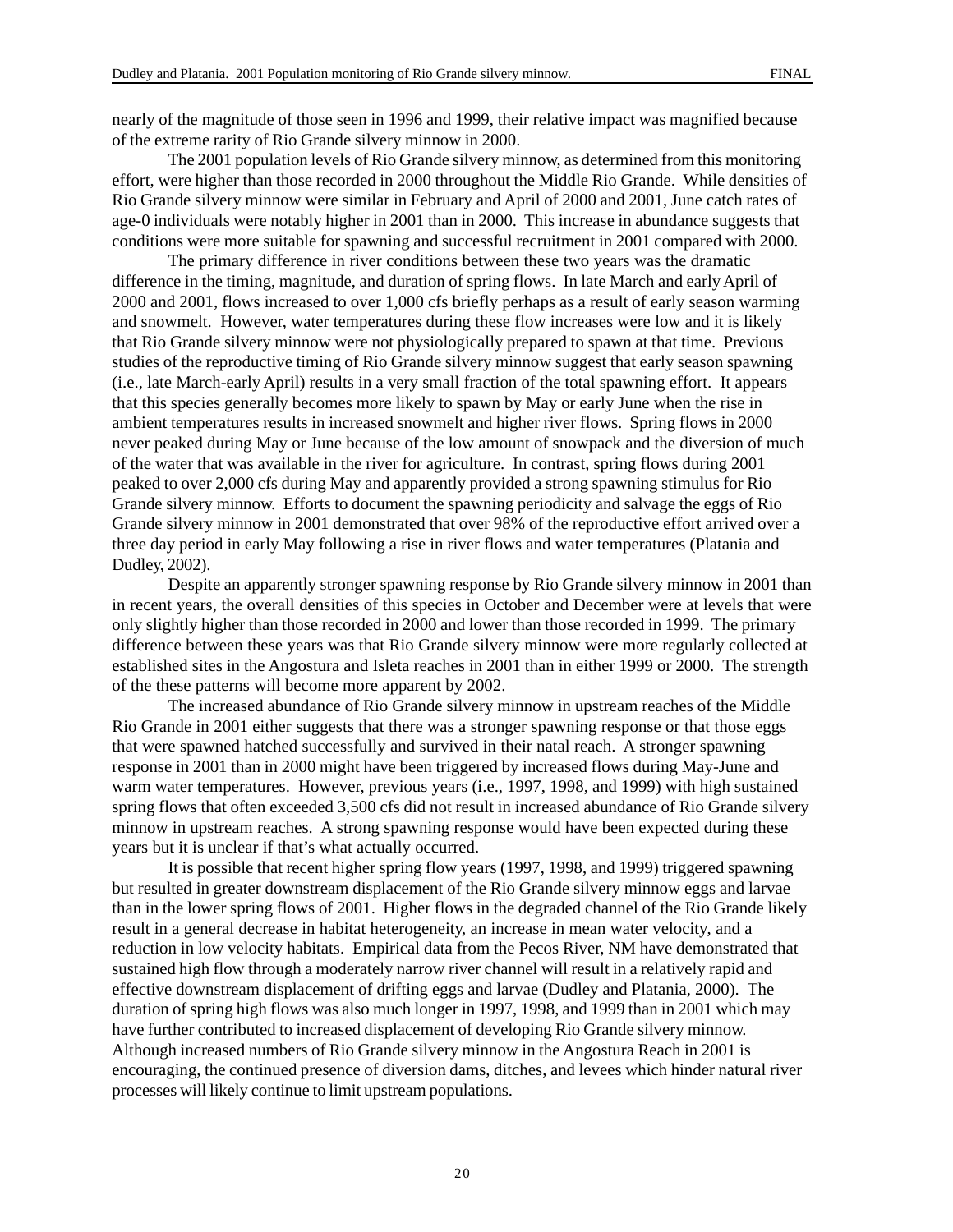Despite higher spring flows in 2001, there were still periods of river drying that occurred during the summer when flows were greatly reduced. Supplemental water was pumped from the Low Flow Conveyance Channel to keep the Rio Grande wet but there were several documented (Jude R. Smith [USFWS-Albuquerque] pers. comm.) and likely other undocumented, instances where flow became discontinuous. The first documented river drying event occurred on 14 July 2001 when about 2.5 miles (4.0 km) of the river channel dried just south of the San Marcial Railroad Bridge. A second drying event (26 July 2001) resulted in limited river drying just north of the Fort Craig Pumping Station. The final documented river drying event occurred on 10 September 2001 when a 5.6 mile (9.0 km) reach of the river from the middle to the southern portion of the Bosque del Apache National Wildlife Refuge dried. These stream drying events result in immediate losses of aquatic organisms despite their short duration. Impacts from previous stream drying events are reflected in the currently low population densities of Rio Grande silvery minnow in the San Acacia Reach.

Major factors in the decline in Rio Grande silvery minnow abundance in the Angostura Reach appear to be the fragmentation of their range and longitudinal displacement of their propagules (drifting eggs and larvae) below the instream barriers of Isleta Diversion Dam and San Acacia Diversion Dam. These channel-wide structures do not preclude downstream passage of fish or their reproductive products but do prevent fish movement upstream of the diversion dam structures. Given the reproductive ecology of this species, reach lengths, and diversion dam placement, the sequential decline and loss of this species from upstream to downstream was predicted (Platania and Altenbach, 1998). The fragmentation of this species range in the Middle Rio Grande as a result of Angostura, Isleta, and San Acacia diversion dams has been identified as an issue of paramount importance that requires resolution for recovery of Rio Grande silvery minnow (U.S. Fish and Wildlife Service, 1999).

The Isleta Reach is an intermediate reach, not only in geographic position but also in regards to flow. This reach does not maintain the volume or consistency of discharge as the Angostura Reach but, because of the numerous points of irrigation returns, has had an increased likelihood of maintaining some continuous flow compared to the San Acacia Reach. Issues regarding range fragmentation and downstream transport of silvery minnow propagules in the Angostura Reach are equally as important in the Isleta Reach. Declines in the Angostura Reach Rio Grande silvery minnow population will result in fewer eggs and larvae being transported into the Isleta Reach and will thereby negatively affect population levels in the latter reach. Likewise, fewer individuals in the Isleta and Angostura reaches will likely result in lower Rio Grande silvery minnow populations in the San Acacia Reach.

The barrier to upstream movement imposed by San Acacia Diversion Dam and downstream transport of silvery minnow eggs and larvae (especially those produced in the San Acacia Reach) into Elephant Butte Reservoir continue to adversely impact the San Acacia Reach population of this species. The effects of these problems accumulate over time and become especially critical during periods when densities of individuals are extremely low, as was seen in 2000. Efforts to maintain flow throughout the Middle Rio Grande in 2002 are of critical importance as substantial losses of Rio Grande silvery minnow from the San Acacia Reach could potentially result in the extirpation of this species from the wild.

The cumulative effects of years of river drying, downstream displacement, and habitat degradation continue to lead to the further decline of Rio Grande silvery minnow. While modest increases in densities of Rio Grande silvery minnow in 2001 are a good indication, the problems that led to the precipitous decline of this species have not been remedied. The removal of instream barriers that prevent Rio Grande silvery minnow from reaching upstream reaches, the need to maintain flow throughout downstream reaches, and restoration and reconnection of the historical floodplain are paramount issues that need to be resolved to assure the continued persistence of this species.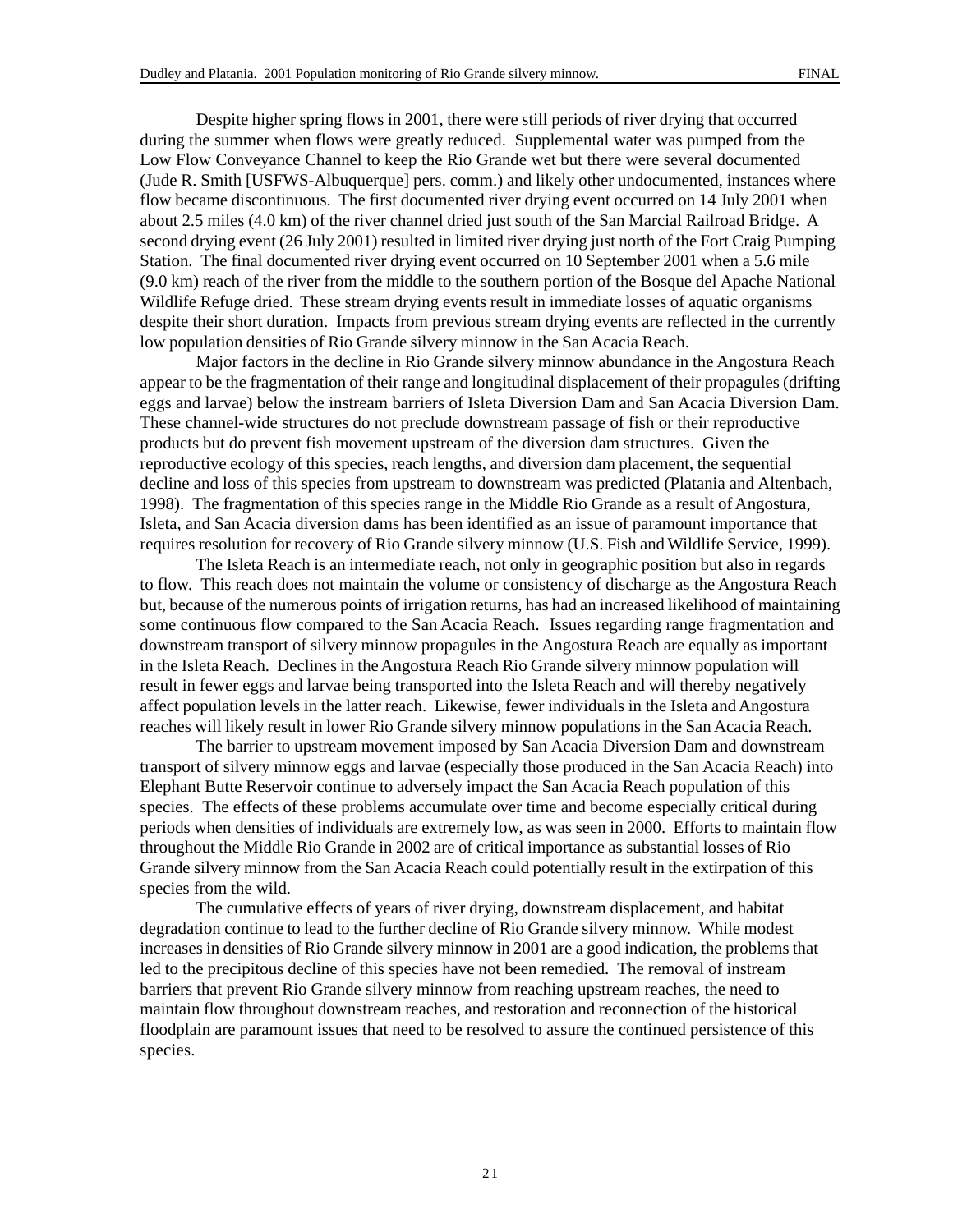### **ACKNOWLEDGMENTS**

Many people collaborated with us to make this project possible. We thank W. Howard Brandenburg, Michael A. Farrington, Donald E. Gibson, Conner C. McBride, Roman B. Romero, Alexandra M. Snyder, Brian C. Tonihka, and Joshua R. Walters (all MSB) for assistance with field portions of the study. Continued assistance with all aspects of curation of specimens and database management was provided by Alexandra M. Snyder (MSB). Much of the technical and logistical support for this project was provided by Michael D. Porter (USBR), James E. Brooks (USFWS), David L. Propst (NMGF), and James P. Wilber (USBR). This work was funded under a cooperative agreement (98-FC-40-0500) with the U.S. Bureau of Reclamation.

### **LITERATURE CITED**

- Dudley, R. K., and S. P. Platania. 2000. Downstream transport rates of drifting semibuoyant cyprinid eggs and larvae in the Pecos River, NM. Report to the U.S. Bureau of Reclamation, Albuquerque. 61 pp.
- Gold, R. L. and L. P. Denis. 1985. National water summary-New Mexico surface-water resources. U.S. Geological Survey water-supply paper 2300:341-346.
- Platania, S. P. 1993a. The fishes of the Rio Grande between Velarde and Elephant Butte Reservoir and their habitat associations. Report to the New Mexico Department of Game and Fish, Santa Fe, and U.S. Bureau of Reclamation (Albuquerque Projects Office), Albuquerque, NM. 188 pp.
- Platania, S. P. 1993b. Ichthyofaunal survey of the Rio Grande and Santa Fe River, Cochiti Pueblo, New Mexico, July 1993. Report to the U.S. Army Corps of Engineers, Albuquerque, NM. 28pp.
- Platania, S. P. 1995. Ichthyofaunal survey of the Rio Grande, Santo Domingo and San Felipe pueblos, New Mexico, July 1994. Report to the U.S. Army Corps of Engineers, Albuquerque, NM. 56 pp.
- Platania, S. P. and C. S. Altenbach. 1998. Reproductive strategies and egg types of seven Rio Grande Basin cyprinids. Copeia 1998 (3): 559-569.
- Platania, S. P., and R. K. Dudley. 2002. Spawning periodicity of Rio Grande silvery minnow. Draft report to the U.S. Bureau of Reclamation, Albuquerque, NM. 22 pp.
- Robins, C. R., R. M. Bailey, C. E. Bond, J. R. Brooker, E. A. Lachner, R. N. Lea, and W. B. Scott. 1991. Common and scientific names of fishes from the United States and Canada. Special Publications of the American Fisheries Society 20:1-183.
- U.S. Department of the Interior. 1994. Endangered and threatened wildlife and plants: final rule to list the Rio Grande silvery minnow as an endangered species. Federal Register 59: 36988-36995.
- U.S. Fish and Wildlife Service. 1999. Rio Grande silvery minnow recovery plan. Albuquerque, NM. 141 pp.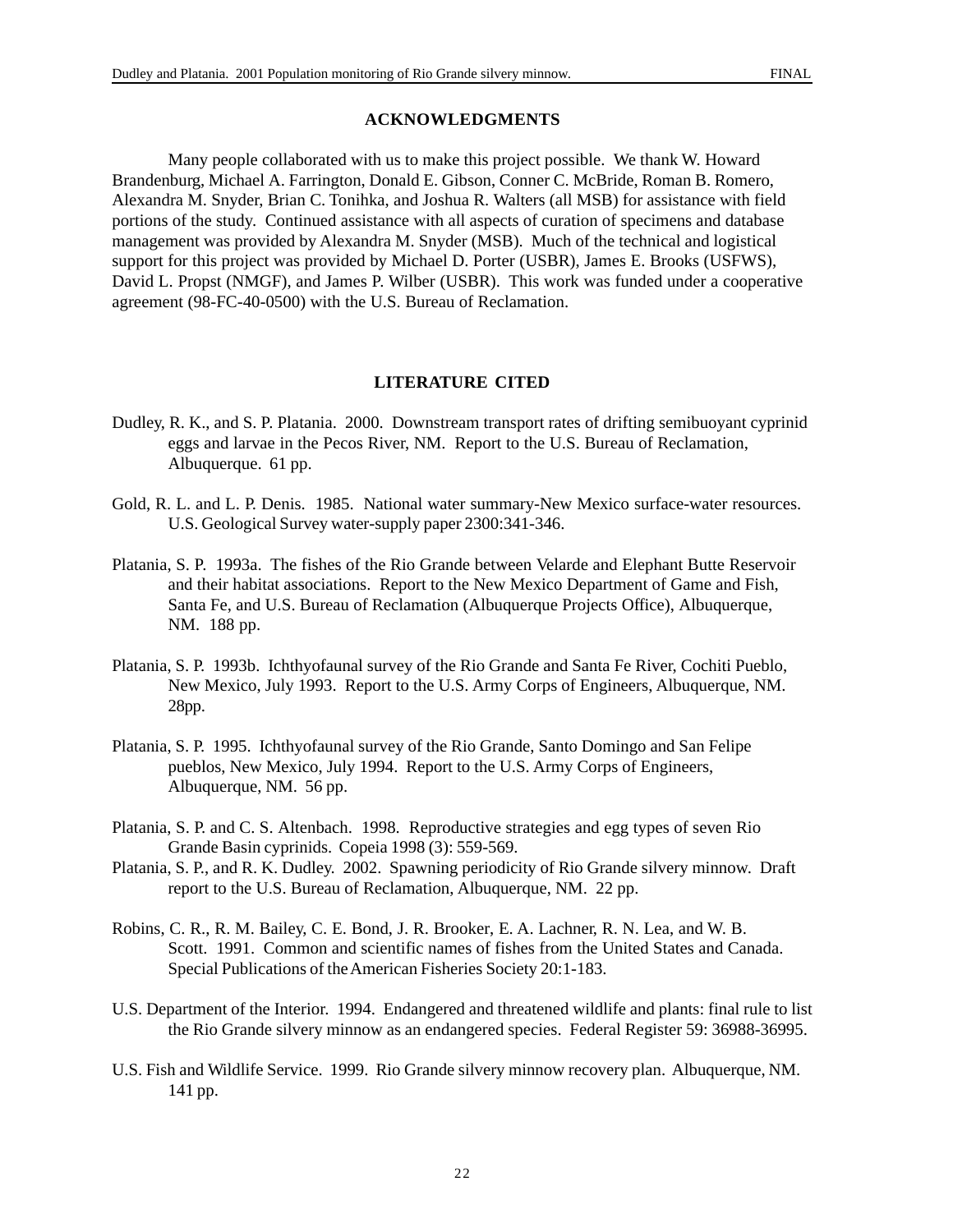Site # Site Locality

Table A-1. Collection localities for 2001 population monitoring of Rio Grande silvery minnow.

|                  | <b>ANGOSTURA REACH SITES</b>                                                                                  |                                                                                    |                                                                                       |
|------------------|---------------------------------------------------------------------------------------------------------------|------------------------------------------------------------------------------------|---------------------------------------------------------------------------------------|
| $\boldsymbol{0}$ | Angostura.                                                                                                    | New Mexico, Sandoval County, Rio Grande, directly below Angostura Diversion Dam,   |                                                                                       |
|                  | River Mile 209.7                                                                                              | SAN FELIPE PUEBLO QUADRANGLE<br>UTM Easting: 363811 UTM Northing: 3916006          | Zone: 13                                                                              |
|                  |                                                                                                               |                                                                                    |                                                                                       |
| $\mathbf{1}$     | Bernalillo.                                                                                                   | New Mexico, Sandoval County, Rio Grande, at NM State Highway 44 bridge crossing,   |                                                                                       |
|                  | River Mile 203.8                                                                                              | BERNALILLO QUADRANGLE                                                              |                                                                                       |
|                  |                                                                                                               | UTM Easting: 358543 UTM Northing: 3909722                                          | Zone: 13                                                                              |
| $\overline{2}$   |                                                                                                               | 44 bridge crossing, at Rio Rancho Wastewater Treatment Plant, Rio Rancho.          | New Mexico, Sandoval County, Rio Grande, ca. 4.0 miles downstream of NM State Highway |
|                  | River Mile 200.0                                                                                              | BERNALILLO QUADRANGLE                                                              |                                                                                       |
|                  |                                                                                                               | UTM Easting: 354772 UTM Northing: 3905355                                          | Zone: $13$                                                                            |
| 3                | New Mexico, Bernalillo County, Rio Grande, at Central Avenue bridge crossing<br>(US Highway 66), Albuquerque. |                                                                                    |                                                                                       |
|                  | River Mile 183.4                                                                                              | ALBUQUERQUE WEST QUADRANGLE                                                        |                                                                                       |
|                  |                                                                                                               | UTM Easting: 346840 UTM Northing: 3884094                                          | Zone: $13$                                                                            |
| 4                | (NM State Highway 500), Albuquerque.                                                                          | New Mexico, Bernalillo County, Rio Grande, at Rio Bravo Boulevard bridge crossing, |                                                                                       |
|                  | River Mile 178.3                                                                                              | ALBUQUERQUE WEST QUADRANGLE                                                        |                                                                                       |
|                  |                                                                                                               | UTM Easting: 347554 UTM Northing: 3877163                                          | Zone: 13                                                                              |
|                  | <b>ISLETA REACH SITES</b>                                                                                     |                                                                                    |                                                                                       |
| 5                | (NM State Highway 49), Los Lunas.                                                                             | New Mexico, Valencia County, Rio Grande at Los Lunas bridge crossing               |                                                                                       |
|                  | River Mile 161.4                                                                                              | LOS LUNAS QUADRANGLE                                                               |                                                                                       |
|                  |                                                                                                               | UTM Easting: 342898 UTM Northing: 3852531                                          | Zone: $13$                                                                            |
| 6                | 309/6 bridge crossing, Belen.<br>River Mile 151.5                                                             | TOME QUADRANGLE                                                                    | New Mexico, Valencia County, Rio Grande, ca. 1.0 miles upstream of NM State Highway   |
|                  |                                                                                                               | UTM Easting: 339972 UTM Northing: 3837061                                          | Zone: 13                                                                              |
|                  |                                                                                                               |                                                                                    |                                                                                       |
|                  |                                                                                                               |                                                                                    |                                                                                       |
|                  |                                                                                                               |                                                                                    |                                                                                       |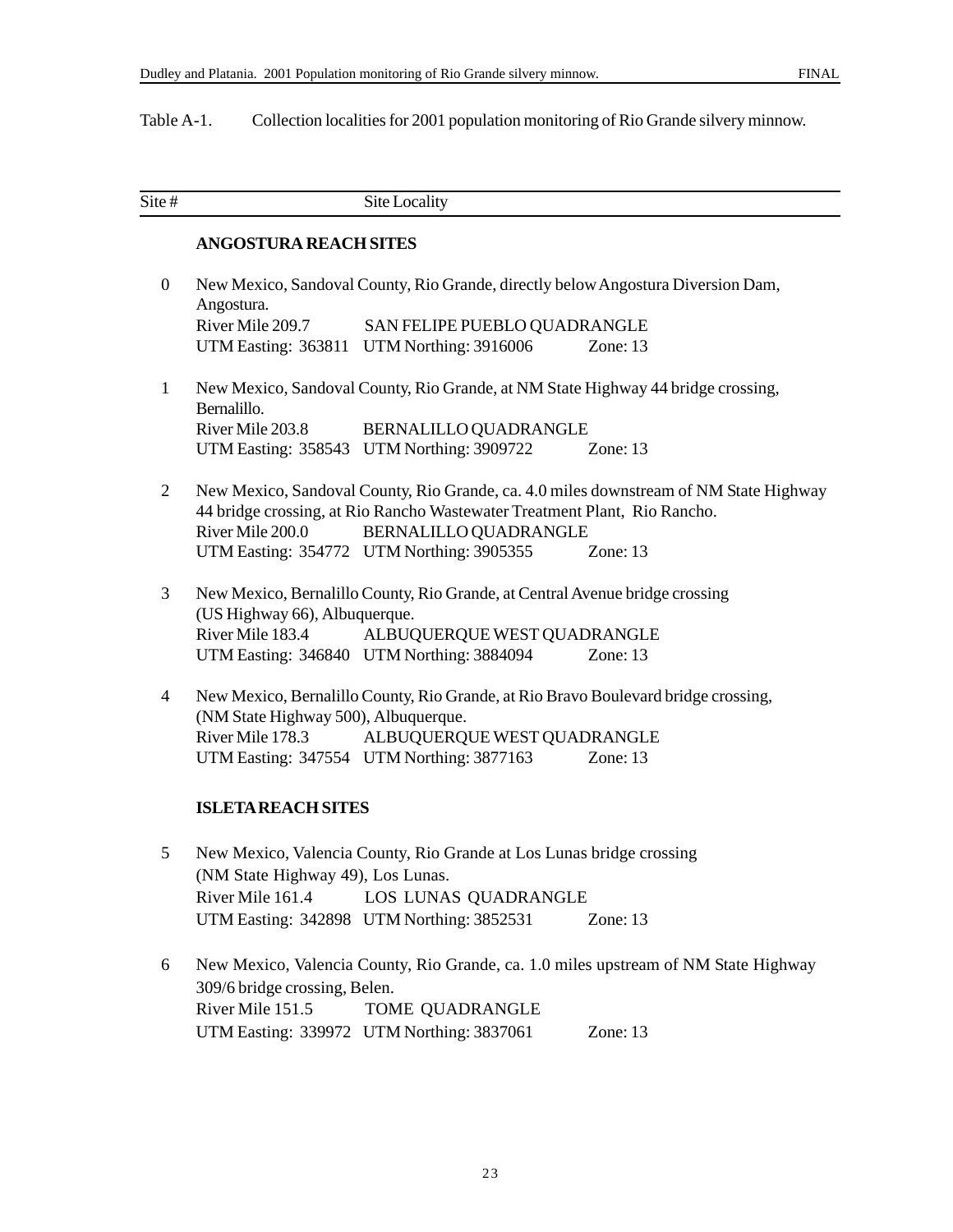Table A-1 (continued.). Collection localities for 2001 population monitoring of Rio Grande silvery minnow.

| Site # | site<br>- OCALITY |  |
|--------|-------------------|--|

### **ISLETA REACH SITES**

- 7 New Mexico, Valencia County, Rio Grande, ca. 2.2 miles upstream of NM State Highway 346 bridge crossing, Jarales. River Mile 143.2 VEGUITA QUADRANGLE UTM Easting: 338136 UTM Northing: 3827329 Zone: 13
- 8 New Mexico, Socorro County, Rio Grande, at US Highway 60 bridge crossing, Bernardo. River Mile 130.6 ABEYTAS QUADRANGLE UTM Easting: 334604 UTM Northing: 3809726 Zone: 13
- 9 New Mexico, Socorro County, Rio Grande, ca. 3.5 miles downstream of US Highway 60 bridge crossing, Bernardo. River Mile 127.0 ABEYTAS QUADRANGLE UTM Easting: 331094 UTM Northing: 3805229 Zone: 13
- 9.5 New Mexico, Socorro County, Rio Grande, ca. 0.6 miles upstream of San Acacia Diversion Dam, San Acacia River Mile 116.8 LA JOYA QUADRANGLE UTM Easting: 327902 UTM Northing: 3792603 Zone: 13

## **SAN ACACIA REACH SITES**

- 10 New Mexico, Socorro County, Rio Grande, directly below San Acacia Diversion Dam, San Acacia. River Mile 116.2 SAN ACACIA QUADRANGLE UTM Easting: 326162 UTM Northing: 3791977 Zone: 13
- 11 New Mexico, Socorro County, Rio Grande, ca. 1.5 miles downstream of San Acacia Diversion Dam, San Acacia. River Mile 114.6 LEMITAR OUADRANGLE UTM Easting: 325263 UTM Northing: 3790442 Zone: 13
- 12 New Mexico, Socorro County, Rio Grande, east of Socorro, 0.5 miles upstream of the Socorro Low Flow Conveyance Channel bridge; east and upstream of Socorro Wastewater Treatment Plant, Socorro. River Mile 99.5 LOMA DE LAS CANAS QUADRANGLE UTM Easting: 327097 UTM Northing: 3771043 Zone: 13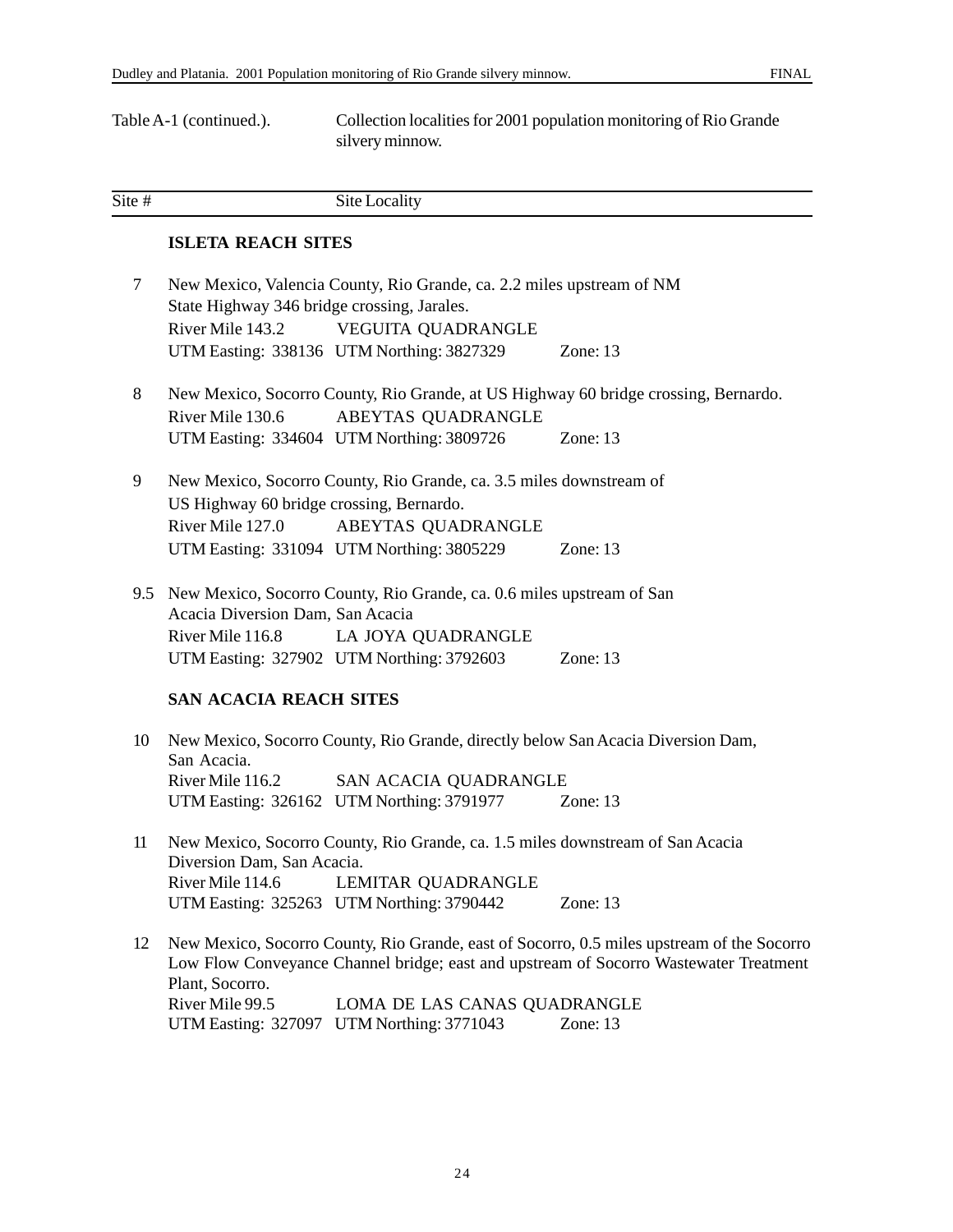Table A-1 (continued.). Collection localities for 2001 population monitoring of Rio Grande silvery minnow.

| Site | ∴ntr |
|------|------|
|      |      |

# **SAN ACACIA REACH SITES**

| 13 | bridge crossing.                                                                                                                                                           |                                           | New Mexico, Socorro County, Rio Grande, ca. 4.0 miles upstream of US Highway 380 |
|----|----------------------------------------------------------------------------------------------------------------------------------------------------------------------------|-------------------------------------------|----------------------------------------------------------------------------------|
|    | River Mile 91.7                                                                                                                                                            | SAN ANTONIO QUADRANGLE                    |                                                                                  |
|    |                                                                                                                                                                            | UTM Easting: 328140 UTM Northing: 3761283 | Zone: $13$                                                                       |
| 14 | New Mexico, Socorro County, Rio Grande, at US Highway 380 bridge crossing, San<br>Antonio.                                                                                 |                                           |                                                                                  |
|    | River Mile 87.1                                                                                                                                                            | SAN ANTONIO QUADRANGLE                    |                                                                                  |
|    |                                                                                                                                                                            | UTM Easting: 328914 UTM Northing: 3754471 | Zone: $13$                                                                       |
| 15 | New Mexico, Socorro County, Rio Grande, directly east of Bosque del Apache National<br>Wildlife Refuge Headquarters.                                                       |                                           |                                                                                  |
|    | River Mile 79.1                                                                                                                                                            | SAN ANTONIO, SE QUADRANGLE                |                                                                                  |
|    |                                                                                                                                                                            | UTM Easting: 327055 UTM Northing: 3740839 | Zone: 13                                                                         |
| 16 | New Mexico, Socorro County, Rio Grande, at San Marcial Railroad bridge crossing, San<br>Marcial.                                                                           |                                           |                                                                                  |
|    |                                                                                                                                                                            | River Mile 68.6 SAN MARCIAL QUADRANGLE    |                                                                                  |
|    |                                                                                                                                                                            | UTM Easting: 315284 UTM Northing: 3728347 | Zone: $13$                                                                       |
| 17 | New Mexico, Socorro County, Rio Grande, at its former confluence with the Low Flow<br>Conveyance Channel; 16 miles downstream of the southern end of the Bosque del Apache |                                           |                                                                                  |
|    | National Wildlife Refuge; ca. 8 miles downstream of San Marcial Railroad bridge crossing.                                                                                  |                                           |                                                                                  |
|    | River Mile 60.5                                                                                                                                                            | PARAJE WELL QUADRANGLE                    |                                                                                  |
|    |                                                                                                                                                                            | UTM Easting: 309487 UTM Northing: 3718178 | Zone: $13$                                                                       |
| 18 | New Mexico, Socorro County, Rio Grande, ca. 19 miles downstream of the southern end of                                                                                     |                                           |                                                                                  |
|    | the Bosque del Apache National Wildlife Refuge.                                                                                                                            |                                           |                                                                                  |
|    |                                                                                                                                                                            | River Mile 57.7 PARAJE WELL QUADRANGLE    |                                                                                  |
|    |                                                                                                                                                                            | UTM Easting: 307380 UTM Northing: 3714740 | Zone: $13$                                                                       |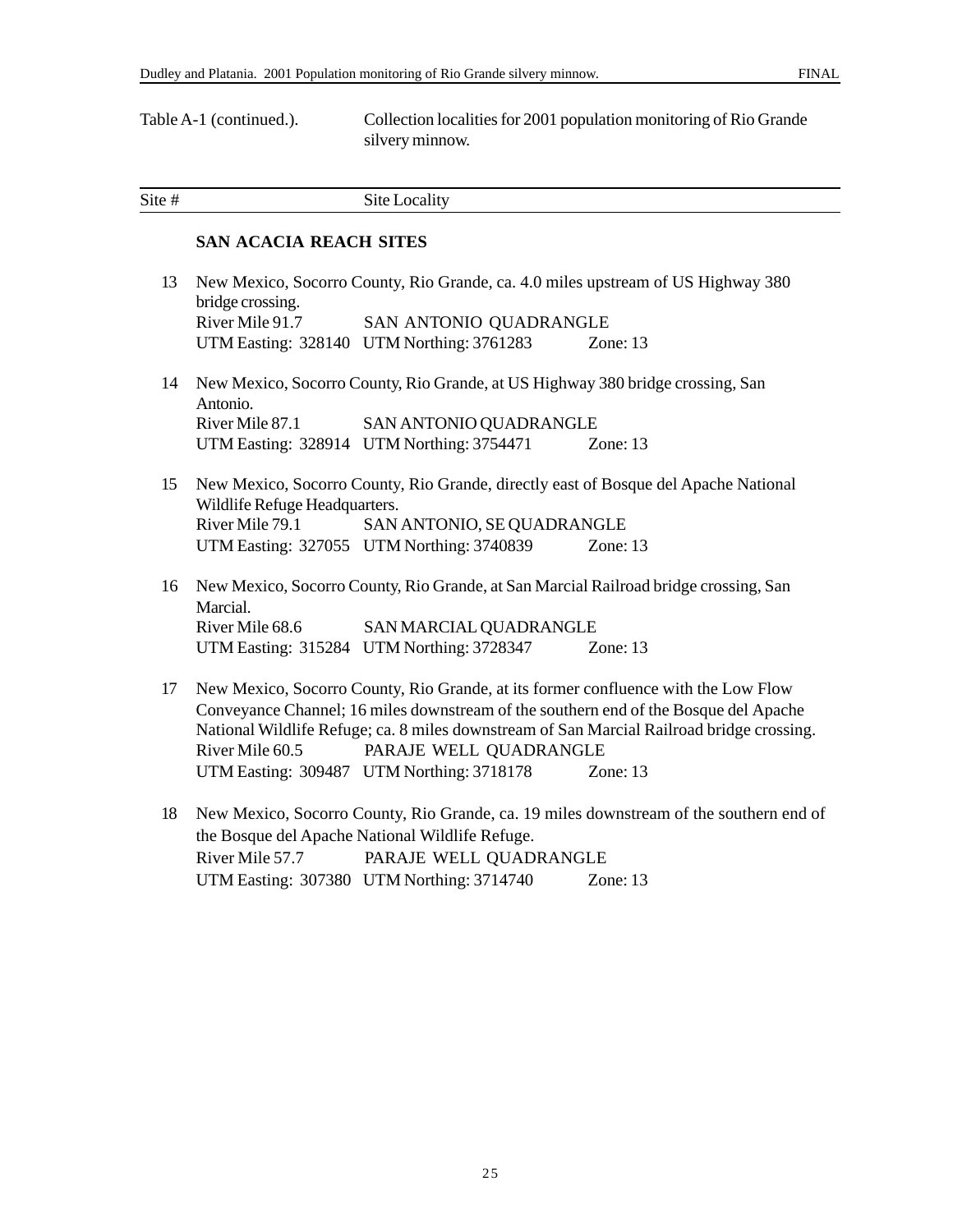# **THIS PAGE INTENTIONALLY LEFT BLANK**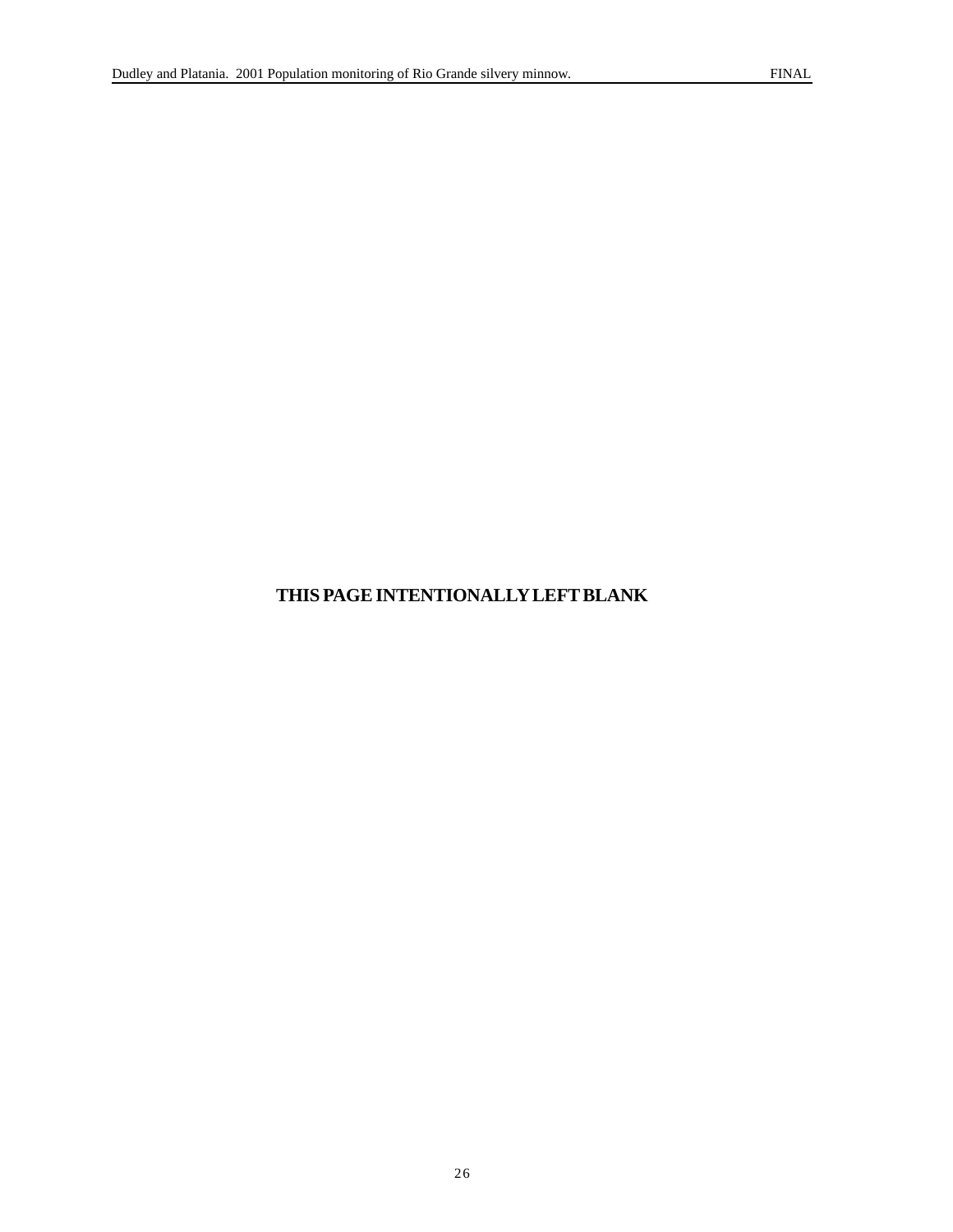

Figure A-1. Fish catch rates (CPUE) by collection locality for each focal species (see Table 1 for species abbreviations) in the Middle Rio Grande for February of 2001. Histogram bar for Rio Grande silvery minnow (RGM) is black to highlight this species.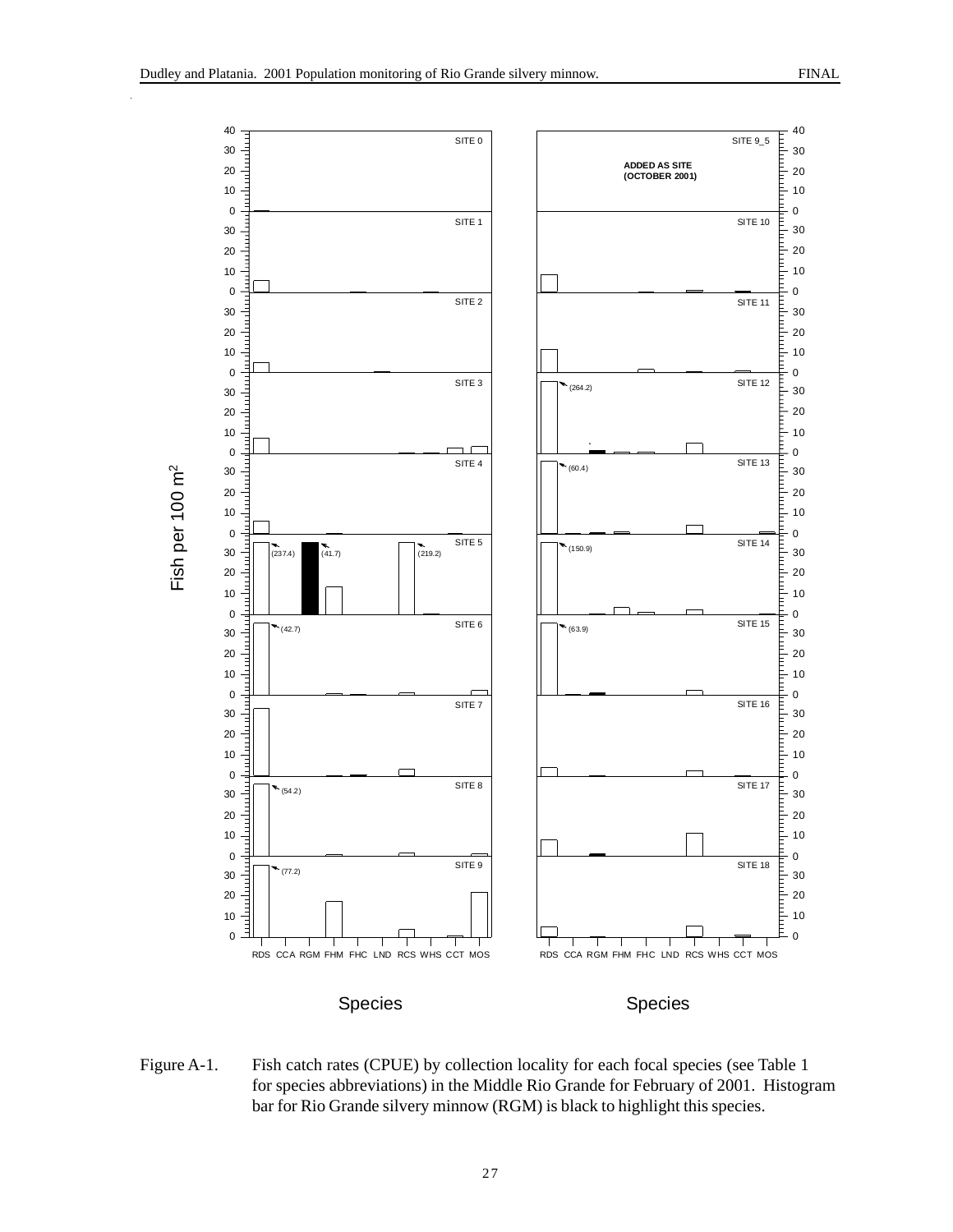

Figure A-2. Fish catch rates (CPUE) by collection locality for each focal species (see Table 1 for species abbreviations) in the Middle Rio Grande for April of 2001. Histogram bar for Rio Grande silvery minnow (RGM) is black to highlight this species.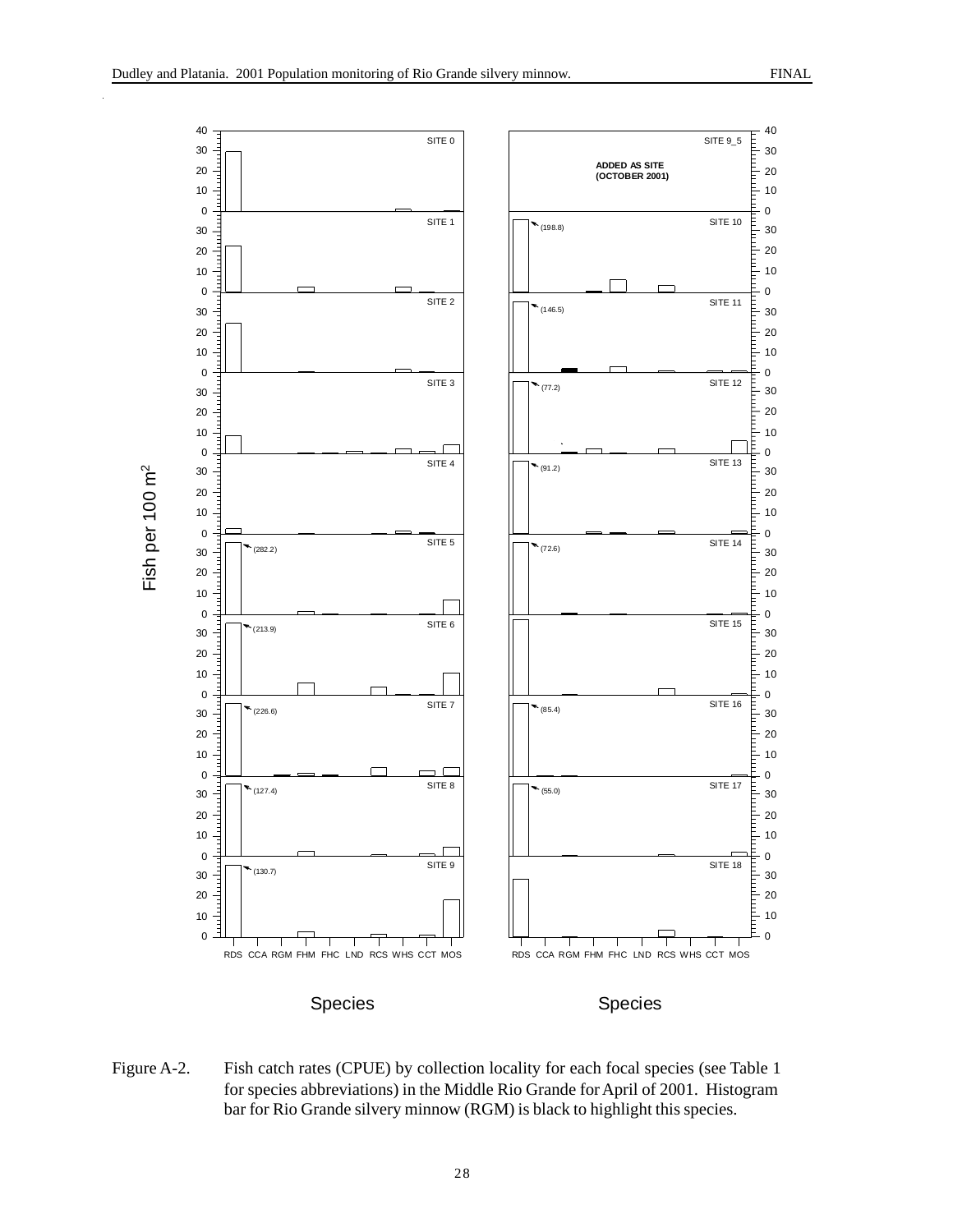

Figure A-3. Fish catch rates (CPUE) by collection locality for each focal species (see Table 1 for species abbreviations) in the Middle Rio Grande for June of 2001. Histogram bar for Rio Grande silvery minnow (RGM) is black to highlight this species.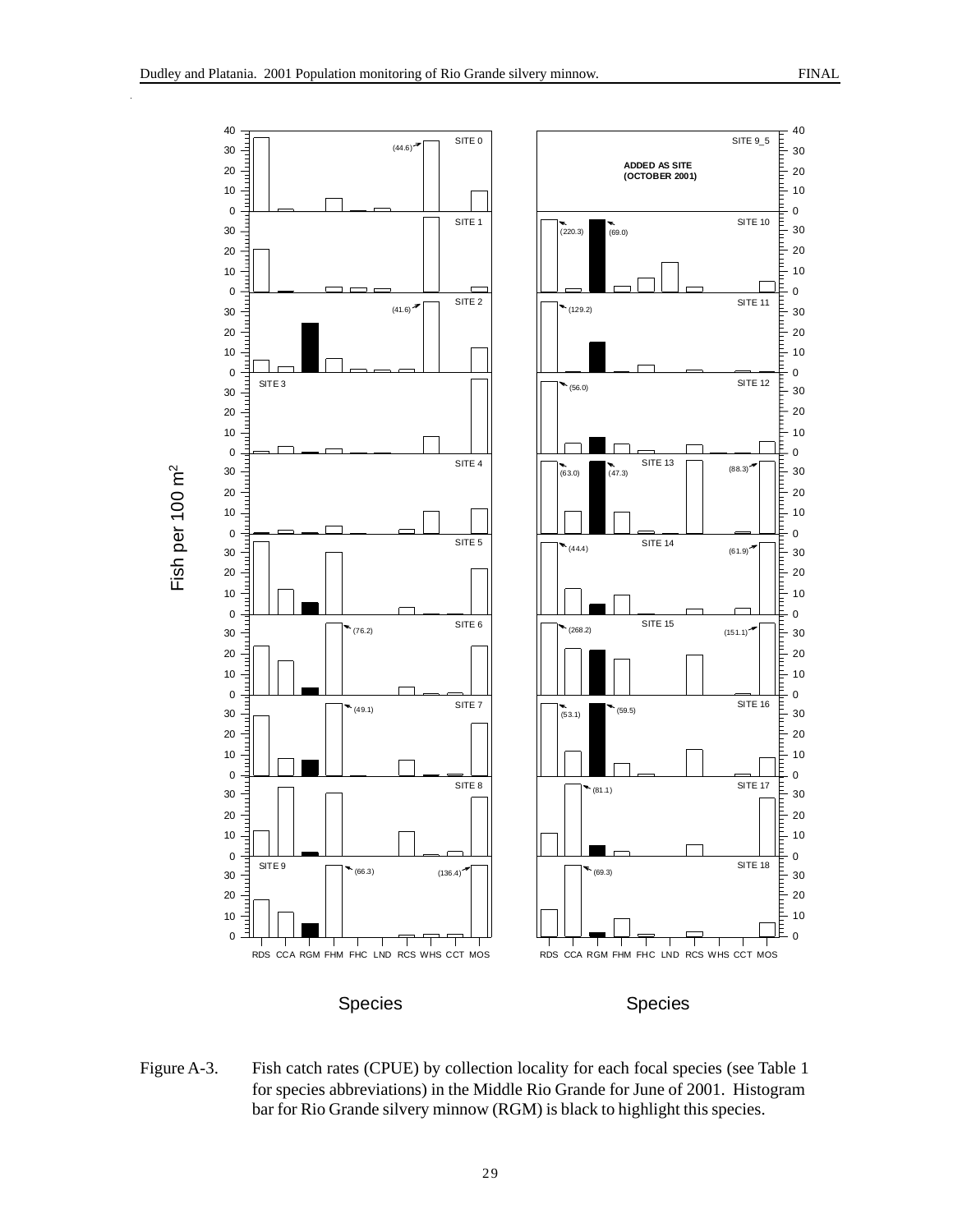

Figure A-4. Fish catch rates (CPUE) by collection locality for each focal species (see Table 1 for species abbreviations) in the Middle Rio Grande for August of 2001. Histogram bar for Rio Grande silvery minnow (RGM) is black to highlight this species.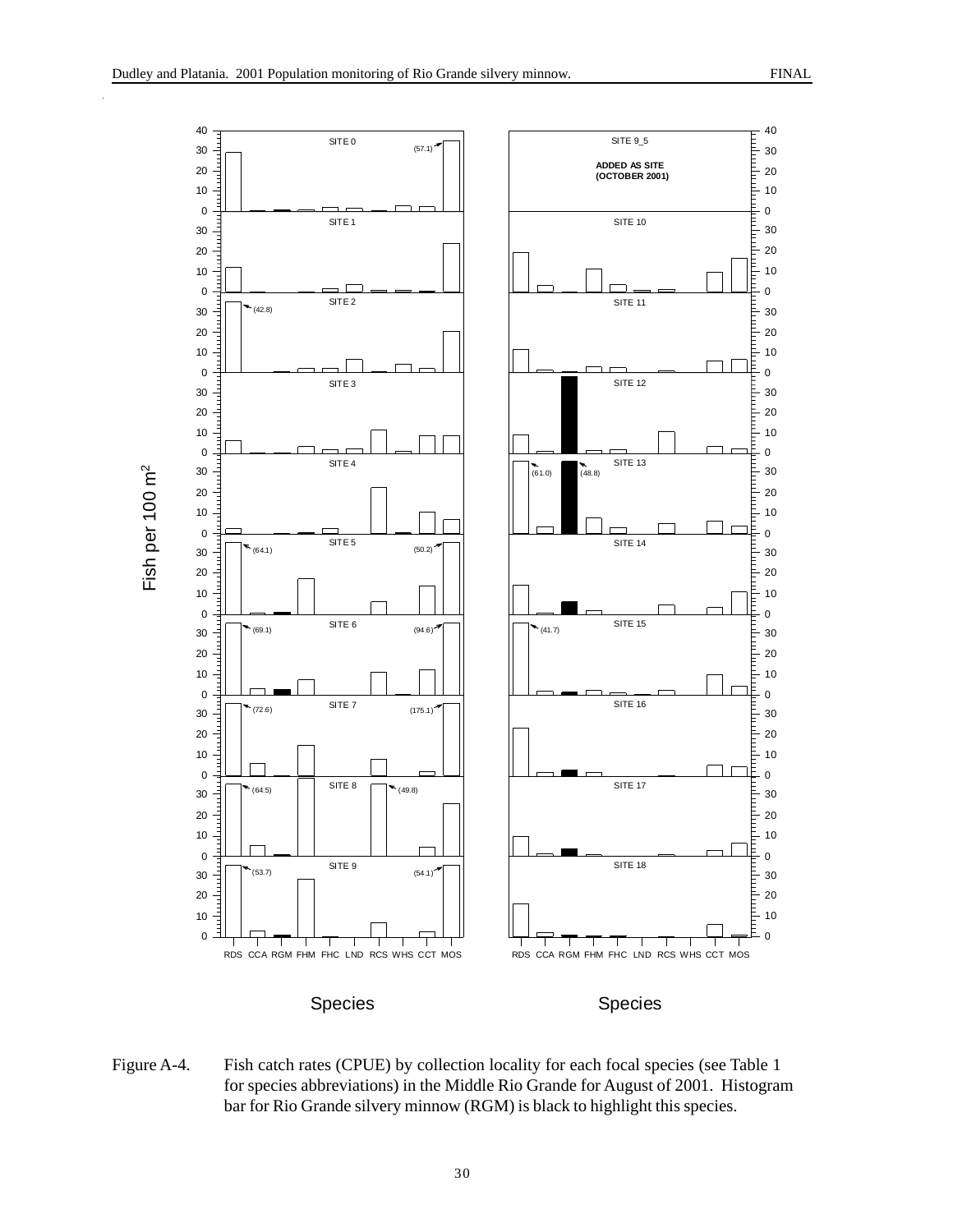

Figure A-5. Fish catch rates (CPUE) by collection locality for each focal species (see Table 1 for species abbreviations) in the Middle Rio Grande for October of 2001. Histogram bar for Rio Grande silvery minnow (RGM) is black to highlight this species.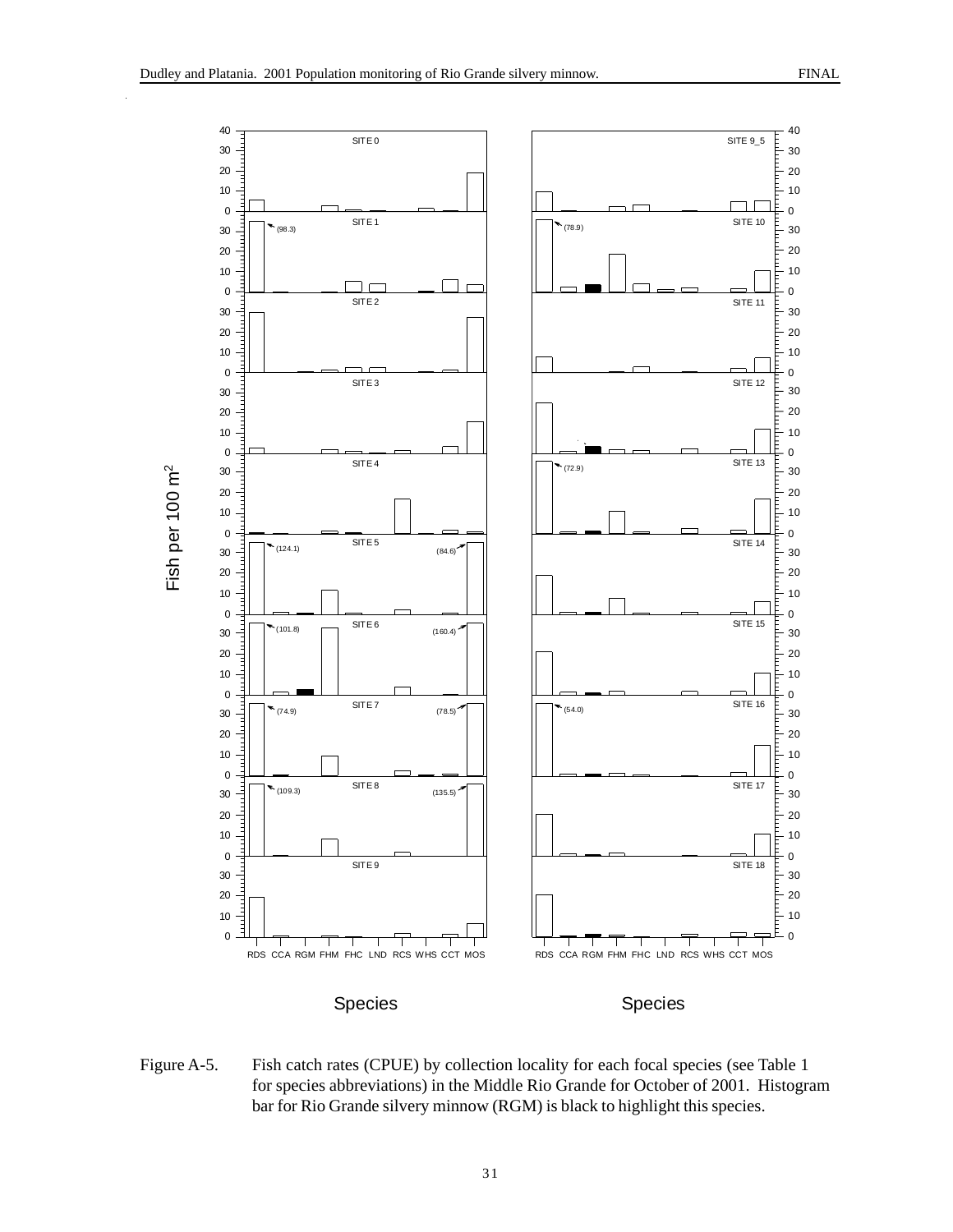

Figure A-6. Fish catch rates (CPUE) by collection locality for each focal species (see Table 1 for species abbreviations) in the Middle Rio Grande for December of 2001. Histogram bar for Rio Grande silvery minnow (RGM) is black to highlight this species.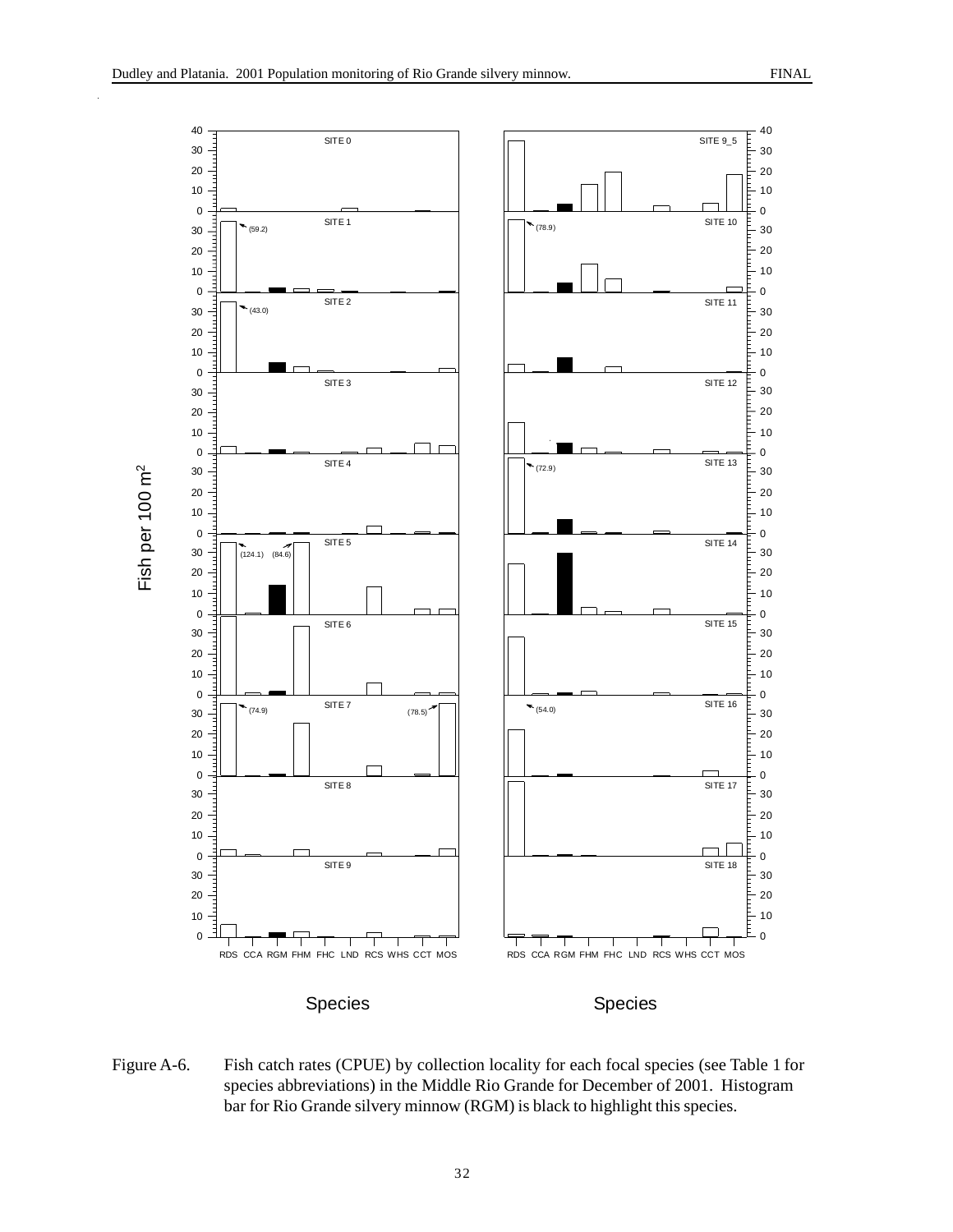

Figure A-7. Fish catch rates (CPUE) by collection locality for each focal species (see Table 1 for species abbreviations) in the Middle Rio Grande for all of 2001. Histogram bar for Rio Grande silvery minnow (RGM) is black to highlight this species.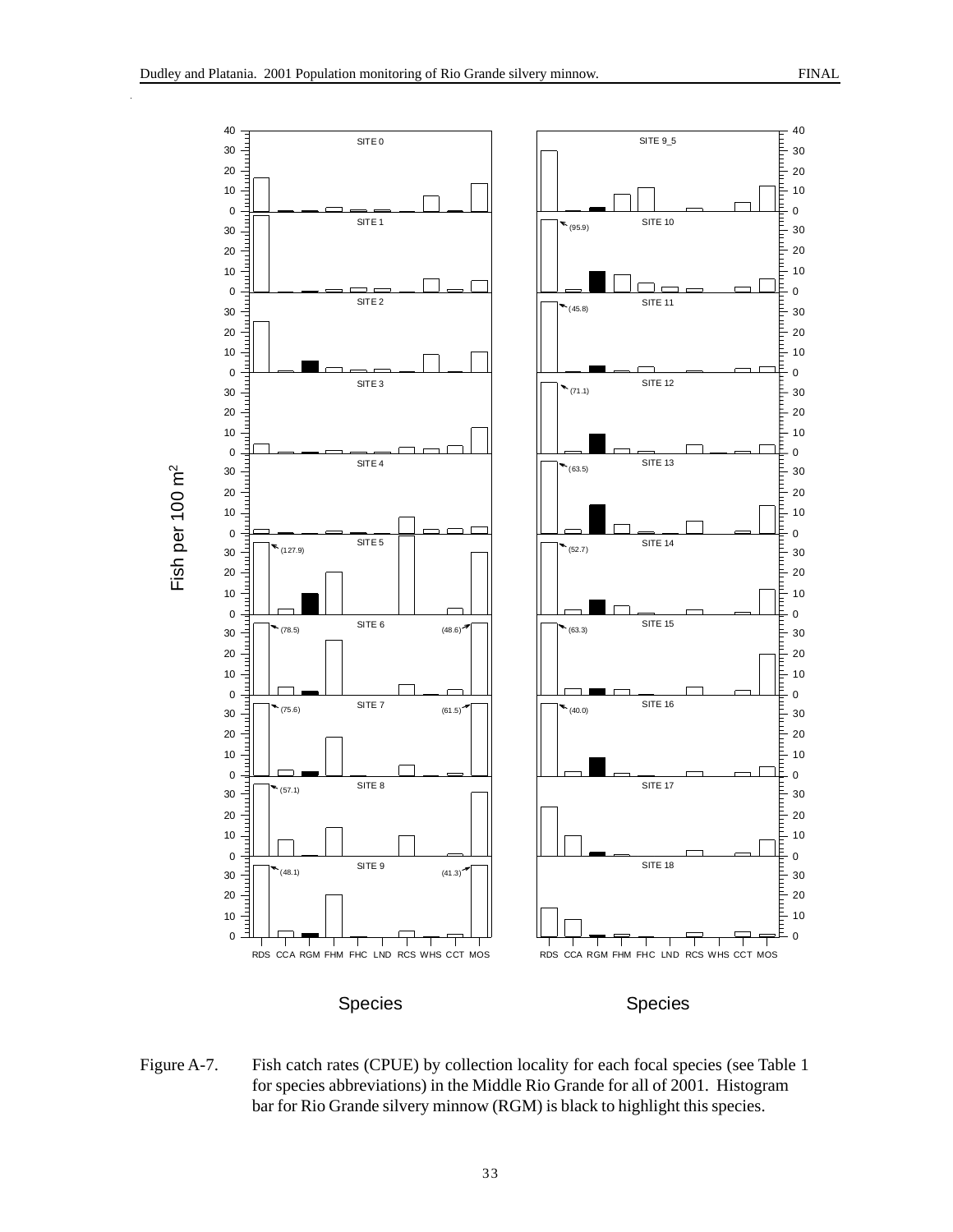# **THIS PAGE INTENTIONALLY LEFT BLANK**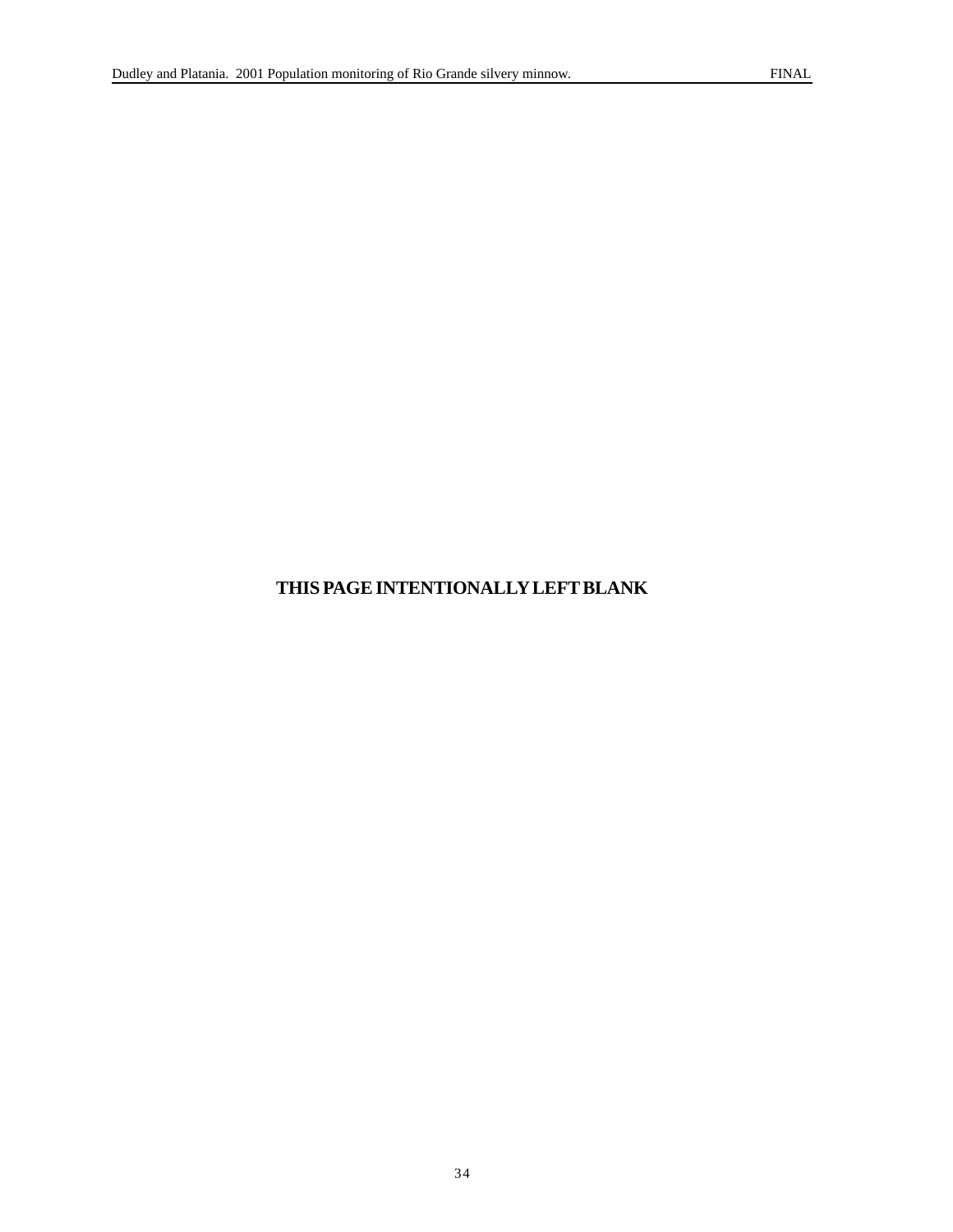Appendix B. Ichthyofaunal composition of the 2001 Rio Grande silvery minnow population monitoring collections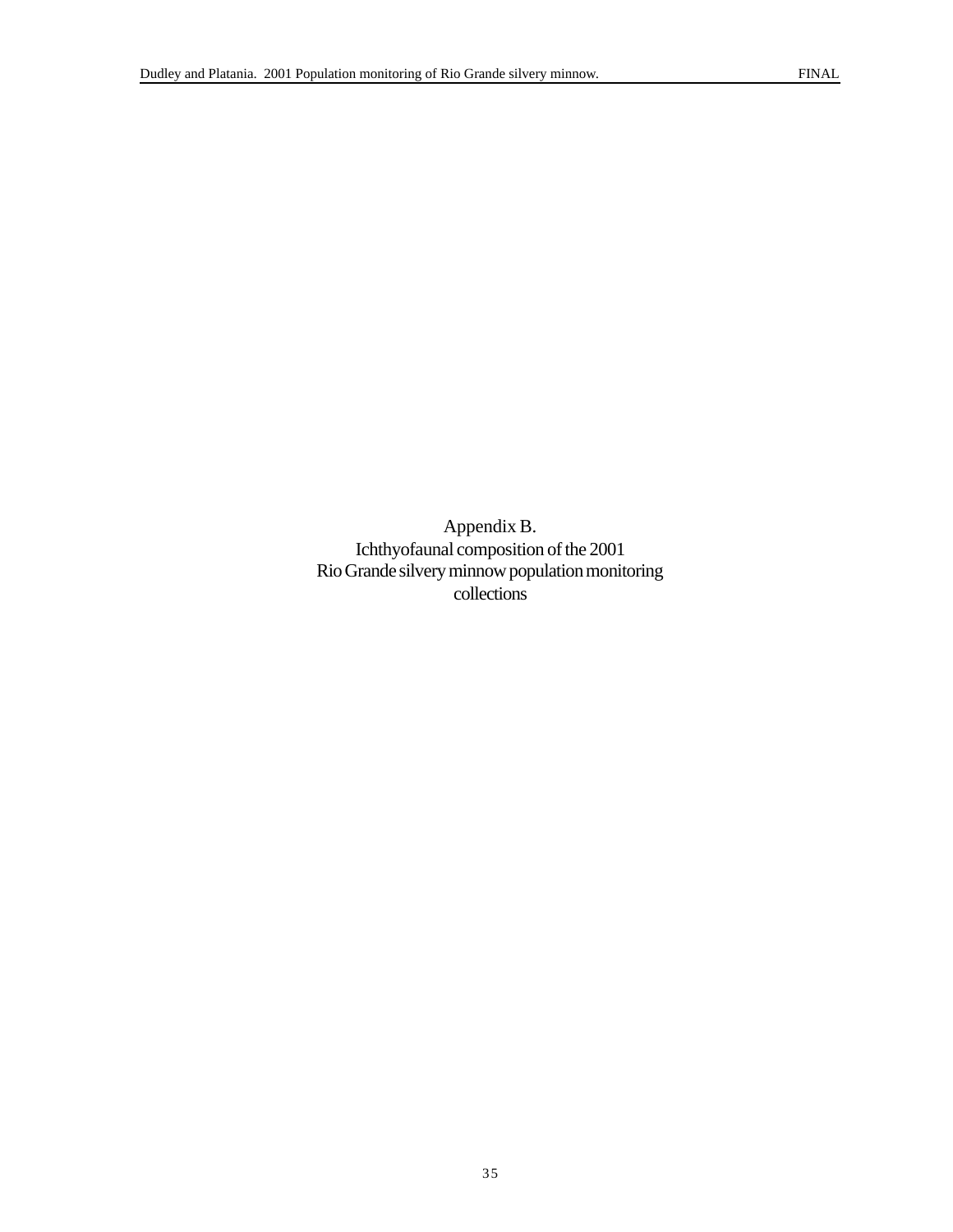# **FEBRUARY**

|                  | New Mexico: Sandoval Co., Rio Grande Drainage                  |           |   |                             |  |
|------------------|----------------------------------------------------------------|-----------|---|-----------------------------|--|
|                  | Rio Grande, directly below Angostura Diversion Dam, Angostura. |           |   | SITE NUMBER: 0              |  |
| 22 February 2001 |                                                                | SPP01-034 |   | RIVER MILE: 209.7           |  |
|                  | M.A. Farrington, D.E. Gibson, and W.H. Brandenburg             |           |   | EFFORT: $609.0 \text{ m}^2$ |  |
| <b>FAMILY</b>    |                                                                |           | N |                             |  |
| 76               | Cyprinella lutrensis                                           |           |   |                             |  |
|                  |                                                                |           |   |                             |  |

|                  | New Mexico: Sandoval Co., Rio Grande Drainage               |                  |                             |
|------------------|-------------------------------------------------------------|------------------|-----------------------------|
|                  | Rio Grande, at NM State HWY 44 bridge crossing, Bernalillo. |                  | SITE NUMBER: 1              |
| 22 February 2001 |                                                             | <b>SPP01-035</b> | RIVER MILE: 203.8           |
|                  | W.H. Brandenburg, M.A. Farrington, and D.E. Gibson          |                  | EFFORT: $567.3 \text{ m}^2$ |
| <b>FAMILY</b>    |                                                             | N                |                             |
| 76               | Cyprinella lutrensis                                        | 32               |                             |
| 76               | Platygobio gracilis                                         | 1                |                             |
| 81               | Catostomus commersoni                                       | 1                |                             |
| 143              | Salmo trutta                                                |                  |                             |

|                  | New Mexico: Sandoval Co., Rio Grande Drainage      |                                                                    |                             |
|------------------|----------------------------------------------------|--------------------------------------------------------------------|-----------------------------|
|                  |                                                    | Rio Grande, ca. 4.0 miles downstream of NM State HWY 44 bridge, at | SITE NUMBER: 2              |
|                  | Rio Rancho Wastewater Treatment Plant, Rio Rancho. |                                                                    |                             |
| 22 February 2001 |                                                    | <b>SPP01-036</b>                                                   | RIVER MILE: 200.0           |
|                  | W.H. Brandenburg, M.A. Farrington, and D.E. Gibson |                                                                    | EFFORT: $609.5 \text{ m}^2$ |
| <b>FAMILY</b>    |                                                    | N                                                                  |                             |
| 76               | Cyprinella lutrensis                               | 31                                                                 |                             |
| 76               | Platygobio gracilis                                |                                                                    |                             |
| 76               | Rhinichthys cataractae                             |                                                                    |                             |

|                  | New Mexico: Bernalillo Co., Rio Grande Drainage |                                                                         |                             |
|------------------|-------------------------------------------------|-------------------------------------------------------------------------|-----------------------------|
|                  |                                                 | Rio Grande, at Central Avenue bridge crossing (US HWY 66), Albuquerque. | SITE NUMBER: 3              |
| 23 February 2001 |                                                 | <b>SPP01-038</b>                                                        | RIVER MILE: 183.4           |
|                  | R.K. Dudley, M.A. Farrington, and D.E. Gibson   |                                                                         | EFFORT: $494.3 \text{ m}^2$ |
| <b>FAMILY</b>    |                                                 | N                                                                       |                             |
| 76               | Cyprinella lutrensis                            | 38                                                                      |                             |
| 81               | Carpiodes carpio                                | 1                                                                       |                             |
| 81               | Catostomus commersoni                           | 1                                                                       |                             |
| 93               | Amejurus natalis                                | 1                                                                       |                             |
| 93               | Ictalurus punctatus                             | 12                                                                      |                             |
| 212              | Gambusia affinis                                | 17                                                                      |                             |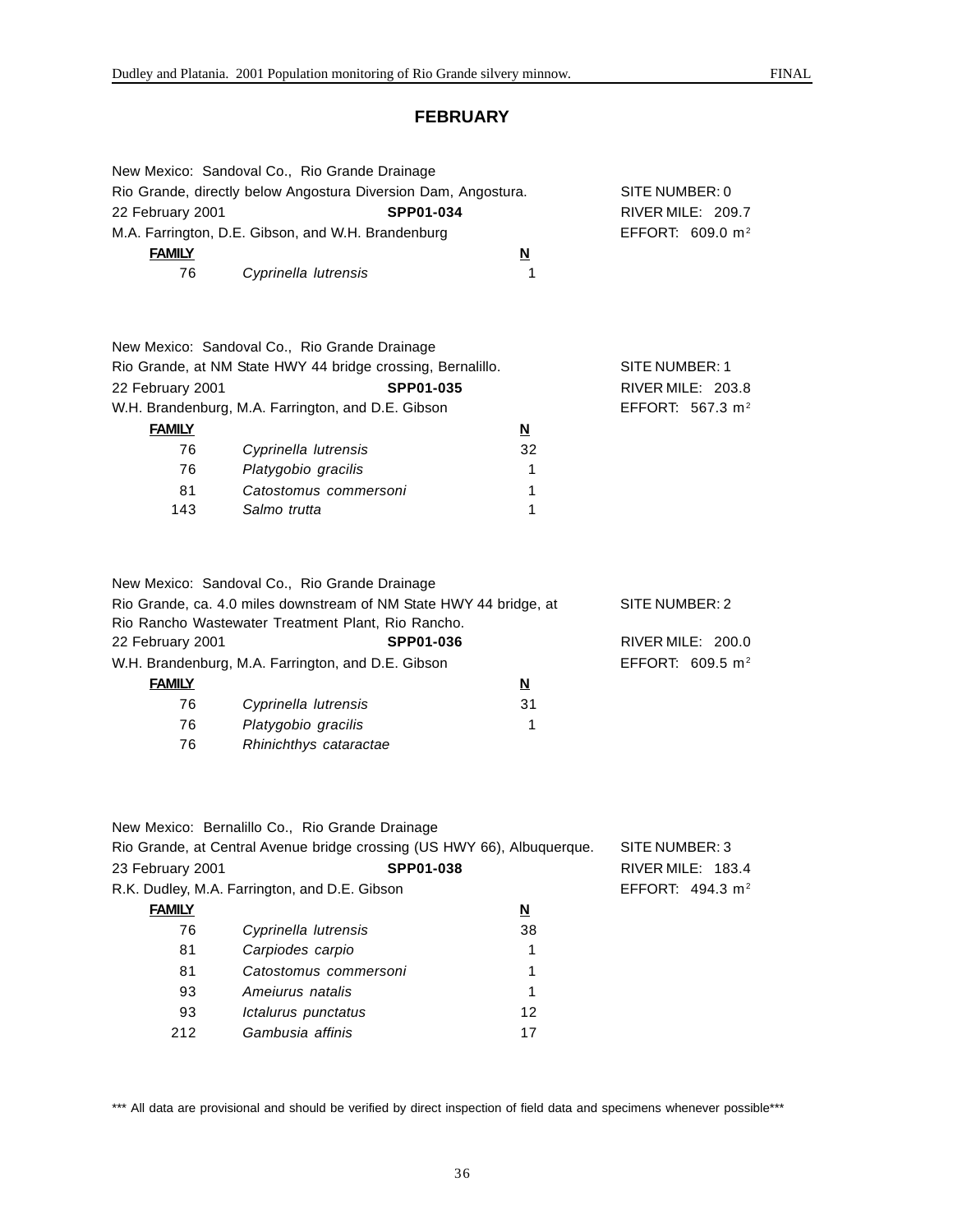|                  | New Mexico: Bernalillo Co., Rio Grande Drainage                    |                  |                             |
|------------------|--------------------------------------------------------------------|------------------|-----------------------------|
|                  | Rio Grande, at Rio Bravo Blvd. bridge crossing (NM State HWY 500), |                  |                             |
| Albuguergue.     |                                                                    |                  |                             |
| 23 February 2001 |                                                                    | <b>SPP01-037</b> | RIVER MILE: 178.3           |
|                  | R.K. Dudley, M.A. Farrington, and D.E. Gibson                      |                  | EFFORT: $572.8 \text{ m}^2$ |
| <b>FAMILY</b>    |                                                                    | N                |                             |
| 76               | Cyprinella lutrensis                                               | 36               |                             |
| 76               | Pimephales promelas                                                |                  |                             |
| 93               | Ictalurus punctatus                                                |                  |                             |

|                  | New Mexico: Valencia Co., Rio Grande Drainage      |                                                                        |                             |
|------------------|----------------------------------------------------|------------------------------------------------------------------------|-----------------------------|
|                  |                                                    | Rio Grande, at Los Lunas Bridge crossing (NM State HWY 49), Los Lunas. | SITE NUMBER: 5              |
| 27 February 2001 |                                                    | <b>SPP01-044</b>                                                       | RIVER MILE: 161.4           |
|                  | W.H. Brandenburg, D.E. Gibson, and M.A. Farrington |                                                                        | EFFORT: $590.3 \text{ m}^2$ |
| <b>FAMILY</b>    |                                                    | N                                                                      |                             |
| 76               | Cyprinella lutrensis                               | 1401                                                                   |                             |
| 76               | Hybognathus amarus                                 | 246                                                                    |                             |
| 76               | Pimephales promelas                                | 77                                                                     |                             |
| 81               | Carpiodes carpio                                   | 1294                                                                   |                             |
| 81               | Catostomus commersoni                              | 2                                                                      |                             |

| New Mexico: Valencia Co., Rio Grande Drainage                                       |                  |     |                    |  |
|-------------------------------------------------------------------------------------|------------------|-----|--------------------|--|
| Rio Grande, ca. 2.2 miles upstream of NM State HWY 346 bridge crossing,<br>Jarales. | SITE NUMBER: 6   |     |                    |  |
| 27 February 2001                                                                    | <b>SPP01-045</b> |     | RIVER MILE: 143.2  |  |
| W.H. Brandenburg, D.E. Gibson, and M.A. Farrington                                  |                  |     | EFFORT: 536.5 $m2$ |  |
| <b>FAMILY</b>                                                                       |                  | N   |                    |  |
| 76<br>Cyprinella lutrensis                                                          |                  | 174 |                    |  |
| 76<br>Pimephales promelas                                                           |                  | 2   |                    |  |
| 76<br>Platygobio gracilis                                                           |                  | 3   |                    |  |
| Carpiodes carpio<br>81                                                              |                  | 16  |                    |  |

| Belen.           | New Mexico: Valencia Co., Rio Grande Drainage      | Rio Grande, ca. 1.0 miles upstream of NM State HWY 309/6 bridge crossing, SITE NUMBER: 7 |                             |
|------------------|----------------------------------------------------|------------------------------------------------------------------------------------------|-----------------------------|
| 22 February 2001 |                                                    | <b>SPP01-032</b>                                                                         | RIVER MILE: $151.5$         |
|                  | M.A. Farrington, D.E. Gibson, and W.H. Brandenburg |                                                                                          | EFFORT: $655.8 \text{ m}^2$ |
| <b>FAMILY</b>    |                                                    | N                                                                                        |                             |
| 76               | Cyprinella lutrensis                               | 280                                                                                      |                             |
| 76               | Pimephales promelas                                | 4                                                                                        |                             |
| 76               | Platygobio gracilis                                | 2                                                                                        |                             |
| 81               | Carpiodes carpio                                   | 5                                                                                        |                             |
| 212              | Gambusia affinis                                   | 14                                                                                       |                             |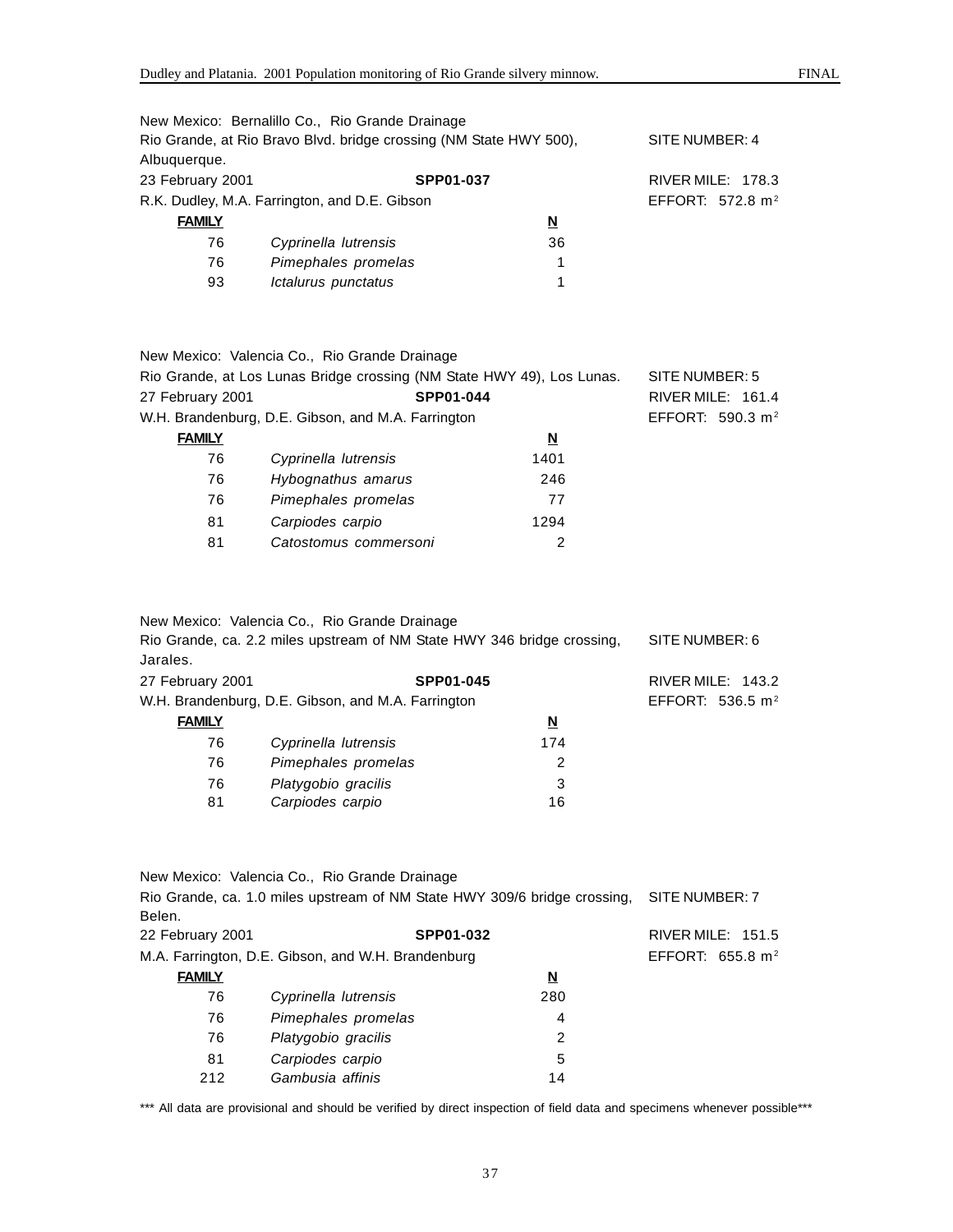|                  | New Mexico: Socorro Co., Rio Grande Drainage        |                  |                              |
|------------------|-----------------------------------------------------|------------------|------------------------------|
|                  | Rio Grande, at US HWY 60 bridge crossing, Bernardo. |                  | SITE NUMBER: 8               |
| 22 February 2001 |                                                     | <b>SPP01-033</b> | RIVER MILE: 130.6            |
|                  | W.H. Brandenburg, D.E. Gibson, and M.A. Farrington  |                  | EFFORT: 727.0 m <sup>2</sup> |
| <b>FAMILY</b>    |                                                     | N                |                              |
| 76               | Cyprinella lutrensis                                | 393              |                              |
| 76               | Cyprinus carpio                                     | 1                |                              |
| 76               | Pimephales promelas                                 | 7                |                              |
| 81               | Carpiodes carpio                                    | 11               |                              |
| 93               | Ictalurus punctatus                                 | 1                |                              |
| 212              | Gambusia affinis                                    | 9                |                              |

|                  | New Mexico: Socorro Co., Rio Grande Drainage                           |                          |                    |  |
|------------------|------------------------------------------------------------------------|--------------------------|--------------------|--|
|                  | Rio Grande, ca. 3.5 miles downstream of the US HWY 60 bridge crossing, |                          |                    |  |
| Bernardo.        |                                                                        |                          |                    |  |
| 27 February 2001 |                                                                        | <b>SPP01-046</b>         | RIVER MILE: 127.0  |  |
|                  | W.H. Brandenburg, M.A. Farrington, and D.E. Gibson                     |                          | EFFORT: 742.8 $m2$ |  |
| <b>FAMILY</b>    |                                                                        | $\underline{\mathsf{N}}$ |                    |  |
| 76               | Cyprinella lutrensis                                                   | 593                      |                    |  |
| 76               | Pimephales promelas                                                    | 131                      |                    |  |
| 81               | Carpiodes carpio                                                       | 27                       |                    |  |
| 93               | Ictalurus punctatus                                                    | 4                        |                    |  |
| 212              | Gambusia affinis                                                       | 166                      |                    |  |
|                  |                                                                        |                          |                    |  |

|                      |                     | SITE NUMBER: 10                                                                                                                                                                            |
|----------------------|---------------------|--------------------------------------------------------------------------------------------------------------------------------------------------------------------------------------------|
|                      |                     | RIVER MILE: 116.2                                                                                                                                                                          |
|                      |                     | EFFORT: $399.3 \text{ m}^2$                                                                                                                                                                |
|                      | N                   |                                                                                                                                                                                            |
| Cyprinella lutrensis | 33                  |                                                                                                                                                                                            |
|                      |                     |                                                                                                                                                                                            |
| Carpiodes carpio     | 3                   |                                                                                                                                                                                            |
| Ictalurus punctatus  | 2                   |                                                                                                                                                                                            |
|                      | Platygobio gracilis | New Mexico: Socorro Co., Rio Grande Drainage<br>Rio Grande, directly below San Acacia Diversion Dam, San Acacia.<br><b>SPP01-043</b><br>R.K. Dudley, W.H. Brandenburg, and M.A. Farrington |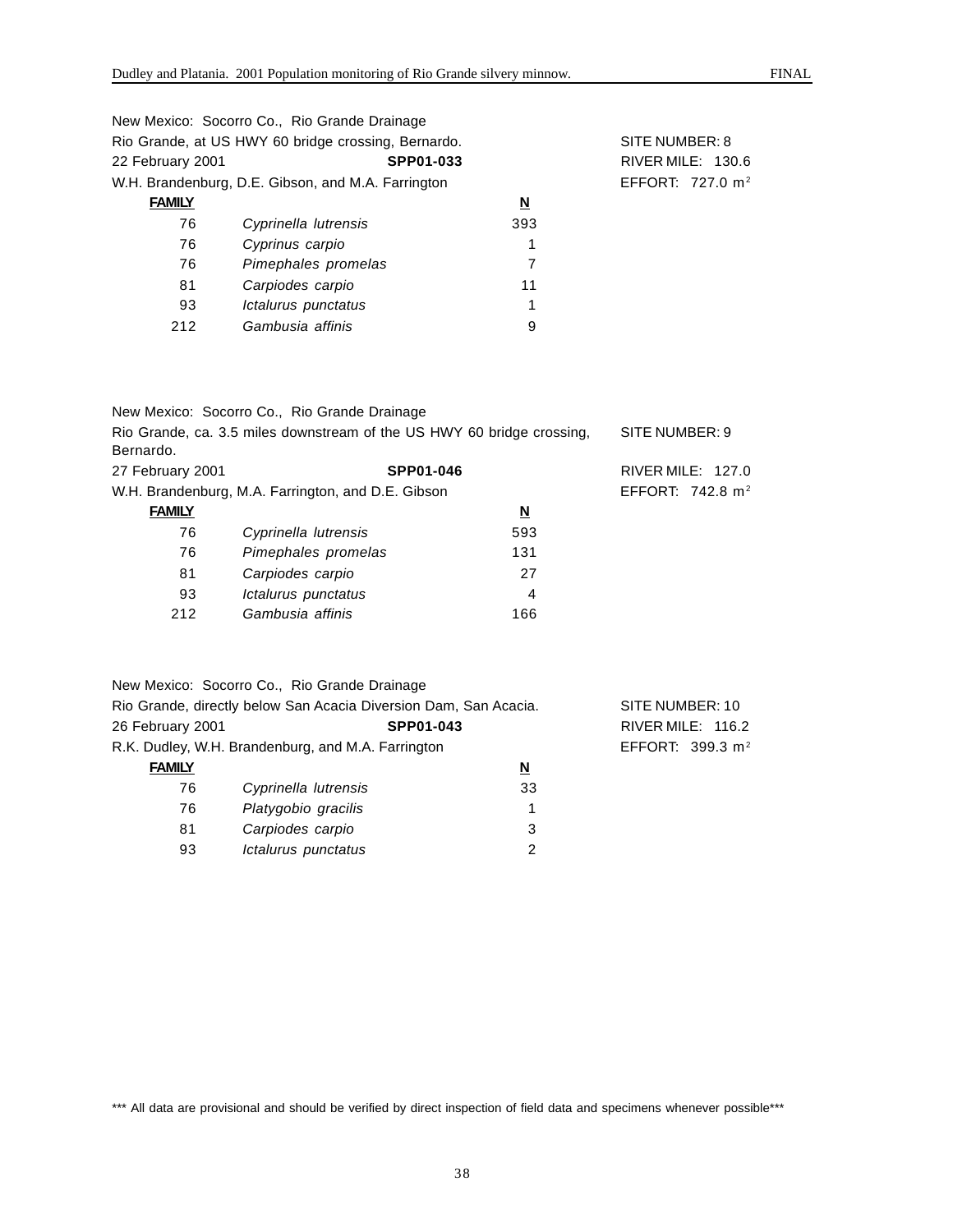|                                  | New Mexico: Socorro Co., Rio Grande Drainage                                                                                                                                                                                |                          |                              |
|----------------------------------|-----------------------------------------------------------------------------------------------------------------------------------------------------------------------------------------------------------------------------|--------------------------|------------------------------|
|                                  | Rio Grande, ca. 1.5 miles downstream of San Acacia Diversion Dam,                                                                                                                                                           |                          | SITE NUMBER: 11              |
| San Acacia.                      |                                                                                                                                                                                                                             |                          |                              |
| 26 February 2001                 |                                                                                                                                                                                                                             | <b>SPP01-042</b>         | RIVER MILE: 114.6            |
| R.K. Dudley and W.H. Brandenburg |                                                                                                                                                                                                                             |                          | EFFORT: 634.0 m <sup>2</sup> |
| <b>FAMILY</b>                    |                                                                                                                                                                                                                             | $\underline{\mathsf{N}}$ |                              |
| 76                               | Cyprinella lutrensis                                                                                                                                                                                                        | 73                       |                              |
| 76                               | Hybognathus amarus                                                                                                                                                                                                          | 1                        |                              |
| 76                               | Pimephales promelas                                                                                                                                                                                                         | 1                        |                              |
| 76                               | Platygobio gracilis                                                                                                                                                                                                         | 11                       |                              |
| 76                               | Rhinichthys cataractae                                                                                                                                                                                                      | 1                        |                              |
| 81                               | Carpiodes carpio                                                                                                                                                                                                            | 3                        |                              |
| 81                               | Catostomus commersoni                                                                                                                                                                                                       | 1                        |                              |
| 93                               | Ictalurus punctatus                                                                                                                                                                                                         | 4                        |                              |
|                                  | New Mexico: Socorro Co., Rio Grande Drainage<br>Rio Grande, east of Socorro, 0.5 miles upstream of Socorro Low Flow<br>Conveyance Channel Bridge; east and just upstream of Socorro<br>Wastewater Treatment Plant, Socorro. |                          | SITE NUMBER: 12              |
| 26 February 2001                 |                                                                                                                                                                                                                             | <b>SPP01-041</b>         | RIVER MILE: 99.5             |
|                                  | R.K. Dudley, W.H. Brandenburg, and M.A. Farrington                                                                                                                                                                          |                          | EFFORT: 669.3 m <sup>2</sup> |
| <b>FAMILY</b>                    |                                                                                                                                                                                                                             |                          |                              |
|                                  |                                                                                                                                                                                                                             | $\overline{\mathbf{N}}$  |                              |
| 76                               | Cyprinella lutrensis                                                                                                                                                                                                        | 1768                     |                              |
| 76                               | Hybognathus amarus                                                                                                                                                                                                          | 8                        |                              |
| 76                               | Pimephales promelas                                                                                                                                                                                                         | 5                        |                              |
| 76                               | Platygobio gracilis                                                                                                                                                                                                         | 5                        |                              |
| 81                               | Carpiodes carpio                                                                                                                                                                                                            | 32                       |                              |
| 294                              | Pomoxis annularis                                                                                                                                                                                                           | 1                        |                              |
|                                  | New Mexico: Socorro Co., Rio Grande Drainage<br>Rio Grande, ca. 4.0 miles upstream of the US HWY 380 bridge crossing.                                                                                                       |                          | SITE NUMBER: 13              |
| 26 February 2001                 |                                                                                                                                                                                                                             | SPP01-040                | RIVER MILE: 91.7             |
|                                  | R.K. Dudley, W.H. Brandenburg, and M.A. Farrington                                                                                                                                                                          |                          | EFFORT: 735.5 m <sup>2</sup> |
| <b>FAMILY</b>                    |                                                                                                                                                                                                                             | $\underline{\mathbf{N}}$ |                              |
| 76                               | Cyprinella lutrensis                                                                                                                                                                                                        | 444                      |                              |
| 76                               | Cyprinus carpio                                                                                                                                                                                                             | 1                        |                              |
| 76                               | Hybognathus amarus                                                                                                                                                                                                          | 4                        |                              |
| 76                               | Pimephales promelas                                                                                                                                                                                                         | 5                        |                              |
| 81                               | Carpiodes carpio                                                                                                                                                                                                            | 30                       |                              |
|                                  |                                                                                                                                                                                                                             |                          |                              |

212 Gambusia affinis 6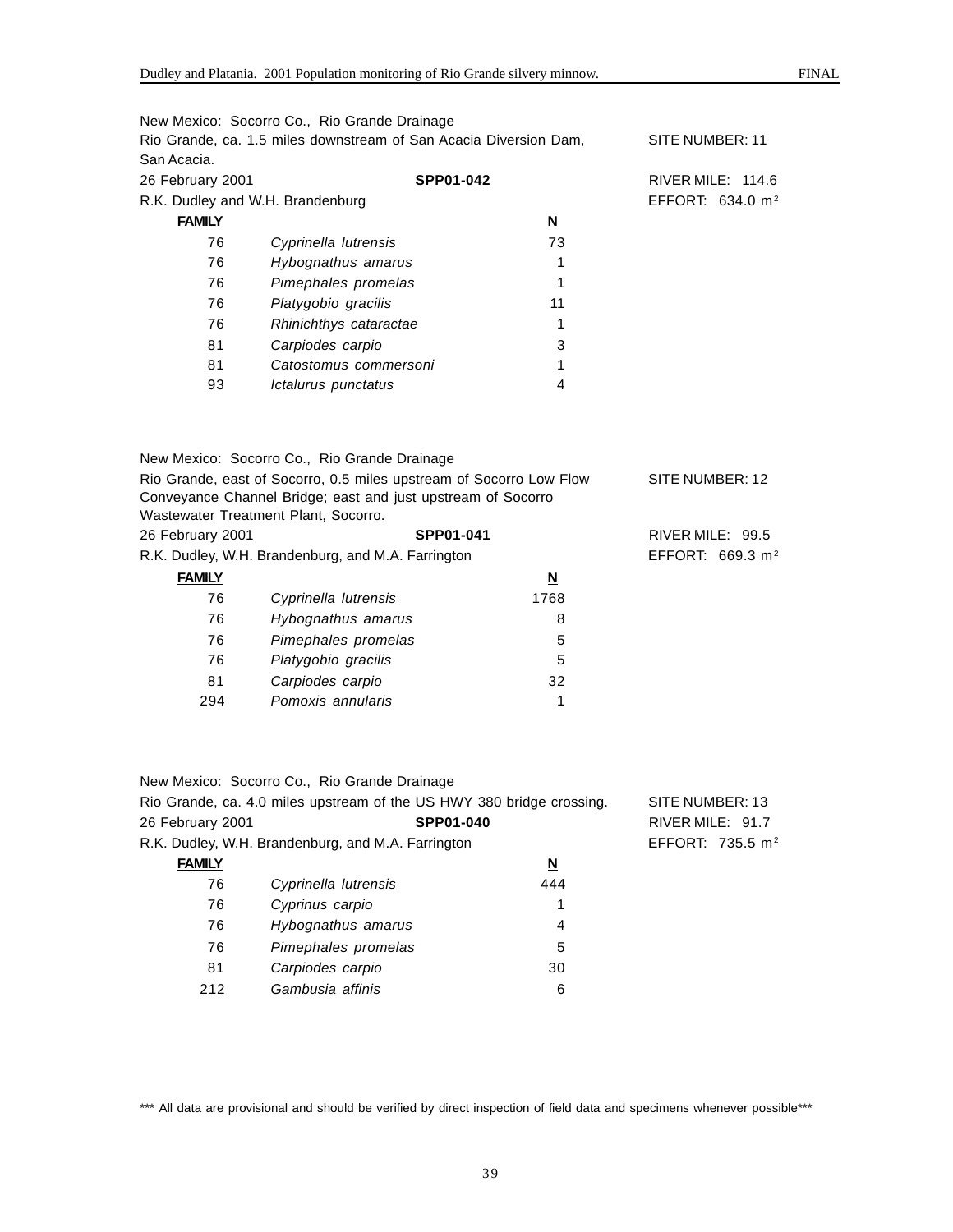|                                                         | New Mexico: Socorro Co., Rio Grande Drainage       |                  |                    |
|---------------------------------------------------------|----------------------------------------------------|------------------|--------------------|
| Rio Grande, at US HWY 380 bridge crossing, San Antonio. | SITE NUMBER: 14                                    |                  |                    |
| 26 February 2001                                        |                                                    | <b>SPP01-039</b> | RIVER MILE: 87.1   |
|                                                         | R.K. Dudley, W.H. Brandenburg, and M.A. Farrington |                  | EFFORT: 613.5 $m2$ |
| <b>FAMILY</b>                                           |                                                    | N                |                    |
| 76                                                      | Cyprinella lutrensis                               | 926              |                    |
| 76                                                      | Hybognathus amarus                                 | 2                |                    |
| 76                                                      | Pimephales promelas                                | 20               |                    |
| 76                                                      | Platygobio gracilis                                | 6                |                    |
| 81                                                      | Carpiodes carpio                                   | 13               |                    |
| 212                                                     | Gambusia affinis                                   |                  |                    |

|                  | New Mexico: Socorro Co., Rio Grande Drainage       |                                                                         |                             |
|------------------|----------------------------------------------------|-------------------------------------------------------------------------|-----------------------------|
|                  |                                                    | Rio Grande, directly east of Bosque del Apache National Wildlife Refuge | SITE NUMBER: 15             |
| Headquarters.    |                                                    |                                                                         |                             |
| 21 February 2001 |                                                    | SPP01-031                                                               | RIVER MILE: 79.1            |
|                  | R.K. Dudley, W.H. Brandenburg, and M.A. Farrington |                                                                         | EFFORT: $649.0 \text{ m}^2$ |
| <b>FAMILY</b>    |                                                    | N                                                                       |                             |
| 76               | Cyprinella lutrensis                               | 414                                                                     |                             |
| 76               | Cyprinus carpio                                    | 2                                                                       |                             |
| 76               | Hybognathus amarus                                 | 6                                                                       |                             |
| 81               | Carpiodes carpio                                   | 13                                                                      |                             |
|                  |                                                    |                                                                         |                             |
|                  |                                                    |                                                                         |                             |
|                  |                                                    |                                                                         |                             |

|                                                          | New Mexico: Socorro Co., Rio Grande Drainage       |                  |                              |
|----------------------------------------------------------|----------------------------------------------------|------------------|------------------------------|
| Rio Grande, at San Marcial Railroad Bridge, San Marcial. | SITE NUMBER: 16                                    |                  |                              |
| 21 February 2001                                         |                                                    | <b>SPP01-030</b> | RIVER MILE: 68.6             |
|                                                          | R.K. Dudley, W.H. Brandenburg, and M.A. Farrington |                  | EFFORT: 732.0 m <sup>2</sup> |
| <b>FAMILY</b>                                            |                                                    | N                |                              |
| 76                                                       | Cyprinella lutrensis                               | 30               |                              |
| 76                                                       | Hybognathus amarus                                 | 2                |                              |
| 81                                                       | Carpiodes carpio                                   | 18               |                              |
| 93                                                       | Ictalurus punctatus                                |                  |                              |
|                                                          |                                                    |                  |                              |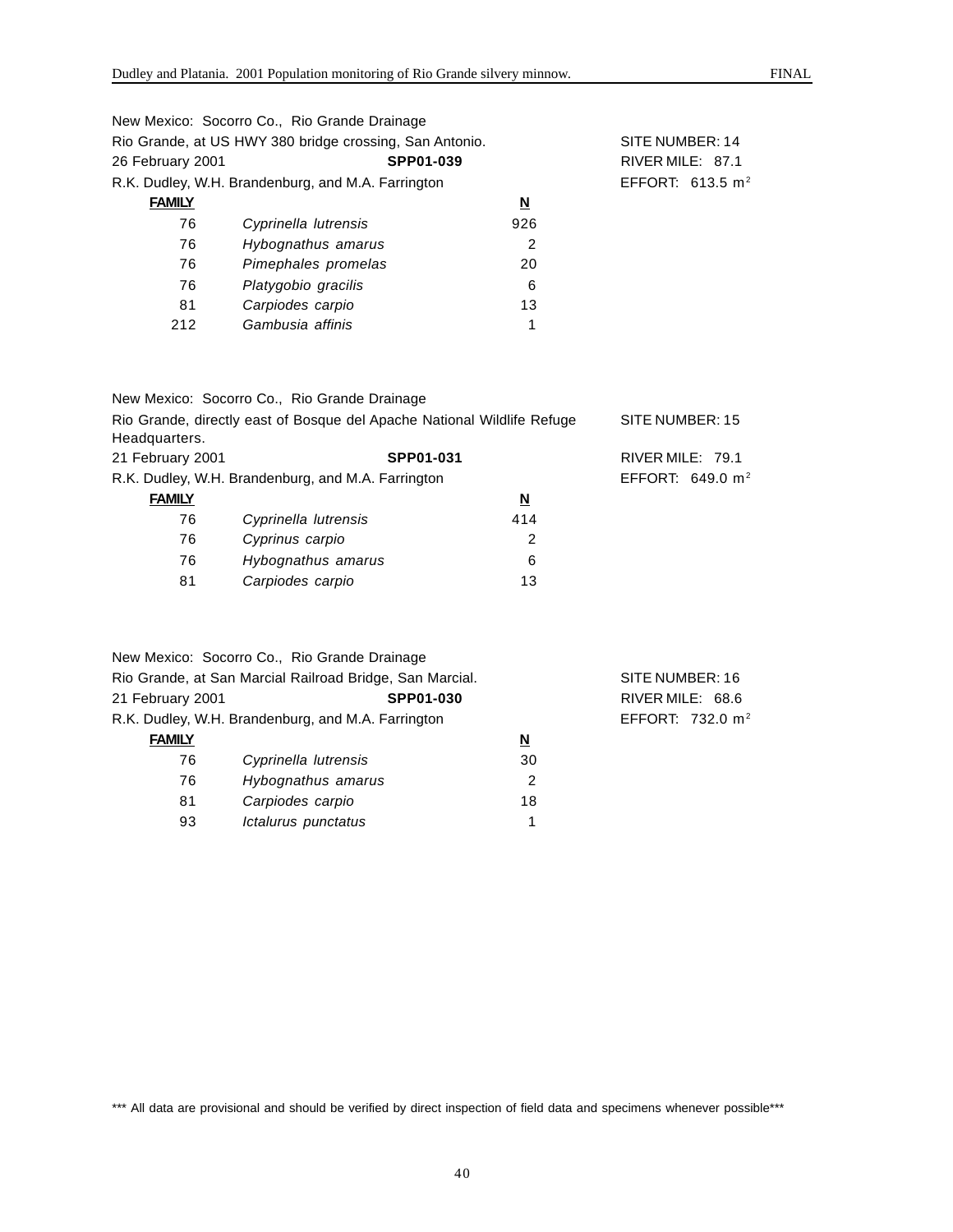| Wildlife Refuge. | New Mexico: Socorro Co., Rio Grande Drainage<br>Rio Grande, at (former) confluence with the low flow conveyance channel,<br>16.0 miles downstream of southern end of Bosque del Apache National |           |    | SITE NUMBER: 17             |
|------------------|-------------------------------------------------------------------------------------------------------------------------------------------------------------------------------------------------|-----------|----|-----------------------------|
| 21 February 2001 |                                                                                                                                                                                                 | SPP01-029 |    | RIVER MILE: 60.5            |
|                  | R.K. Dudley, W.H. Brandenburg, and M.A. Farrington                                                                                                                                              |           |    | EFFORT: $662.5 \text{ m}^2$ |
| <b>FAMILY</b>    |                                                                                                                                                                                                 |           | N  |                             |
| 76               | Cyprinella lutrensis                                                                                                                                                                            |           | 52 |                             |
| 76               | Hybognathus amarus                                                                                                                                                                              |           | 7  |                             |
| 81               | Carpiodes carpio                                                                                                                                                                                |           | 75 |                             |
| 93               | <i><b>Ictalurus punctatus</b></i>                                                                                                                                                               |           | 1  |                             |
| 294              | Pomoxis annularis                                                                                                                                                                               |           | 18 |                             |
|                  |                                                                                                                                                                                                 |           |    |                             |

|                                     | New Mexico: Socorro Co., Rio Grande Drainage       |                                                                     |                             |
|-------------------------------------|----------------------------------------------------|---------------------------------------------------------------------|-----------------------------|
|                                     |                                                    | Rio Grande, ca. 19.0 miles downstream of the southern end of Bosque | SITE NUMBER: 18             |
| del Apache National Wildlife Refuge |                                                    |                                                                     |                             |
| 21 February 2001                    |                                                    | <b>SPP01-027</b>                                                    | RIVER MILE: 57.7            |
|                                     | R.K. Dudley, W.H. Brandenburg, and M.A. Farrington |                                                                     | EFFORT: $602.3 \text{ m}^2$ |
| <b>FAMILY</b>                       |                                                    | N                                                                   |                             |
| 76                                  | Cyprinella lutrensis                               | 29                                                                  |                             |
| 76                                  | Hybognathus amarus                                 | 1                                                                   |                             |
| 81                                  | Carpiodes carpio                                   | 30                                                                  |                             |
| 93                                  | Ictalurus punctatus                                | 4                                                                   |                             |
|                                     |                                                    |                                                                     |                             |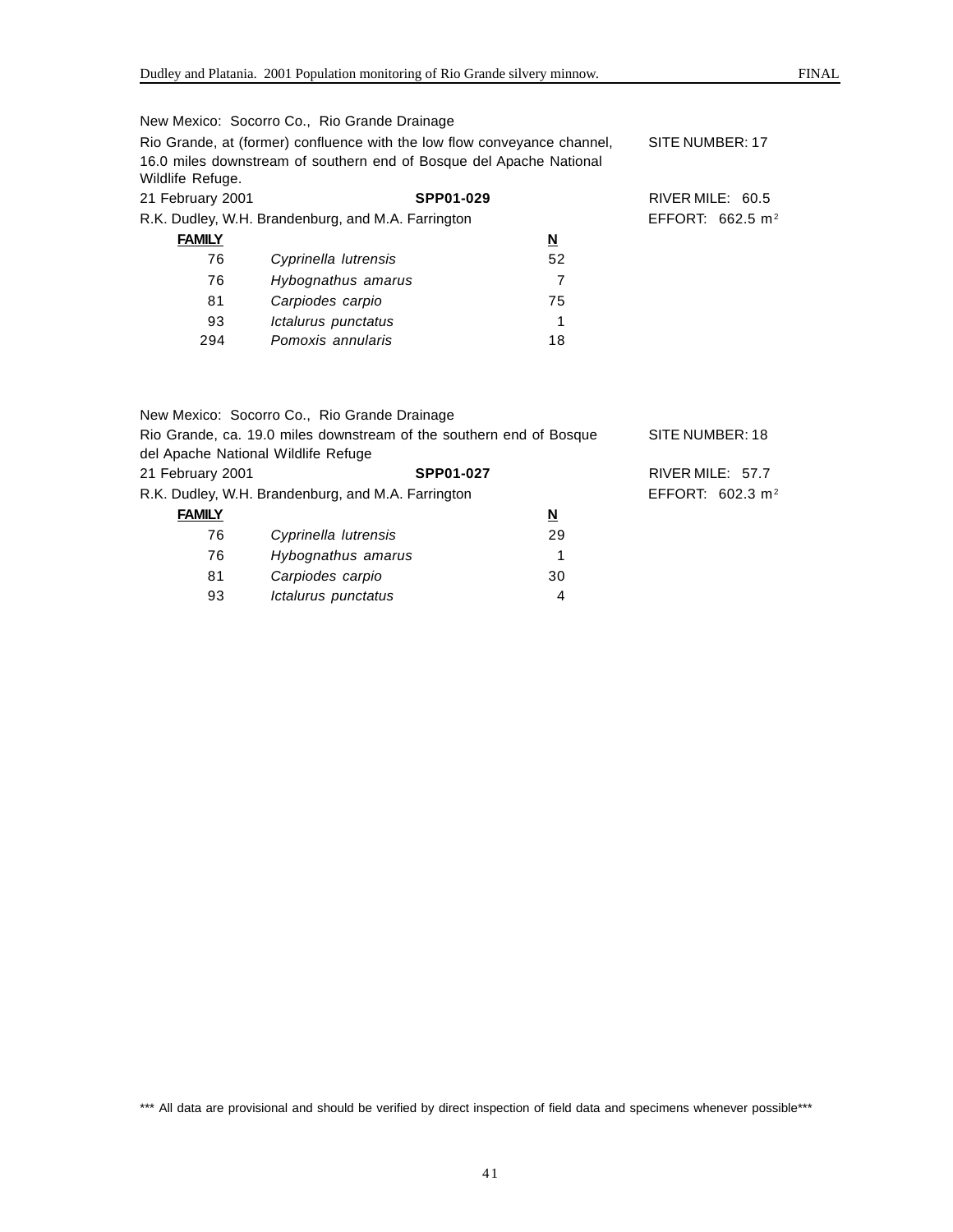#### **APRIL**

|                                                                | New Mexico: Sandoval Co., Rio Grande Drainage |                             |                   |
|----------------------------------------------------------------|-----------------------------------------------|-----------------------------|-------------------|
| Rio Grande, directly below Angostura Diversion Dam, Angostura. | SITE NUMBER: 0                                |                             |                   |
| 25 April 2001                                                  |                                               | <b>SPP01-057</b>            | RIVER MILE: 209.7 |
| R.K. Dudley and M.A. Farrington                                |                                               | EFFORT: $626.3 \text{ m}^2$ |                   |
| <b>FAMILY</b>                                                  |                                               | N                           |                   |
| 76                                                             | Cyprinella lutrensis                          | 186                         |                   |
| 81                                                             | Catostomus commersoni                         | 6                           |                   |
| 212                                                            | Gambusia affinis                              | 1                           |                   |

|                                                             | New Mexico: Sandoval Co., Rio Grande Drainage |                  |                             |
|-------------------------------------------------------------|-----------------------------------------------|------------------|-----------------------------|
| Rio Grande, at NM State HWY 44 bridge crossing, Bernalillo. |                                               |                  | SITE NUMBER: 1              |
| 25 April 2001                                               |                                               | <b>SPP01-058</b> | RIVER MILE: 203.8           |
| R.K. Dudley and M.A. Farrington                             |                                               |                  | EFFORT: $462.4 \text{ m}^2$ |
| <b>FAMILY</b>                                               |                                               | N                |                             |
| 76                                                          | Cyprinella lutrensis                          | 106              |                             |
| 76                                                          | Pimephales promelas                           | 11               |                             |
| 81                                                          | Catostomus commersoni                         | 12               |                             |
| 93                                                          | Ictalurus punctatus                           |                  |                             |

|                                 | New Mexico: Sandoval Co., Rio Grande Drainage                      |          |                             |
|---------------------------------|--------------------------------------------------------------------|----------|-----------------------------|
|                                 | Rio Grande, ca. 4.0 miles downstream of NM State HWY 44 bridge, at |          | SITE NUMBER: 2              |
|                                 | Rio Rancho Wastewater Treatment Plant, Rio Rancho.                 |          |                             |
| 25 April 2001                   | <b>SPP01-059</b>                                                   |          | RIVER MILE: $200.0$         |
| R.K. Dudley and M.A. Farrington |                                                                    |          | EFFORT: $552.8 \text{ m}^2$ |
| <b>FAMILY</b>                   |                                                                    | <u>N</u> |                             |
| 76                              | Cyprinella lutrensis                                               | 135      |                             |
| 76                              | Pimephales promelas                                                | 2        |                             |
| 76                              | Rhinichthys cataractae                                             |          |                             |
| 81                              | Catostomus commersoni                                              | 9        |                             |
| 93                              | <i><b>Ictalurus punctatus</b></i>                                  | 2        |                             |
| 212                             | Gambusia affinis                                                   |          |                             |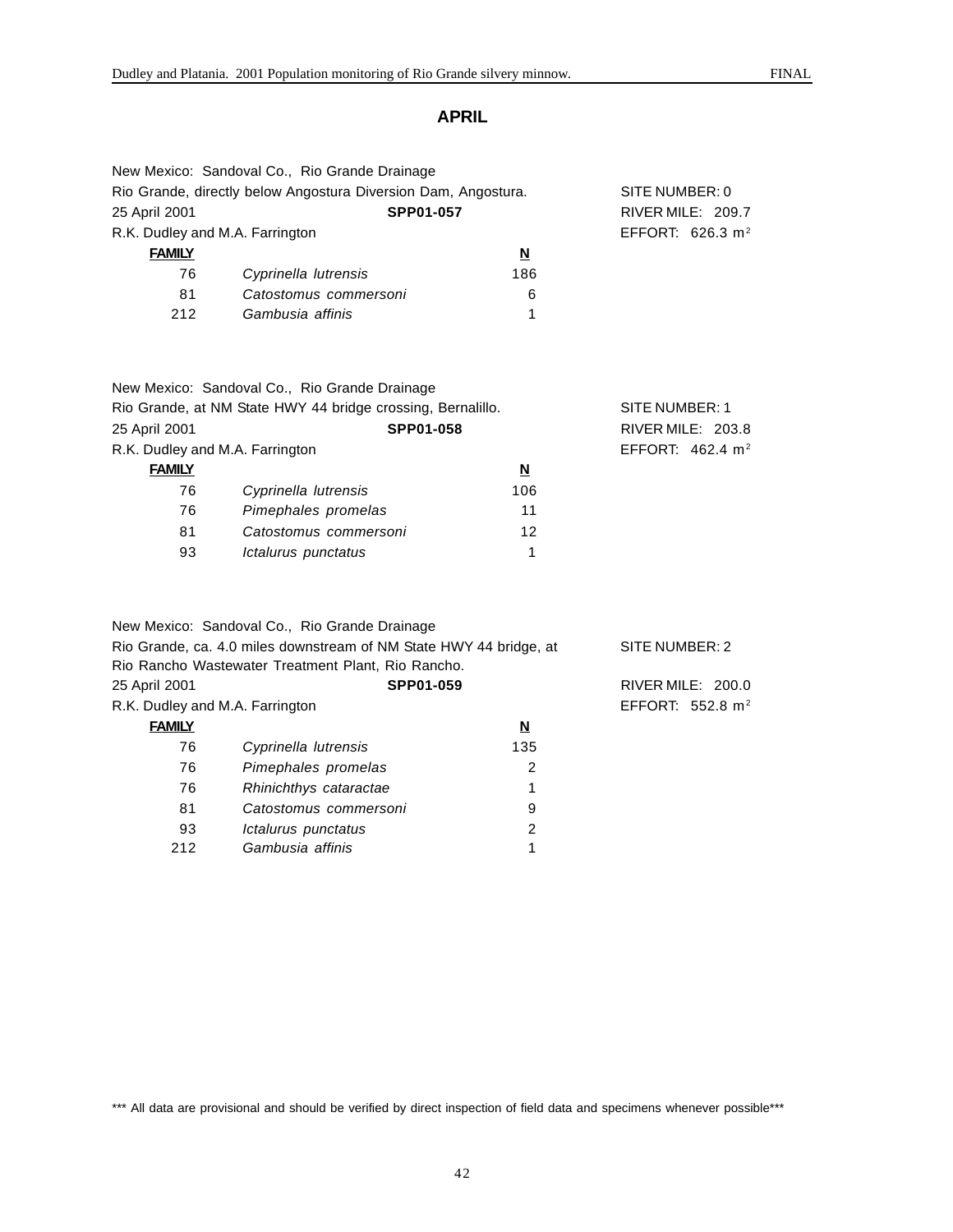|                                 | New Mexico: Bernalillo Co., Rio Grande Drainage                         |    |                    |
|---------------------------------|-------------------------------------------------------------------------|----|--------------------|
|                                 | Rio Grande, at Central Avenue bridge crossing (US HWY 66), Albuquerque. |    | SITE NUMBER: 3     |
| 25 April 2001                   | <b>SPP01-060</b>                                                        |    | RIVER MILE: 183.4  |
| R.K. Dudley and M.A. Farrington |                                                                         |    | EFFORT: 563.5 $m2$ |
| <b>FAMILY</b>                   |                                                                         | N  |                    |
| 76                              | Cyprinella lutrensis                                                    | 50 |                    |
| 76                              | Pimephales promelas                                                     |    |                    |
| 76                              | Platygobio gracilis                                                     |    |                    |
| 76                              | Rhinichthys cataractae                                                  | 5  |                    |
| 81                              | Carpiodes carpio                                                        |    |                    |
| 81                              | Catostomus commersoni                                                   | 12 |                    |
| 93                              | Ictalurus punctatus                                                     | 5  |                    |
| 212                             | Gambusia affinis                                                        | 23 |                    |

|                                 | New Mexico: Bernalillo Co., Rio Grande Drainage                    |    |                             |
|---------------------------------|--------------------------------------------------------------------|----|-----------------------------|
|                                 | Rio Grande, at Rio Bravo Blvd. bridge crossing (NM State HWY 500), |    |                             |
| Albuquerque.                    |                                                                    |    |                             |
| 25 April 2001                   | <b>SPP01-061</b>                                                   |    | RIVER MILE: 178.3           |
| R.K. Dudley and M.A. Farrington |                                                                    |    | EFFORT: $643.0 \text{ m}^2$ |
| <b>FAMILY</b>                   |                                                                    | N  |                             |
| 76                              | Cyprinella lutrensis                                               | 16 |                             |
| 76                              | Pimephales promelas                                                | 1  |                             |
| 81                              | Carpiodes carpio                                                   | 1  |                             |
| 81                              | Catostomus commersoni                                              | 9  |                             |
| 93                              | Ictalurus punctatus                                                | 3  |                             |
|                                 |                                                                    |    |                             |

| New Mexico: Valencia Co., Rio Grande Drainage |  |
|-----------------------------------------------|--|
|-----------------------------------------------|--|

| Rio Grande, at Los Lunas Bridge crossing (NM State HWY 49), Los Lunas. |                      |      | SITE NUMBER: 5               |
|------------------------------------------------------------------------|----------------------|------|------------------------------|
| 26 April 2001                                                          | <b>SPP01-062</b>     |      | RIVER MILE: 161.4            |
| R.K. Dudley and M.A. Farrington                                        |                      |      | EFFORT: 462.5 m <sup>2</sup> |
| <b>FAMILY</b>                                                          |                      | N    |                              |
| 76                                                                     | Cyprinella lutrensis | 1305 |                              |
| 76                                                                     | Pimephales promelas  | 7    |                              |
| 76                                                                     | Platygobio gracilis  | 1    |                              |
| 81                                                                     | Carpiodes carpio     | 2    |                              |
| 93                                                                     | Ictalurus punctatus  | 1    |                              |
| 212                                                                    | Gambusia affinis     | 33   |                              |
|                                                                        |                      |      |                              |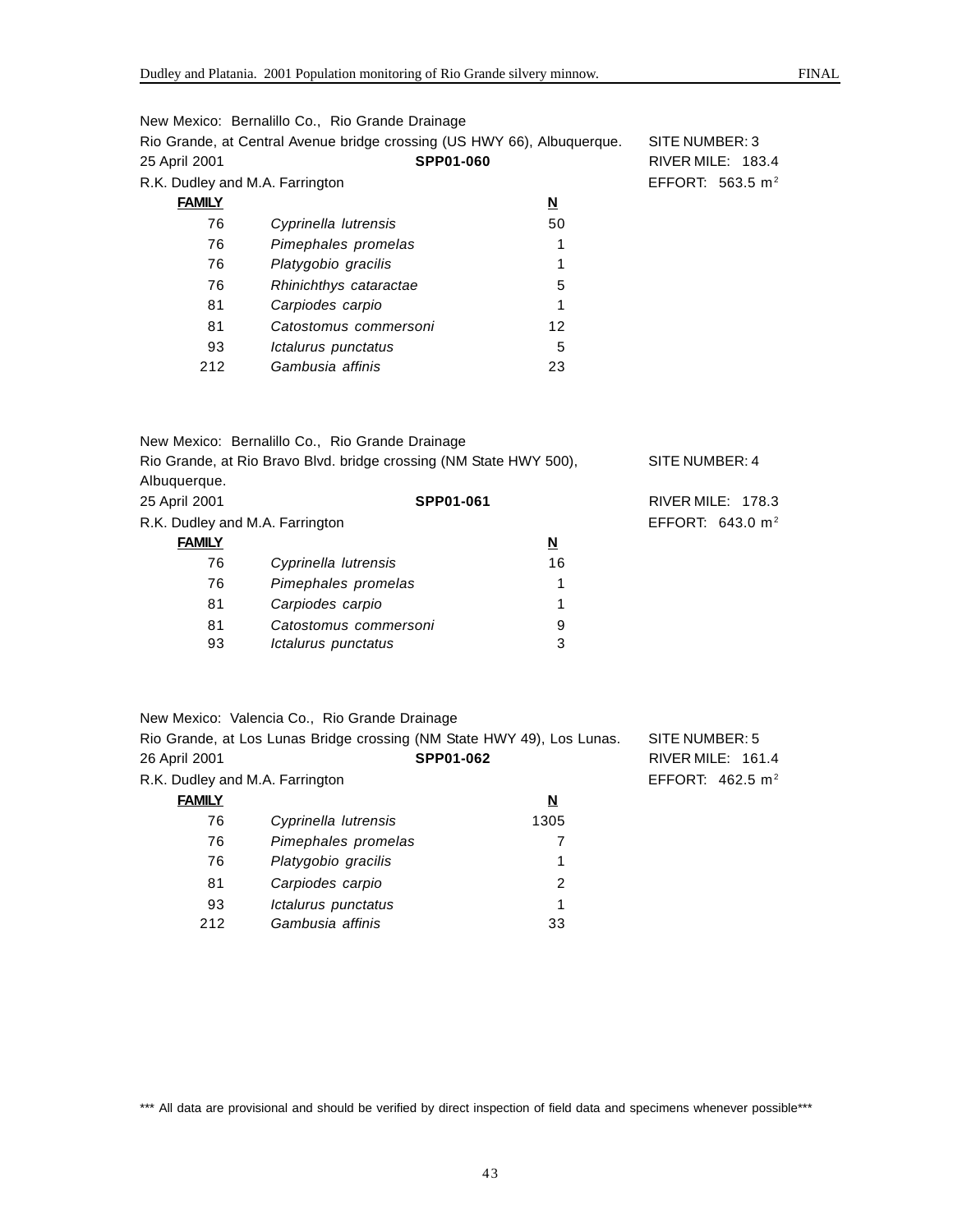|                                                                         | New Mexico: Valencia Co., Rio Grande Drainage |                             |                   |
|-------------------------------------------------------------------------|-----------------------------------------------|-----------------------------|-------------------|
| Rio Grande, ca. 2.2 miles upstream of NM State HWY 346 bridge crossing, |                                               |                             | SITE NUMBER: 6    |
| Jarales.                                                                |                                               |                             |                   |
| 26 April 2001                                                           | <b>SPP01-064</b>                              |                             | RIVER MILE: 143.2 |
| R.K. Dudley and M.A. Farrington                                         |                                               | EFFORT: $453.3 \text{ m}^2$ |                   |
| <b>FAMILY</b>                                                           |                                               | N                           |                   |
| 76                                                                      | Cyprinella lutrensis                          | 1027                        |                   |
| 76                                                                      | Hybognathus amarus                            | 2                           |                   |
| 76                                                                      | Pimephales promelas                           | 6                           |                   |
| 76                                                                      | Platygobio gracilis                           | 1                           |                   |
| 81                                                                      | Carpiodes carpio                              | 17                          |                   |
| 93                                                                      | Ictalurus punctatus                           | 10                          |                   |
| 212                                                                     | Gambusia affinis                              | 17                          |                   |

|                                                                                          | New Mexico: Valencia Co., Rio Grande Drainage |      |                    |
|------------------------------------------------------------------------------------------|-----------------------------------------------|------|--------------------|
| Rio Grande, ca. 1.0 miles upstream of NM State HWY 309/6 bridge crossing, SITE NUMBER: 7 |                                               |      |                    |
| Belen.                                                                                   |                                               |      |                    |
| 26 April 2001                                                                            | SPP01-063                                     |      | RIVER MILE: 151.5  |
| R.K. Dudley and M.A. Farrington                                                          |                                               |      | EFFORT: 570.8 $m2$ |
| <b>FAMILY</b>                                                                            |                                               | N    |                    |
| 76                                                                                       | Cyprinella lutrensis                          | 1321 |                    |
| 76                                                                                       | Pimephales promelas                           | 34   |                    |
| 81                                                                                       | Carpiodes carpio                              | 23   |                    |
| 81                                                                                       | Catostomus commersoni                         |      |                    |
| 93                                                                                       | <i><b>Ictalurus punctatus</b></i>             |      |                    |
| 212                                                                                      | Gambusia affinis                              | 62   |                    |
|                                                                                          |                                               |      |                    |

New Mexico: Socorro Co., Rio Grande Drainage

|                                 | Rio Grande, ca. 3.5 miles downstream of the US HWY 60 bridge crossing, |                  | SITE NUMBER: 8              |
|---------------------------------|------------------------------------------------------------------------|------------------|-----------------------------|
| Bernardo.                       |                                                                        |                  |                             |
| 26 April 2001                   |                                                                        | <b>SPP01-065</b> | RIVER MILE: 127.0           |
| R.K. Dudley and M.A. Farrington |                                                                        |                  | EFFORT: $575.3 \text{ m}^2$ |
| <b>FAMILY</b>                   |                                                                        | N                |                             |
| 76                              | Cyprinella lutrensis                                                   | 752              |                             |
| 76                              | Pimephales promelas                                                    | 15               |                             |
| 81                              | Carpiodes carpio                                                       | 8                |                             |
| 93                              | Ictalurus punctatus                                                    | 5                |                             |
| 212                             | Gambusia affinis                                                       | 104              |                             |
|                                 |                                                                        |                  |                             |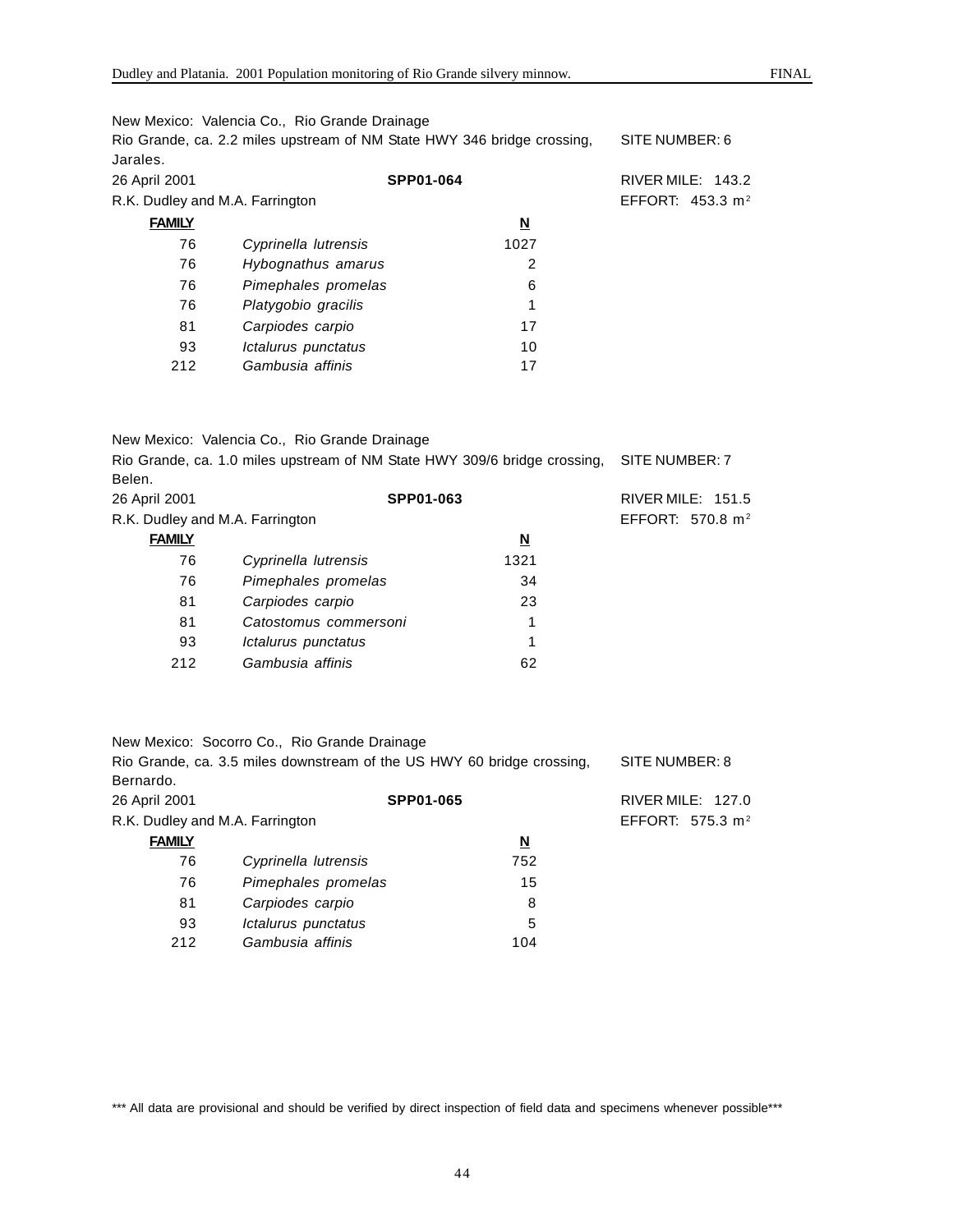|                                                     | New Mexico: Socorro Co., Rio Grande Drainage |     |                    |
|-----------------------------------------------------|----------------------------------------------|-----|--------------------|
| Rio Grande, at US HWY 60 bridge crossing, Bernardo. | SITE NUMBER: 9                               |     |                    |
| 26 April 2001                                       | <b>SPP01-066</b>                             |     | RIVER MILE: 130.6  |
| R.K. Dudley and M.A. Farrington                     |                                              |     | EFFORT: 609.3 $m2$ |
| <b>FAMILY</b>                                       |                                              | N   |                    |
| 76                                                  | Cyprinella lutrensis                         | 776 |                    |
| 76                                                  | Pimephales promelas                          | 15  |                    |
| 76                                                  | Platygobio gracilis                          |     |                    |
| 81                                                  | Carpiodes carpio                             | 5   |                    |
| 93                                                  | Ictalurus punctatus                          |     |                    |
| 212                                                 | Gambusia affinis                             | 28  |                    |

|                                 | New Mexico: Socorro Co., Rio Grande Drainage                     |                  |                             |
|---------------------------------|------------------------------------------------------------------|------------------|-----------------------------|
|                                 | Rio Grande, directly below San Acacia Diversion Dam, San Acacia. |                  | SITE NUMBER: 10             |
| 01 May 2001                     |                                                                  | <b>SPP01-076</b> | RIVER MILE: 116.2           |
| M.A. Farrington and D.E. Gibson |                                                                  |                  | EFFORT: $541.8 \text{ m}^2$ |
| <b>FAMILY</b>                   |                                                                  | N                |                             |
| 76                              | Cyprinella lutrensis                                             | 1077             |                             |
| 76                              | Pimephales promelas                                              | 2                |                             |
| 76                              | Platygobio gracilis                                              | 32               |                             |
| 81                              | Carpiodes carpio                                                 | 16               |                             |

|                                 | New Mexico: Socorro Co., Rio Grande Drainage<br>Rio Grande, ca. 1.5 miles downstream of San Acacia Diversion Dam, |          | SITE NUMBER: 11             |
|---------------------------------|-------------------------------------------------------------------------------------------------------------------|----------|-----------------------------|
| San Acacia.                     |                                                                                                                   |          |                             |
| 01 May 2001                     | SPP01-075                                                                                                         |          | RIVER MILE: 114.6           |
| M.A. Farrington and D.E. Gibson |                                                                                                                   |          | EFFORT: $611.5 \text{ m}^2$ |
| <b>FAMILY</b>                   |                                                                                                                   | <u>N</u> |                             |
| 76                              | Cyprinella lutrensis                                                                                              | 896      |                             |
| 76                              | Hybognathus amarus                                                                                                | 12       |                             |
| 76                              | Pimephales promelas                                                                                               |          |                             |
| 76                              | Platygobio gracilis                                                                                               | 20       |                             |
| 81                              | Carpiodes carpio                                                                                                  | 4        |                             |
| 93                              | Ictalurus punctatus                                                                                               | 4        |                             |
| 212                             | Gambusia affinis                                                                                                  | 4        |                             |
|                                 |                                                                                                                   |          |                             |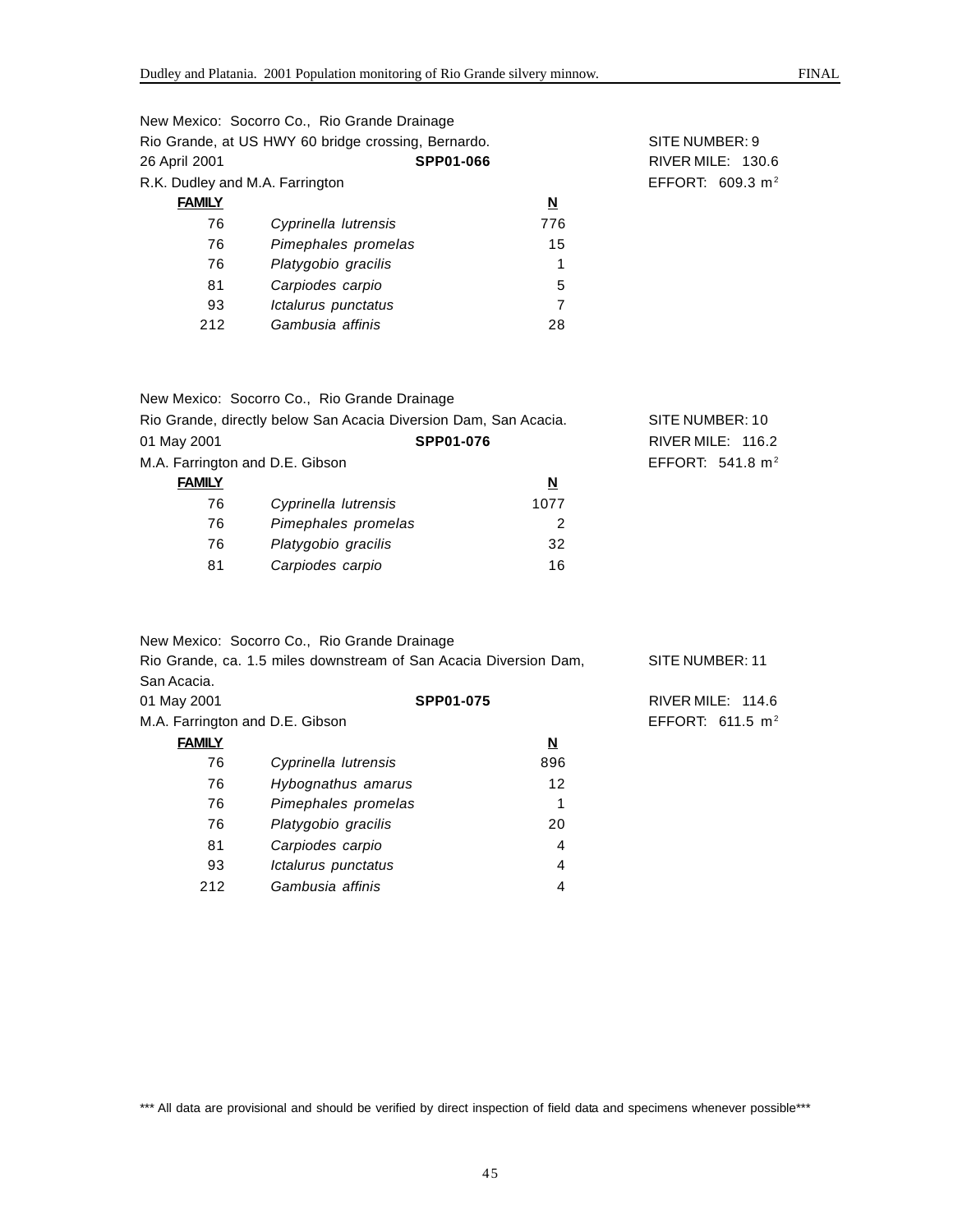| Wastewater Treatment Plant, Socorro. | New Mexico: Socorro Co., Rio Grande Drainage<br>Conveyance Channel Bridge; east and just upstream of Socorro | Rio Grande, east of Socorro, 0.5 miles upstream of Socorro Low Flow | SITE NUMBER: 12             |
|--------------------------------------|--------------------------------------------------------------------------------------------------------------|---------------------------------------------------------------------|-----------------------------|
| 01 May 2001                          |                                                                                                              | SPP01-074                                                           | RIVER MILE: 99.5            |
| M.A. Farrington and D.E. Gibson      |                                                                                                              |                                                                     | EFFORT: $665.5 \text{ m}^2$ |
| <b>FAMILY</b>                        |                                                                                                              | N                                                                   |                             |
| 69                                   | Dorosoma cepedianum                                                                                          |                                                                     |                             |
| 76                                   | Cyprinella lutrensis                                                                                         | 514                                                                 |                             |
| 76                                   | Hybognathus amarus                                                                                           | 4                                                                   |                             |
| 76                                   | Pimephales promelas                                                                                          | 14                                                                  |                             |
| 76                                   | Platygobio gracilis                                                                                          |                                                                     |                             |
| 81                                   | Carpiodes carpio                                                                                             | 14                                                                  |                             |
| 212                                  | Gambusia affinis                                                                                             | 39                                                                  |                             |

|                                 | New Mexico: Socorro Co., Rio Grande Drainage                          |                         |                 |
|---------------------------------|-----------------------------------------------------------------------|-------------------------|-----------------|
|                                 | Rio Grande, ca. 4.0 miles upstream of the US HWY 380 bridge crossing. |                         | SITE NUMBER: 13 |
| 01 May 2001                     |                                                                       | <b>SPP01-073</b>        |                 |
| M.A. Farrington and D.E. Gibson |                                                                       | EFFORT: 702.5 $m2$      |                 |
| <b>FAMILY</b>                   |                                                                       | $\overline{\mathbf{N}}$ |                 |
| 76                              | Cyprinella lutrensis                                                  | 641                     |                 |
| 76                              | Pimephales promelas                                                   | 7                       |                 |
| 76                              | Platygobio gracilis                                                   | 4                       |                 |
| 81                              | Carpiodes carpio                                                      | 9                       |                 |
| 212                             | Gambusia affinis                                                      | 10                      |                 |
|                                 |                                                                       |                         |                 |

|                                                         | New Mexico: Socorro Co., Rio Grande Drainage |                  |                             |
|---------------------------------------------------------|----------------------------------------------|------------------|-----------------------------|
| Rio Grande, at US HWY 380 bridge crossing, San Antonio. | SITE NUMBER: 14                              |                  |                             |
| 01 May 2001                                             |                                              | <b>SPP01-072</b> |                             |
| M.A. Farrington and D.E. Gibson                         |                                              |                  | EFFORT: $552.0 \text{ m}^2$ |
| <b>FAMILY</b>                                           |                                              | N                |                             |
| 76                                                      | Cyprinella lutrensis                         | 401              |                             |
| 76                                                      | Hybognathus amarus                           | 3                |                             |
| 76                                                      | Platygobio gracilis                          | 2                |                             |
| 93                                                      | Ictalurus punctatus                          | 1                |                             |
| 212                                                     | Gambusia affinis                             | 4                |                             |
|                                                         |                                              |                  |                             |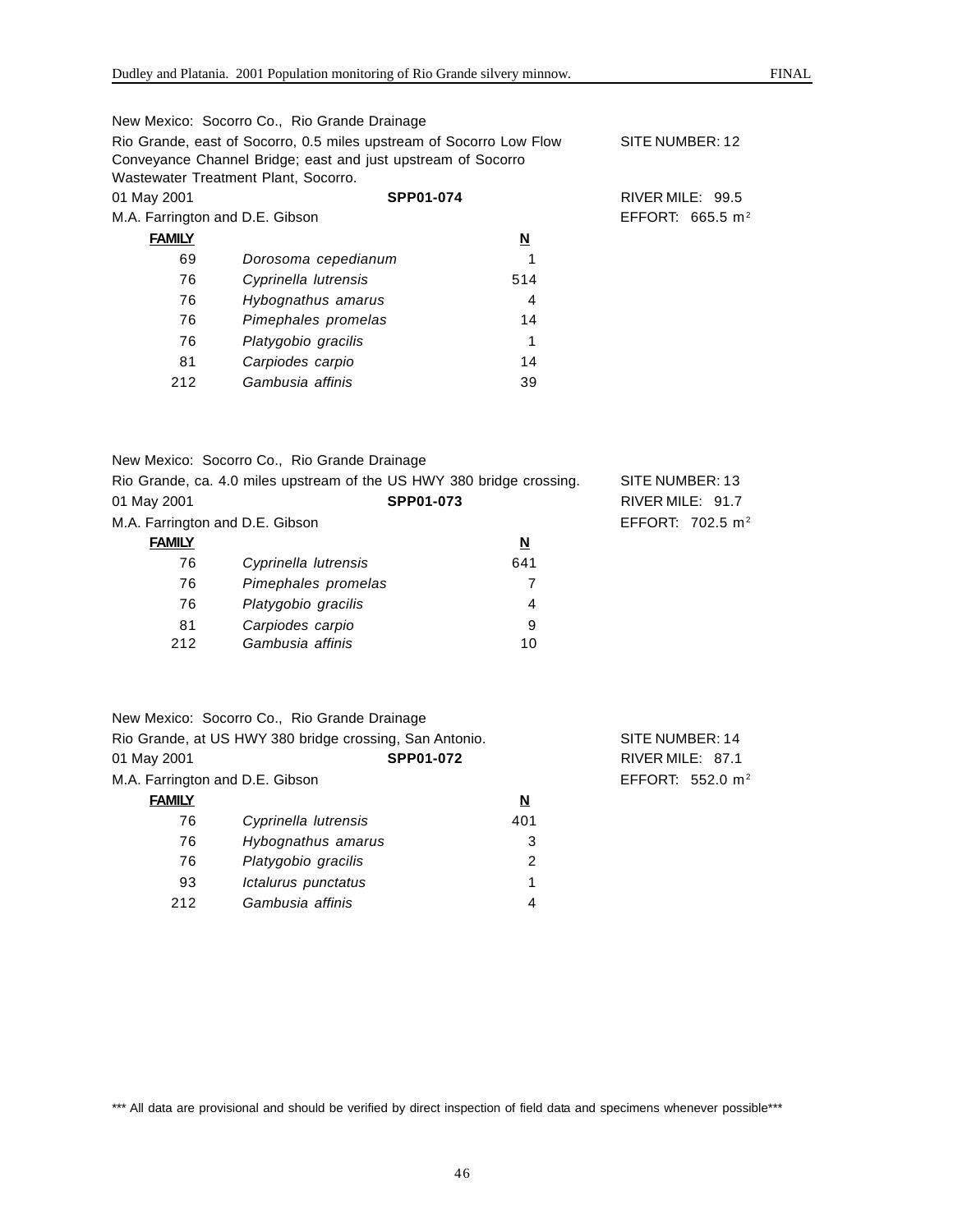| Rio Grande, directly east of Bosque del Apache National Wildlife Refuge |                                                                                                                                                                                                  |  |  |  |
|-------------------------------------------------------------------------|--------------------------------------------------------------------------------------------------------------------------------------------------------------------------------------------------|--|--|--|
|                                                                         |                                                                                                                                                                                                  |  |  |  |
| <b>SPP01-071</b>                                                        | RIVER MILE: 79.1                                                                                                                                                                                 |  |  |  |
|                                                                         | EFFORT: $604.5 \text{ m}^2$                                                                                                                                                                      |  |  |  |
| N                                                                       |                                                                                                                                                                                                  |  |  |  |
| 220                                                                     |                                                                                                                                                                                                  |  |  |  |
| 1                                                                       |                                                                                                                                                                                                  |  |  |  |
| 19                                                                      |                                                                                                                                                                                                  |  |  |  |
| 3                                                                       |                                                                                                                                                                                                  |  |  |  |
|                                                                         |                                                                                                                                                                                                  |  |  |  |
|                                                                         |                                                                                                                                                                                                  |  |  |  |
|                                                                         |                                                                                                                                                                                                  |  |  |  |
|                                                                         |                                                                                                                                                                                                  |  |  |  |
| Rio Grande, at San Marcial Railroad Bridge, San Marcial.                |                                                                                                                                                                                                  |  |  |  |
| 30 April 2001<br><b>SPP01-070</b>                                       |                                                                                                                                                                                                  |  |  |  |
|                                                                         | EFFORT: 723.5 $m2$                                                                                                                                                                               |  |  |  |
|                                                                         | New Mexico: Socorro Co., Rio Grande Drainage<br>Cyprinella lutrensis<br>Hybognathus amarus<br>New Mexico: Socorro Co., Rio Grande Drainage<br>W.H. Brandenburg, M.A. Farrington, and D.E. Gibson |  |  |  |

| FAMILY |                      | N   |  |
|--------|----------------------|-----|--|
| 76     | Cyprinella lutrensis | 618 |  |
| 76     | Cyprinus carpio      |     |  |
| 76     | Hybognathus amarus   |     |  |
| 212    | Gambusia affinis     | 5   |  |
|        |                      |     |  |

| Wildlife Refuge. | New Mexico: Socorro Co., Rio Grande Drainage       | Rio Grande, at (former) confluence with the low flow conveyance channel,<br>16.0 miles downstream of southern end of Bosque del Apache National | SITE NUMBER: 17             |
|------------------|----------------------------------------------------|-------------------------------------------------------------------------------------------------------------------------------------------------|-----------------------------|
| 30 April 2001    |                                                    | SPP01-069                                                                                                                                       | RIVER MILE: 60.5            |
|                  | W.H. Brandenburg, M.A. Farrington, and D.E. Gibson |                                                                                                                                                 | EFFORT: $622.3 \text{ m}^2$ |
| <b>FAMILY</b>    |                                                    | N                                                                                                                                               |                             |
| 76               | Cyprinella lutrensis                               | 342                                                                                                                                             |                             |
| 76               | Hybognathus amarus                                 | 2                                                                                                                                               |                             |
| 81               | Carpiodes carpio                                   | 6                                                                                                                                               |                             |
| 93               | Ictalurus punctatus                                | 1                                                                                                                                               |                             |
| 212              | Gambusia affinis                                   | 13                                                                                                                                              |                             |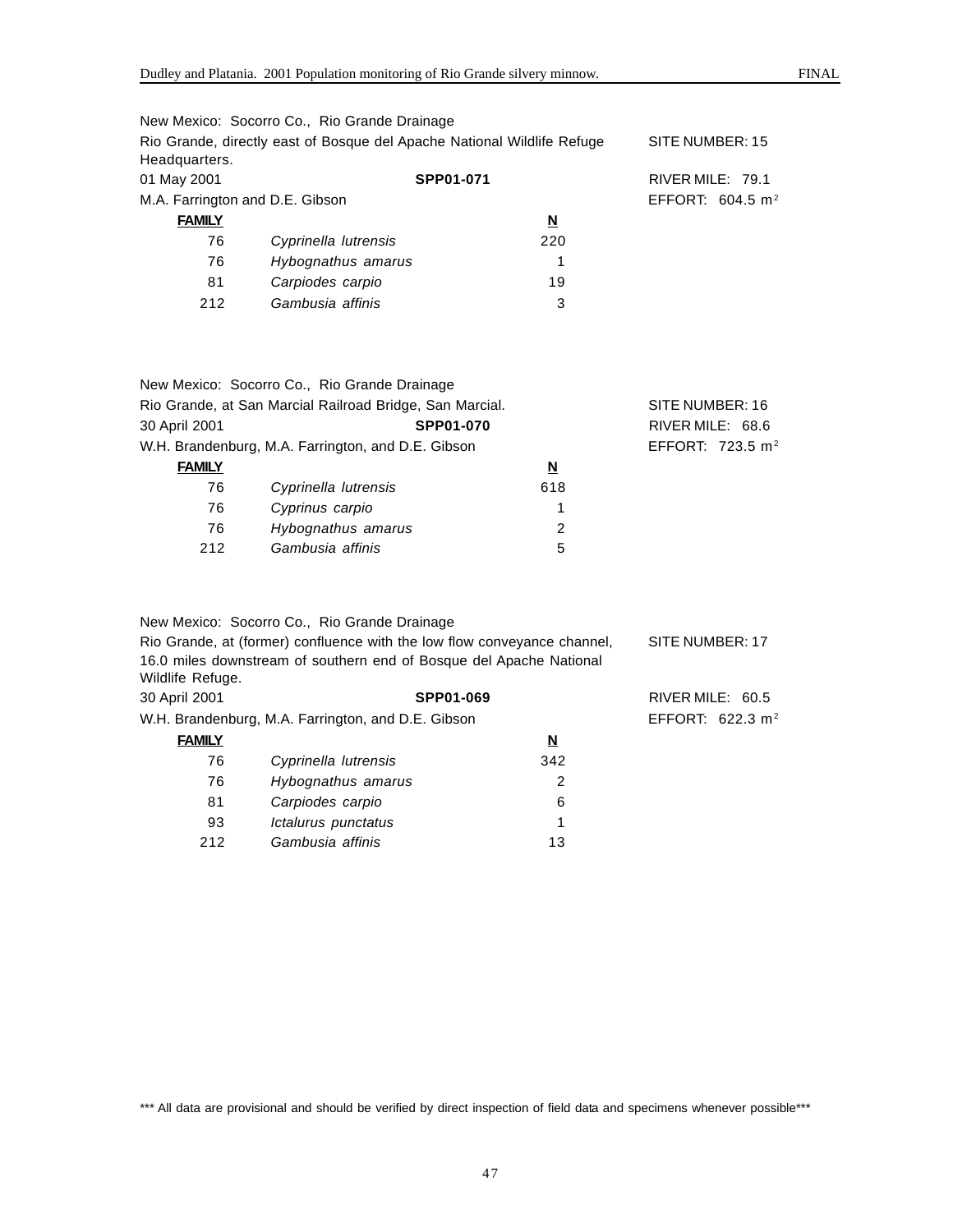|                                                                     | New Mexico: Socorro Co., Rio Grande Drainage |                             |                  |
|---------------------------------------------------------------------|----------------------------------------------|-----------------------------|------------------|
| Rio Grande, ca. 19.0 miles downstream of the southern end of Bosque |                                              |                             | SITE NUMBER: 18  |
| del Apache National Wildlife Refuge                                 |                                              |                             |                  |
| 30 April 2001                                                       |                                              | <b>SPP01-067</b>            | RIVER MILE: 57.7 |
| W.H. Brandenburg, M.A. Farrington, and D.E. Gibson                  |                                              | EFFORT: $746.3 \text{ m}^2$ |                  |
| <b>FAMILY</b>                                                       |                                              | N                           |                  |
| 76                                                                  | Cyprinella lutrensis                         | 209                         |                  |
| 76                                                                  | Hybognathus amarus                           | 1                           |                  |
| 81                                                                  | Carpiodes carpio                             | 24                          |                  |
| 93                                                                  | Ictalurus punctatus                          |                             |                  |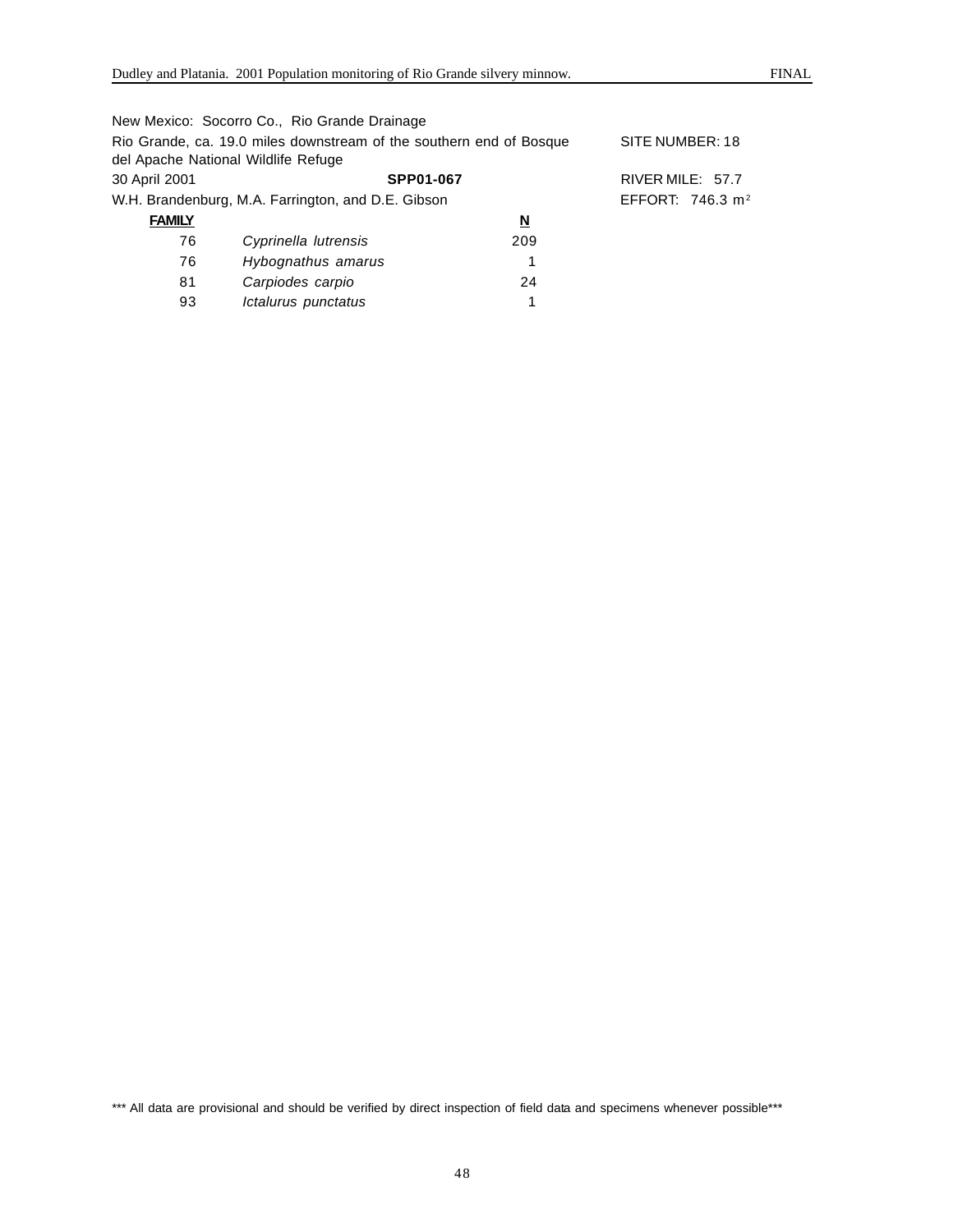#### **JUNE**

|                                                                | New Mexico: Sandoval Co., Rio Grande Drainage               |                |                             |
|----------------------------------------------------------------|-------------------------------------------------------------|----------------|-----------------------------|
| Rio Grande, directly below Angostura Diversion Dam, Angostura. |                                                             |                | SITE NUMBER: 0              |
| 26 June 2001                                                   | <b>SPP01-078</b>                                            |                | RIVER MILE: 209.7           |
|                                                                | W.H. Brandenburg, M.A. Farrington, and T.M. Emberton        |                | EFFORT: $578.3 \text{ m}^2$ |
| <b>FAMILY</b>                                                  |                                                             | N              |                             |
| 76                                                             | Cyprinella lutrensis                                        | 211            |                             |
| 76                                                             | Cyprinus carpio                                             | 5              |                             |
| 76                                                             | Pimephales promelas                                         | 38             |                             |
| 76                                                             | Platygobio gracilis                                         |                |                             |
| 76                                                             | Rhinichthys cataractae                                      | 8              |                             |
| 81                                                             | Catostomus commersoni                                       | 258            |                             |
| 212                                                            | Gambusia affinis                                            | 61             |                             |
| 283                                                            | Morone chrysops                                             | 125            |                             |
| 295                                                            | Perca flavescens                                            | $\overline{2}$ |                             |
|                                                                |                                                             |                |                             |
|                                                                |                                                             |                |                             |
|                                                                |                                                             |                |                             |
|                                                                | New Mexico: Sandoval Co., Rio Grande Drainage               |                |                             |
|                                                                | Die Creade, et NM Ctete UNIV 44 bridge eressing. Dernelille |                | $CITF$ MI IMP $FD.4$        |

| Rio Grande, at NM State HWY 44 bridge crossing, Bernalillo. |                        |                  | SITE NUMBER: 1              |
|-------------------------------------------------------------|------------------------|------------------|-----------------------------|
| 26 June 2001                                                |                        | <b>SPP01-079</b> |                             |
| W.H. Brandenburg, M.A. Farrington, and T.M. Emberton        |                        |                  | EFFORT: $579.3 \text{ m}^2$ |
| <b>FAMILY</b>                                               |                        | N                |                             |
| 76                                                          | Cyprinella lutrensis   | 123              |                             |
| 76                                                          | Cyprinus carpio        | 3                |                             |
| 76                                                          | Pimephales promelas    | 15               |                             |
| 76                                                          | Platygobio gracilis    | 12               |                             |
| 76                                                          | Rhinichthys cataractae | 10               |                             |
| 81                                                          | Catostomus commersoni  | 215              |                             |

212 Gambusia affinis 14 295 Perca flavescens 2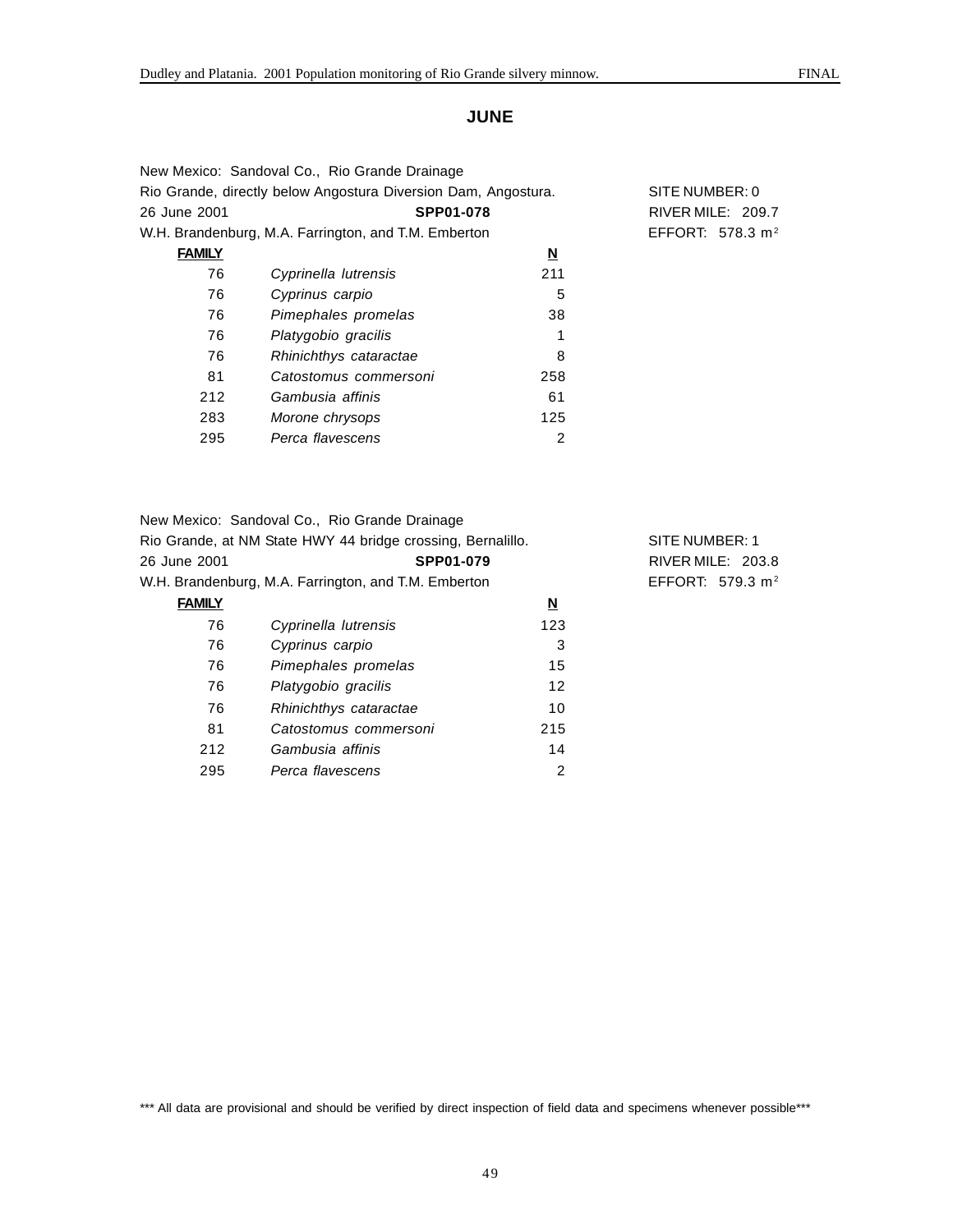|                                                                    | New Mexico: Sandoval Co., Rio Grande Drainage        |                   |                             |
|--------------------------------------------------------------------|------------------------------------------------------|-------------------|-----------------------------|
| Rio Grande, ca. 4.0 miles downstream of NM State HWY 44 bridge, at |                                                      |                   | SITE NUMBER: 2              |
|                                                                    | Rio Rancho Wastewater Treatment Plant, Rio Rancho.   |                   |                             |
| 26 June 2001                                                       | <b>SPP01-080</b>                                     |                   | RIVER MILE: 200.0           |
|                                                                    | W.H. Brandenburg, M.A. Farrington, and T.M. Emberton |                   | EFFORT: $762.3 \text{ m}^2$ |
| <b>FAMILY</b>                                                      |                                                      | N                 |                             |
| 76                                                                 | Cyprinella lutrensis                                 | 47                |                             |
| 76                                                                 | Cyprinus carpio                                      | 24                |                             |
| 76                                                                 | Hybognathus amarus                                   | 188               |                             |
| 76                                                                 | Pimephales promelas                                  | 54                |                             |
| 76                                                                 | Platygobio gracilis                                  | $12 \overline{ }$ |                             |
| 76                                                                 | Rhinichthys cataractae                               | 9                 |                             |
| 81                                                                 | Carpiodes carpio                                     | 11                |                             |
| 81                                                                 | Catostomus commersoni                                | 317               |                             |
| 93                                                                 | Amejurus melas                                       | 1                 |                             |
| 93                                                                 | Ictalurus punctatus                                  | 1                 |                             |
| 212                                                                | Gambusia affinis                                     | 94                |                             |
| 283                                                                | Morone chrysops                                      | 1                 |                             |
| 294                                                                | Micropterus salmoides                                | 1                 |                             |
| 295                                                                | Perca flavescens                                     |                   |                             |
|                                                                    |                                                      |                   |                             |

New Mexico: Bernalillo Co., Rio Grande Drainage

|                                                      | Rio Grande, at Central Avenue bridge crossing (US HWY 66), Albuquerque. |                             | SITE NUMBER: 3    |
|------------------------------------------------------|-------------------------------------------------------------------------|-----------------------------|-------------------|
| 26 June 2001                                         | SPP01-081                                                               |                             | RIVER MILE: 183.4 |
| W.H. Brandenburg, M.A. Farrington, and T.M. Emberton |                                                                         | EFFORT: $668.8 \text{ m}^2$ |                   |
| <b>FAMILY</b>                                        |                                                                         | $\underline{\mathsf{N}}$    |                   |
| 76                                                   | Cyprinella lutrensis                                                    |                             |                   |
| 76                                                   | Cyprinus carpio                                                         | 22                          |                   |
| 76                                                   | Hybognathus amarus                                                      | 3                           |                   |
| 76                                                   | Pimephales promelas                                                     | 13                          |                   |
| 76                                                   | Platygobio gracilis                                                     |                             |                   |
| 76                                                   | Rhinichthys cataractae                                                  |                             |                   |
| 81                                                   | Catostomus commersoni                                                   | 56                          |                   |
| 212                                                  | Gambusia affinis                                                        | 248                         |                   |
| 294                                                  | Micropterus salmoides                                                   | 8                           |                   |
|                                                      |                                                                         |                             |                   |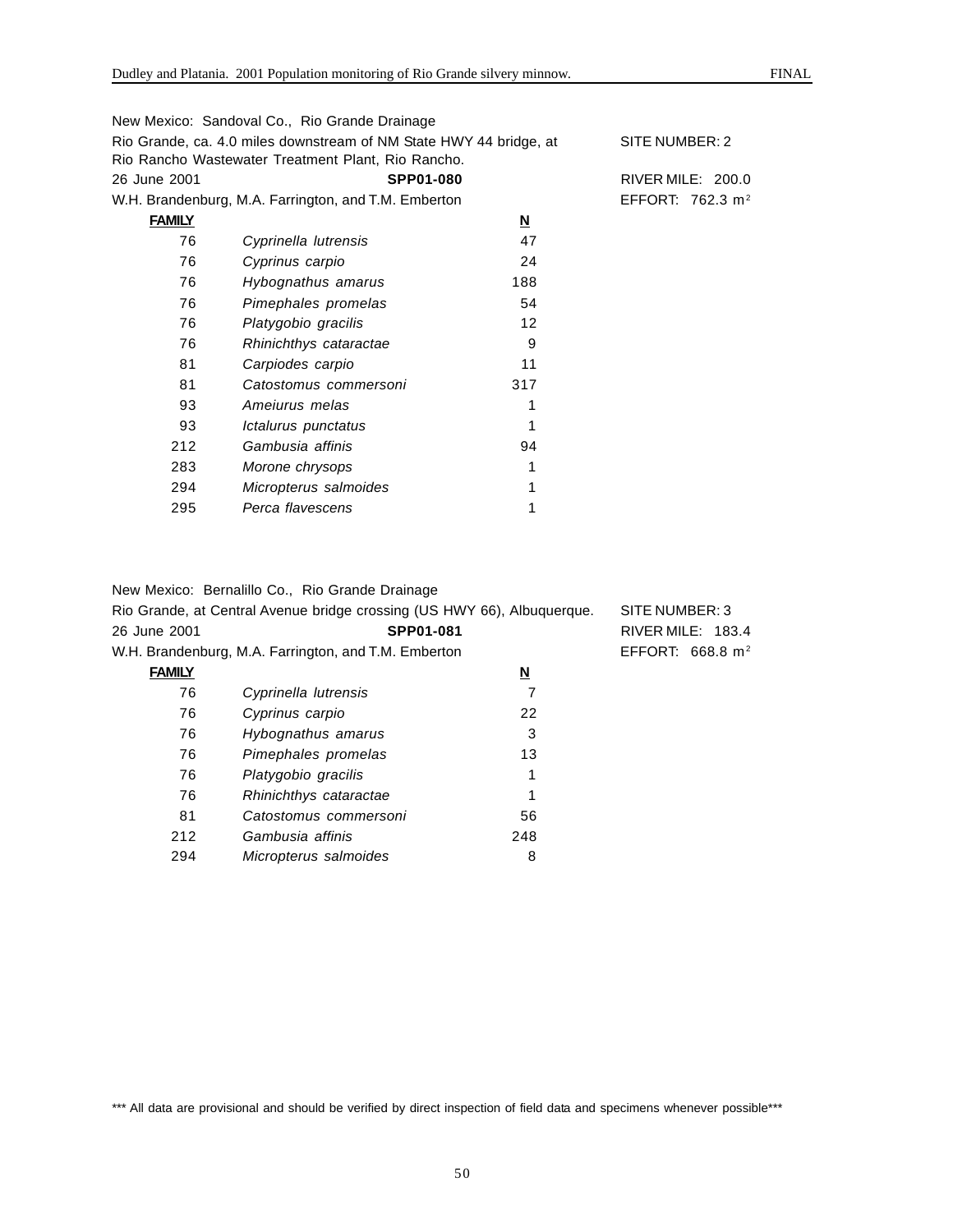|                                                                    | New Mexico: Bernalillo Co., Rio Grande Drainage      |                |                             |
|--------------------------------------------------------------------|------------------------------------------------------|----------------|-----------------------------|
| Rio Grande, at Rio Bravo Blvd. bridge crossing (NM State HWY 500), |                                                      |                | SITE NUMBER: 4              |
| Albuquerque.                                                       |                                                      |                |                             |
| 27 June 2001                                                       | <b>SPP01-082</b>                                     |                | RIVER MILE: 178.3           |
|                                                                    | M.A. Farrington, T.M. Emberton, and W.H. Brandenburg |                | EFFORT: $625.8 \text{ m}^2$ |
| <b>FAMILY</b>                                                      |                                                      | N              |                             |
| 76                                                                 | Cyprinella lutrensis                                 | $\overline{2}$ |                             |
| 76                                                                 | Cyprinus carpio                                      | 11             |                             |
| 76                                                                 | Hybognathus amarus                                   | 2              |                             |
| 76                                                                 | Pimephales promelas                                  | 24             |                             |
| 76                                                                 | Platygobio gracilis                                  |                |                             |
| 81                                                                 | Carpiodes carpio                                     | 12             |                             |
| 81                                                                 | Catostomus commersoni                                | 69             |                             |
| 93                                                                 | Ameiurus natalis                                     |                |                             |
| 212                                                                | Gambusia affinis                                     | 75             |                             |
| 283                                                                | Morone chrysops                                      |                |                             |
| 294                                                                | Micropterus salmoides                                | 3              |                             |
| 295                                                                | Perca flavescens                                     |                |                             |

New Mexico: Valencia Co., Rio Grande Drainage

|                                                      | Rio Grande, at Los Lunas Bridge crossing (NM State HWY 49), Los Lunas. |                             | SITE NUMBER: 5    |
|------------------------------------------------------|------------------------------------------------------------------------|-----------------------------|-------------------|
| 27 June 2001                                         | SPP01-083                                                              |                             | RIVER MILE: 161.4 |
| M.A. Farrington, T.M. Emberton, and W.H. Brandenburg |                                                                        | EFFORT: $731.0 \text{ m}^2$ |                   |
| <b>FAMILY</b>                                        |                                                                        | <u>N</u>                    |                   |
| 76                                                   | Cyprinella lutrensis                                                   | 258                         |                   |
| 76                                                   | Cyprinus carpio                                                        | 88                          |                   |
| 76                                                   | Hybognathus amarus                                                     | 41                          |                   |
| 76                                                   | Pimephales promelas                                                    | 219                         |                   |
| 81                                                   | Carpiodes carpio                                                       | 24                          |                   |
| 81                                                   | Catostomus commersoni                                                  | 3                           |                   |
| 93                                                   | Ameiurus natalis                                                       |                             |                   |
| 93                                                   | Ictalurus punctatus                                                    | 3                           |                   |
| 212                                                  | Gambusia affinis                                                       | 161                         |                   |
| 294                                                  | Micropterus salmoides                                                  | 1                           |                   |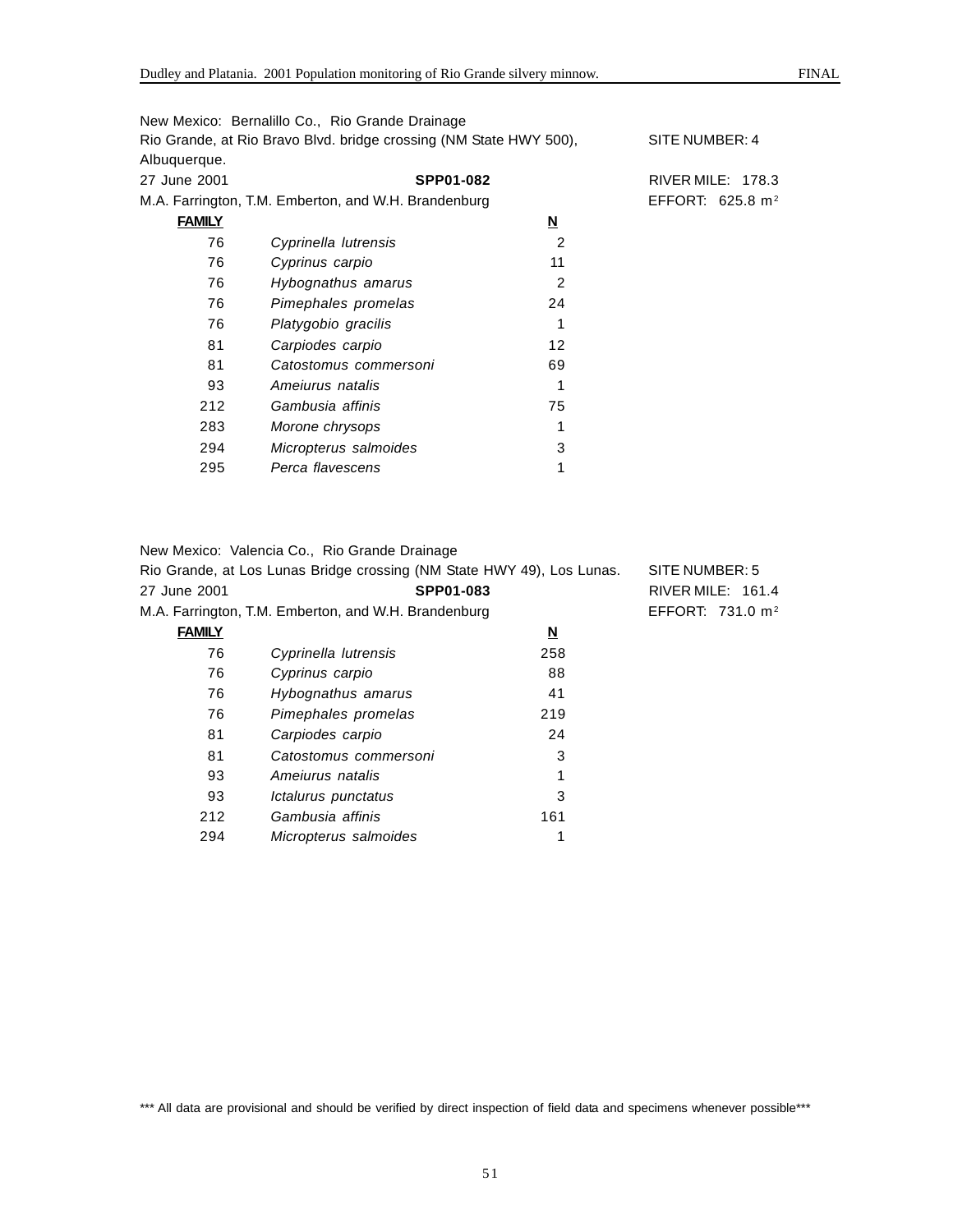| New Mexico: Valencia Co., Rio Grande Drainage                           |               |                                                                          |
|-------------------------------------------------------------------------|---------------|--------------------------------------------------------------------------|
| Rio Grande, ca. 2.2 miles upstream of NM State HWY 346 bridge crossing, |               |                                                                          |
|                                                                         |               |                                                                          |
|                                                                         |               | RIVER MILE: 143.2                                                        |
|                                                                         |               | EFFORT: 680.8 $m2$                                                       |
|                                                                         | N             |                                                                          |
| Cyprinella lutrensis                                                    | 199           |                                                                          |
| Cyprinus carpio                                                         | 58            |                                                                          |
| Hybognathus amarus                                                      | 53            |                                                                          |
| Pimephales promelas                                                     | 334           |                                                                          |
| Platygobio gracilis                                                     |               |                                                                          |
| Carpiodes carpio                                                        | 52            |                                                                          |
| Catostomus commersoni                                                   | $\mathcal{P}$ |                                                                          |
| Ameiurus natalis                                                        | 12            |                                                                          |
| Ictalurus punctatus                                                     | 6             |                                                                          |
| Gambusia affinis                                                        | 174           |                                                                          |
| Micropterus salmoides                                                   | 2             |                                                                          |
|                                                                         |               | <b>SPP01-085</b><br>M.A. Farrington, W.H. Brandenburg, and T.M. Emberton |

New Mexico: Valencia Co., Rio Grande Drainage

| Belen.        | Rio Grande, ca. 1.0 miles upstream of NM State HWY 309/6 bridge crossing,           |          | SITE NUMBER: 8    |
|---------------|-------------------------------------------------------------------------------------|----------|-------------------|
| 27 June 2001  | <b>SPP01-084</b>                                                                    |          | RIVER MILE: 151.5 |
|               | EFFORT: $680.0 \text{ m}^2$<br>M.A. Farrington, W.H. Brandenburg, and T.M. Emberton |          |                   |
| <b>FAMILY</b> |                                                                                     | <u>N</u> |                   |
| 69            | Dorosoma cepedianum                                                                 |          |                   |
| 76            | Cyprinella lutrensis                                                                | 161      |                   |
| 76            | Cyprinus carpio                                                                     | 111      |                   |
| 76            | Hybognathus amarus                                                                  | 24       |                   |
| 76            | Pimephales promelas                                                                 | 518      |                   |
| 81            | Carpiodes carpio                                                                    | 28       |                   |
| 81            | Catostomus commersoni                                                               | 4        |                   |
| 93            | Ameiurus natalis                                                                    | 8        |                   |
| 93            | Ictalurus punctatus                                                                 | 7        |                   |
| 212           | Gambusia affinis                                                                    | 161      |                   |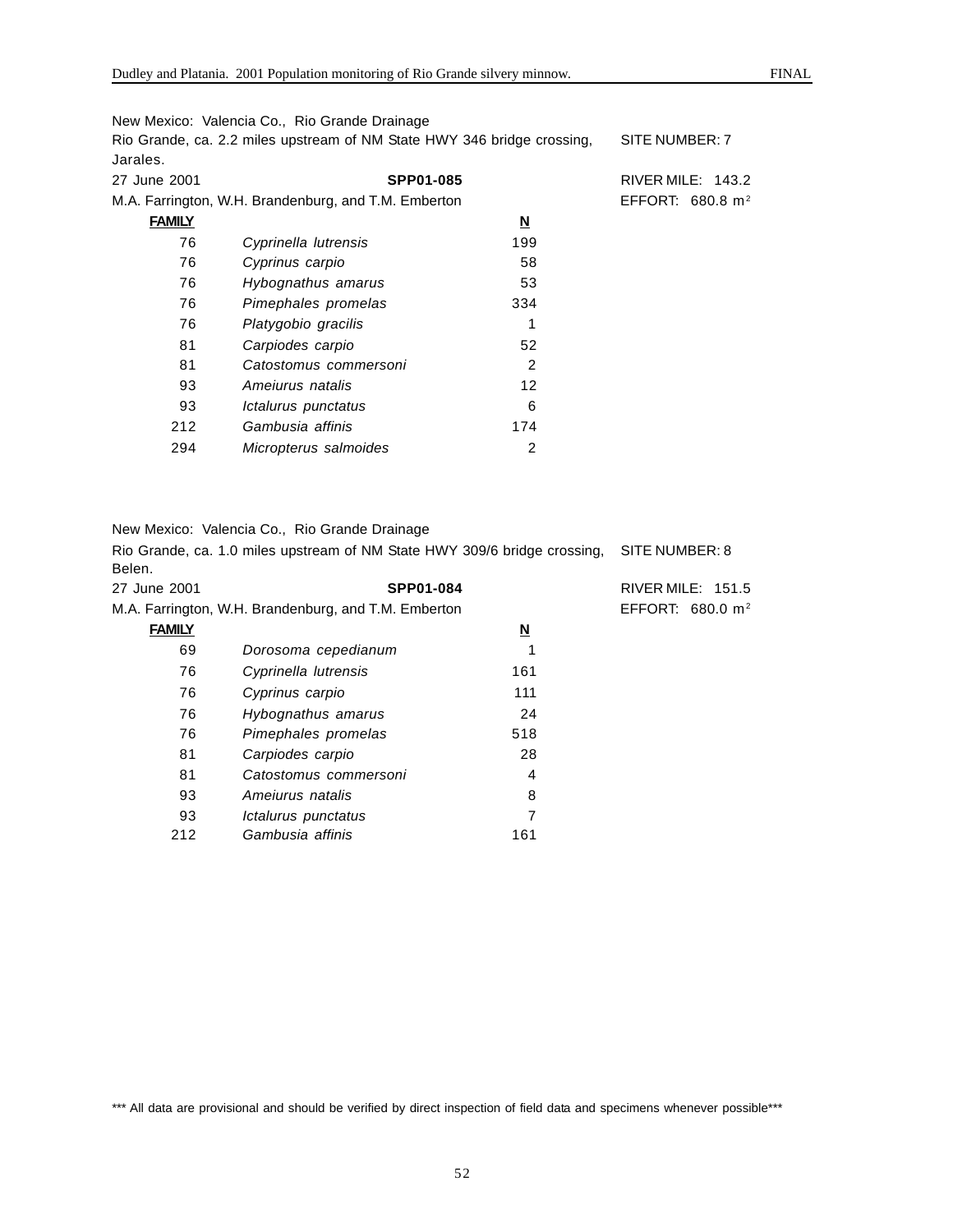|                                                     | New Mexico: Socorro Co., Rio Grande Drainage         |               |                             |
|-----------------------------------------------------|------------------------------------------------------|---------------|-----------------------------|
| Rio Grande, at US HWY 60 bridge crossing, Bernardo. |                                                      |               | SITE NUMBER: 9              |
| 28 June 2001                                        | <b>SPP01-086</b>                                     |               | RIVER MILE: 130.6           |
|                                                     | W.H. Brandenburg, M.A. Farrington, and T.M. Emberton |               | EFFORT: $831.8 \text{ m}^2$ |
| <b>FAMILY</b>                                       |                                                      | <u>N</u>      |                             |
| 69                                                  | Dorosoma cepedianum                                  | $\mathcal{P}$ |                             |
| 76                                                  | Cyprinella lutrensis                                 | 104           |                             |
| 76                                                  | Cyprinus carpio                                      | 279           |                             |
| 76                                                  | Hybognathus amarus                                   | 17            |                             |
| 76                                                  | Pimephales promelas                                  | 253           |                             |
| 81                                                  | Carpiodes carpio                                     | 101           |                             |
| 81                                                  | Catostomus commersoni                                | 7             |                             |
| 93                                                  | Amejurus natalis                                     | 3             |                             |
| 93                                                  | Ictalurus punctatus                                  | 18            |                             |
| 212                                                 | Gambusia affinis                                     | 237           |                             |
|                                                     |                                                      |               |                             |

|               | New Mexico: Socorro Co., Rio Grande Drainage                           |                  |                             |
|---------------|------------------------------------------------------------------------|------------------|-----------------------------|
|               | Rio Grande, ca. 3.5 miles downstream of the US HWY 60 bridge crossing, |                  |                             |
| Bernardo.     |                                                                        |                  |                             |
| 28 June 2001  |                                                                        | <b>SPP01-087</b> | RIVER MILE: 127.0           |
|               | M.A. Farrington, W.H. Brandenburg, and T.M. Emberton                   |                  | EFFORT: $762.3 \text{ m}^2$ |
| <b>FAMILY</b> |                                                                        | <u>N</u>         |                             |
| 76            | Cyprinella lutrensis                                                   | 136              |                             |
| 76            | Cyprinus carpio                                                        | 92               |                             |
| 76            | Hybognathus amarus                                                     | 51               |                             |
| 76            | Pimephales promelas                                                    | 505              |                             |
| 81            | Carpiodes carpio                                                       | 7                |                             |
| 81            | Catostomus commersoni                                                  | 9                |                             |
| 93            | Ameiurus natalis                                                       | 3                |                             |
| 93            | Ictalurus punctatus                                                    | 10               |                             |
| 212           | Gambusia affinis                                                       | 1040             |                             |
| 294           | Micropterus salmoides                                                  | $\overline{2}$   |                             |
| 295           | Perca flavescens                                                       | $\overline{2}$   |                             |
|               |                                                                        |                  |                             |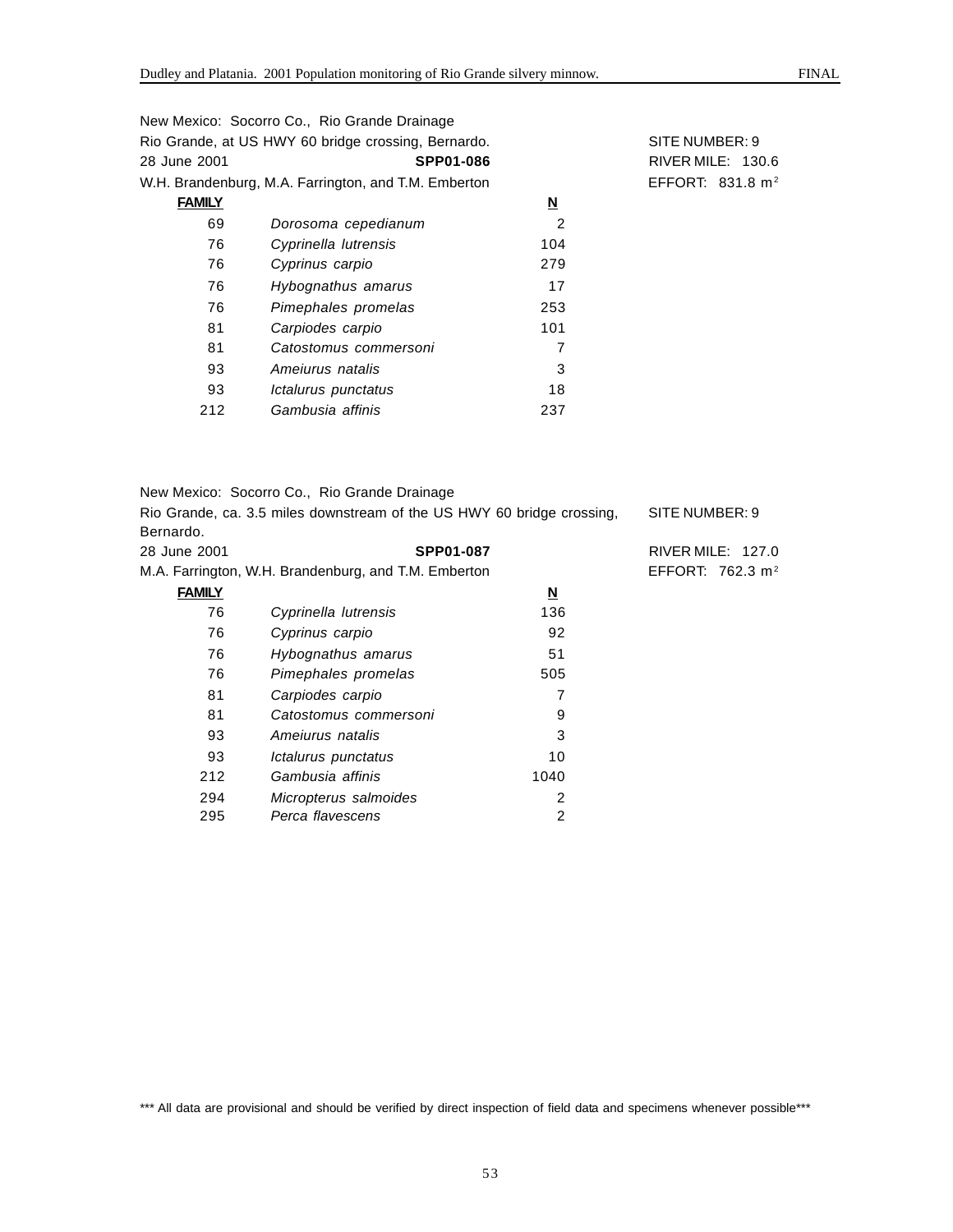|               | New Mexico: Socorro Co., Rio Grande Drainage                     |                  |                             |  |
|---------------|------------------------------------------------------------------|------------------|-----------------------------|--|
|               | Rio Grande, directly below San Acacia Diversion Dam, San Acacia. |                  |                             |  |
| 27 June 2001  |                                                                  | <b>SPP01-088</b> |                             |  |
|               | R.K. Dudley, C.C. McBride, and S.O. Campbell                     |                  | EFFORT: $352.3 \text{ m}^2$ |  |
| <b>FAMILY</b> |                                                                  | N                |                             |  |
| 76            | Cyprinella lutrensis                                             | 776              |                             |  |
| 76            | Cyprinus carpio                                                  | 6                |                             |  |
| 76            | Hybognathus amarus                                               | 243              |                             |  |
| 76            | Pimephales promelas                                              | 10               |                             |  |
| 76            | Platygobio gracilis                                              | 24               |                             |  |
| 76            | Rhinichthys cataractae                                           | 51               |                             |  |
| 81            | Carpiodes carpio                                                 | 9                |                             |  |
| 212           | Gambusia affinis                                                 | 17               |                             |  |

| San Acacia.   | New Mexico: Socorro Co., Rio Grande Drainage<br>Rio Grande, ca. 1.5 miles downstream of San Acacia Diversion Dam, |                          | SITE NUMBER: 11             |
|---------------|-------------------------------------------------------------------------------------------------------------------|--------------------------|-----------------------------|
| 27 June 2001  |                                                                                                                   | <b>SPP01-089</b>         | RIVER MILE: 114.6           |
|               | R.K. Dudley, C.C. McBride, and S.O. Campbell                                                                      |                          | EFFORT: $423.3 \text{ m}^2$ |
| <b>FAMILY</b> |                                                                                                                   | $\underline{\mathbf{N}}$ |                             |
| 76            | Cyprinella lutrensis                                                                                              | 547                      |                             |
| 76            | Cyprinus carpio                                                                                                   | 2                        |                             |
| 76            | Hybognathus amarus                                                                                                | 64                       |                             |
| 76            | Pimephales promelas                                                                                               | 2                        |                             |
| 76            | Platygobio gracilis                                                                                               | 16                       |                             |
| 81            | Carpiodes carpio                                                                                                  | 5                        |                             |
| 93            | Ictalurus punctatus                                                                                               | 4                        |                             |
| 212           | Gambusia affinis                                                                                                  | 2                        |                             |
| 294           | Micropterus salmoides                                                                                             |                          |                             |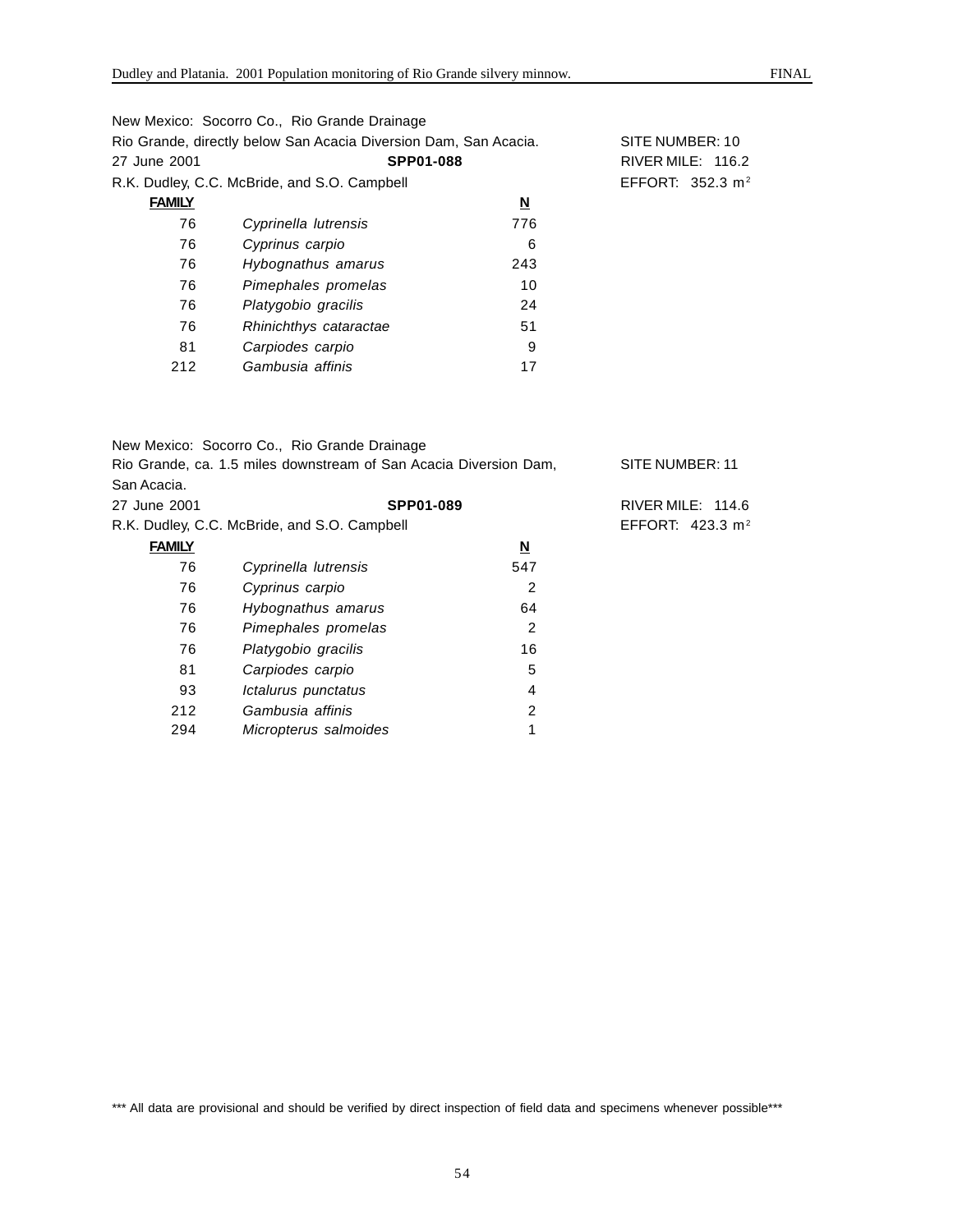| New Mexico: Socorro Co., Rio Grande Drainage                        |                         |                             |
|---------------------------------------------------------------------|-------------------------|-----------------------------|
| Rio Grande, east of Socorro, 0.5 miles upstream of Socorro Low Flow |                         | SITE NUMBER: 12             |
| Conveyance Channel Bridge; east and just upstream of Socorro        |                         |                             |
| Wastewater Treatment Plant, Socorro.                                |                         |                             |
|                                                                     |                         | RIVER MILE: 99.5            |
| R.K. Dudley, C.C. McBride, and S.O. Campbell                        |                         | EFFORT: $514.0 \text{ m}^2$ |
|                                                                     | $\overline{\mathbf{M}}$ |                             |
| Cyprinella lutrensis                                                | 288                     |                             |
| Cyprinus carpio                                                     | 24                      |                             |
| Hybognathus amarus                                                  | 39                      |                             |
| Pimephales promelas                                                 | 23                      |                             |
| Platygobio gracilis                                                 | 6                       |                             |
| Carpiodes carpio                                                    | 21                      |                             |
| Catostomus commersoni                                               |                         |                             |
| Ictalurus punctatus                                                 |                         |                             |
| Gambusia affinis                                                    | 29                      |                             |
| Micropterus salmoides                                               |                         |                             |
| Perca flavescens                                                    |                         |                             |
|                                                                     |                         | <b>SPP01-090</b>            |

New Mexico: Socorro Co., Rio Grande Drainage

| Rio Grande, ca. 4.0 miles upstream of the US HWY 380 bridge crossing. |                        | SITE NUMBER: 13              |  |
|-----------------------------------------------------------------------|------------------------|------------------------------|--|
| 27 June 2001                                                          |                        | <b>SPP01-091</b>             |  |
| R.K. Dudley, C.C. McBride, and S.O. Campbell                          |                        | EFFORT: 439.5 m <sup>2</sup> |  |
| <b>FAMILY</b>                                                         |                        | N                            |  |
| 76                                                                    | Cyprinella lutrensis   | 277                          |  |
| 76                                                                    | Cyprinus carpio        | 49                           |  |
| 76                                                                    | Hybognathus amarus     | 208                          |  |
| 76                                                                    | Pimephales promelas    | 47                           |  |
| 76                                                                    | Platygobio gracilis    | 5                            |  |
| 76                                                                    | Rhinichthys cataractae | 1                            |  |
| 81                                                                    | Carpiodes carpio       | 156                          |  |
| 93                                                                    | Ictalurus punctatus    | 3                            |  |
| 212                                                                   | Gambusia affinis       | 388                          |  |
| 295                                                                   | Perca flavescens       | 1                            |  |
|                                                                       |                        |                              |  |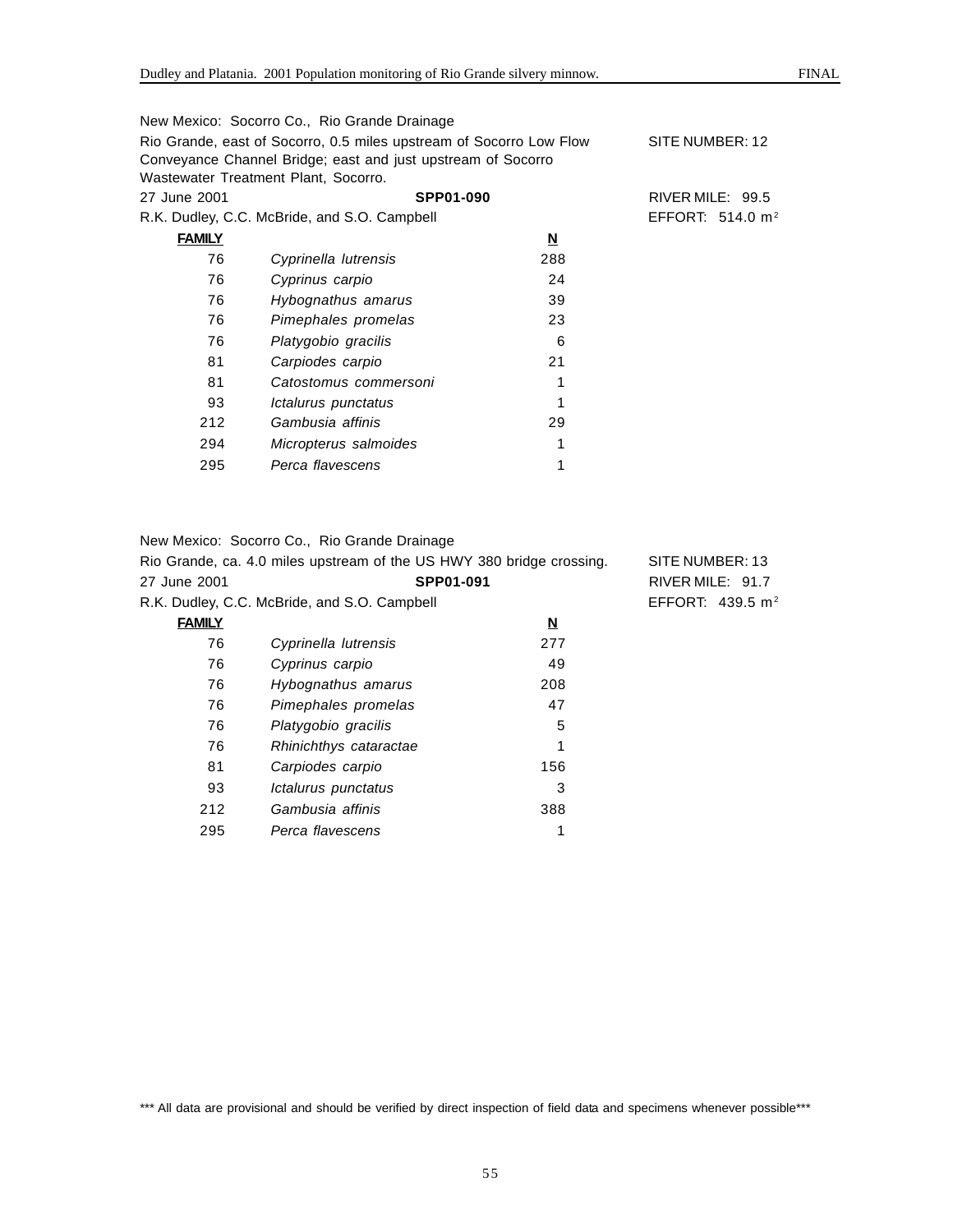|               | New Mexico: Socorro Co., Rio Grande Drainage            |                  |                             |
|---------------|---------------------------------------------------------|------------------|-----------------------------|
|               | Rio Grande, at US HWY 380 bridge crossing, San Antonio. |                  |                             |
| 27 June 2001  |                                                         | <b>SPP01-092</b> | RIVER MILE: 87.1            |
|               | R.K. Dudley, C.C. McBride, and S.O. Campbell            |                  | EFFORT: $496.0 \text{ m}^2$ |
| <b>FAMILY</b> |                                                         | N                |                             |
| 76            | Cyprinella lutrensis                                    | 220              |                             |
| 76            | Cyprinus carpio                                         | 62               |                             |
| 76            | Hybognathus amarus                                      | 25               |                             |
| 76            | Pimephales promelas                                     | 46               |                             |
| 76            | Platygobio gracilis                                     |                  |                             |
| 81            | Carpiodes carpio                                        | 12               |                             |
| 93            | Ictalurus punctatus                                     | 14               |                             |
| 212           | Gambusia affinis                                        | 307              |                             |
| 295           | Perca flavescens                                        | 1                |                             |

|               | New Mexico: Socorro Co., Rio Grande Drainage                            |                  |                             |
|---------------|-------------------------------------------------------------------------|------------------|-----------------------------|
|               | Rio Grande, directly east of Bosque del Apache National Wildlife Refuge |                  | SITE NUMBER: 15             |
| Headquarters. |                                                                         |                  |                             |
| 26 June 2001  |                                                                         | <b>SPP01-093</b> | RIVER MILE: 79.1            |
|               | R.K. Dudley, C.C. McBride, and S.O. Campbell                            |                  | EFFORT: $446.8 \text{ m}^2$ |
| <b>FAMILY</b> |                                                                         | N                |                             |
| 76            | Cyprinella lutrensis                                                    | 1198             |                             |
| 76            | Cyprinus carpio                                                         | 101              |                             |
| 76            | Hybognathus amarus                                                      | 97               |                             |
| 76            | Pimephales promelas                                                     | 78               |                             |
| 81            | Carpiodes carpio                                                        | 87               |                             |
| 93            | Ictalurus punctatus                                                     | $\overline{2}$   |                             |
| 212           | Gambusia affinis                                                        | 675              |                             |
| 294           | Micropterus salmoides                                                   | 1                |                             |
| 294           | Pomoxis annularis                                                       | 1                |                             |
|               |                                                                         |                  |                             |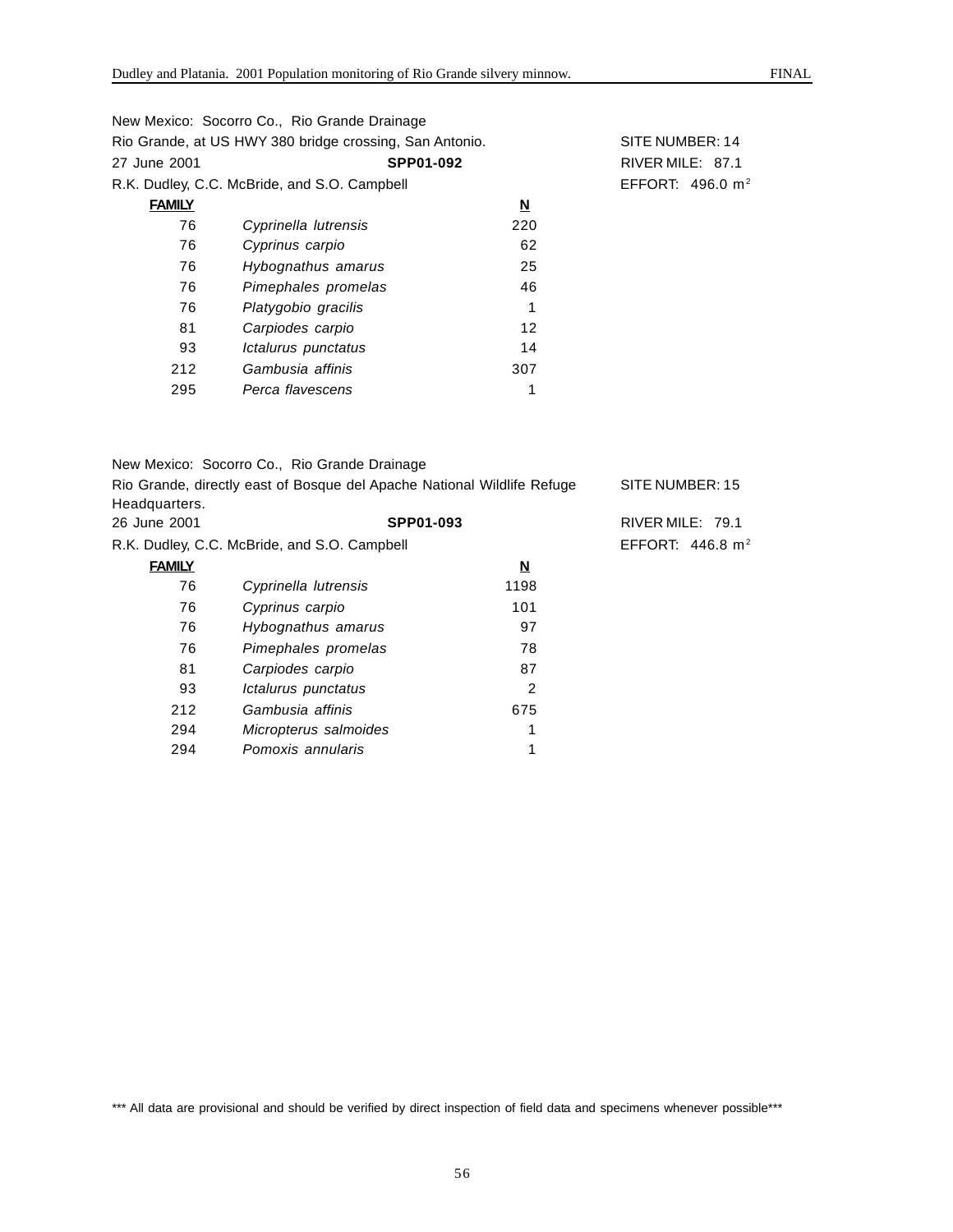| EFFORT: $500.8 \text{ m}^2$<br>R.K. Dudley, C.C. McBride, and S.O. Campbell<br><b>FAMILY</b> | SITE NUMBER: 16<br>RIVER MILE: 68.6 |
|----------------------------------------------------------------------------------------------|-------------------------------------|
|                                                                                              |                                     |
| N                                                                                            |                                     |
| 69<br>Dorosoma cepedianum<br>4                                                               |                                     |
| 76<br>Cyprinella lutrensis<br>266                                                            |                                     |
| 76<br>Cyprinus carpio<br>60                                                                  |                                     |
| 76<br>Hybognathus amarus<br>298                                                              |                                     |
| 76<br>30<br>Pimephales promelas                                                              |                                     |
| 5<br>76<br>Platygobio gracilis                                                               |                                     |
| 81<br>63<br>Carpiodes carpio                                                                 |                                     |
| 93<br>Ictalurus punctatus<br>4                                                               |                                     |
| 212<br>Gambusia affinis<br>45                                                                |                                     |
| 295<br>Perca flavescens                                                                      |                                     |

|                  | New Mexico: Socorro Co., Rio Grande Drainage                             |                  |                             |
|------------------|--------------------------------------------------------------------------|------------------|-----------------------------|
|                  | Rio Grande, at (former) confluence with the low flow conveyance channel, |                  |                             |
|                  | 16.0 miles downstream of southern end of Bosque del Apache National      |                  |                             |
| Wildlife Refuge. |                                                                          |                  |                             |
| 26 June 2001     |                                                                          | <b>SPP01-095</b> | RIVER MILE: 60.5            |
|                  | R.K. Dudley, C.C. McBride, and S.O. Campbell                             |                  | EFFORT: $457.5 \text{ m}^2$ |
| <b>FAMILY</b>    |                                                                          | <u>N</u>         |                             |
| 69               | Dorosoma cepedianum                                                      | 4                |                             |
| 76               | Cyprinella lutrensis                                                     | 52               |                             |
| 76               | Cyprinus carpio                                                          | 371              |                             |
| 76               | Hybognathus amarus                                                       | 24               |                             |
| 76               | Pimephales promelas                                                      | 11               |                             |
| 81               | Carpiodes carpio                                                         | 26               |                             |
| 212              | Gambusia affinis                                                         | 129              |                             |
| 295              | Perca flavescens                                                         |                  |                             |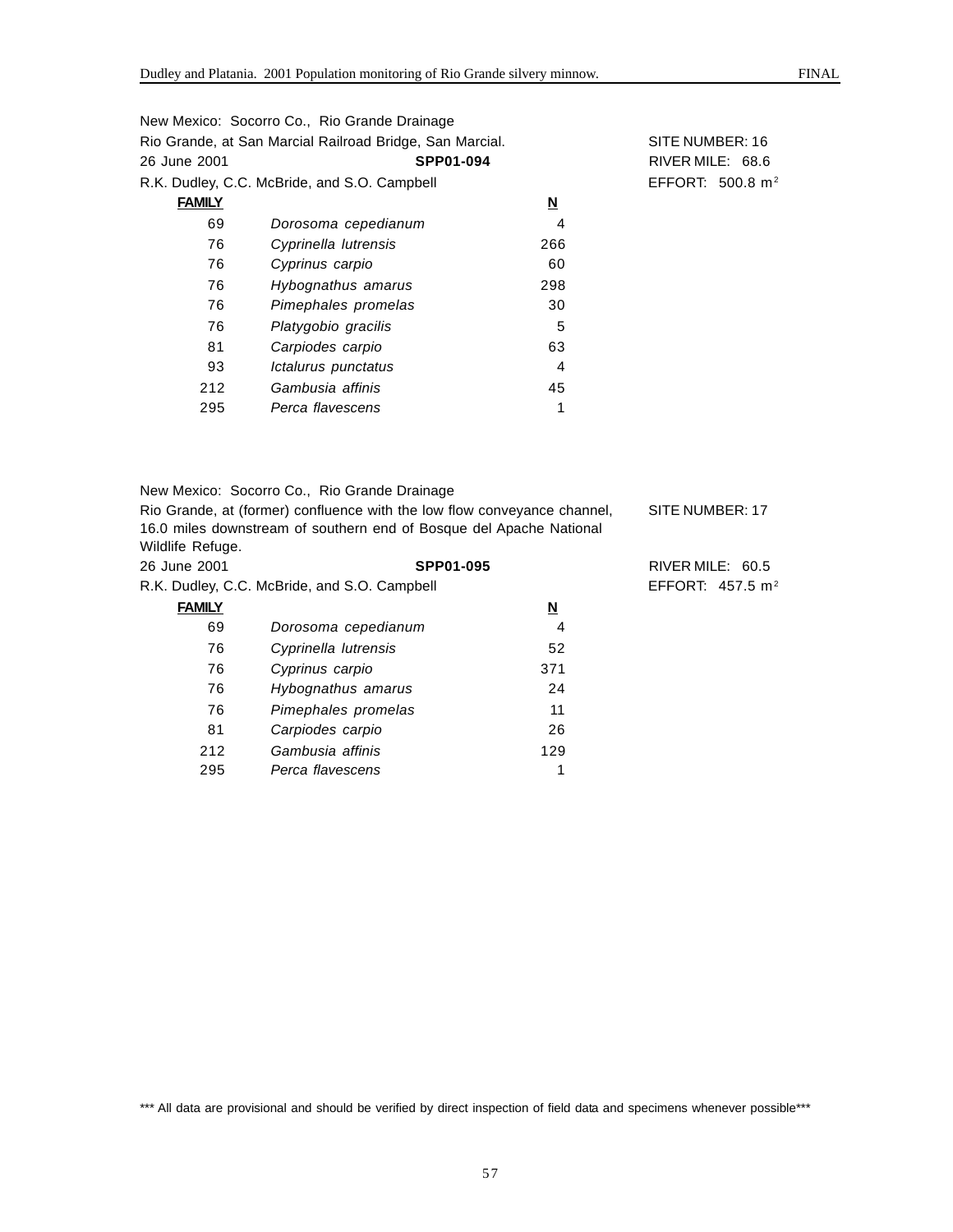|                                                                     | New Mexico: Socorro Co., Rio Grande Drainage |     |                             |
|---------------------------------------------------------------------|----------------------------------------------|-----|-----------------------------|
| Rio Grande, ca. 19.0 miles downstream of the southern end of Bosque |                                              |     | SITE NUMBER: 18             |
| del Apache National Wildlife Refuge                                 |                                              |     |                             |
| 26 June 2001                                                        | <b>SPP01-096</b>                             |     | RIVER MILE: 57.7            |
|                                                                     | R.K. Dudley, C.C. McBride, and S.O. Campbell |     | EFFORT: $440.3 \text{ m}^2$ |
| <b>FAMILY</b>                                                       |                                              | N   |                             |
| 76                                                                  | Cyprinella lutrensis                         | 58  |                             |
| 76                                                                  | Cyprinus carpio                              | 305 |                             |
| 76                                                                  | Hybognathus amarus                           | 9   |                             |
| 76                                                                  | Pimephales promelas                          | 39  |                             |
| 76                                                                  | Platygobio gracilis                          | 6   |                             |
| 81                                                                  | Carpiodes carpio                             | 11  |                             |
| 212                                                                 | Gambusia affinis                             | 30  |                             |
| 294                                                                 | Micropterus salmoides                        | 1   |                             |
| 295                                                                 | Perca flavescens                             |     |                             |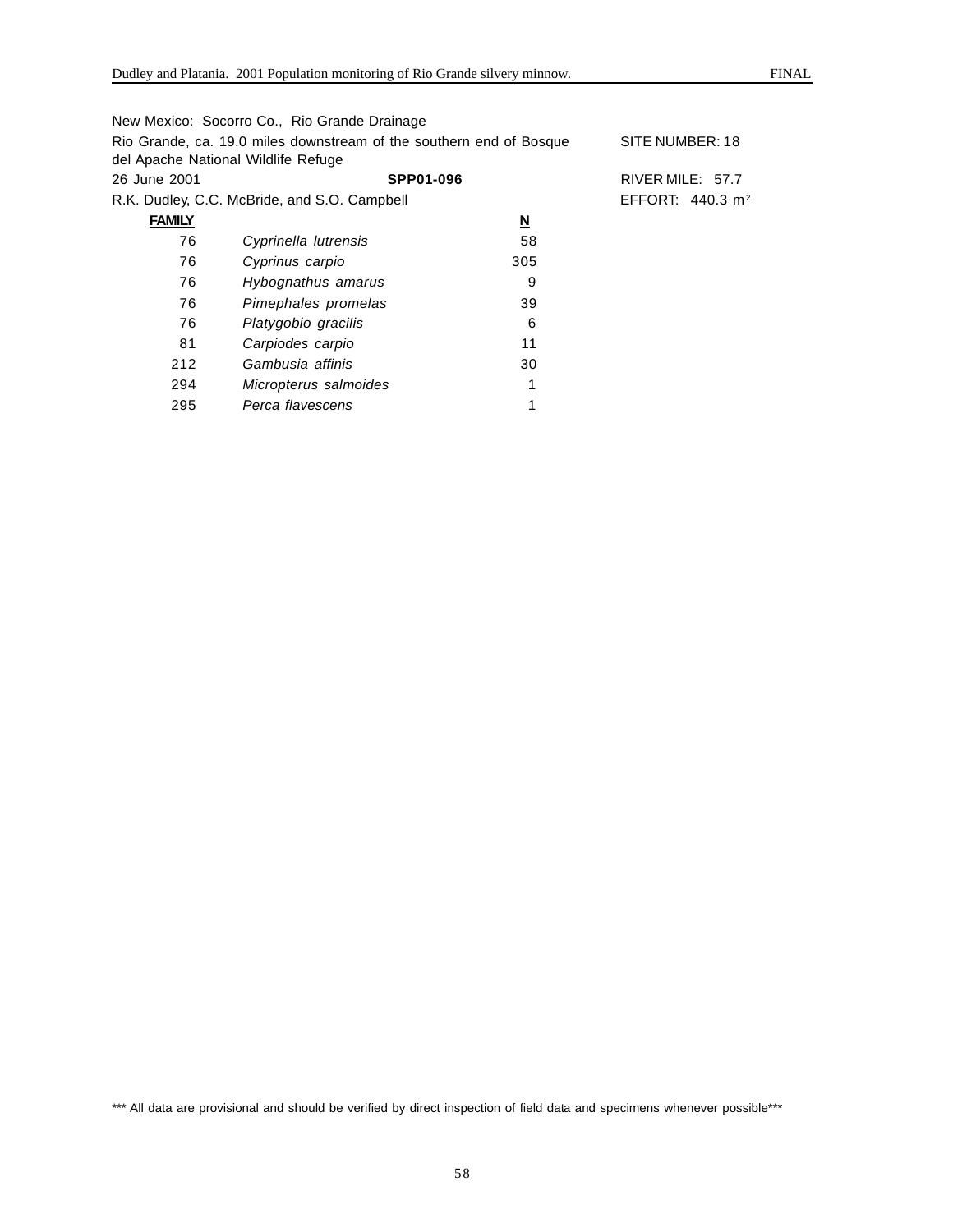## **AUGUST**

|                | New Mexico: Co., Rio Grande Drainage                           |                         |                             |
|----------------|----------------------------------------------------------------|-------------------------|-----------------------------|
|                | Rio Grande, directly below Angostura Diversion Dam, Angostura. |                         | SITE NUMBER: 0              |
| 28 August 2001 | <b>SPP01-102</b>                                               |                         | RIVER MILE: 209.7           |
|                | R.K. Dudley, W.H. Brandenburg and C.C. McBride                 |                         | EFFORT: $557.0 \text{ m}^2$ |
| <b>FAMILY</b>  |                                                                | $\overline{\mathbf{N}}$ |                             |
| 76             | Cyprinella lutrensis                                           | 163                     |                             |
| 76             | Cyprinus carpio                                                |                         |                             |
| 76             | Hybognathus amarus                                             | 3                       |                             |
| 76             | Pimephales promelas                                            | 4                       |                             |
| 76             | Platygobio gracilis                                            | 10                      |                             |
| 76             | Rhinichthys cataractae                                         | 8                       |                             |
| 81             | Carpiodes carpio                                               |                         |                             |
| 81             | Catostomus commersoni                                          | 14                      |                             |
| 93             | Ictalurus punctatus                                            | 11                      |                             |
| 212            | Gambusia affinis                                               | 318                     |                             |
| 283            | Morone chrysops                                                |                         |                             |

|                | New Mexico: Co., Rio Grande Drainage                        |                |                             |
|----------------|-------------------------------------------------------------|----------------|-----------------------------|
|                | Rio Grande, at NM State HWY 44 bridge crossing, Bernalillo. |                | SITE NUMBER: 1              |
| 28 August 2001 | <b>SPP01-103</b>                                            |                | RIVER MILE: 203.8           |
|                | R.K. Dudley, W.H. Brandenburg and C.C. McBride              |                | EFFORT: $641.0 \text{ m}^2$ |
| <b>FAMILY</b>  |                                                             | N              |                             |
| 76             | Cyprinella lutrensis                                        | 77             |                             |
| 76             | Cyprinus carpio                                             | 2              |                             |
| 76             | Pimephales promelas                                         | $\overline{2}$ |                             |
| 76             | Platygobio gracilis                                         | 11             |                             |
| 76             | Rhinichthys cataractae                                      | 22             |                             |
| 81             | Carpiodes carpio                                            | 5              |                             |
| 81             | Catostomus commersoni                                       | 7              |                             |
| 93             | Ictalurus punctatus                                         | 3              |                             |
| 212            | Gambusia affinis                                            | 153            |                             |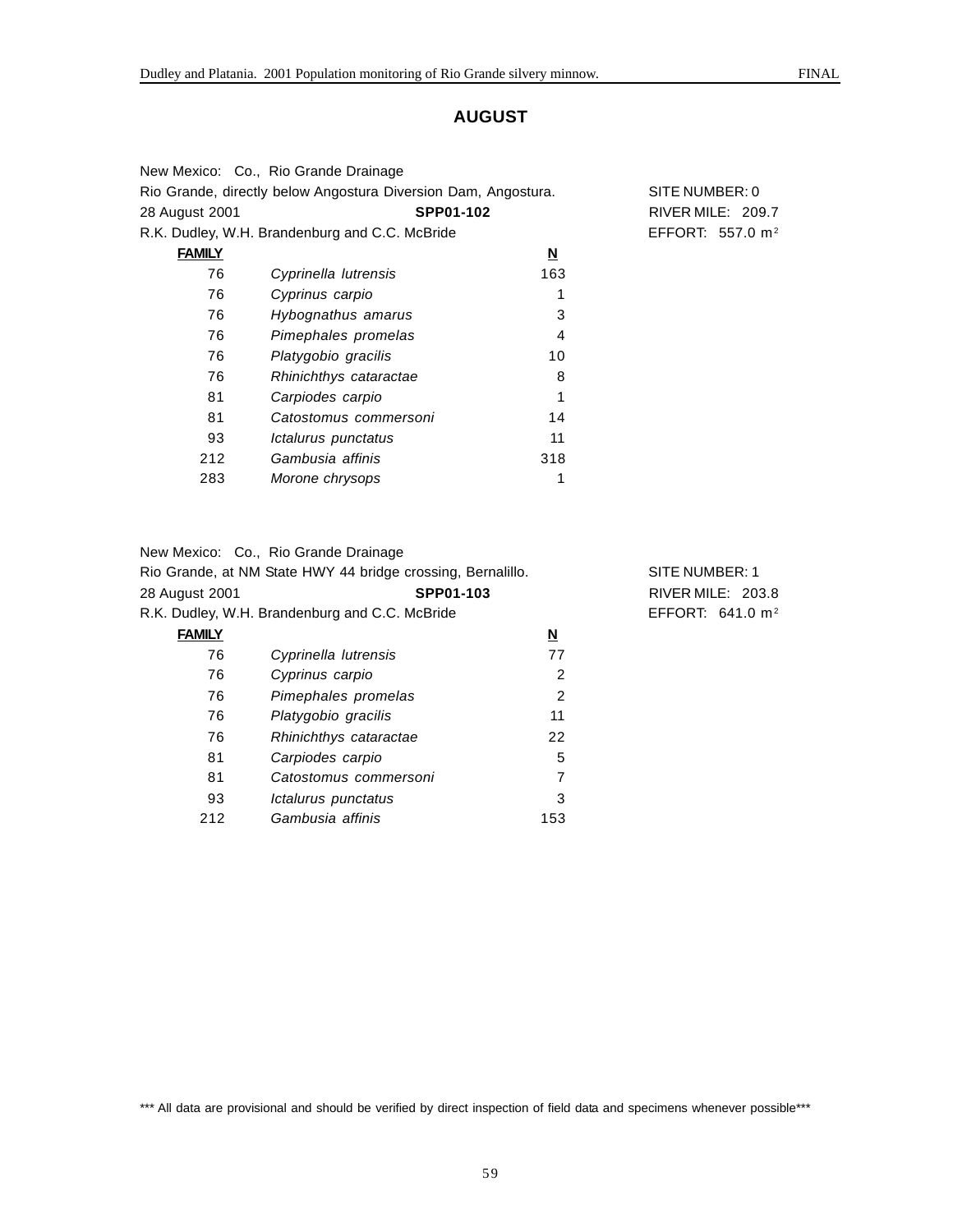|                | New Mexico: Co., Rio Grande Drainage                            |           |                             |
|----------------|-----------------------------------------------------------------|-----------|-----------------------------|
|                | Rio Grande, ca. 4.0 miles downstream of NM State HWY 44 bridge  |           | SITE NUMBER: 2              |
|                | crossing, at Rio Rancho Wastewater Treatment Plant, Rio Rancho. |           |                             |
| 28 August 2001 |                                                                 | SPP01-104 | RIVER MILE: 200.0           |
|                | R.K. Dudley, W.H. Brandenburg and C.C. McBride                  |           | EFFORT: $645.5 \text{ m}^2$ |
| <b>FAMILY</b>  |                                                                 | N         |                             |
| 76             | Cyprinella lutrensis                                            | 276       |                             |
| 76             | Hybognathus amarus                                              | 2         |                             |
| 76             | Pimephales promelas                                             | 13        |                             |
| 76             | Platygobio gracilis                                             | 13        |                             |
| 76             | Rhinichthys cataractae                                          | 42        |                             |
| 81             | Carpiodes carpio                                                | 2         |                             |
| 81             | Catostomus commersoni                                           | 28        |                             |
| 93             | Ameiurus natalis                                                | 7         |                             |
| 93             | Ictalurus punctatus                                             | 12        |                             |
| 212            | Gambusia affinis                                                | 133       |                             |
|                |                                                                 |           |                             |

|                                                | New Mexico: Co., Rio Grande Drainage                                    |                             |                   |
|------------------------------------------------|-------------------------------------------------------------------------|-----------------------------|-------------------|
|                                                | Rio Grande, at Central Avenue bridge crossing (US HWY 66), Albuquerque. |                             | SITE NUMBER: 3    |
| 28 August 2001                                 | SPP01-105                                                               |                             | RIVER MILE: 183.4 |
| R.K. Dudley, W.H. Brandenburg and C.C. McBride |                                                                         | EFFORT: $651.8 \text{ m}^2$ |                   |
| <b>FAMILY</b>                                  |                                                                         | N                           |                   |
| 76                                             | Cyprinella lutrensis                                                    | 42                          |                   |
| 76                                             | Cyprinus carpio                                                         |                             |                   |
| 76                                             | Hybognathus amarus                                                      |                             |                   |
| 76                                             | Pimephales promelas                                                     | 22                          |                   |
| 76                                             | Platygobio gracilis                                                     | 12                          |                   |
| 76                                             | Rhinichthys cataractae                                                  | 14                          |                   |
| 81                                             | Carpiodes carpio                                                        | 74                          |                   |
| 81                                             | Catostomus commersoni                                                   | 6                           |                   |
| 93                                             | Ictalurus punctatus                                                     | 56                          |                   |
| 212                                            | Gambusia affinis                                                        | 56                          |                   |
| 294                                            | Pomoxis annularis                                                       |                             |                   |
|                                                |                                                                         |                             |                   |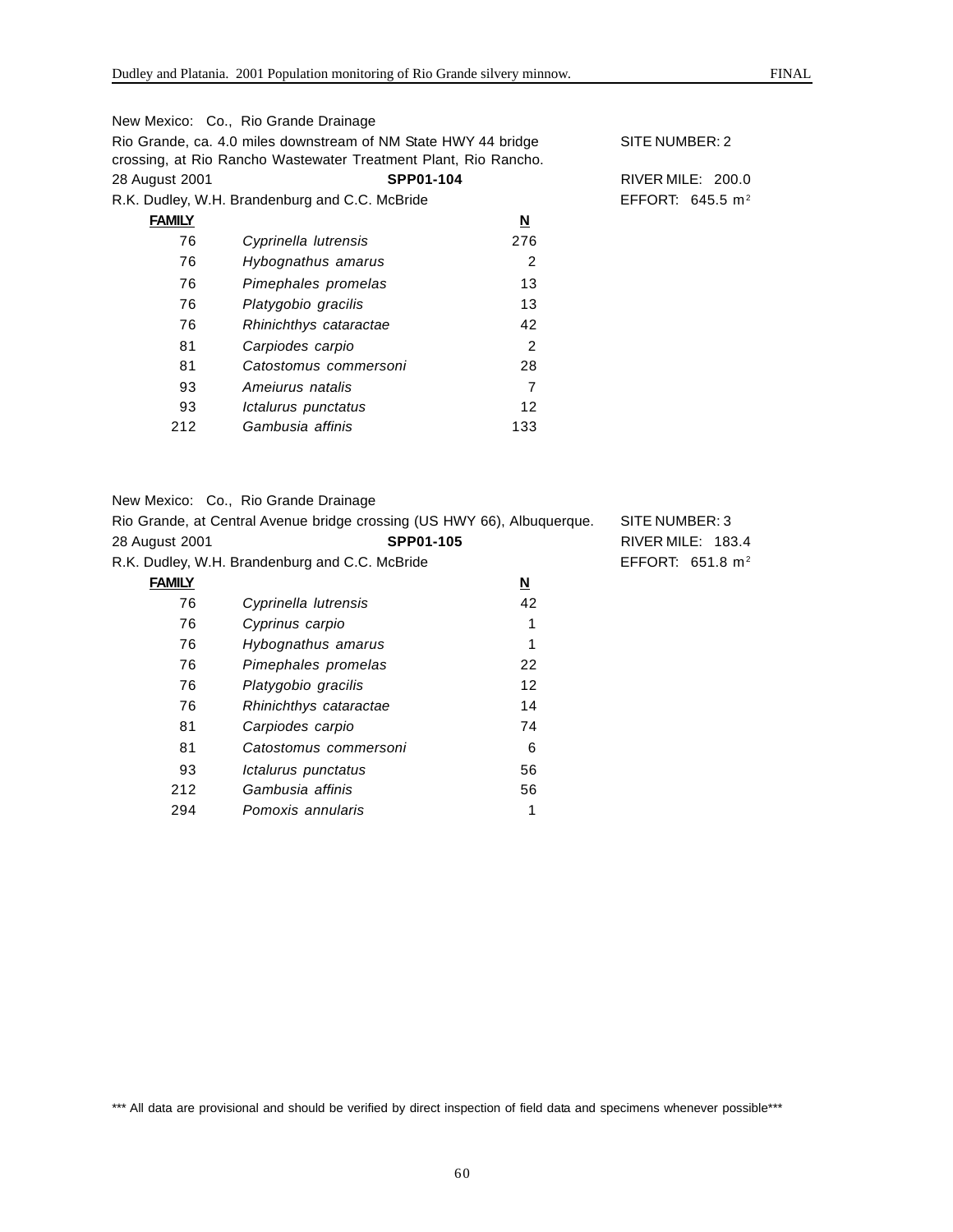|                  | New Mexico: Co., Rio Grande Drainage<br>Rio Grande, at Rio Bravo Blvd. bridge crossing (NM State HWY 500), |                          | SITE NUMBER: 4               |
|------------------|------------------------------------------------------------------------------------------------------------|--------------------------|------------------------------|
| Albuquerque.     |                                                                                                            |                          |                              |
| 28 August 2001   | <b>SPP01-106</b>                                                                                           |                          | RIVER MILE: 178.3            |
|                  | R.K. Dudley, W.H. Brandenburg and C.C. McBride                                                             |                          | EFFORT: 736.0 m <sup>2</sup> |
| <b>FAMILY</b>    |                                                                                                            | $\underline{\mathsf{N}}$ |                              |
| 76               | Cyprinella lutrensis                                                                                       | 18                       |                              |
| 76               | Hybognathus amarus                                                                                         | 1                        |                              |
| 76               | Pimephales promelas                                                                                        | 4                        |                              |
| 76               | Platygobio gracilis                                                                                        | 16                       |                              |
| 81               | Carpiodes carpio                                                                                           | 165                      |                              |
| 81               | Catostomus commersoni                                                                                      | $\overline{4}$           |                              |
| 93               | Ictalurus punctatus                                                                                        | 77                       |                              |
| 212              | Gambusia affinis                                                                                           | 51                       |                              |
|                  | New Mexico: Co., Rio Grande Drainage                                                                       |                          |                              |
|                  | Rio Grande, at Los Lunas Bridge crossing (NM State HWY 49), Los Lunas.                                     |                          | SITE NUMBER: 5               |
| 30 August 2001   | <b>SPP01-115</b>                                                                                           |                          | RIVER MILE: 161.4            |
|                  | M.A. Farrington, W.H. Brandenburg and C.C. McBride                                                         |                          | EFFORT: $665.5 \text{ m}^2$  |
| <b>FAMILY</b>    |                                                                                                            | $\underline{\mathsf{N}}$ |                              |
| 76               | Cyprinella lutrensis                                                                                       | 427                      |                              |
| 76               | Cyprinus carpio                                                                                            | 6                        |                              |
| 76               | Hybognathus amarus                                                                                         | $\overline{7}$           |                              |
| 76               | Pimephales promelas                                                                                        | 116                      |                              |
| 76               | Platygobio gracilis                                                                                        | 1                        |                              |
| 81               | Carpiodes carpio                                                                                           | 40                       |                              |
| 81               | Catostomus commersoni                                                                                      | 1                        |                              |
| 93               | Ictalurus punctatus                                                                                        | 92                       |                              |
| 212              | Gambusia affinis                                                                                           | 334                      |                              |
|                  | New Mexico: Co., Rio Grande Drainage                                                                       |                          |                              |
|                  | Rio Grande, ca. 1.0 miles upstream of NM State HWY 309/6 bridge                                            |                          | SITE NUMBER: 6               |
| crossing, Belen. |                                                                                                            |                          |                              |
| 30 August 2001   | <b>SPP01-114</b>                                                                                           |                          | RIVER MILE: 151.5            |
|                  | M.A. Farrington, W.H. Brandenburg and C.C. McBride                                                         |                          | EFFORT: 671.3 m <sup>2</sup> |
| <b>FAMILY</b>    |                                                                                                            | $\underline{\mathsf{N}}$ |                              |
| 76               | Cyprinella lutrensis                                                                                       | 464                      |                              |
| 76               | Cyprinus carpio                                                                                            | 21                       |                              |
| 76               | Hybognathus amarus                                                                                         | 19                       |                              |
| 76               | Pimephales promelas                                                                                        | 51                       |                              |
| 81               | Carpiodes carpio                                                                                           | 75                       |                              |
| 81               | Catostomus commersoni                                                                                      | 1                        |                              |
| 93               | Ictalurus punctatus                                                                                        | 82                       |                              |
| 212              | Gambusia affinis                                                                                           | 635                      |                              |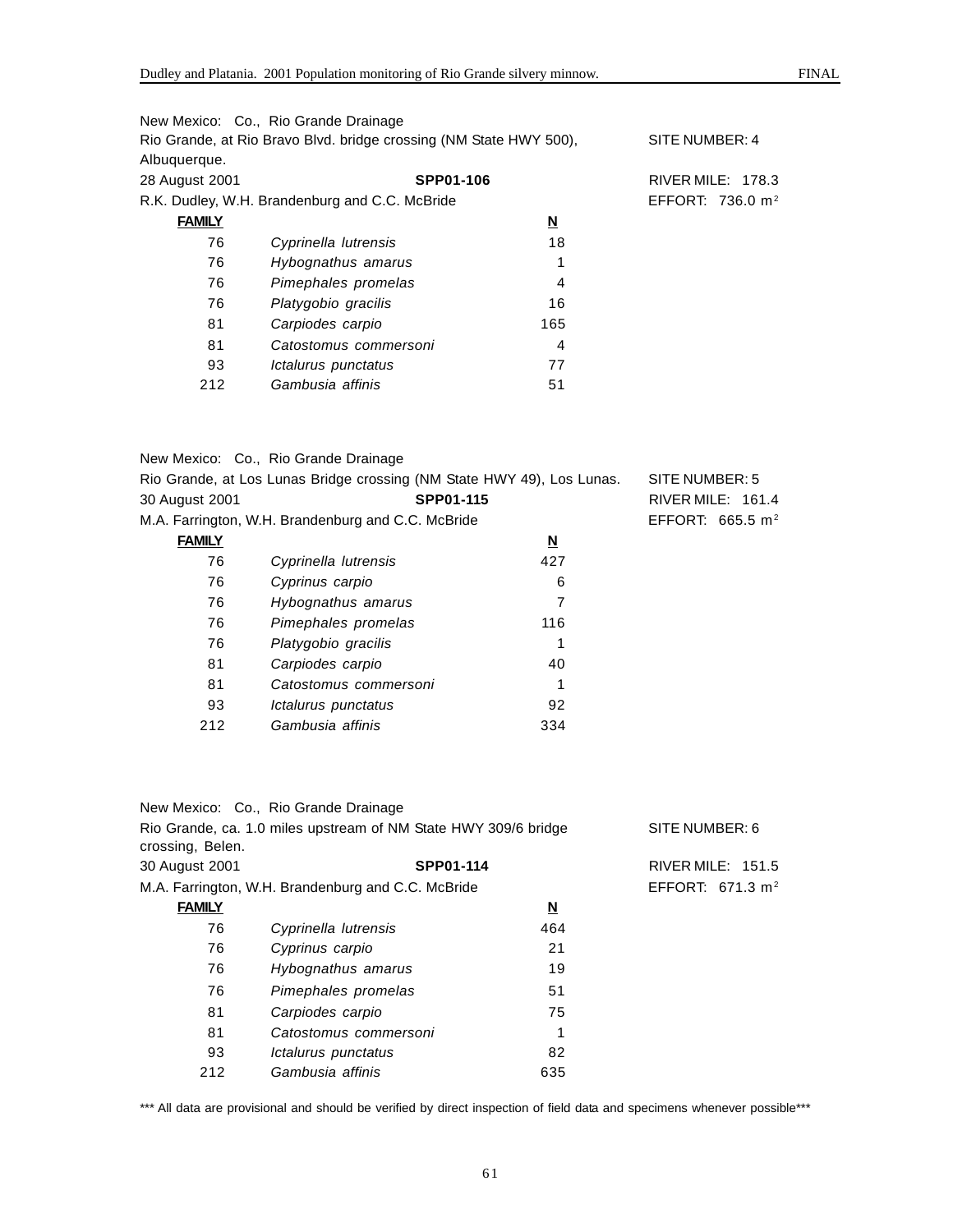|                | New Mexico: Co., Rio Grande Drainage               |                                                                         |                             |
|----------------|----------------------------------------------------|-------------------------------------------------------------------------|-----------------------------|
| Jarales.       |                                                    | Rio Grande, ca. 2.2 miles upstream of NM State HWY 346 bridge crossing, | SITE NUMBER: 7              |
| 30 August 2001 |                                                    | <b>SPP01-113</b>                                                        | RIVER MILE: 143.2           |
|                | W.H. Brandenburg, M.A. Farrington and C.C. McBride |                                                                         | EFFORT: $627.0 \text{ m}^2$ |
| <b>FAMILY</b>  |                                                    | <u>N</u>                                                                |                             |
| 76             | Cyprinella lutrensis                               | 455                                                                     |                             |
| 76             | Cyprinus carpio                                    | 39                                                                      |                             |
| 76             | Hybognathus amarus                                 |                                                                         |                             |
| 76             | Pimephales promelas                                | 92                                                                      |                             |
| 81             | Carpiodes carpio                                   | 50                                                                      |                             |
| 93             | Ictalurus punctatus                                | 13                                                                      |                             |
| 212            | Gambusia affinis                                   | 1098                                                                    |                             |
| 294            | Lepomis macrochirus                                | 7                                                                       |                             |
| 294            | Micropterus salmoides                              | 1                                                                       |                             |
| 294            | Pomoxis annularis                                  |                                                                         |                             |
| 295            | Perca flavescens                                   | 8                                                                       |                             |
|                |                                                    |                                                                         |                             |
|                |                                                    |                                                                         |                             |

|                                                     | New Mexico: Co., Rio Grande Drainage              |           |                             |
|-----------------------------------------------------|---------------------------------------------------|-----------|-----------------------------|
| Rio Grande, at US HWY 60 bridge crossing, Bernardo. | SITE NUMBER: 8                                    |           |                             |
| 29 August 2001                                      |                                                   | SPP01-111 | RIVER MILE: 130.6           |
|                                                     | R.K. Dudley, W.H. Brandenburg and M.A. Farrington |           | EFFORT: $562.5 \text{ m}^2$ |
| <b>FAMILY</b>                                       |                                                   | N         |                             |
| 76                                                  | Cyprinella lutrensis                              | 363       |                             |
| 76                                                  | Cyprinus carpio                                   | 31        |                             |
| 76                                                  | Hybognathus amarus                                | 5         |                             |
| 76                                                  | Pimephales promelas                               | 213       |                             |
| 81                                                  | Carpiodes carpio                                  | 280       |                             |
| 93                                                  | Ictalurus punctatus                               | 26        |                             |
| 212                                                 | Gambusia affinis                                  | 145       |                             |
|                                                     |                                                   |           |                             |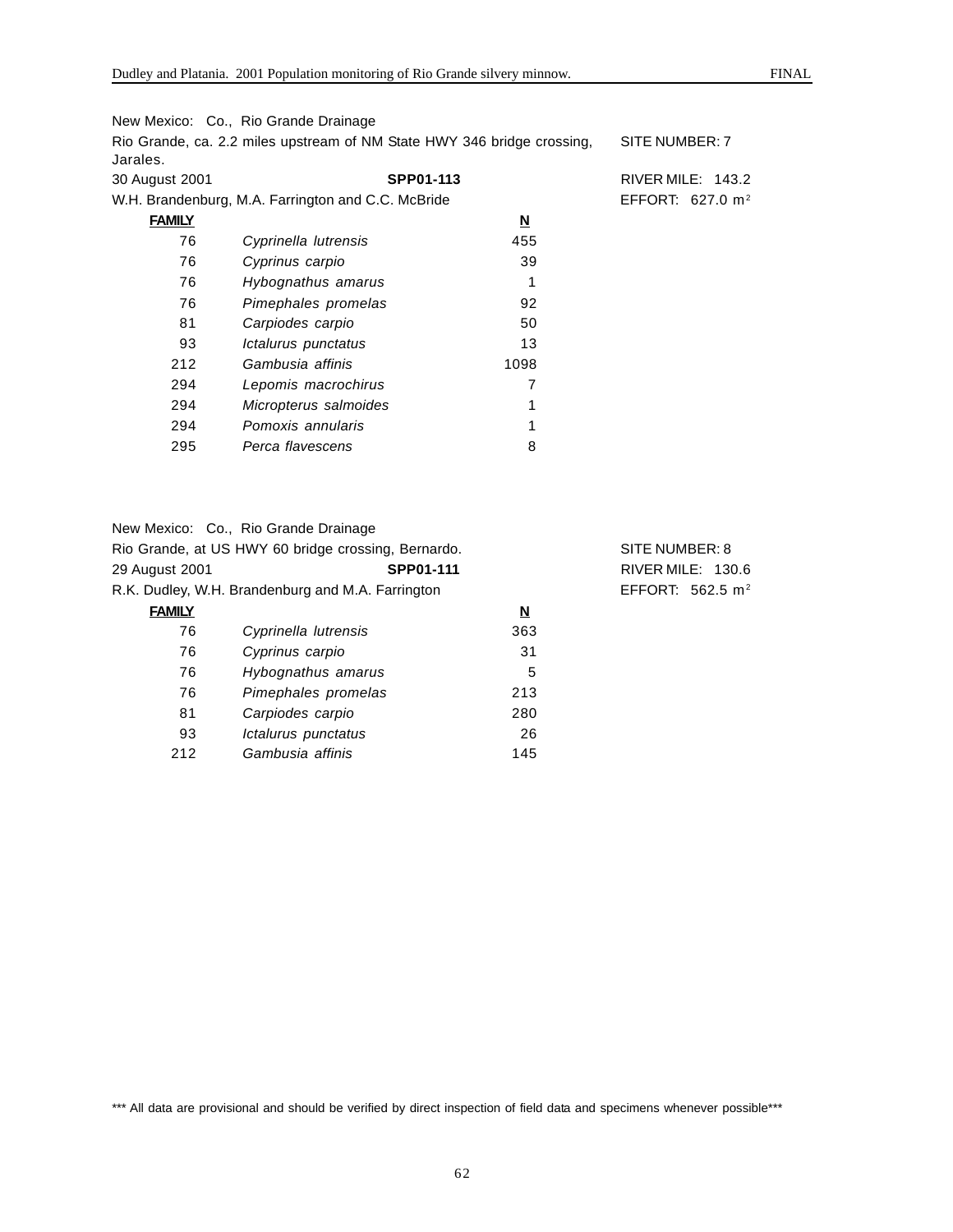| Bernardo.      | New Mexico: Co., Rio Grande Drainage               | Rio Grande, ca. 3.5 miles downstream of the US HWY 60 bridge crossing, | SITE NUMBER: 9     |
|----------------|----------------------------------------------------|------------------------------------------------------------------------|--------------------|
| 30 August 2001 |                                                    | <b>SPP01-112</b>                                                       | RIVER MILE: 127.0  |
|                | W.H. Brandenburg, M.A. Farrington and C.C. McBride |                                                                        | EFFORT: 753.8 $m2$ |
| <b>FAMILY</b>  |                                                    | $\overline{\mathbf{N}}$                                                |                    |
| 76             | Cyprinella lutrensis                               | 405                                                                    |                    |
| 76             | Cyprinus carpio                                    | 21                                                                     |                    |
| 76             | Hybognathus amarus                                 | 8                                                                      |                    |
| 76             | Pimephales promelas                                | 211                                                                    |                    |
| 76             | Platygobio gracilis                                | 1                                                                      |                    |
| 81             | Carpiodes carpio                                   | 54                                                                     |                    |
| 93             | Ictalurus punctatus                                | 19                                                                     |                    |
| 212            | Gambusia affinis                                   | 408                                                                    |                    |
| 294            | Micropterus salmoides                              | $\overline{2}$                                                         |                    |
|                |                                                    |                                                                        |                    |
|                | New Mexico: Co., Rio Grande Drainage               |                                                                        |                    |

| Rio Grande, directly below San Acacia Diversion Dam, San Acacia. |                                                   | SITE NUMBER: 10         |                             |
|------------------------------------------------------------------|---------------------------------------------------|-------------------------|-----------------------------|
| 29 August 2001                                                   | <b>SPP01-110</b>                                  |                         | RIVER MILE: 116.2           |
|                                                                  | R.K. Dudley, W.H. Brandenburg and M.A. Farrington |                         | EFFORT: $575.0 \text{ m}^2$ |
| <b>FAMILY</b>                                                    |                                                   | $\overline{\mathbf{M}}$ |                             |
| 69                                                               | Dorosoma cepedianum                               |                         |                             |
| 76                                                               | Cyprinella lutrensis                              | 109                     |                             |
| 76                                                               | Cyprinus carpio                                   | 18                      |                             |
| 76                                                               | Hybognathus amarus                                |                         |                             |
| 76                                                               | Pimephales promelas                               | 64                      |                             |
| 76                                                               | Platygobio gracilis                               | 20                      |                             |
| 76                                                               | Rhinichthys cataractae                            | 4                       |                             |
| 81                                                               | Carpiodes carpio                                  | 7                       |                             |
| 93                                                               | Amejurus natalis                                  | 2                       |                             |
| 93                                                               | Ictalurus punctatus                               | 54                      |                             |
| 212                                                              | Gambusia affinis                                  | 94                      |                             |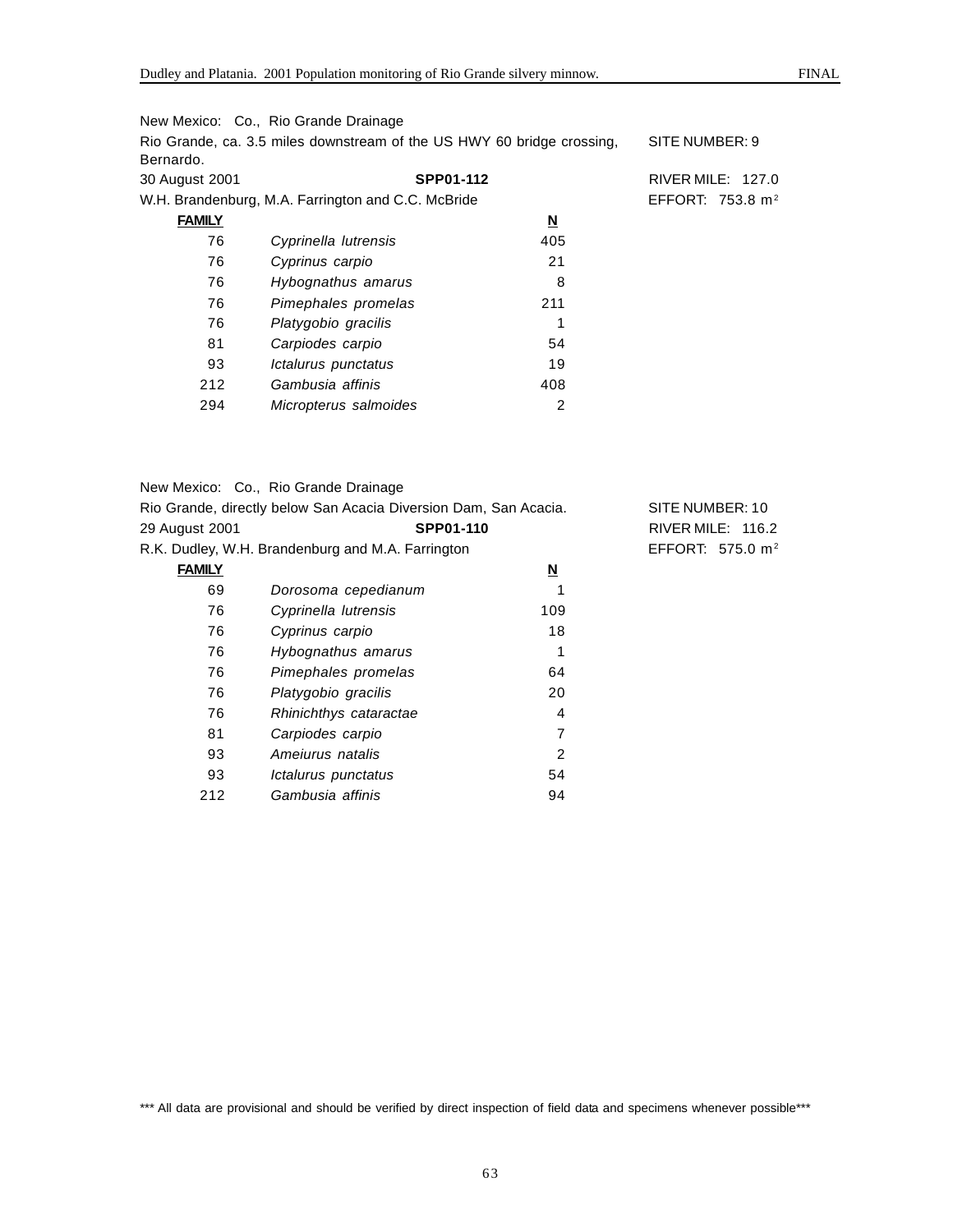|                | New Mexico: Co., Rio Grande Drainage                                                                                                                                                                               |                |                              |
|----------------|--------------------------------------------------------------------------------------------------------------------------------------------------------------------------------------------------------------------|----------------|------------------------------|
|                | Rio Grande, ca. 1.5 miles downstream of San Acacia Diversion Dam,                                                                                                                                                  |                | SITE NUMBER: 11              |
| San Acacia.    |                                                                                                                                                                                                                    |                |                              |
| 29 August 2001 | <b>SPP01-109</b>                                                                                                                                                                                                   |                | RIVER MILE: 114.6            |
|                | R.K. Dudley, W.H. Brandenburg and M.A. Farrington                                                                                                                                                                  |                | EFFORT: 665.3 m <sup>2</sup> |
| <b>FAMILY</b>  |                                                                                                                                                                                                                    | N              |                              |
| 76             | Cyprinella lutrensis                                                                                                                                                                                               | 77             |                              |
| 76             | Cyprinus carpio                                                                                                                                                                                                    | 8              |                              |
| 76             | Hybognathus amarus                                                                                                                                                                                                 | 2              |                              |
| 76             | Pimephales promelas                                                                                                                                                                                                | 18             |                              |
| 76             | Platygobio gracilis                                                                                                                                                                                                | 16             |                              |
| 81             | Carpiodes carpio                                                                                                                                                                                                   | 6              |                              |
| 93             | Ictalurus punctatus                                                                                                                                                                                                | 40             |                              |
| 212            | Gambusia affinis                                                                                                                                                                                                   | 45             |                              |
|                | New Mexico: Co., Rio Grande Drainage<br>Rio Grande, east of Socorro, 0.5 miles upstream of Socorro Low Flow<br>Conveyance Channel bridge and east just upstream of Socorro<br>Wastewater Treatment Plant, Socorro. |                | SITE NUMBER: 12              |
| 29 August 2001 | SPP01-108                                                                                                                                                                                                          |                | RIVER MILE: 99.5             |
|                | R.K. Dudley, W.H. Brandenburg and M.A. Farrington                                                                                                                                                                  |                | EFFORT: 712.5 m <sup>2</sup> |
| <b>FAMILY</b>  |                                                                                                                                                                                                                    | N              |                              |
| 76             | Cyprinella lutrensis                                                                                                                                                                                               | 66             |                              |
| 76             | Cyprinus carpio                                                                                                                                                                                                    | $\overline{7}$ |                              |
| 76             | Hybognathus amarus                                                                                                                                                                                                 | 281            |                              |
| 76             | Pimephales promelas                                                                                                                                                                                                | 10             |                              |
| 76             | Platygobio gracilis                                                                                                                                                                                                | 12             |                              |
| 81             | Carpiodes carpio                                                                                                                                                                                                   | 76             |                              |
| 93             | Ictalurus punctatus                                                                                                                                                                                                | 23             |                              |
| 212            | Gambusia affinis                                                                                                                                                                                                   | 14             |                              |

|                                                                       | New Mexico: Co., Rio Grande Drainage              |           |                    |
|-----------------------------------------------------------------------|---------------------------------------------------|-----------|--------------------|
| Rio Grande, ca. 4.0 miles upstream of the US HWY 380 bridge crossing. |                                                   |           | SITE NUMBER: 13    |
| 29 August 2001                                                        |                                                   | SPP01-107 | RIVER MILE: 91.7   |
|                                                                       | R.K. Dudley, W.H. Brandenburg and M.A. Farrington |           | EFFORT: 598.3 $m2$ |
| <b>FAMILY</b>                                                         |                                                   | N         |                    |
| 76                                                                    | Cyprinella lutrensis                              | 365       |                    |
| 76                                                                    | Cyprinus carpio                                   | 20        |                    |
| 76                                                                    | Hybognathus amarus                                | 292       |                    |
| 76                                                                    | Pimephales promelas                               | 46        |                    |
| 76                                                                    | Platygobio gracilis                               | 18        |                    |
| 81                                                                    | Carpiodes carpio                                  | 30        |                    |
| 93                                                                    | Ictalurus punctatus                               | 38        |                    |
| 212                                                                   | Gambusia affinis                                  | 24        |                    |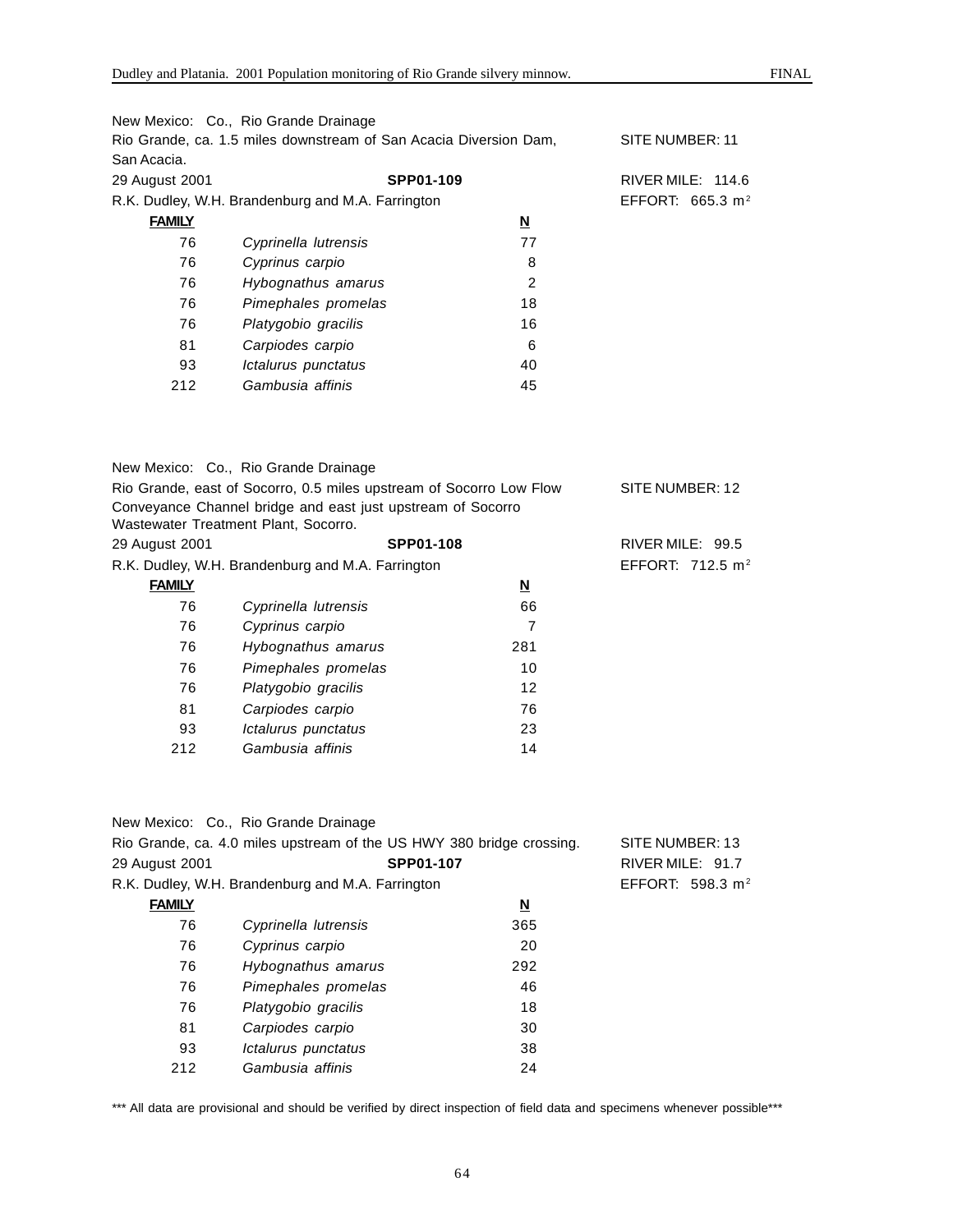New Mexico: Co., Rio Grande Drainage

| <b>SPP01-101</b><br>27 August 2001<br>R.K. Dudley, W.H. Brandenburg and J.P. Larson<br>$\underline{\mathsf{N}}$<br><b>FAMILY</b><br>76<br>102<br>Cyprinella lutrensis<br>76<br>Cyprinus carpio<br>6<br>76<br>41<br>Hybognathus amarus<br>76<br>13<br>Pimephales promelas<br>81<br>Carpiodes carpio<br>31<br>93<br>23<br>Ictalurus punctatus<br>212<br>Gambusia affinis<br>78<br>New Mexico: Co., Rio Grande Drainage<br>Rio Grande, directly east of Bosque del Apache National Wildlife Refuge<br>SITE NUMBER: 15<br>Headquarters.<br><b>SPP01-100</b><br>RIVER MILE: 79.1<br>27 August 2001<br>EFFORT: 667.0 m <sup>2</sup><br>R.K. Dudley. W.H. Brandenburg, and J.P. Larson<br><b>FAMILY</b><br>$\overline{\mathsf{M}}$<br>278<br>76<br>Cyprinella lutrensis<br>11<br>76<br>Cyprinus carpio<br>76<br>Hybognathus amarus<br>9<br>76<br>Pimephales promelas<br>13<br>76<br>Platygobio gracilis<br>6<br>76<br>1<br>Rhinichthys cataractae<br>81<br>Carpiodes carpio<br>15<br>93<br>Ictalurus punctatus<br>66<br>Gambusia affinis<br>28<br>212<br>New Mexico: Co., Rio Grande Drainage<br>Rio Grande, at San Marcial Railroad Bridge, San Marcial.<br>SITE NUMBER: 16<br>SPP01-099<br>RIVER MILE: 68.6<br>27 August 2001<br>R.K. Dudley, W.H. Brandenburg and J.P. Larson<br>EFFORT: 593.8 m <sup>2</sup><br><b>FAMILY</b><br>$\underline{\mathbf{N}}$<br>76<br>Cyprinella lutrensis<br>138 | SITE NUMBER: 14<br>RIVER MILE: 87.1<br>EFFORT: 707.8 m <sup>2</sup> |
|---------------------------------------------------------------------------------------------------------------------------------------------------------------------------------------------------------------------------------------------------------------------------------------------------------------------------------------------------------------------------------------------------------------------------------------------------------------------------------------------------------------------------------------------------------------------------------------------------------------------------------------------------------------------------------------------------------------------------------------------------------------------------------------------------------------------------------------------------------------------------------------------------------------------------------------------------------------------------------------------------------------------------------------------------------------------------------------------------------------------------------------------------------------------------------------------------------------------------------------------------------------------------------------------------------------------------------------------------------------------------------------------|---------------------------------------------------------------------|
|                                                                                                                                                                                                                                                                                                                                                                                                                                                                                                                                                                                                                                                                                                                                                                                                                                                                                                                                                                                                                                                                                                                                                                                                                                                                                                                                                                                             |                                                                     |
|                                                                                                                                                                                                                                                                                                                                                                                                                                                                                                                                                                                                                                                                                                                                                                                                                                                                                                                                                                                                                                                                                                                                                                                                                                                                                                                                                                                             |                                                                     |
|                                                                                                                                                                                                                                                                                                                                                                                                                                                                                                                                                                                                                                                                                                                                                                                                                                                                                                                                                                                                                                                                                                                                                                                                                                                                                                                                                                                             |                                                                     |
|                                                                                                                                                                                                                                                                                                                                                                                                                                                                                                                                                                                                                                                                                                                                                                                                                                                                                                                                                                                                                                                                                                                                                                                                                                                                                                                                                                                             |                                                                     |
|                                                                                                                                                                                                                                                                                                                                                                                                                                                                                                                                                                                                                                                                                                                                                                                                                                                                                                                                                                                                                                                                                                                                                                                                                                                                                                                                                                                             |                                                                     |
|                                                                                                                                                                                                                                                                                                                                                                                                                                                                                                                                                                                                                                                                                                                                                                                                                                                                                                                                                                                                                                                                                                                                                                                                                                                                                                                                                                                             |                                                                     |
|                                                                                                                                                                                                                                                                                                                                                                                                                                                                                                                                                                                                                                                                                                                                                                                                                                                                                                                                                                                                                                                                                                                                                                                                                                                                                                                                                                                             |                                                                     |
|                                                                                                                                                                                                                                                                                                                                                                                                                                                                                                                                                                                                                                                                                                                                                                                                                                                                                                                                                                                                                                                                                                                                                                                                                                                                                                                                                                                             |                                                                     |
|                                                                                                                                                                                                                                                                                                                                                                                                                                                                                                                                                                                                                                                                                                                                                                                                                                                                                                                                                                                                                                                                                                                                                                                                                                                                                                                                                                                             |                                                                     |
|                                                                                                                                                                                                                                                                                                                                                                                                                                                                                                                                                                                                                                                                                                                                                                                                                                                                                                                                                                                                                                                                                                                                                                                                                                                                                                                                                                                             |                                                                     |
|                                                                                                                                                                                                                                                                                                                                                                                                                                                                                                                                                                                                                                                                                                                                                                                                                                                                                                                                                                                                                                                                                                                                                                                                                                                                                                                                                                                             |                                                                     |
|                                                                                                                                                                                                                                                                                                                                                                                                                                                                                                                                                                                                                                                                                                                                                                                                                                                                                                                                                                                                                                                                                                                                                                                                                                                                                                                                                                                             |                                                                     |
|                                                                                                                                                                                                                                                                                                                                                                                                                                                                                                                                                                                                                                                                                                                                                                                                                                                                                                                                                                                                                                                                                                                                                                                                                                                                                                                                                                                             |                                                                     |
|                                                                                                                                                                                                                                                                                                                                                                                                                                                                                                                                                                                                                                                                                                                                                                                                                                                                                                                                                                                                                                                                                                                                                                                                                                                                                                                                                                                             |                                                                     |
|                                                                                                                                                                                                                                                                                                                                                                                                                                                                                                                                                                                                                                                                                                                                                                                                                                                                                                                                                                                                                                                                                                                                                                                                                                                                                                                                                                                             |                                                                     |
|                                                                                                                                                                                                                                                                                                                                                                                                                                                                                                                                                                                                                                                                                                                                                                                                                                                                                                                                                                                                                                                                                                                                                                                                                                                                                                                                                                                             |                                                                     |
|                                                                                                                                                                                                                                                                                                                                                                                                                                                                                                                                                                                                                                                                                                                                                                                                                                                                                                                                                                                                                                                                                                                                                                                                                                                                                                                                                                                             |                                                                     |
|                                                                                                                                                                                                                                                                                                                                                                                                                                                                                                                                                                                                                                                                                                                                                                                                                                                                                                                                                                                                                                                                                                                                                                                                                                                                                                                                                                                             |                                                                     |
|                                                                                                                                                                                                                                                                                                                                                                                                                                                                                                                                                                                                                                                                                                                                                                                                                                                                                                                                                                                                                                                                                                                                                                                                                                                                                                                                                                                             |                                                                     |
|                                                                                                                                                                                                                                                                                                                                                                                                                                                                                                                                                                                                                                                                                                                                                                                                                                                                                                                                                                                                                                                                                                                                                                                                                                                                                                                                                                                             |                                                                     |
|                                                                                                                                                                                                                                                                                                                                                                                                                                                                                                                                                                                                                                                                                                                                                                                                                                                                                                                                                                                                                                                                                                                                                                                                                                                                                                                                                                                             |                                                                     |
|                                                                                                                                                                                                                                                                                                                                                                                                                                                                                                                                                                                                                                                                                                                                                                                                                                                                                                                                                                                                                                                                                                                                                                                                                                                                                                                                                                                             |                                                                     |
|                                                                                                                                                                                                                                                                                                                                                                                                                                                                                                                                                                                                                                                                                                                                                                                                                                                                                                                                                                                                                                                                                                                                                                                                                                                                                                                                                                                             |                                                                     |
|                                                                                                                                                                                                                                                                                                                                                                                                                                                                                                                                                                                                                                                                                                                                                                                                                                                                                                                                                                                                                                                                                                                                                                                                                                                                                                                                                                                             |                                                                     |
|                                                                                                                                                                                                                                                                                                                                                                                                                                                                                                                                                                                                                                                                                                                                                                                                                                                                                                                                                                                                                                                                                                                                                                                                                                                                                                                                                                                             |                                                                     |
|                                                                                                                                                                                                                                                                                                                                                                                                                                                                                                                                                                                                                                                                                                                                                                                                                                                                                                                                                                                                                                                                                                                                                                                                                                                                                                                                                                                             |                                                                     |
|                                                                                                                                                                                                                                                                                                                                                                                                                                                                                                                                                                                                                                                                                                                                                                                                                                                                                                                                                                                                                                                                                                                                                                                                                                                                                                                                                                                             |                                                                     |
|                                                                                                                                                                                                                                                                                                                                                                                                                                                                                                                                                                                                                                                                                                                                                                                                                                                                                                                                                                                                                                                                                                                                                                                                                                                                                                                                                                                             |                                                                     |
|                                                                                                                                                                                                                                                                                                                                                                                                                                                                                                                                                                                                                                                                                                                                                                                                                                                                                                                                                                                                                                                                                                                                                                                                                                                                                                                                                                                             |                                                                     |
|                                                                                                                                                                                                                                                                                                                                                                                                                                                                                                                                                                                                                                                                                                                                                                                                                                                                                                                                                                                                                                                                                                                                                                                                                                                                                                                                                                                             |                                                                     |
| 76<br>Cyprinus carpio<br>9                                                                                                                                                                                                                                                                                                                                                                                                                                                                                                                                                                                                                                                                                                                                                                                                                                                                                                                                                                                                                                                                                                                                                                                                                                                                                                                                                                  |                                                                     |
| 76<br>Hybognathus amarus<br>17                                                                                                                                                                                                                                                                                                                                                                                                                                                                                                                                                                                                                                                                                                                                                                                                                                                                                                                                                                                                                                                                                                                                                                                                                                                                                                                                                              |                                                                     |
| Pimephales promelas<br>76<br>9                                                                                                                                                                                                                                                                                                                                                                                                                                                                                                                                                                                                                                                                                                                                                                                                                                                                                                                                                                                                                                                                                                                                                                                                                                                                                                                                                              |                                                                     |
| 81<br>Carpiodes carpio<br>1                                                                                                                                                                                                                                                                                                                                                                                                                                                                                                                                                                                                                                                                                                                                                                                                                                                                                                                                                                                                                                                                                                                                                                                                                                                                                                                                                                 |                                                                     |
| 93<br>Ictalurus punctatus<br>31                                                                                                                                                                                                                                                                                                                                                                                                                                                                                                                                                                                                                                                                                                                                                                                                                                                                                                                                                                                                                                                                                                                                                                                                                                                                                                                                                             |                                                                     |
| Gambusia affinis<br>212<br>26                                                                                                                                                                                                                                                                                                                                                                                                                                                                                                                                                                                                                                                                                                                                                                                                                                                                                                                                                                                                                                                                                                                                                                                                                                                                                                                                                               |                                                                     |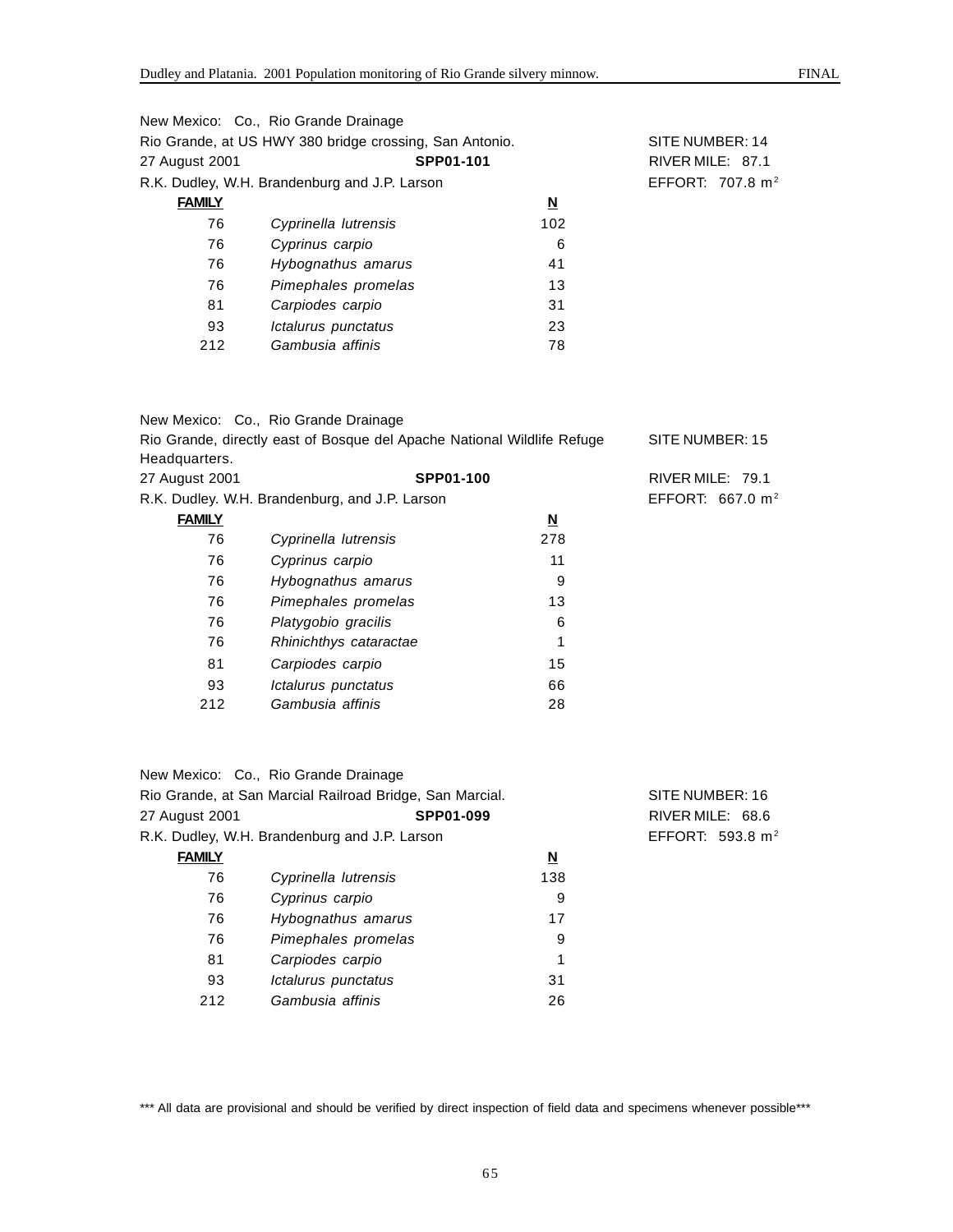New Mexico: Co., Rio Grande Drainage

| Rio Grande, at (former) confluence with the Low Flow Conveyance Channel,<br>16.0 miles downstream of the southern end of Bosque del Apache National<br>Wildlife Refuge. |                                               |                          | SITE NUMBER: 17             |
|-------------------------------------------------------------------------------------------------------------------------------------------------------------------------|-----------------------------------------------|--------------------------|-----------------------------|
| 27 August 2001                                                                                                                                                          |                                               | <b>SPP01-098</b>         | RIVER MILE: 60.5            |
|                                                                                                                                                                         | R.K. Dudley, W.H. Brandenburg and J.P. Larson |                          | EFFORT: $626.8 \text{ m}^2$ |
| <b>FAMILY</b>                                                                                                                                                           |                                               | $\underline{\mathbf{N}}$ |                             |
| 76                                                                                                                                                                      | Cyprinella lutrensis                          | 62                       |                             |
| 76                                                                                                                                                                      | Cyprinus carpio                               | 8                        |                             |
| 76                                                                                                                                                                      | Hybognathus amarus                            | 23                       |                             |
| 76                                                                                                                                                                      | Pimephales promelas                           | 6                        |                             |
| 76                                                                                                                                                                      | Platygobio gracilis                           | 1                        |                             |
| 81                                                                                                                                                                      | Carpiodes carpio                              | 4                        |                             |
| 93                                                                                                                                                                      | Ictalurus punctatus                           | 19                       |                             |
| 93                                                                                                                                                                      | Pylodictis olivaris                           | 1                        |                             |
| 212                                                                                                                                                                     | Gambusia affinis                              | 41                       |                             |
|                                                                                                                                                                         |                                               |                          |                             |

|                                  | New Mexico: Co., Rio Grande Drainage          |                                                                       |                             |
|----------------------------------|-----------------------------------------------|-----------------------------------------------------------------------|-----------------------------|
|                                  |                                               | Rio Grande, ca. 19 miles downstream of the southern end of Bosque del | SITE NUMBER: 18             |
| Apache National Wildlife Refuge. |                                               |                                                                       |                             |
| 27 August 2001                   |                                               | <b>SPP01-097</b>                                                      | RIVER MILE: 57.7            |
|                                  | R.K. Dudley, W.H. Brandenburg and J.P. Larson |                                                                       | EFFORT: $609.0 \text{ m}^2$ |
| <b>FAMILY</b>                    |                                               | N                                                                     |                             |
| 76                               | Cyprinella lutrensis                          | 97                                                                    |                             |
| 76                               | Cyprinus carpio                               | 12                                                                    |                             |
| 76                               | Hybognathus amarus                            | 5                                                                     |                             |
| 76                               | Pimephales promelas                           | 3                                                                     |                             |
| 76                               | Platygobio gracilis                           | 2                                                                     |                             |
| 81                               | Carpiodes carpio                              | 1                                                                     |                             |
| 93                               | Ictalurus punctatus                           | 36                                                                    |                             |
| 212                              | Gambusia affinis                              | 5                                                                     |                             |
|                                  |                                               |                                                                       |                             |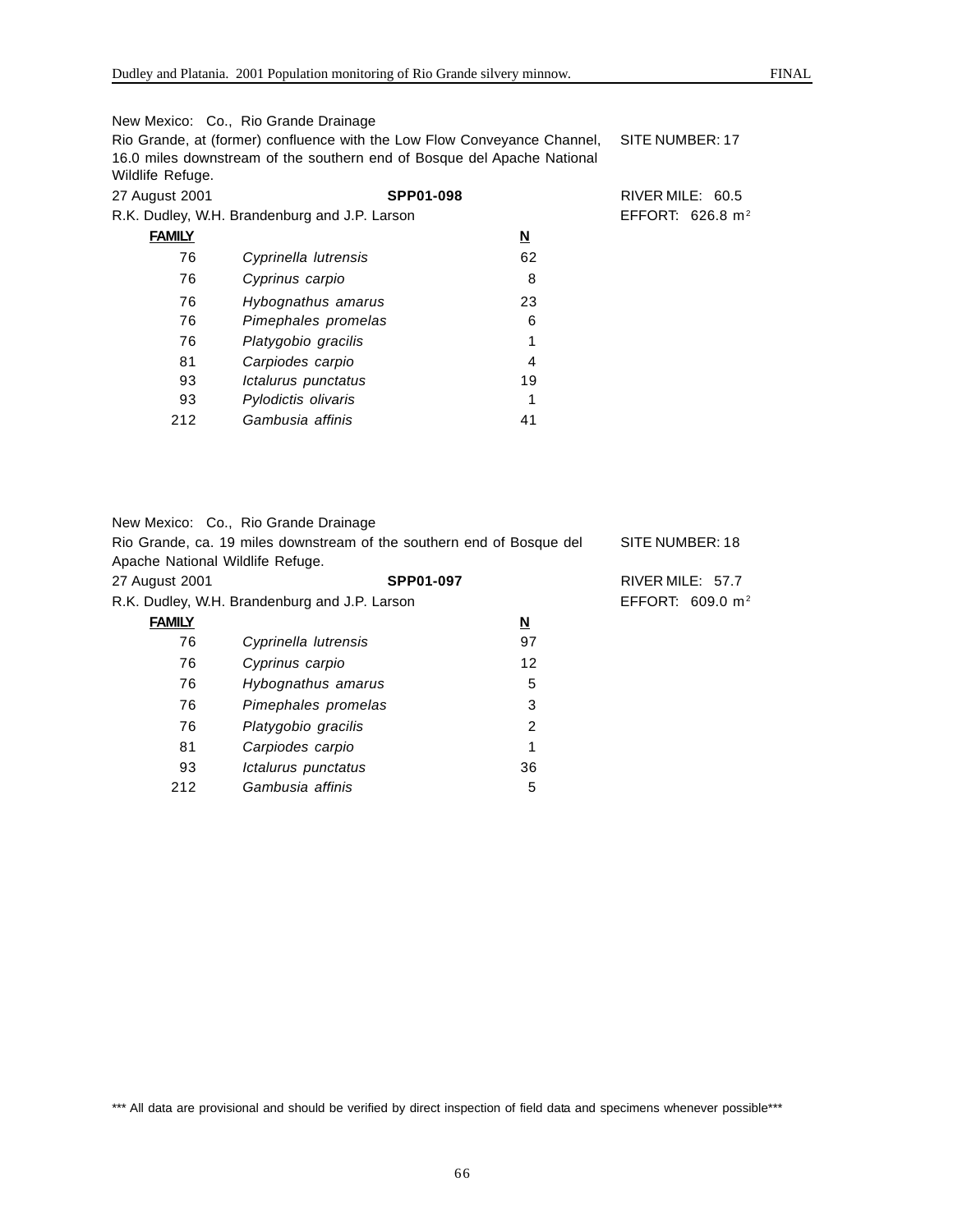## **OCTOBER**

|                 | New Mexico: Co., Rio Grande Drainage                           |                          |                             |
|-----------------|----------------------------------------------------------------|--------------------------|-----------------------------|
|                 | Rio Grande, directly below Angostura Diversion Dam, Angostura. |                          | SITE NUMBER: 0              |
| 11 October 2001 |                                                                | SPP01-129                | RIVER MILE: 209.7           |
|                 | R.K. Dudley, W.H. Brandenburg and M.A. Farrington              |                          | EFFORT: $709.0 \text{ m}^2$ |
| <b>FAMILY</b>   |                                                                | $\underline{\mathbf{N}}$ |                             |
| 76              | Cyprinella lutrensis                                           | 39                       |                             |
| 76              | Pimephales promelas                                            | 20                       |                             |
| 76              | Platygobio gracilis                                            | 6                        |                             |
| 76              | Rhinichthys cataractae                                         |                          |                             |
| 81              | Catostomus commersoni                                          | 10                       |                             |
| 93              | Ameiurus natalis                                               | 1                        |                             |
| 93              | Ictalurus punctatus                                            | $\mathfrak{p}$           |                             |
| 212             | Gambusia affinis                                               | 135                      |                             |
| 283             | Morone chrysops                                                | 4                        |                             |
| 294             | Lepomis macrochirus                                            | 1                        |                             |
|                 |                                                                |                          |                             |
|                 |                                                                |                          |                             |

|                                                             | New Mexico: Co., Rio Grande Drainage              |                  |                             |
|-------------------------------------------------------------|---------------------------------------------------|------------------|-----------------------------|
| Rio Grande, at NM State HWY 44 bridge crossing, Bernalillo. |                                                   |                  | SITE NUMBER: 1              |
| 11 October 2001                                             |                                                   | <b>SPP01-130</b> | RIVER MILE: 203.8           |
|                                                             | R.K. Dudley, M.A. Farrington and W.H. Brandenburg |                  | EFFORT: $690.5 \text{ m}^2$ |
| <b>FAMILY</b>                                               |                                                   | N                |                             |
| 76                                                          | Cyprinella lutrensis                              | 679              |                             |
| 76                                                          | Cyprinus carpio                                   | 2                |                             |
| 76                                                          | Pimephales promelas                               | 2                |                             |
| 76                                                          | Platygobio gracilis                               | 36               |                             |
| 76                                                          | Rhinichthys cataractae                            | 27               |                             |
| 81                                                          | Catostomus commersoni                             | 5                |                             |
| 93                                                          | Amejurus natalis                                  | 1                |                             |
| 93                                                          | Ictalurus punctatus                               | 42               |                             |
| 212                                                         | Gambusia affinis                                  | 26               |                             |
| 283                                                         | Morone chrysops                                   | 2                |                             |
| 294                                                         | Micropterus salmoides                             | 1                |                             |
| 294                                                         | Pomoxis annularis                                 |                  |                             |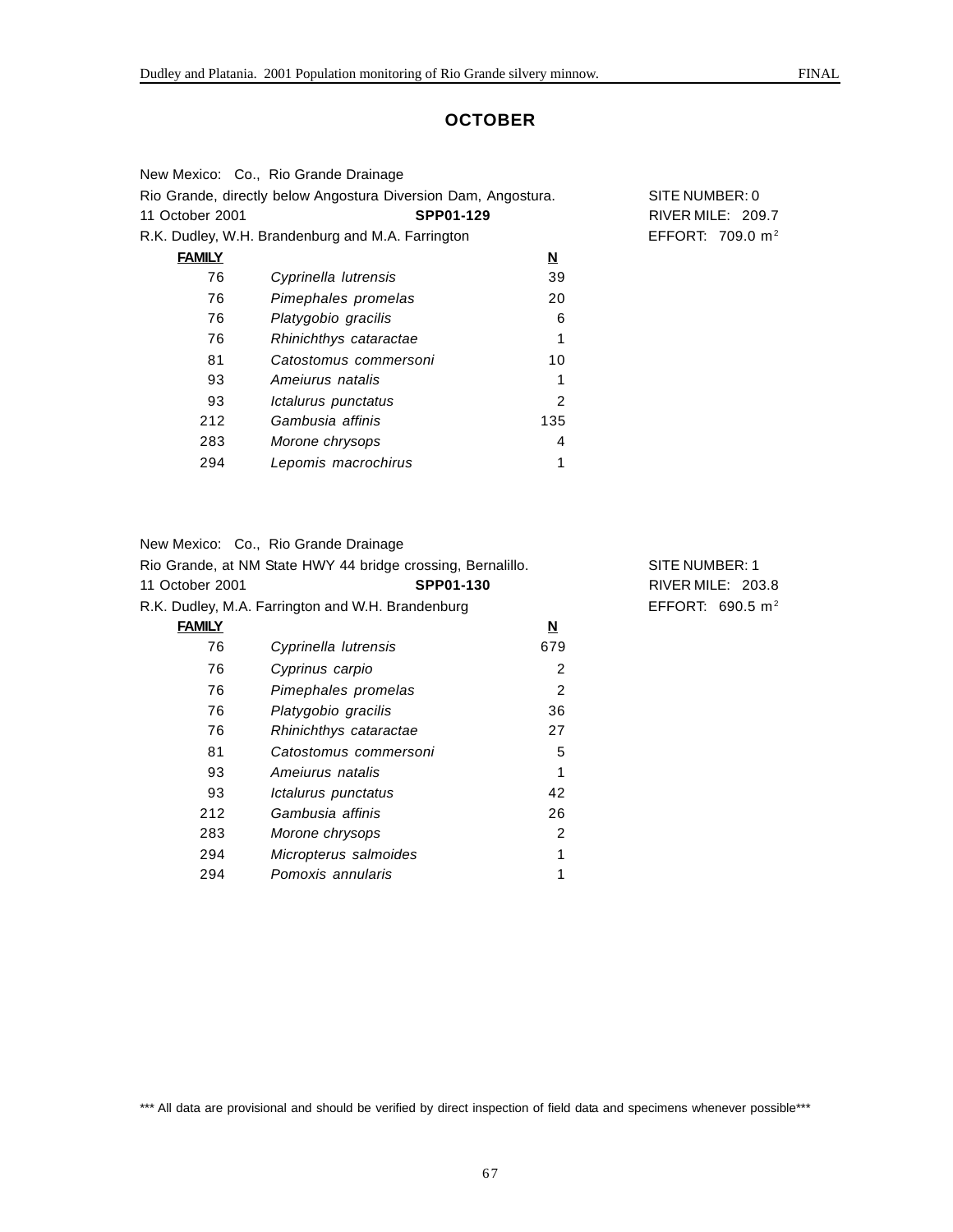|                 | New Mexico: Co., Rio Grande Drainage<br>Rio Grande, ca. 4.0 miles downstream of NM State HWY 44 bridge |     | SITE NUMBER: 2              |
|-----------------|--------------------------------------------------------------------------------------------------------|-----|-----------------------------|
| 11 October 2001 | crossing, at Rio Rancho Wastewater Treatment Plant, Rio Rancho.<br>SPP01-131                           |     |                             |
|                 |                                                                                                        |     | RIVER MILE: 200.0           |
|                 | R.K. Dudley, W.H. Brandenburg and M.A. Farrington                                                      |     | EFFORT: $651.5 \text{ m}^2$ |
| <b>FAMILY</b>   |                                                                                                        | N   |                             |
| 76              | Cyprinella lutrensis                                                                                   | 193 |                             |
| 76              | Hybognathus amarus                                                                                     | 3   |                             |
| 76              | Pimephales promelas                                                                                    | 7   |                             |
| 76              | Platygobio gracilis                                                                                    | 14  |                             |
| 76              | Rhinichthys cataractae                                                                                 | 16  |                             |
| 81              | Catostomus commersoni                                                                                  | 3   |                             |
| 93              | Ictalurus punctatus                                                                                    | 8   |                             |
| 212             | Gambusia affinis                                                                                       | 179 |                             |
| 294             | Pomoxis annularis                                                                                      | 3   |                             |

|                 | New Mexico: Co., Rio Grande Drainage |                                                                         |                    |
|-----------------|--------------------------------------|-------------------------------------------------------------------------|--------------------|
|                 |                                      | Rio Grande, at Central Avenue bridge crossing (US HWY 66), Albuquerque. | SITE NUMBER: 3     |
| 11 October 2001 |                                      | SPP01-132                                                               | RIVER MILE: 183.4  |
|                 | R.K. Dudley and W.H. Brandenburg     |                                                                         | EFFORT: 715.3 $m2$ |
| <b>FAMILY</b>   |                                      | N                                                                       |                    |
| 76              | Cyprinella lutrensis                 | 17                                                                      |                    |
| 76              | Pimephales promelas                  | 12                                                                      |                    |
| 76              | Platygobio gracilis                  | 8                                                                       |                    |
| 76              | Rhinichthys cataractae               | 2                                                                       |                    |
| 81              | Carpiodes carpio                     | 11                                                                      |                    |
| 93              | Ictalurus punctatus                  | 24                                                                      |                    |
| 212             | Gambusia affinis                     | 111                                                                     |                    |
|                 |                                      |                                                                         |                    |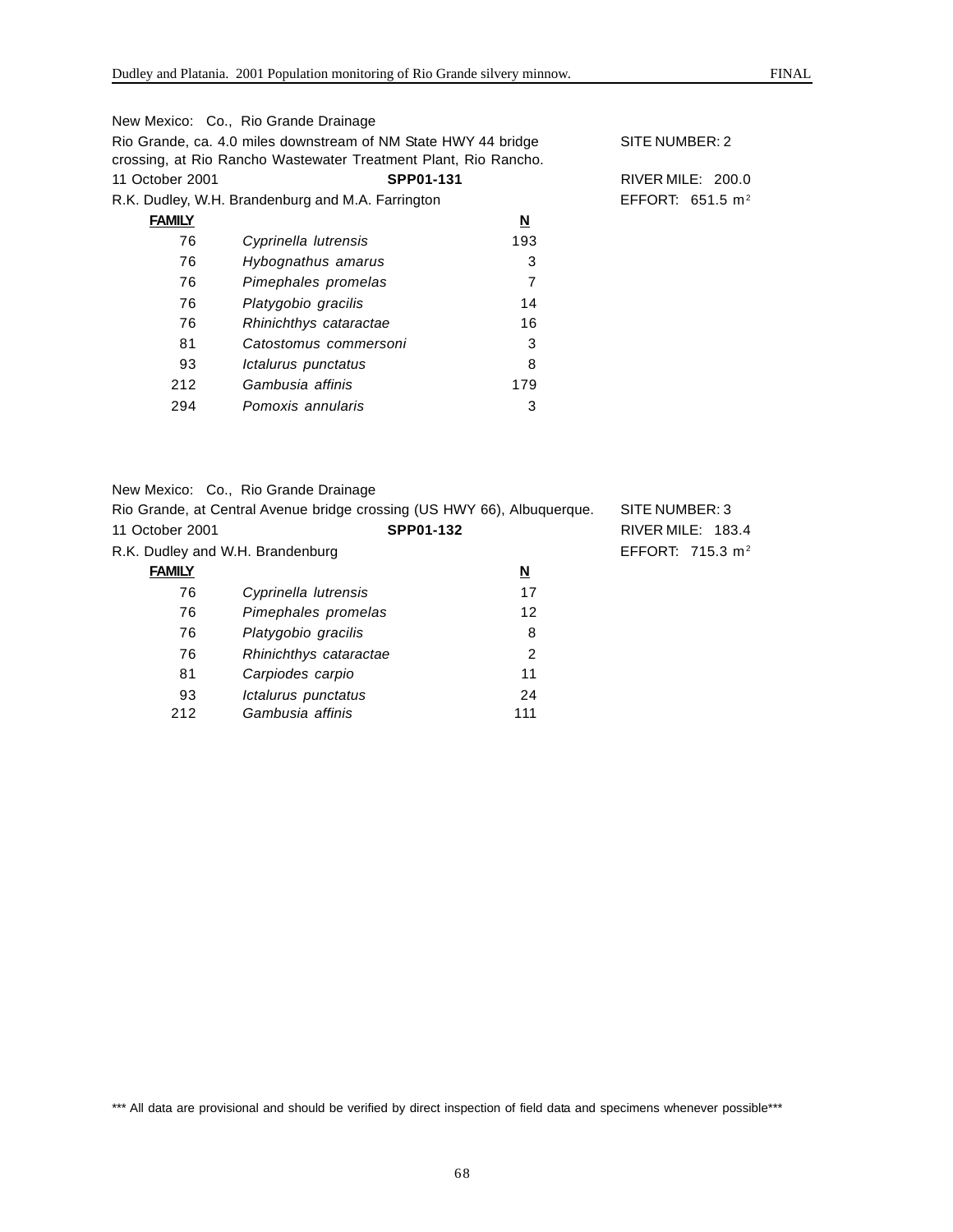|                  | New Mexico: Co., Rio Grande Drainage                               |                                                                        |                              |
|------------------|--------------------------------------------------------------------|------------------------------------------------------------------------|------------------------------|
|                  | Rio Grande, at Rio Bravo Blvd. bridge crossing (NM State HWY 500), |                                                                        | SITE NUMBER: 4               |
| Albuquerque.     |                                                                    |                                                                        |                              |
| 12 October 2001  |                                                                    | <b>SPP01-135</b>                                                       | RIVER MILE: 178.3            |
|                  | R.K. Dudley, W.H. Brandenburg and M.A. Farrington                  |                                                                        | EFFORT: 690.0 m <sup>2</sup> |
| <b>FAMILY</b>    |                                                                    | $\underline{\mathsf{N}}$                                               |                              |
| 69               | Dorosoma cepedianum                                                | 2                                                                      |                              |
| 76               | Cyprinella lutrensis                                               | $\overline{c}$                                                         |                              |
| 76               | Cyprinus carpio                                                    | 1                                                                      |                              |
| 76               | Pimephales promelas                                                | 9                                                                      |                              |
| 76               | Platygobio gracilis                                                | 2                                                                      |                              |
| 81               | Carpiodes carpio                                                   | 114                                                                    |                              |
| 81               | Catostomus commersoni                                              | 1                                                                      |                              |
| 93               | Ictalurus punctatus                                                | 12                                                                     |                              |
| 212              | Gambusia affinis                                                   | $\overline{7}$                                                         |                              |
|                  |                                                                    |                                                                        |                              |
|                  | New Mexico: Co., Rio Grande Drainage                               |                                                                        |                              |
|                  |                                                                    | Rio Grande, at Los Lunas Bridge crossing (NM State HWY 49), Los Lunas. | SITE NUMBER: 5               |
| 12 October 2001  |                                                                    | SPP01-134                                                              | RIVER MILE: 161.4            |
|                  | R.K. Dudley, W.H. Brandenburg and M.A. Farrington                  |                                                                        | EFFORT: 683.3 m <sup>2</sup> |
| <b>FAMILY</b>    |                                                                    | $\underline{\mathsf{N}}$                                               |                              |
| 76               | Cyprinella lutrensis                                               | 848                                                                    |                              |
| 76               | Cyprinus carpio                                                    | 7                                                                      |                              |
| 76               | Hybognathus amarus                                                 | 5                                                                      |                              |
| 76               | Pimephales promelas                                                | 79                                                                     |                              |
| 76               | Platygobio gracilis                                                | $\overline{4}$                                                         |                              |
| 81               | Carpiodes carpio                                                   | 15                                                                     |                              |
| 93               | Ictalurus punctatus                                                | 6                                                                      |                              |
| 212              | Gambusia affinis                                                   | 578                                                                    |                              |
|                  | New Mexico: Co., Rio Grande Drainage                               |                                                                        |                              |
| crossing, Belen. | Rio Grande, ca. 1.0 miles upstream of NM State HWY 309/6 bridge    |                                                                        | SITE NUMBER: 6               |
| 12 October 2001  |                                                                    | <b>SPP01-133</b>                                                       | RIVER MILE: 151.5            |
|                  | R.K. Dudley, W.H. Brandenburg and M.A. Farrington                  |                                                                        | EFFORT: 612.8 m <sup>2</sup> |
| <b>FAMILY</b>    |                                                                    | $\overline{\mathbf{M}}$                                                |                              |
| 76               | Cyprinella lutrensis                                               | 624                                                                    |                              |
| 76               | Cyprinus carpio                                                    | 9                                                                      |                              |
| 76               | Hybognathus amarus                                                 | 17                                                                     |                              |
| 76               | Pimephales promelas                                                | 200                                                                    |                              |
| 81               | Carpiodes carpio                                                   | 24                                                                     |                              |
| 93               | Ictalurus punctatus                                                | 2                                                                      |                              |
| 212              | Gambusia affinis                                                   | 983                                                                    |                              |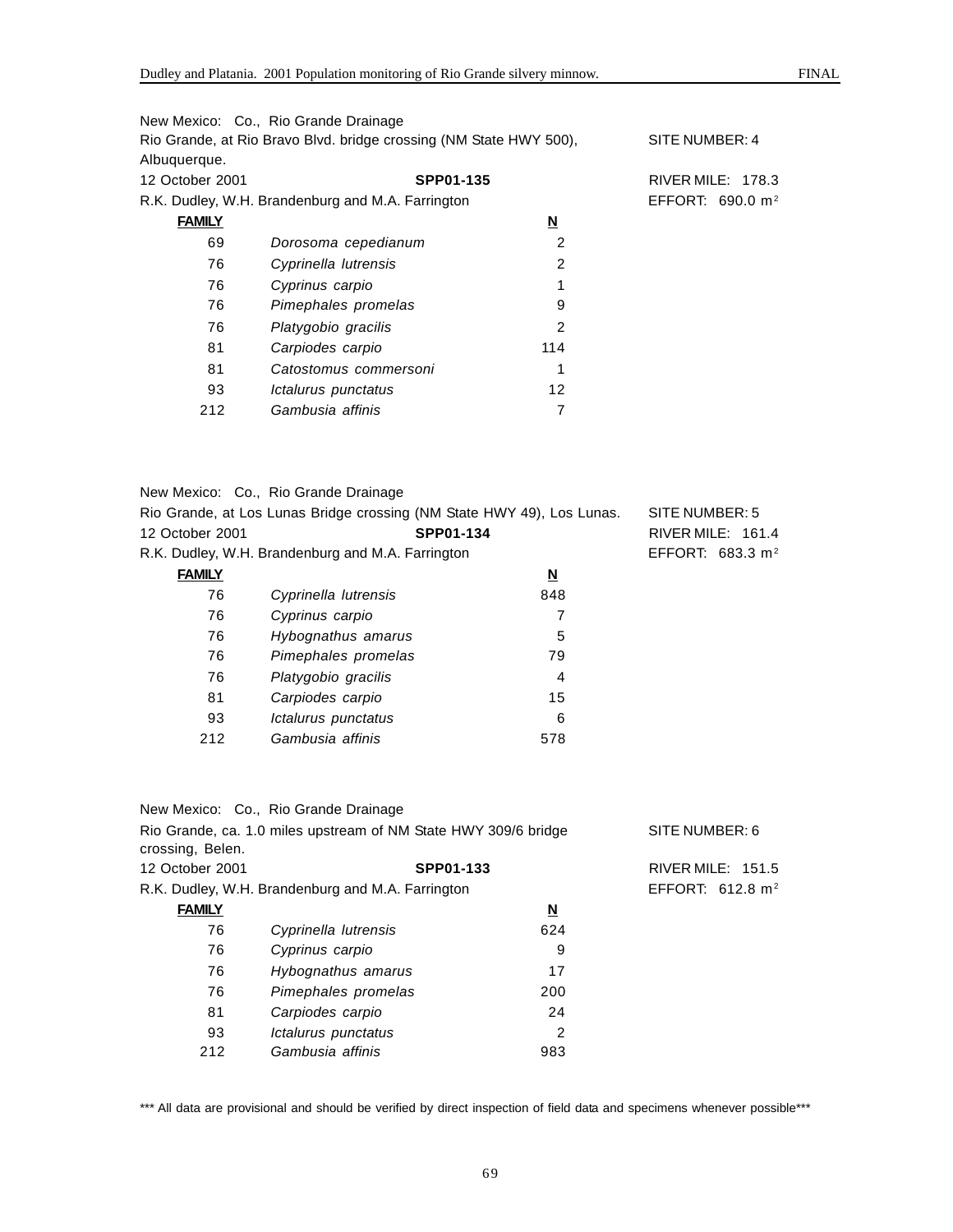|                                                                         | New Mexico: Co., Rio Grande Drainage              |                  |                    |
|-------------------------------------------------------------------------|---------------------------------------------------|------------------|--------------------|
| Rio Grande, ca. 2.2 miles upstream of NM State HWY 346 bridge crossing, |                                                   |                  | SITE NUMBER: 7     |
| Jarales.                                                                |                                                   |                  |                    |
| 10 October 2001                                                         |                                                   | <b>SPP01-128</b> | RIVER MILE: 143.2  |
|                                                                         | R.K. Dudley, W.H. Brandenburg and M.A. Farrington |                  | EFFORT: 590.0 $m2$ |
| <b>FAMILY</b>                                                           |                                                   | N                |                    |
| 76                                                                      | Cyprinella lutrensis                              | 442              |                    |
| 76                                                                      | Cyprinus carpio                                   | 3                |                    |
| 76                                                                      | Pimephales promelas                               | 55               |                    |
| 81                                                                      | Carpiodes carpio                                  | 13               |                    |
| 81                                                                      | Catostomus commersoni                             | 2                |                    |
| 93                                                                      | Ictalurus punctatus                               | 5                |                    |
| 212                                                                     | Gambusia affinis                                  | 463              |                    |
|                                                                         |                                                   |                  |                    |
|                                                                         |                                                   |                  |                    |
|                                                                         | New Mexico: Co. Rio Grande Drainage               |                  |                    |

|                                                     | <b>INGW INIGATOU.</b> OU., TWO OTATING DTAILING   |           |    |                             |
|-----------------------------------------------------|---------------------------------------------------|-----------|----|-----------------------------|
| Rio Grande, at US HWY 60 bridge crossing, Bernardo. |                                                   |           |    | SITE NUMBER: 8              |
| 10 October 2001                                     |                                                   | SPP01-126 |    | RIVER MILE: 130.6           |
|                                                     | R.K. Dudley, W.H. Brandenburg and M.A. Farrington |           |    | EFFORT: $595.8 \text{ m}^2$ |
| <b>FAMILY</b>                                       |                                                   | N         |    |                             |
| 76                                                  | Cyprinella lutrensis                              | 651       |    |                             |
| 76                                                  | Cyprinus carpio                                   |           | 2  |                             |
| 76                                                  | Hybognathus amarus                                |           | 1  |                             |
| 76                                                  | Pimephales promelas                               |           | 50 |                             |
| 81                                                  | Carpiodes carpio                                  |           | 12 |                             |
| 212                                                 | Gambusia affinis                                  | 807       |    |                             |

|  | New Mexico: Co., Rio Grande Drainage |
|--|--------------------------------------|
|--|--------------------------------------|

| Bernardo.       |                                                   | Rio Grande, ca. 3.5 miles downstream of the US HWY 60 bridge crossing, | SITE NUMBER: 9      |
|-----------------|---------------------------------------------------|------------------------------------------------------------------------|---------------------|
| 10 October 2001 |                                                   | SPP01-127                                                              | RIVER MILE: $127.0$ |
|                 | R.K. Dudley, W.H. Brandenburg and M.A. Farrington |                                                                        | EFFORT: 705.5 $m2$  |
| <b>FAMILY</b>   |                                                   | N                                                                      |                     |
| 76              | Cyprinella lutrensis                              | 135                                                                    |                     |
| 76              | Cyprinus carpio                                   | 3                                                                      |                     |
| 76              | Pimephales promelas                               | 5                                                                      |                     |
| 76              | Platygobio gracilis                               | 1                                                                      |                     |
| 81              | Carpiodes carpio                                  | 11                                                                     |                     |
| 93              | Ictalurus punctatus                               | 8                                                                      |                     |
| 212             | Gambusia affinis                                  | 48                                                                     |                     |
| 294             | Pomoxis annularis                                 |                                                                        |                     |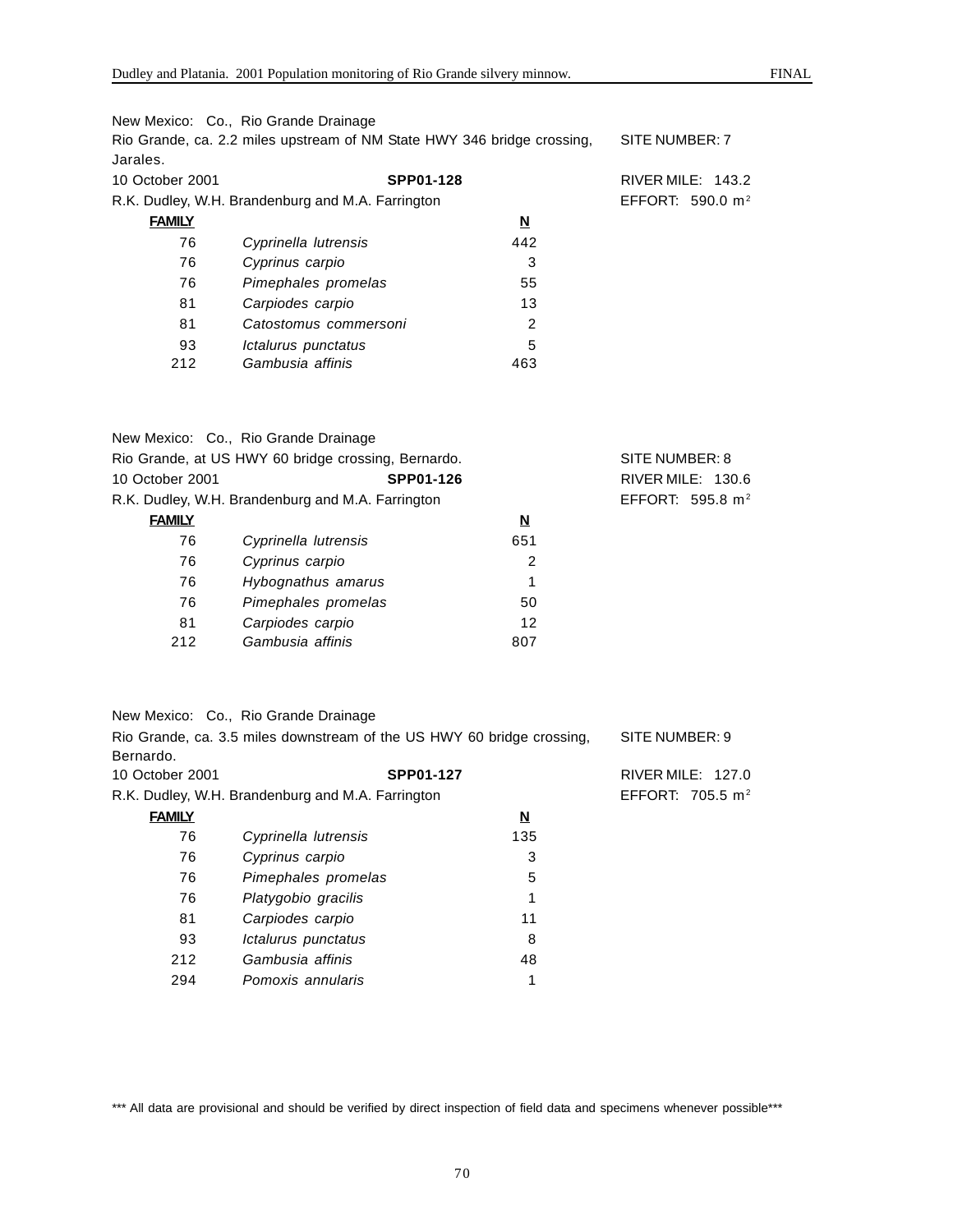|                                                                         | New Mexico: Co., Rio Grande Drainage<br>Rio Grande, ca. 0.6 miles upstream of San Acacia Diversion Dam, |                          |                                                   |
|-------------------------------------------------------------------------|---------------------------------------------------------------------------------------------------------|--------------------------|---------------------------------------------------|
| San Acacia.                                                             | SITE NUMBER: 9.5<br>RIVER MILE: 116.8                                                                   |                          |                                                   |
| 10 October 2001<br><b>SPP01-125</b><br>R.K. Dudley and W.H. Brandenburg |                                                                                                         |                          |                                                   |
|                                                                         |                                                                                                         |                          | EFFORT: 610.3 m <sup>2</sup>                      |
| <b>FAMILY</b>                                                           |                                                                                                         | $\underline{\mathsf{N}}$ |                                                   |
| 76                                                                      | Cyprinella lutrensis                                                                                    | 59                       |                                                   |
| 76                                                                      | Cyprinus carpio                                                                                         | 1                        |                                                   |
| 76                                                                      | Pimephales promelas                                                                                     | 13                       |                                                   |
| 76                                                                      | Platygobio gracilis                                                                                     | 19                       |                                                   |
| 81                                                                      | Carpiodes carpio                                                                                        | 2                        |                                                   |
|                                                                         |                                                                                                         |                          |                                                   |
| 93<br>212                                                               | Ictalurus punctatus<br>Gambusia affinis                                                                 | 30<br>33                 |                                                   |
|                                                                         |                                                                                                         |                          |                                                   |
|                                                                         | New Mexico: Co., Rio Grande Drainage                                                                    |                          |                                                   |
|                                                                         | Rio Grande, directly below San Acacia Diversion Dam, San Acacia.<br><b>SPP01-124</b>                    |                          | SITE NUMBER: 10                                   |
| 10 October 2001                                                         |                                                                                                         |                          | RIVER MILE: 116.2<br>EFFORT: 542.8 m <sup>2</sup> |
|                                                                         | R.K. Dudley, W.H. Brandenburg and M.A. Farrington                                                       |                          |                                                   |
| <b>FAMILY</b>                                                           |                                                                                                         | $\underline{\mathsf{N}}$ |                                                   |
| 76                                                                      | Cyprinella lutrensis                                                                                    | 428                      |                                                   |
| 76                                                                      | Cyprinus carpio                                                                                         | 12                       |                                                   |
| 76                                                                      | Hybognathus amarus                                                                                      | 19                       |                                                   |
| 76                                                                      | Pimephales promelas                                                                                     | 99                       |                                                   |
| 76                                                                      | Platygobio gracilis                                                                                     | 22                       |                                                   |
| 76                                                                      | Rhinichthys cataractae                                                                                  | $\overline{7}$           |                                                   |
| 81                                                                      | Carpiodes carpio                                                                                        | 11                       |                                                   |
| 93                                                                      | Ictalurus punctatus                                                                                     | 9                        |                                                   |
| 212                                                                     | Gambusia affinis                                                                                        | 55                       |                                                   |
|                                                                         | New Mexico: Co., Rio Grande Drainage                                                                    |                          |                                                   |
|                                                                         | Rio Grande, ca. 1.5 miles downstream of San Acacia Diversion Dam,                                       |                          | SITE NUMBER: 11                                   |
| San Acacia.                                                             |                                                                                                         |                          |                                                   |
| 09 October 2001                                                         | <b>SPP01-123</b>                                                                                        |                          | RIVER MILE: 114.6                                 |
|                                                                         | W.H. Brandenburg, M.A. Farrington and C.C. McBride                                                      |                          | EFFORT: 739.0 m <sup>2</sup>                      |
| <b>FAMILY</b>                                                           |                                                                                                         | $\underline{\mathsf{N}}$ |                                                   |
| 76                                                                      | Cyprinella lutrensis                                                                                    | 56                       |                                                   |
| 76                                                                      | Cyprinus carpio                                                                                         | 1                        |                                                   |
| 76                                                                      | Hybognathus amarus                                                                                      | 1                        |                                                   |
| 76                                                                      | Pimephales promelas                                                                                     | 3                        |                                                   |
| 76                                                                      | Platygobio gracilis                                                                                     | 19                       |                                                   |
| 81                                                                      | Carpiodes carpio                                                                                        | 3                        |                                                   |
| 93                                                                      | Ictalurus punctatus                                                                                     | 14                       |                                                   |
| 212                                                                     | Gambusia affinis                                                                                        | 55                       |                                                   |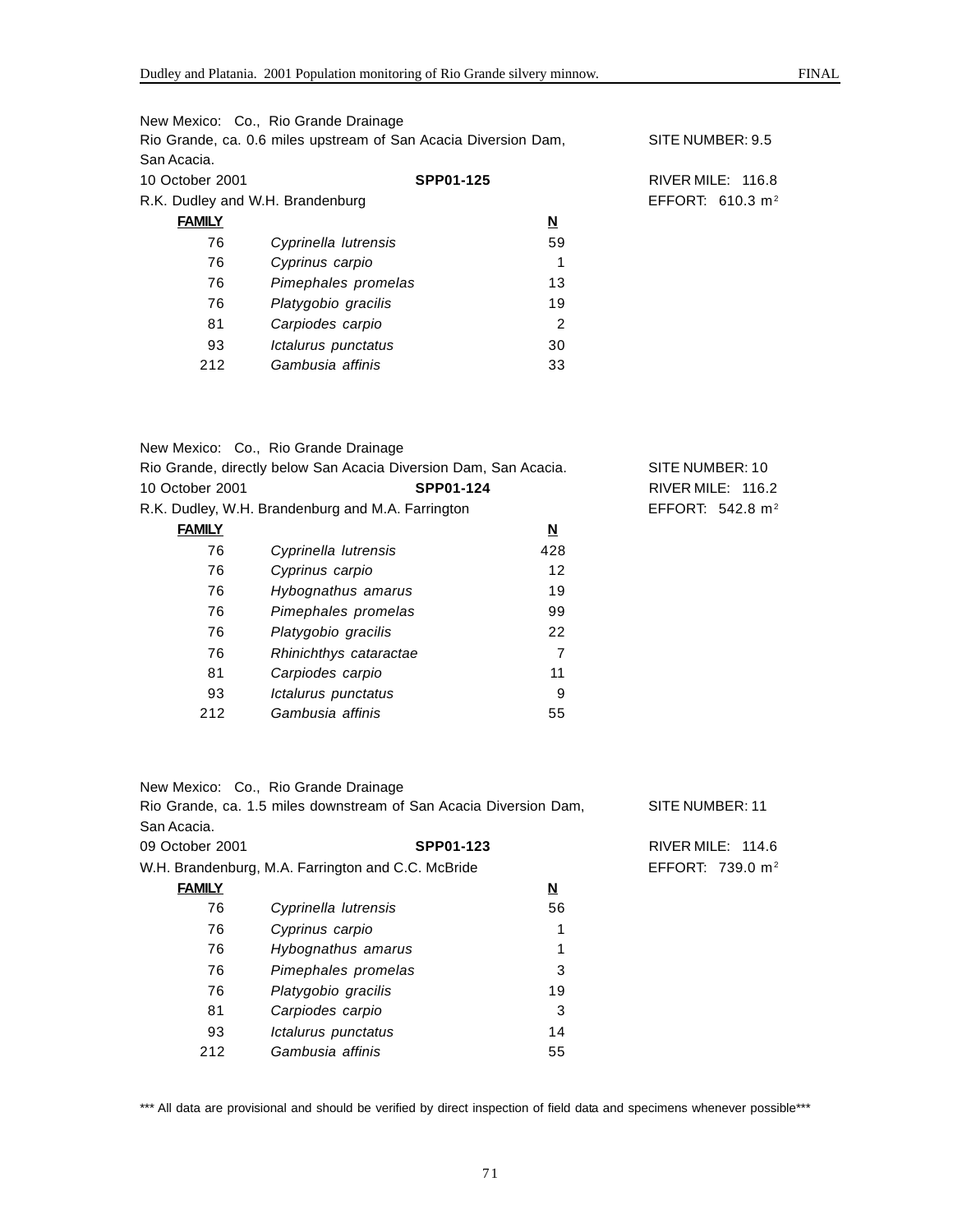|                 | New Mexico: Co., Rio Grande Drainage                                |                         |                              |
|-----------------|---------------------------------------------------------------------|-------------------------|------------------------------|
|                 | Rio Grande, east of Socorro, 0.5 miles upstream of Socorro Low Flow |                         | SITE NUMBER: 12              |
|                 | Conveyance Channel bridge and east just upstream of Socorro         |                         |                              |
|                 | Wastewater Treatment Plant, Socorro.                                |                         |                              |
| 09 October 2001 | <b>SPP01-122</b>                                                    |                         | RIVER MILE: 99.5             |
|                 | M.A. Farrington, W.H. Brandenburg and C.C. McBride                  |                         | EFFORT: $744.8 \text{ m}^2$  |
| <b>FAMILY</b>   |                                                                     | $\overline{\mathbf{M}}$ |                              |
| 76              | Cyprinella lutrensis                                                | 182                     |                              |
| 76              | Cyprinus carpio                                                     | 6                       |                              |
| 76              | Hybognathus amarus                                                  | 23                      |                              |
| 76              | Pimephales promelas                                                 | 13                      |                              |
| 76              | Platygobio gracilis                                                 | 10                      |                              |
| 81              | Carpiodes carpio                                                    | 16                      |                              |
| 93              | Ictalurus punctatus                                                 | 12                      |                              |
| 212             | Gambusia affinis                                                    | 86                      |                              |
|                 | New Mexico: Co., Rio Grande Drainage                                |                         |                              |
|                 | Rio Grande, ca. 4.0 miles upstream of U.S. 380 bridge crossing.     |                         | SITE NUMBER: 13              |
| 09 October 2001 | SPP01-121                                                           |                         | RIVER MILE: 91.7             |
|                 | W.H. Brandenburg, M.A. Farrington and C.C. McBride                  |                         | EFFORT: 714.3 m <sup>2</sup> |
| <b>FAMILY</b>   |                                                                     | N                       |                              |
| 76              | Cyprinella lutrensis                                                | 521                     |                              |
| 76              | Cyprinus carpio                                                     | 6                       |                              |
| 76              | Hybognathus amarus                                                  | 10                      |                              |
| 76              | Pimephales promelas                                                 | 80                      |                              |
| 76              | Platygobio gracilis                                                 | 6                       |                              |
| 81              | Carpiodes carpio                                                    | 20                      |                              |
| 93              | Ictalurus punctatus                                                 | 13                      |                              |
| 212             | Gambusia affinis                                                    | 119                     |                              |
|                 | New Mexico: Co., Rio Grande Drainage                                |                         |                              |
|                 | Rio Grande, at US HWY 380 bridge crossing, San Antonio.             |                         | SITE NUMBER: 14              |
| 09 October 2001 | SPP01-120                                                           |                         | RIVER MILE: 87.1             |
|                 | M.A. Farrington, W.H. Brandenburg and C.C. McBride                  |                         | EFFORT: 691.0 m <sup>2</sup> |
| <b>FAMILY</b>   |                                                                     |                         |                              |
| 76              | Cyprinella lutrensis                                                | <u>N</u><br>131         |                              |
| 76              | Cyprinus carpio                                                     | 9                       |                              |
| 76              | Hybognathus amarus                                                  | $\overline{7}$          |                              |
| 76              | Pimephales promelas                                                 | 55                      |                              |
| 76              | Platygobio gracilis                                                 | 5                       |                              |
| 81              | Carpiodes carpio                                                    | 8                       |                              |
|                 |                                                                     |                         |                              |

93 Ictalurus punctatus 1993 1996 212 Gambusia affinis 43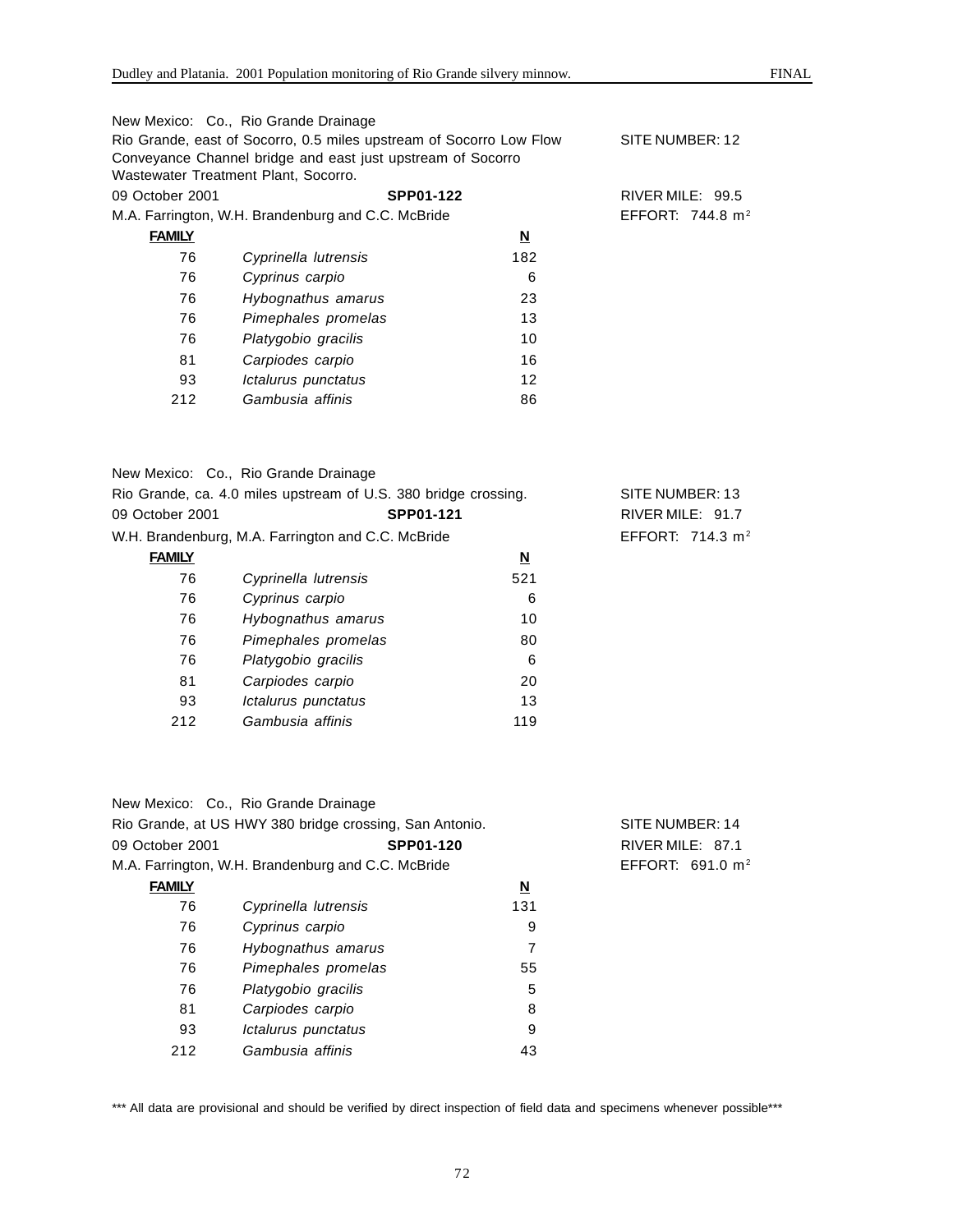| SITE NUMBER: 15<br>RIVER MILE: 79.1<br>EFFORT: 730.8 $m2$ |
|-----------------------------------------------------------|
|                                                           |
|                                                           |
|                                                           |
|                                                           |
|                                                           |
|                                                           |
|                                                           |
|                                                           |
|                                                           |
|                                                           |
|                                                           |
|                                                           |
|                                                           |

|                 | New Mexico: Co., Rio Grande Drainage                     |                  |                             |
|-----------------|----------------------------------------------------------|------------------|-----------------------------|
|                 | Rio Grande, at San Marcial Railroad Bridge, San Marcial. |                  | SITE NUMBER: 16             |
| 08 October 2001 |                                                          | <b>SPP01-118</b> | RIVER MILE: 68.6            |
|                 | R.K. Dudley, M.A. Farrington and W.H. Brandenburg        |                  | EFFORT: $605.5 \text{ m}^2$ |
| <b>FAMILY</b>   |                                                          | N                |                             |
| 69              | Dorosoma cepedianum                                      |                  |                             |
| 76              | Cyprinella lutrensis                                     | 327              |                             |
| 76              | Cyprinus carpio                                          | 5                |                             |
| 76              | Hybognathus amarus                                       | 5                |                             |
| 76              | Pimephales promelas                                      | 9                |                             |
| 76              | Platygobio gracilis                                      | 4                |                             |
| 81              | Carpiodes carpio                                         | 2                |                             |
| 93              | Ictalurus punctatus                                      | 10               |                             |
| 212             | Gambusia affinis                                         | 89               |                             |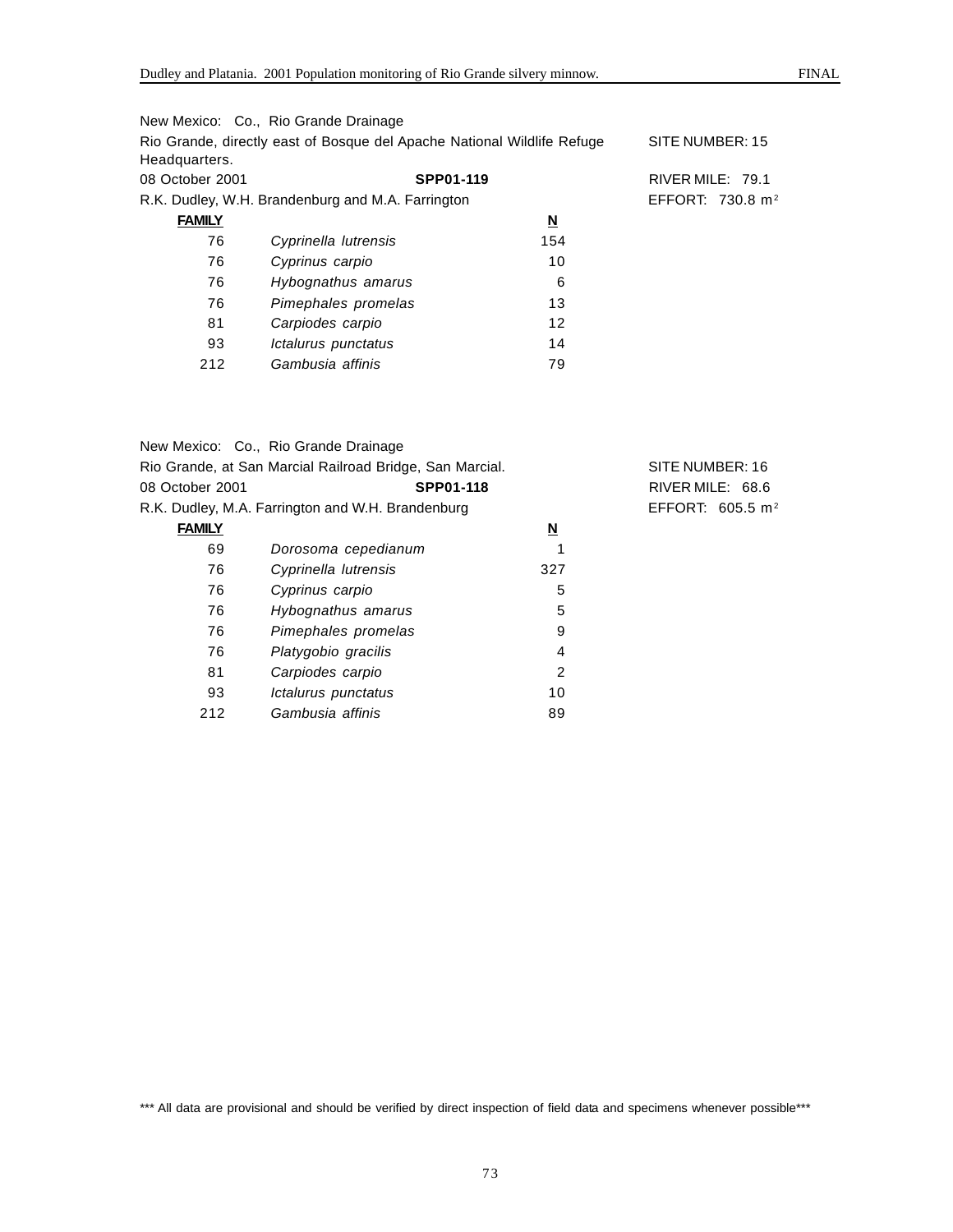New Mexico: Co., Rio Grande Drainage

| Wildlife Refuge. |                                                   | Rio Grande, at (former) confluence with the Low Flow Conveyance Channel,<br>16.0 miles downstream of the southern end of Bosque del Apache National | SITE NUMBER: 17             |
|------------------|---------------------------------------------------|-----------------------------------------------------------------------------------------------------------------------------------------------------|-----------------------------|
| 08 October 2001  |                                                   | <b>SPP01-117</b>                                                                                                                                    | RIVER MILE: 60.5            |
|                  | R.K. Dudley, M.A. Farrington and W.H. Brandenburg |                                                                                                                                                     | EFFORT: $688.8 \text{ m}^2$ |
| <b>FAMILY</b>    |                                                   | N                                                                                                                                                   |                             |
| 76               | Cyprinella lutrensis                              | 141                                                                                                                                                 |                             |
| 76               | Cyprinus carpio                                   | 7                                                                                                                                                   |                             |
| 76               | Hybognathus amarus                                | 6                                                                                                                                                   |                             |
| 76               | Pimephales promelas                               | 11                                                                                                                                                  |                             |
| 81               | Carpiodes carpio                                  | 3                                                                                                                                                   |                             |
| 93               | Ictalurus punctatus                               | 8                                                                                                                                                   |                             |
| 294              | Lepomis macrochirus                               | 1                                                                                                                                                   |                             |
| 212              | Gambusia affinis                                  | 77                                                                                                                                                  |                             |

|                                  | New Mexico: Co., Rio Grande Drainage                                  |     |                             |
|----------------------------------|-----------------------------------------------------------------------|-----|-----------------------------|
|                                  | Rio Grande, ca. 19 miles downstream of the southern end of Bosque del |     | SITE NUMBER: 18             |
| Apache National Wildlife Refuge. |                                                                       |     |                             |
| 08 October 2001                  | <b>SPP01-116</b>                                                      |     | RIVER MILE: 57.7            |
|                                  | R.K. Dudley, W.H. Brandenburg and M.A. Farrington                     |     | EFFORT: $685.0 \text{ m}^2$ |
| <b>FAMILY</b>                    |                                                                       | N   |                             |
| 76                               | Cyprinella lutrensis                                                  | 140 |                             |
| 76                               | Cyprinus carpio                                                       | 4   |                             |
| 76                               | Hybognathus amarus                                                    | 9   |                             |
| 76                               | Pimephales promelas                                                   | 5   |                             |
| 76                               | Platygobio gracilis                                                   | 1   |                             |
| 81                               | Carpiodes carpio                                                      | 7   |                             |
| 93                               | Ictalurus punctatus                                                   | 14  |                             |
| 212                              | Gambusia affinis                                                      | 11  |                             |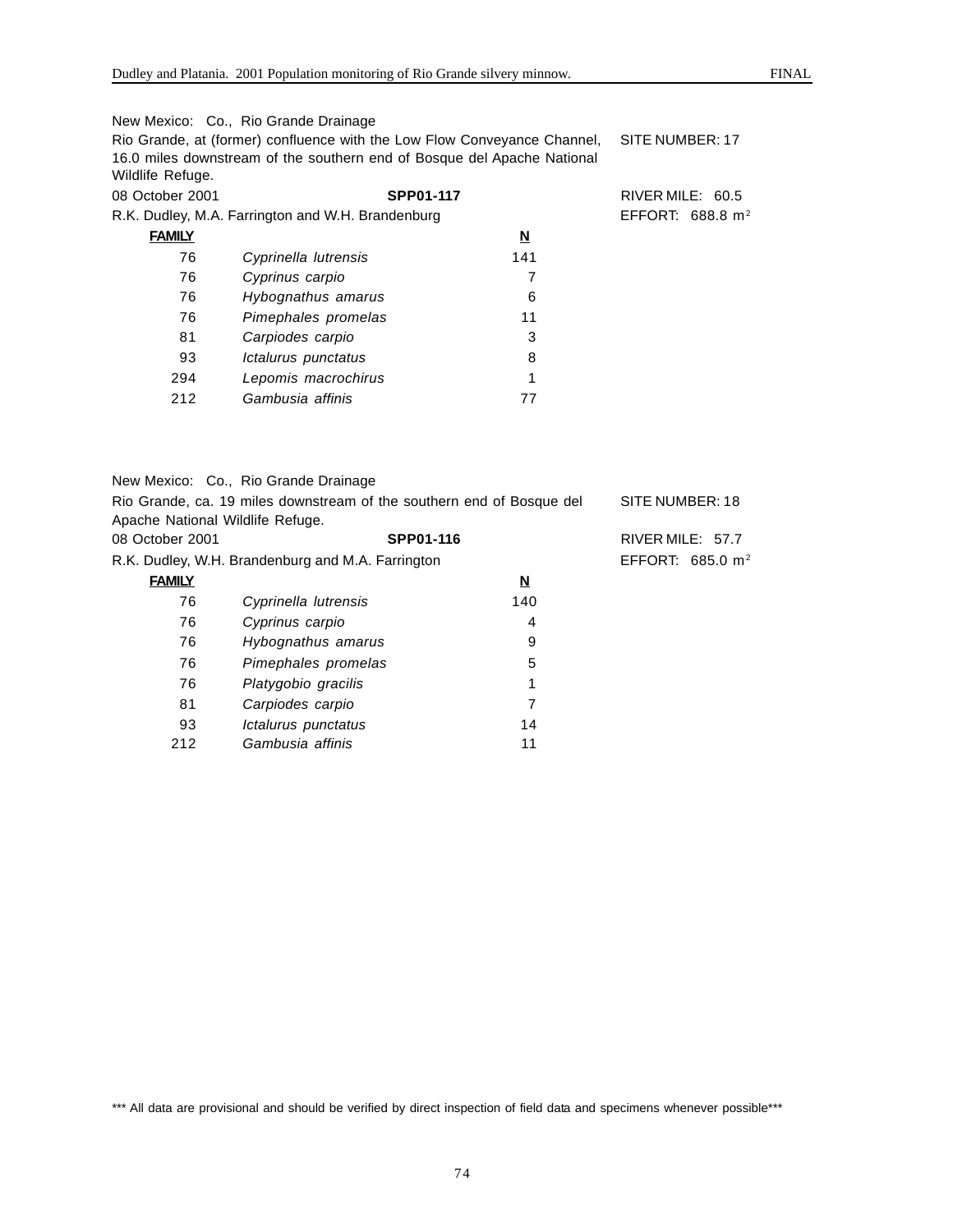## **DECEMBER**

|                                                                            | New Mexico: Co., Rio Grande Drainage                                                                   |                  |                              |
|----------------------------------------------------------------------------|--------------------------------------------------------------------------------------------------------|------------------|------------------------------|
|                                                                            | Rio Grande, directly below Angostura Diversion Dam, Angostura.                                         |                  | SITE NUMBER: 0               |
| 17 December 2001<br><b>SPP01-171</b>                                       |                                                                                                        |                  | RIVER MILE: 209.7            |
| R.K. Dudley, W.H. Brandenburg, M.A. Farrington, T.F. Turner and J.P. Wares | EFFORT: $609.5 \text{ m}^2$                                                                            |                  |                              |
| <b>FAMILY</b>                                                              |                                                                                                        | N                |                              |
| 76                                                                         | Cyprinella lutrensis                                                                                   | 9                |                              |
| 76                                                                         | Rhinichthys cataractae                                                                                 | 8                |                              |
| 93                                                                         | Ictalurus punctatus                                                                                    | 1                |                              |
|                                                                            | New Mexico: Co., Rio Grande Drainage                                                                   |                  |                              |
|                                                                            | Rio Grande, at NM State HWY 44 bridge crossing, Bernalillo.                                            |                  | SITE NUMBER: 1               |
| 17 December 2001                                                           |                                                                                                        | <b>SPP01-172</b> | RIVER MILE: 203.8            |
|                                                                            | R.K. Dudley, W.H. Brandenburg, M.A. Farrington, T.F. Turner and J.P. Wares                             |                  | EFFORT: $699.8 \text{ m}^2$  |
| <b>FAMILY</b>                                                              |                                                                                                        | N                |                              |
| 76                                                                         | Cyprinella lutrensis                                                                                   | 414              |                              |
| 76                                                                         | Cyprinus carpio                                                                                        | 1                |                              |
| 76                                                                         | Hybognathus amarus                                                                                     | 15               |                              |
| 76                                                                         | Pimephales promelas                                                                                    | 11               |                              |
| 76                                                                         | Platygobio gracilis                                                                                    | 8                |                              |
| 76                                                                         | Rhinichthys cataractae                                                                                 | 4                |                              |
| 81                                                                         | Catostomus commersoni                                                                                  | 1                |                              |
| 212                                                                        | Gambusia affinis                                                                                       | 3                |                              |
|                                                                            | New Mexico: Co., Rio Grande Drainage<br>Rio Grande, ca. 4.0 miles downstream of NM State HWY 44 bridge |                  | SITE NUMBER: 2               |
|                                                                            | crossing, at Rio Rancho Wastewater Treatment Plant, Rio Rancho.                                        |                  |                              |
| 17 December 2001                                                           |                                                                                                        | <b>SPP01-173</b> | RIVER MILE: 200.0            |
| <b>FAMILY</b>                                                              | R.K. Dudley, W.H. Brandenburg, M.A. Farrington, T.F. Turner and J.P. Wares                             | N                | EFFORT: 800.0 m <sup>2</sup> |
| 76                                                                         |                                                                                                        | 344              |                              |
| 76                                                                         | Cyprinella lutrensis                                                                                   | 39               |                              |
| 76                                                                         | Hybognathus amarus                                                                                     | 23               |                              |
|                                                                            | Pimephales promelas                                                                                    |                  |                              |
| 76                                                                         | Platygobio gracilis                                                                                    | 8                |                              |
| 81                                                                         | Carpiodes carpio                                                                                       | 1                |                              |
| 81                                                                         | Catostomus commersoni<br>Gambusia affinis                                                              | 2                |                              |
| 212<br>294                                                                 |                                                                                                        | 17               |                              |
| 294                                                                        | Lepomis macrochirus<br>Pomoxis annularis                                                               | 1<br>1           |                              |
|                                                                            |                                                                                                        |                  |                              |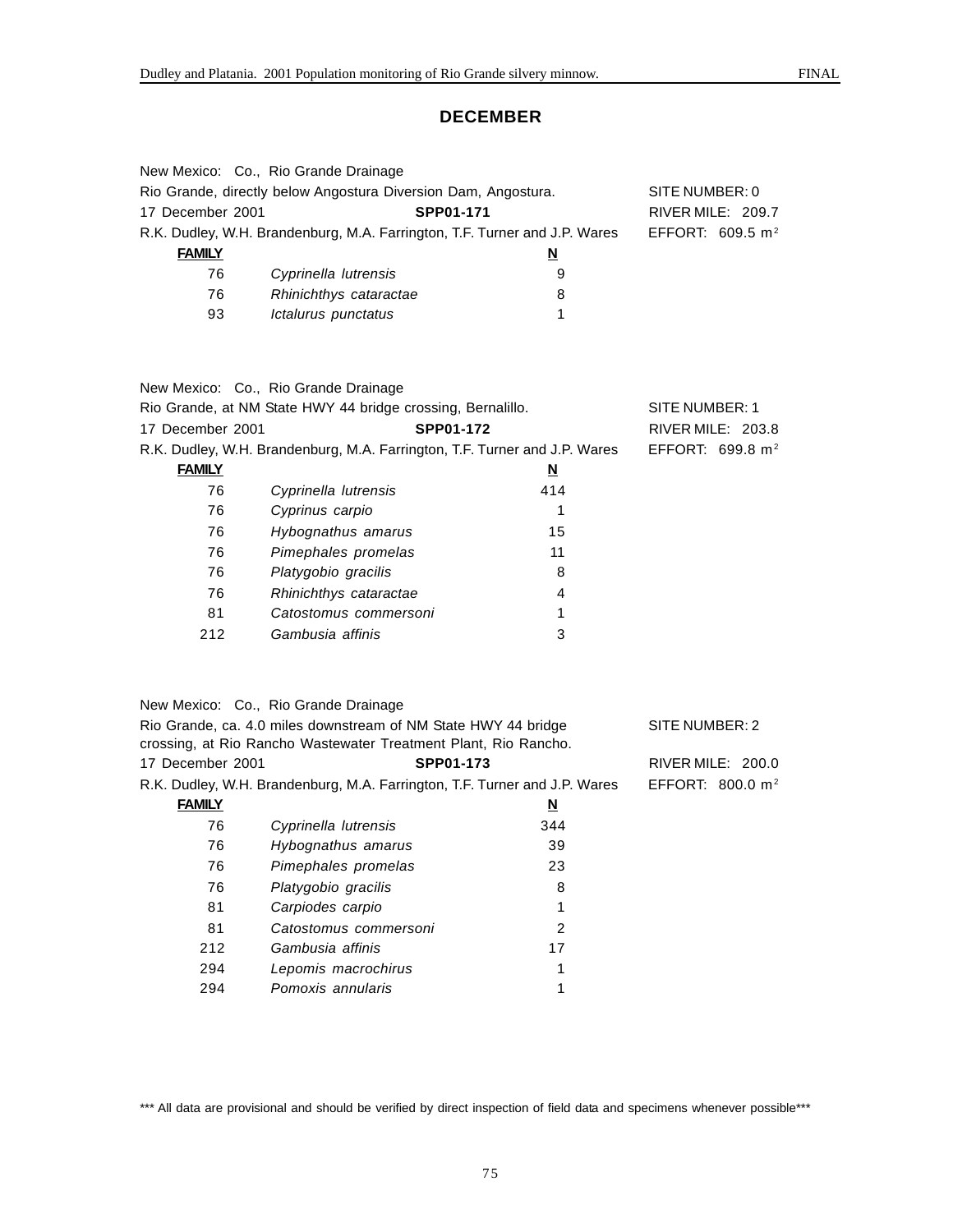Cyprinus carpio 1 Hybognathus amarus 5 Pimephales promelas 4 76 Rhinichthys cataractae 2 Carpiodes carpio 33 Catostomus commersoni 1 Ictalurus punctatus 6 Gambusia affinis 4 Pomoxis annularis 1

|                        | New Mexico: Co., Rio Grande Drainage                                       |                          |                             |
|------------------------|----------------------------------------------------------------------------|--------------------------|-----------------------------|
|                        | Rio Grande, at Central Avenue bridge crossing (US HWY 66), Albuquerque.    |                          | SITE NUMBER: 3              |
| 17 December 2001       | <b>SPP01-174</b>                                                           |                          | RIVER MILE: 183.4           |
|                        | R.K. Dudley, W.H. Brandenburg, M.A. Farrington, T.F. Turner and J.P. Wares |                          | EFFORT: 836.5 $m2$          |
| <b>FAMILY</b>          |                                                                            | N                        |                             |
| 69                     | Dorosoma cepedianum                                                        | 3                        |                             |
| 76                     | Cyprinella lutrensis                                                       | 26                       |                             |
| 76                     | Cyprinus carpio                                                            | 1                        |                             |
| 76                     | Hybognathus amarus                                                         | 16                       |                             |
| 76                     | Pimephales promelas                                                        | 5                        |                             |
| 76                     | Rhinichthys cataractae                                                     | 5                        |                             |
| 81                     | Carpiodes carpio                                                           | 22                       |                             |
| 81                     | Catostomus commersoni                                                      | 1                        |                             |
| 93                     | Ictalurus punctatus                                                        | 42                       |                             |
| 212                    | Gambusia affinis                                                           | 31                       |                             |
| 294                    | Pomoxis annularis                                                          | 4                        |                             |
|                        |                                                                            |                          |                             |
|                        | New Mexico: Co., Rio Grande Drainage                                       |                          |                             |
| crossing, Albuquerque. | Rio Grande, at Rio Bravo Blvd. Bridge crossing (NM State HWY 500)          |                          | SITE NUMBER: 4              |
| 13 December 2001       | SPP01-170                                                                  |                          | RIVER MILE: 178.3           |
|                        | R.K. Dudley, W.H. Brandenburg, C.C. McBride, D. Alo and M.V. McPhee        |                          | EFFORT: $824.0 \text{ m}^2$ |
| <b>FAMILY</b>          |                                                                            | $\underline{\mathsf{N}}$ |                             |
| 76                     | Cyprinella lutrensis                                                       | 1                        |                             |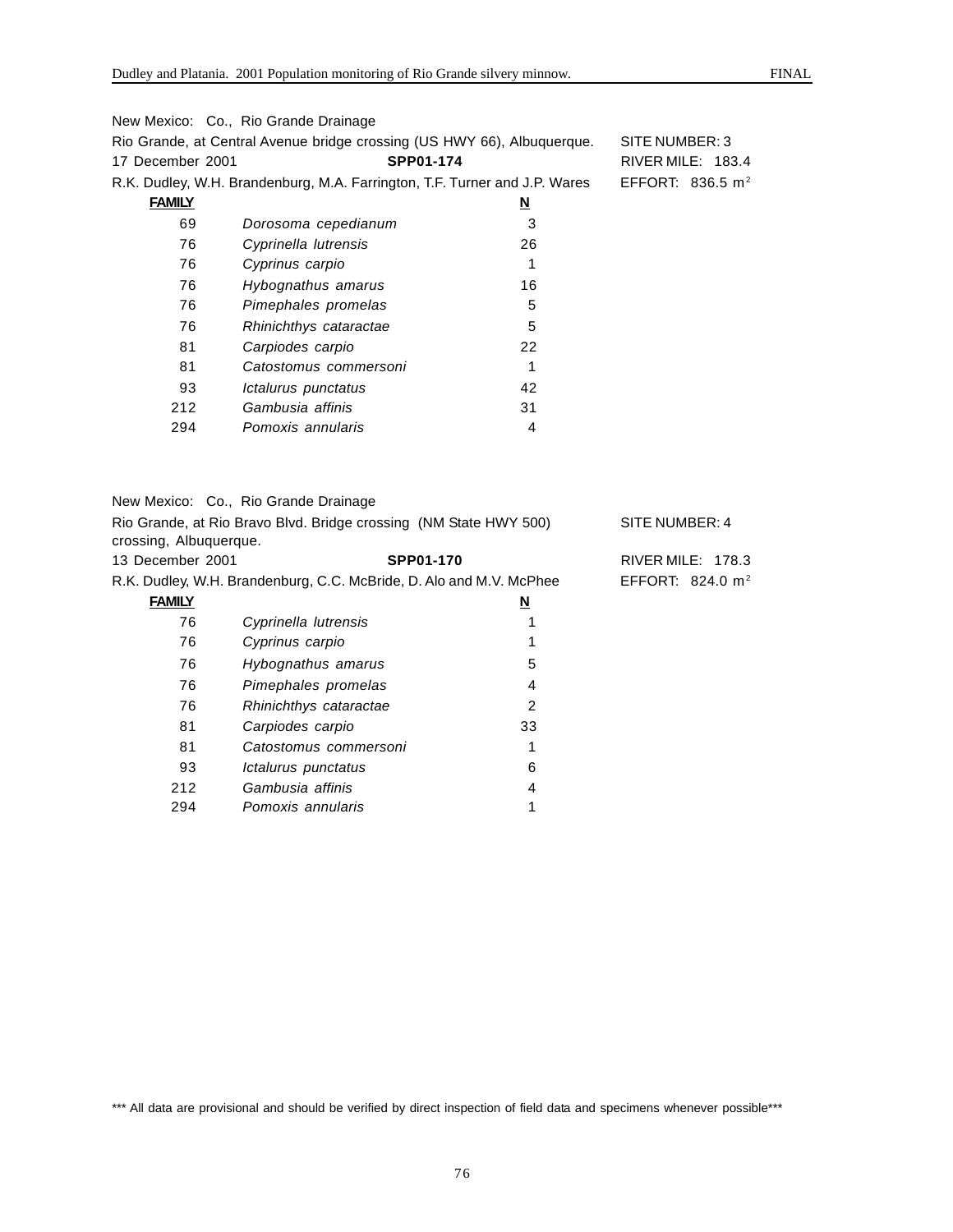Cyprinella lutrensis 251 Cyprinus carpio 7 Hybognathus amarus 12 Pimephales promelas 212 Carpiodes carpio 37 93 Ictalurus punctatus 6 Gambusia affinis 5 Pomoxis annularis 1

|                  | New Mexico: Co., Rio Grande Drainage |                                                                        |                             |
|------------------|--------------------------------------|------------------------------------------------------------------------|-----------------------------|
|                  |                                      | Rio Grande, at Los Lunas Bridge crossing (NM State HWY 49), Los Lunas. | SITE NUMBER: 5              |
| 13 December 2001 |                                      | SPP01-169                                                              | RIVER MILE: 161.4           |
|                  |                                      | R.K. Dudley, W.H. Brandenburg, C.C. McBride, D. Alo and M.V. McPhee    | EFFORT: $606.5 \text{ m}^2$ |
| <b>FAMILY</b>    |                                      | N                                                                      |                             |
| 69               | Dorosoma cepedianum                  | 4                                                                      |                             |
| 76               | Cyprinella lutrensis                 | 544                                                                    |                             |
| 76               | Cyprinus carpio                      | $\overline{\mathbf{4}}$                                                |                             |
| 76               | Hybognathus amarus                   | 87                                                                     |                             |
| 76               | Pimephales promelas                  | 260                                                                    |                             |
| 81               | Carpiodes carpio                     | 81                                                                     |                             |
| 93               | Ictalurus punctatus                  | 17                                                                     |                             |
| 212              | Gambusia affinis                     | 16                                                                     |                             |
| 294              | Pomoxis annularis                    | $\overline{7}$                                                         |                             |
|                  |                                      |                                                                        |                             |
|                  | New Mexico: Co., Rio Grande Drainage |                                                                        |                             |
| crossing, Belen. |                                      | Rio Grande, ca. 1.0 miles upstream of NM State HWY 309/6 bridge        | SITE NUMBER: 6              |
| 13 December 2001 |                                      | SPP01-168                                                              | RIVER MILE: 151.5           |
|                  |                                      | R.K. Dudley, W.H. Brandenburg, C.C. McBride, D. Alo and M.V. McPhee    | EFFORT: $633.3 \text{ m}^2$ |
| <b>FAMILY</b>    |                                      | $\underline{\mathsf{N}}$                                               |                             |
| 69               | Dorosoma cepedianum                  | 1                                                                      |                             |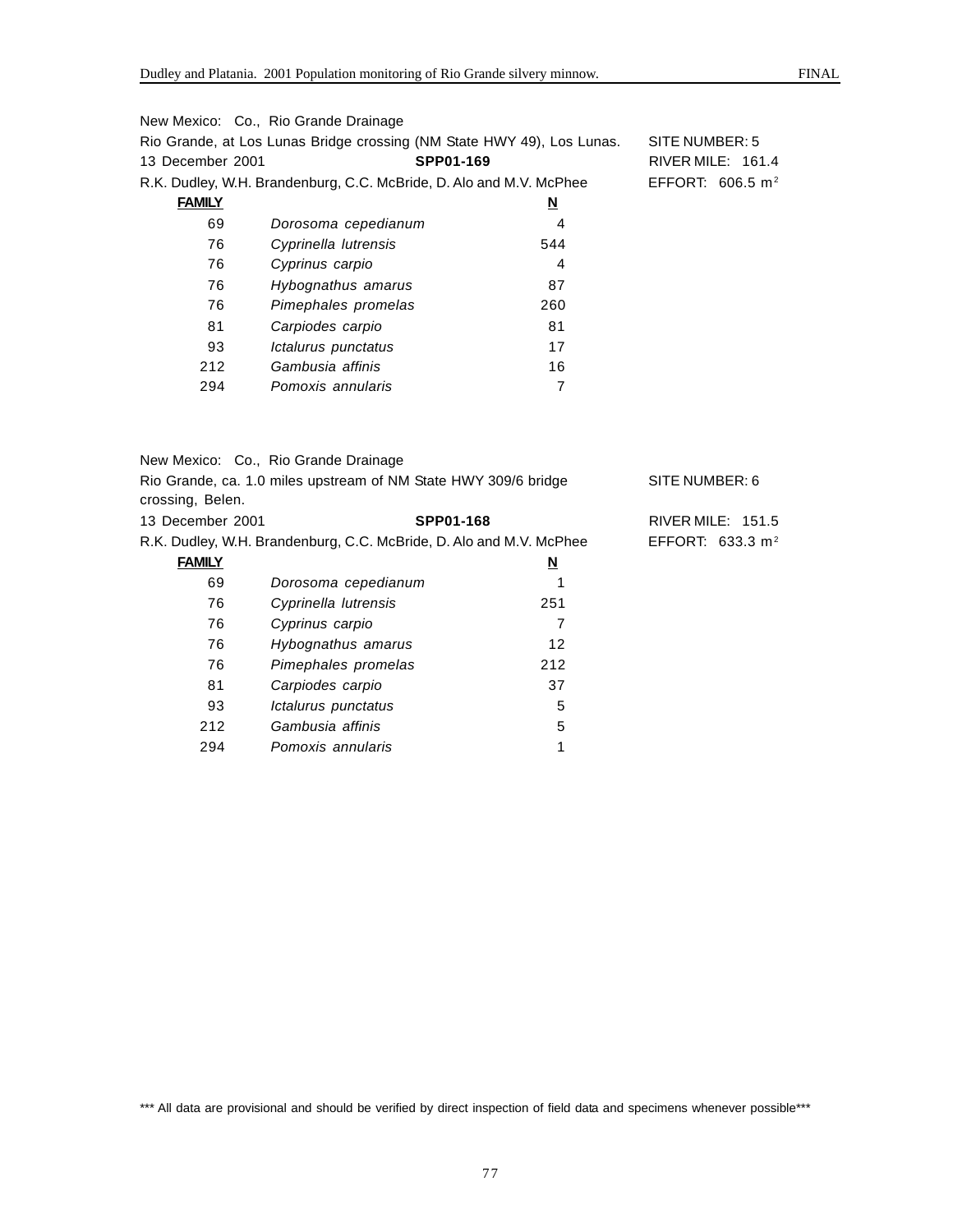Cyprinus carpio 5 Hybognathus amarus 1 Pimephales promelas 25 Carpiodes carpio 11 Ameiurus natalis 1 Ictalurus punctatus 4 Gambusia affinis 29

|                  | New Mexico: Co., Rio Grande Drainage                |                                                                         |                             |
|------------------|-----------------------------------------------------|-------------------------------------------------------------------------|-----------------------------|
|                  |                                                     | Rio Grande, ca. 2.2 miles upstream of NM State HWY 346 bridge crossing, | SITE NUMBER: 7              |
| Jarales.         |                                                     |                                                                         |                             |
| 13 December 2001 |                                                     | SPP01-167                                                               | RIVER MILE: 143.2           |
|                  |                                                     | R.K. Dudley, W.H. Brandenburg, C.C. McBride, D. Alo and M.V. McPhee     | EFFORT: $640.3 \text{ m}^2$ |
| <b>FAMILY</b>    |                                                     | N                                                                       |                             |
| 69               | Dorosoma cepedianum                                 | 20                                                                      |                             |
| 76               | Cyprinella lutrensis                                | 369                                                                     |                             |
| 76               | Cyprinus carpio                                     | 1                                                                       |                             |
| 76               | Hybognathus amarus                                  | 6                                                                       |                             |
| 76               | Pimephales promelas                                 | 162                                                                     |                             |
| 81               | Carpiodes carpio                                    | 30                                                                      |                             |
| 93               | Ictalurus punctatus                                 | 5                                                                       |                             |
| 212              | Gambusia affinis                                    | 416                                                                     |                             |
| 294              | Pomoxis annularis                                   | 3                                                                       |                             |
|                  | New Mexico: Co., Rio Grande Drainage                |                                                                         |                             |
|                  | Rio Grande, at US HWY 60 bridge crossing, Bernardo. |                                                                         | SITE NUMBER: 8              |
| 12 December 2001 |                                                     | SPP01-166                                                               | RIVER MILE: 130.6           |
|                  |                                                     |                                                                         |                             |
|                  |                                                     | M.A. Farrington, C.C. McBride, W.H. Brandenburg, T.F. Turner and D. Alo | EFFORT: $727.8 \text{ m}^2$ |
| <b>FAMILY</b>    |                                                     | N                                                                       |                             |
| 76               | Cyprinella lutrensis                                | 26                                                                      |                             |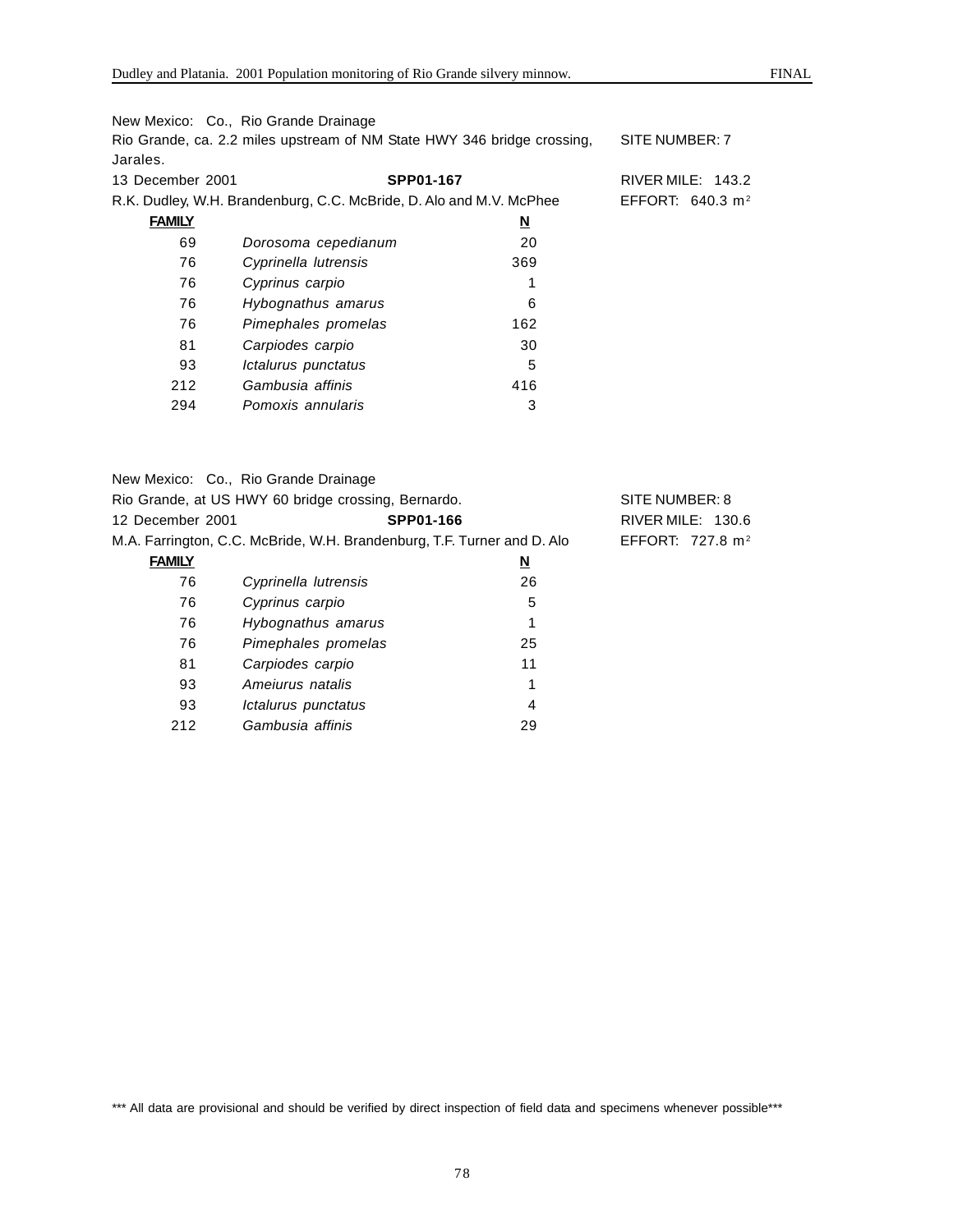|                                                                         | New Mexico: Co., Rio Grande Drainage                                                                    |                          |                              |
|-------------------------------------------------------------------------|---------------------------------------------------------------------------------------------------------|--------------------------|------------------------------|
|                                                                         | Rio Grande, ca. 3.5 miles downstream of the US HWY 60 bridge crossing,                                  |                          | SITE NUMBER: 9               |
| Bernardo.                                                               |                                                                                                         |                          |                              |
| 12 December 2001                                                        | SPP01-165                                                                                               |                          | RIVER MILE: 127.0            |
| M.A. Farrington, C.C. McBride, W.H. Brandenburg, T.F. Turner and D. Alo | EFFORT: 720.8 m <sup>2</sup>                                                                            |                          |                              |
| <b>FAMILY</b>                                                           |                                                                                                         | $\underline{\mathbf{N}}$ |                              |
| 69                                                                      | Dorosoma cepedianum                                                                                     | $\overline{c}$           |                              |
| 76                                                                      | Cyprinella lutrensis                                                                                    | 42                       |                              |
| 76                                                                      | Cyprinus carpio                                                                                         | $\overline{2}$           |                              |
| 76                                                                      | Hybognathus amarus                                                                                      | 14                       |                              |
| 76                                                                      | Pimephales promelas                                                                                     | 18                       |                              |
| 76                                                                      | Platygobio gracilis                                                                                     | 1                        |                              |
| 81                                                                      | Carpiodes carpio                                                                                        | 16                       |                              |
| 93                                                                      | Ictalurus punctatus                                                                                     | 3                        |                              |
| 212                                                                     | Gambusia affinis                                                                                        | 5                        |                              |
| 294                                                                     | Pomoxis annularis                                                                                       | 1                        |                              |
| San Acacia.                                                             | New Mexico: Co., Rio Grande Drainage<br>Rio Grande, ca. 0.6 miles upstream of San Acacia Diversion Dam, |                          | SITE NUMBER: 9.5             |
| 12 December 2001                                                        | <b>SPP01-164</b>                                                                                        |                          | RIVER MILE: 116.8            |
|                                                                         | M.A. Farrington, C.C.McBride, W.H. Brandenburg, T.F. Turner and D. Alo                                  |                          | EFFORT: 725.5 m <sup>2</sup> |
| <b>FAMILY</b>                                                           |                                                                                                         | $\underline{\mathsf{N}}$ |                              |
| 69                                                                      | Dorosoma cepedianum                                                                                     | 16                       |                              |
| 76                                                                      | Cyprinella lutrensis                                                                                    | 340                      |                              |
| 76                                                                      | Cyprinus carpio                                                                                         | 2                        |                              |
| 76                                                                      | Hybognathus amarus                                                                                      | 27                       |                              |
| 76                                                                      | Pimephales promelas                                                                                     | 97                       |                              |
| 76                                                                      | Platygobio gracilis                                                                                     | 141                      |                              |
| 81                                                                      | Carpiodes carpio                                                                                        | 18                       |                              |
| 93                                                                      | Amejurus natalis                                                                                        | 1                        |                              |
| 93                                                                      | Ictalurus punctatus                                                                                     | 31                       |                              |
| 212                                                                     | Gambusia affinis                                                                                        | 135                      |                              |
| 294                                                                     | Pomoxis annularis                                                                                       | 11                       |                              |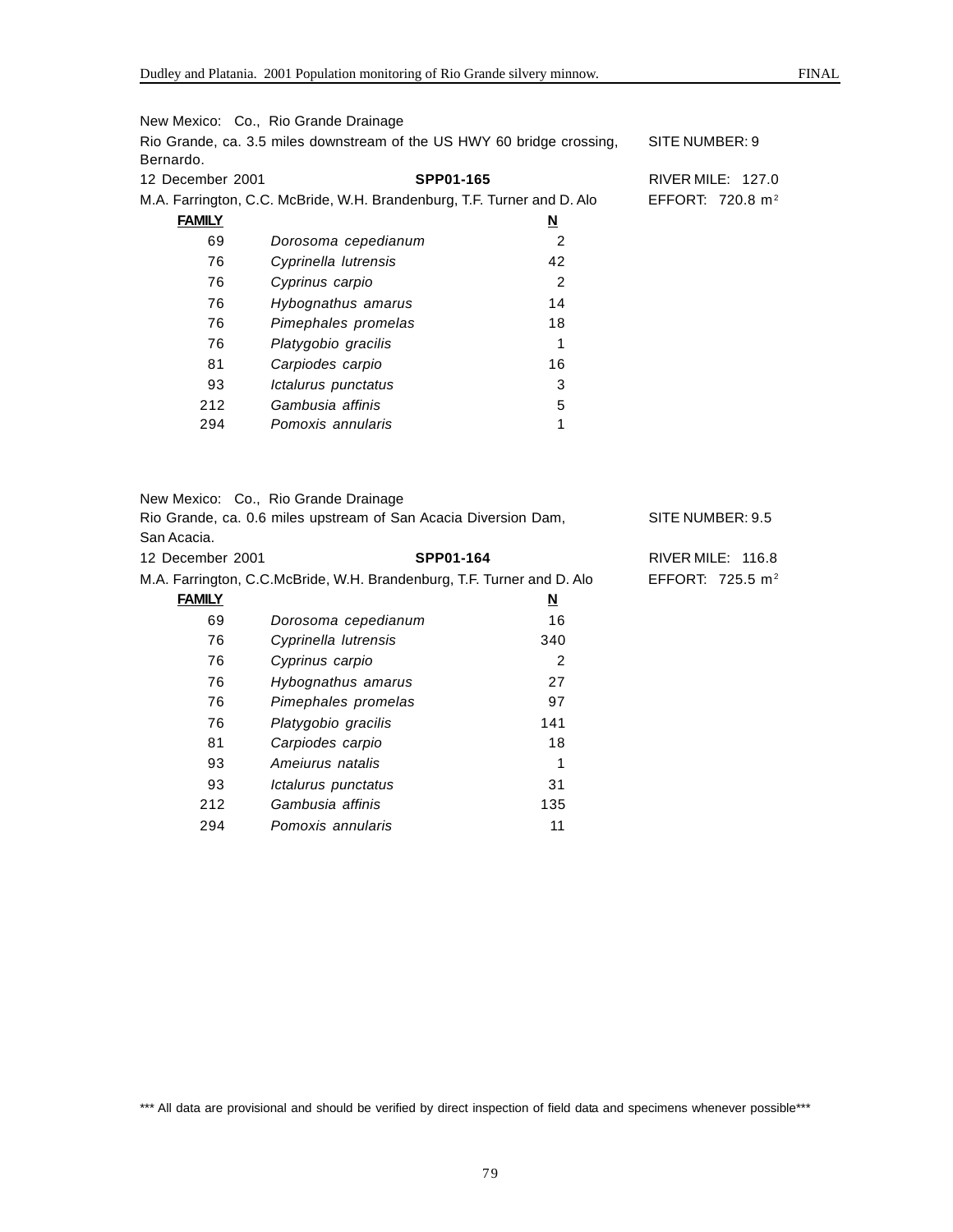|                  | New Mexico: Co., Rio Grande Drainage                                    |     |                              |
|------------------|-------------------------------------------------------------------------|-----|------------------------------|
|                  | Rio Grande, directly below San Acacia Diversion Dam, San Acacia.        |     | SITE NUMBER: 10              |
| 12 December 2001 | SPP01-163                                                               |     | RIVER MILE: 116.2            |
|                  | M.A. Farrington, C.C. McBride, W.H. Brandenburg, T.F. Turner and D. Alo |     | EFFORT: 436.0 m <sup>2</sup> |
| <b>FAMILY</b>    |                                                                         | N   |                              |
| 69               | Dorosoma cepedianum                                                     | 21  |                              |
| 76               | Cyprinella lutrensis                                                    | 307 |                              |
| 76               | Cyprinus carpio                                                         | 1   |                              |
| 76               | Hybognathus amarus                                                      | 19  |                              |
| 76               | Pimephales promelas                                                     | 60  |                              |
| 76               | Platygobio gracilis                                                     | 26  |                              |
| 81               | Carpiodes carpio                                                        | 2   |                              |
| 212              | Gambusia affinis                                                        | 11  |                              |
| 283              | Morone chrysops                                                         | 2   |                              |
|                  |                                                                         |     |                              |
|                  |                                                                         |     |                              |
|                  |                                                                         |     |                              |
|                  | New Mexico: Co., Rio Grande Drainage                                    |     |                              |
| $O = A + A$      | Rio Grande, ca. 1.5 miles downstream of San Acacia Diversion Dam,       |     | SITE NUMBER: 11              |

| San Acacia.                   |                                               |  |                   |                             |
|-------------------------------|-----------------------------------------------|--|-------------------|-----------------------------|
| SPP01-162<br>11 December 2001 |                                               |  | RIVER MILE: 114.6 |                             |
|                               | R.K. Dudley, M.A. Farrington and C.C. McBride |  |                   | EFFORT: $582.5 \text{ m}^2$ |
| <b>FAMILY</b>                 |                                               |  | <u>N</u>          |                             |
| 69                            | Dorosoma cepedianum                           |  | 3                 |                             |
| 76                            | Cyprinella lutrensis                          |  | 26                |                             |
| 76                            | Cyprinus carpio                               |  | 2                 |                             |
| 76                            | Hybognathus amarus                            |  | 42                |                             |
| 76                            | Pimephales promelas                           |  |                   |                             |
| 76                            | Platygobio gracilis                           |  | 16                |                             |
| 76                            | Rhinichthys cataractae                        |  | 1                 |                             |
| 81                            | Carpiodes carpio                              |  | 1                 |                             |
| 93                            | Ictalurus punctatus                           |  |                   |                             |
| 212                           | Gambusia affinis                              |  | 2                 |                             |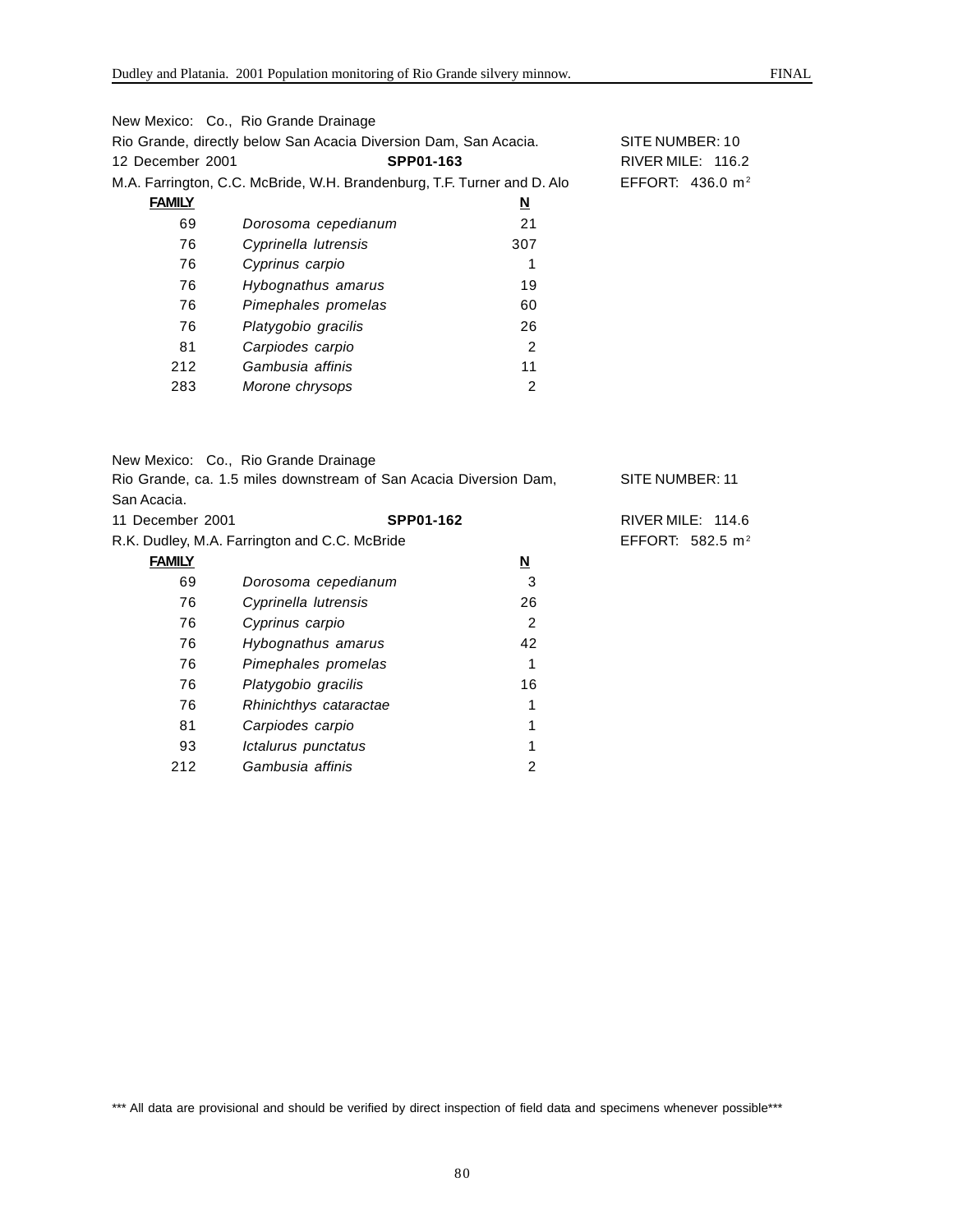|                  | New Mexico: Co., Rio Grande Drainage                                    |                          |                             |
|------------------|-------------------------------------------------------------------------|--------------------------|-----------------------------|
|                  | Rio Grande, east of Socorro, 0.5 miles upstream of Socorro Low Flow     |                          | SITE NUMBER: 12             |
|                  | Conveyance Channel bridge and east just upstream of Socorro             |                          |                             |
|                  | Wastewater Treatment Plant, Socorro.                                    |                          |                             |
| 11 December 2001 | SPP01-161                                                               |                          | RIVER MILE: 99.5            |
|                  | R.K. Dudley, M.A. Farrington, C.C. McBride, T.F. Turner and M.V. McPhee |                          | EFFORT: $827.5 \text{ m}^2$ |
| <b>FAMILY</b>    |                                                                         | $\underline{\mathsf{N}}$ |                             |
| 69               | Dorosoma cepedianum                                                     | $\overline{2}$           |                             |
| 76               | Cyprinella lutrensis                                                    | 122                      |                             |
| 76               | Cyprinus carpio                                                         | 3                        |                             |
| 76               | Hybognathus amarus                                                      | 38                       |                             |
| 76               | Pimephales promelas                                                     | 21                       |                             |
| 76               | Platygobio gracilis                                                     | $\overline{4}$           |                             |
| 81               | Carpiodes carpio                                                        | 14                       |                             |
| 93               | Ictalurus punctatus                                                     | 8                        |                             |
| 212              | Gambusia affinis                                                        | 4                        |                             |
| 294              | Pomoxis annularis                                                       | 1                        |                             |
|                  |                                                                         |                          |                             |
|                  | New Mexico: Co., Rio Grande Drainage                                    |                          |                             |
|                  | Rio Grande, ca. 4.0 miles upstream of U.S. 380 bridge crossing.         |                          | SITE NUMBER: 13             |
| 11 December 2001 | SPP01-160                                                               |                          | RIVER MILE: 91.7            |
|                  | R.K. Dudley, M.A. Farrington, C.C. McBride, T.F. Turner and M.V. McPhee |                          | EFFORT: $821.3 \text{ m}^2$ |
| <b>FAMILY</b>    |                                                                         | $\overline{\mathbf{N}}$  |                             |

| 69  | Dorosoma cepedianum  |     |
|-----|----------------------|-----|
| 76  | Cyprinella lutrensis | 300 |
| 76  | Cyprinus carpio      | 3   |
| 76  | Hybognathus amarus   | 58  |
| 76  | Pimephales promelas  | 8   |
| 76  | Platygobio gracilis  | 5   |
| 81  | Carpiodes carpio     | 9   |
| 212 | Gambusia affinis     | 3   |
|     |                      |     |
|     |                      |     |

|                               | New Mexico: Co., Rio Grande Drainage                    |                                                                         |                             |
|-------------------------------|---------------------------------------------------------|-------------------------------------------------------------------------|-----------------------------|
|                               | Rio Grande, at US HWY 380 bridge crossing, San Antonio. |                                                                         | SITE NUMBER: 14             |
| SPP01-159<br>11 December 2001 |                                                         |                                                                         | RIVER MILE: 87.1            |
|                               |                                                         | R.K. Dudley, M.A. Farrington, C.C. McBride, T.F. Turner and M.V. McPhee | EFFORT: $591.5 \text{ m}^2$ |
| <b>FAMILY</b>                 |                                                         | <u>N</u>                                                                |                             |
| 76                            | Cyprinella lutrensis                                    | 144                                                                     |                             |
| 76                            | Cyprinus carpio                                         | 1                                                                       |                             |
| 76                            | Hybognathus amarus                                      | 176                                                                     |                             |
| 76                            | Pimephales promelas                                     | 19                                                                      |                             |
| 76                            | Platygobio gracilis                                     | 9                                                                       |                             |
| 81                            | Carpiodes carpio                                        | 16                                                                      |                             |
| 212                           | Gambusia affinis                                        | 4                                                                       |                             |
| 294                           | Pomoxis annularis                                       | 1                                                                       |                             |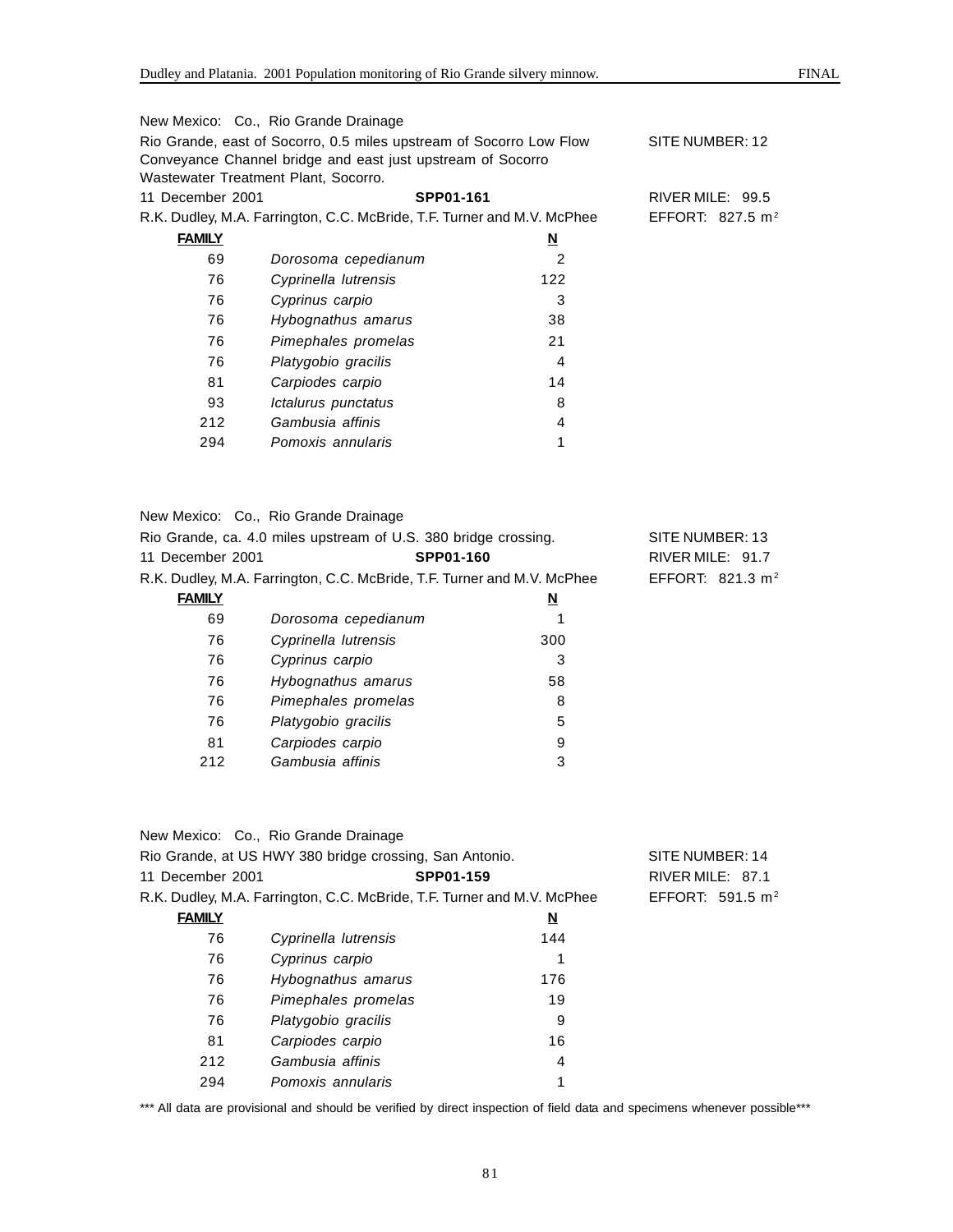|                    | New Mexico: Co., Rio Grande Drainage                         |                                                                         |                             |
|--------------------|--------------------------------------------------------------|-------------------------------------------------------------------------|-----------------------------|
|                    |                                                              | Rio Grande, directly east of Bosque del Apache National Wildlife Refuge | SITE NUMBER: 15             |
| Headquarters.      |                                                              |                                                                         |                             |
| 10 December 2001   |                                                              | <b>SPP01-158</b>                                                        | RIVER MILE: 79.1            |
|                    | R.K. Dudley, W.H. Brandenburg, M.A. Farrington, T.F. Turner, |                                                                         |                             |
| and K.I. Siegfried |                                                              |                                                                         | EFFORT: $862.0 \text{ m}^2$ |
| <b>FAMILY</b>      |                                                              | <u>N</u>                                                                |                             |
| 69                 | Dorosoma cepedianum                                          | 5                                                                       |                             |
| 76                 | Cyprinella lutrensis                                         | 243                                                                     |                             |
| 76                 | Cyprinus carpio                                              | 5                                                                       |                             |
| 76                 | Hybognathus amarus                                           | 10                                                                      |                             |
| 76                 | Pimephales promelas                                          | 14                                                                      |                             |
| 81                 | Carpiodes carpio                                             | 9                                                                       |                             |
| 93                 | Ictalurus punctatus                                          | 1                                                                       |                             |
| 212                | Gambusia affinis                                             | 5                                                                       |                             |
| 294                | Pomoxis annularis                                            | 4                                                                       |                             |
|                    |                                                              |                                                                         |                             |
|                    | New Mexico: Co., Rio Grande Drainage                         |                                                                         |                             |
|                    | Rio Grande, at San Marcial Railroad Bridge, San Marcial.     |                                                                         | SITE NUMBER: 16             |
| 10 December 2001   |                                                              | SPP01-157                                                               | RIVER MILE: 68.6            |
|                    | R.K. Dudley, W.H. Brandenburg, M.A. Farrington, T.F. Turner, |                                                                         |                             |
| and K.I. Siegfried |                                                              |                                                                         | EFFORT: $656.8 \text{ m}^2$ |
|                    |                                                              |                                                                         |                             |

| FAMILY |                      | N   |
|--------|----------------------|-----|
| 76     | Cyprinella lutrensis | 147 |
| 76     | Cyprinus carpio      |     |
| 76     | Hybognathus amarus   |     |
| 81     | Carpiodes carpio     |     |
| 93     | Ictalurus punctatus  | 15  |
|        |                      |     |